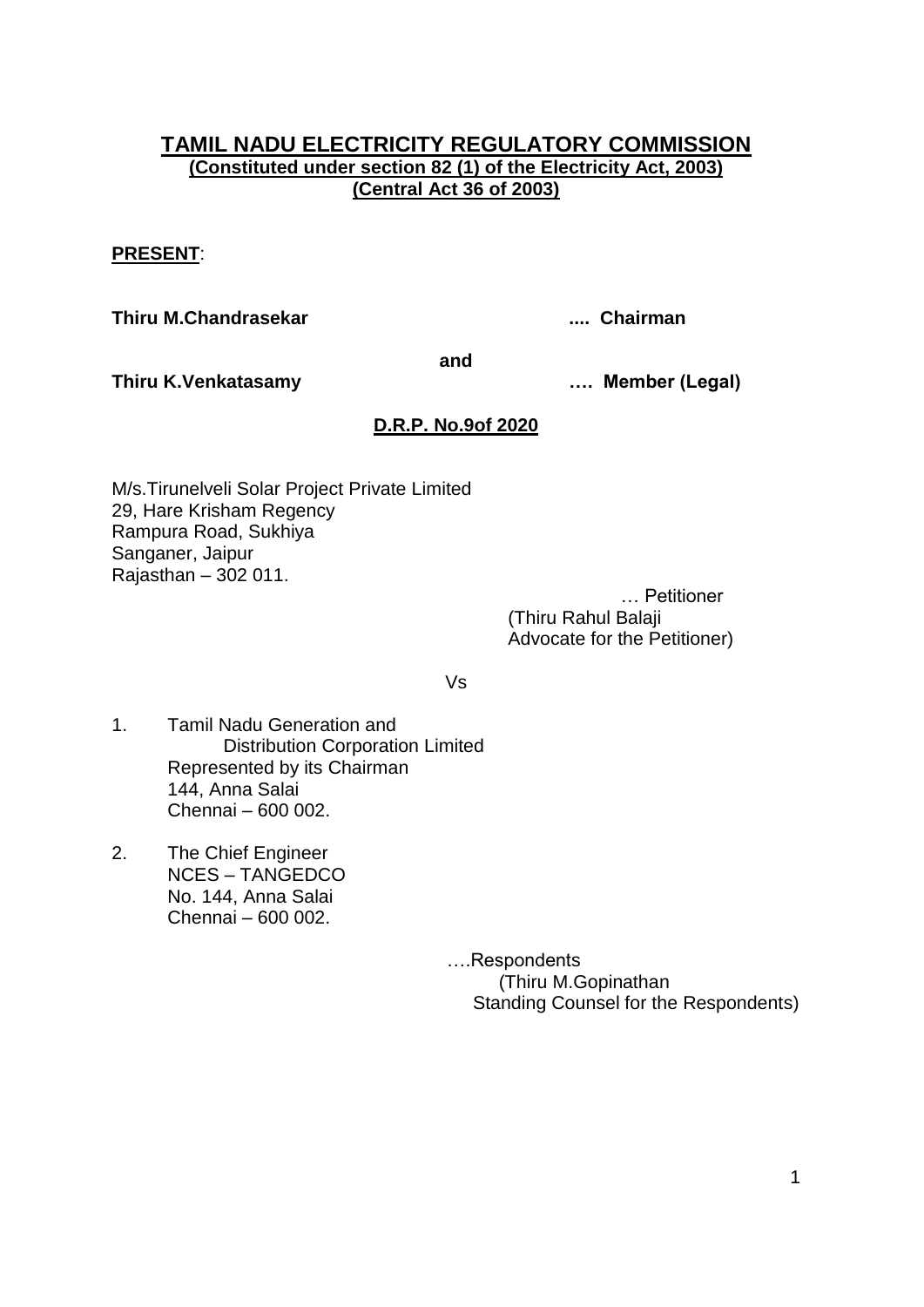| Dates of hearing | 02-06-2020; 14-07-2020; 04-08-2020; |
|------------------|-------------------------------------|
|                  | 25-08-2020; 15-09-2020; 23-10-2020; |
|                  | 12-11-2020; 17-11-2020; 20-11-2020; |
|                  | 01-12-2020; 15-12-2020; 06-01-2021; |
|                  | 19-01-2021; 17-02-2021; 16-03-2021; |
|                  | 30-03-2021; 15-04-2021; 27-07-2021; |
|                  | 24-08-2021; 28-09-2021; 26-10-2021; |
|                  | 16-11-2021; 30-11-2021; 15-12-2021; |
|                  | 04-01-2022; 01-02-2022; 15-02-2022; |
|                  | and 22-02-2022;                     |
|                  |                                     |

**Date of order : 05-05-2022**

The D.R.P.No.9 of 2020 came up for final hearing before the Commission on 22-02-2022 and the Commission upon perusing the petition and connected records and after hearing the submissions of both sides passes the following:-

#### **ORDER**

### **1. Prayer in D.R.P. No. 9of 2020:-**

The prayer of the petitioner in this D.R.P.No.9of 2020 is to grant the petitioner an extension of the commercial operation date from 26-09-2017 till 30-01-2019 in as much as the actual commissioning of the petitioner"s solar power plant was delayed due to justifiable reasons and commissioned on 29-01-2020 and consequently direct the respondents not to take precipitative action including not enforcing any security for the delay in CoD.

## **2. Facts of the Case:-**

This petition has been filed to grant the petitioner an extension of time for commissioning its 100 MW Solar Power Plant at Kollankinar, Onamakulam, Sankaraperi, Kuppanapuram, Kudhirakulam, Thennampatti and Parivallikottam villages, Tuticorin District since there has been a change in law in respect of the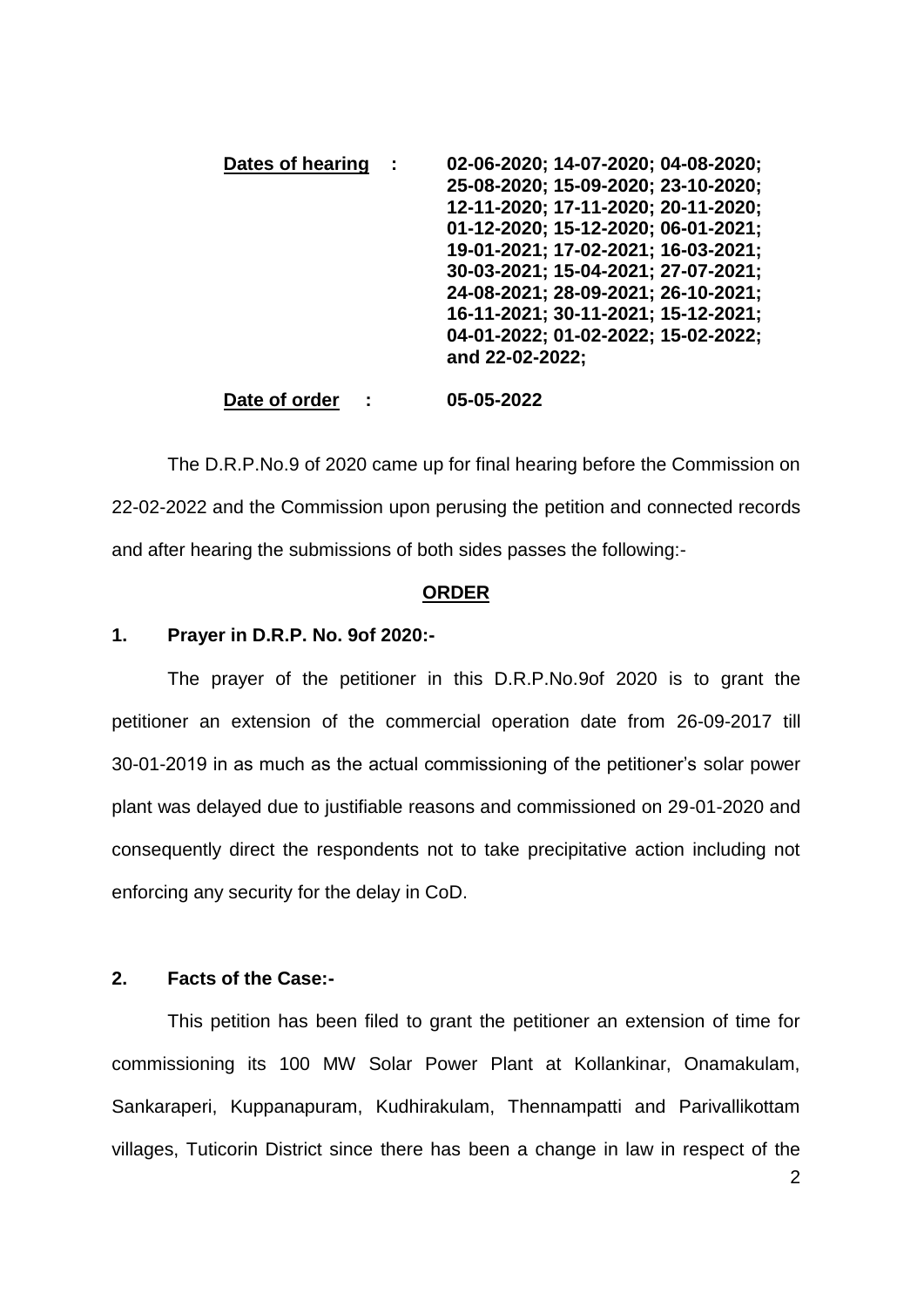Power Purchase Agreement dated 28-09-2017 and consequently direct TANGEDCO to not invoke the bank guarantee.

#### **3. Contentions of the Petitioner:-**

3.1. Vide notification being Notification No. TNERC/RPO/l9/1 dated 07.12.2010, the Tamil Nadu Electricity Regulatory Commission, in purported exercise of powers conferred by Section 181, read with Section 61,66 and 86 (1) (e) of the Electricity Act, 2003 notified the Tamil Nadu Electricity Regulatory Commission (Renewable Energy Purchase Obligation) Regulations, 2010 (RPO Regulations) on 07.12.2010 with a view to defining the scope ofRPO's within the State of Tamil Nadu.

3.2. It is incumbent upon Respondent TANGEDCO to purchase power from renewable sources of energy including solar power generators to meet its purchase obligation under the 2010 RPO Regulations. Further, the Commission has the bounden duty to protect and promote generation of electricity from non-renewable sources of energy in order to be compliant with the Electricity Act, 2003 and also the various international conventions such as the UNFCC and the Kyoto Protocol.

3.3. M/s. Rays Power Infra (P) Limited participated in the tender specification CE/NCES/OT.No.1/2017-2018 and was one of the most successful bidders in the same. Pursuant to the same, the said company was awarded the Letter of Intent by the 2<sup>nd</sup> respondent bearing reference number LOI.Ref.No.CE/NCES/SE/SOLAR/ EE/SCB/AEE3/F.M/s.Rays Power Infra/D.No. 78117 dated 29.08.2017.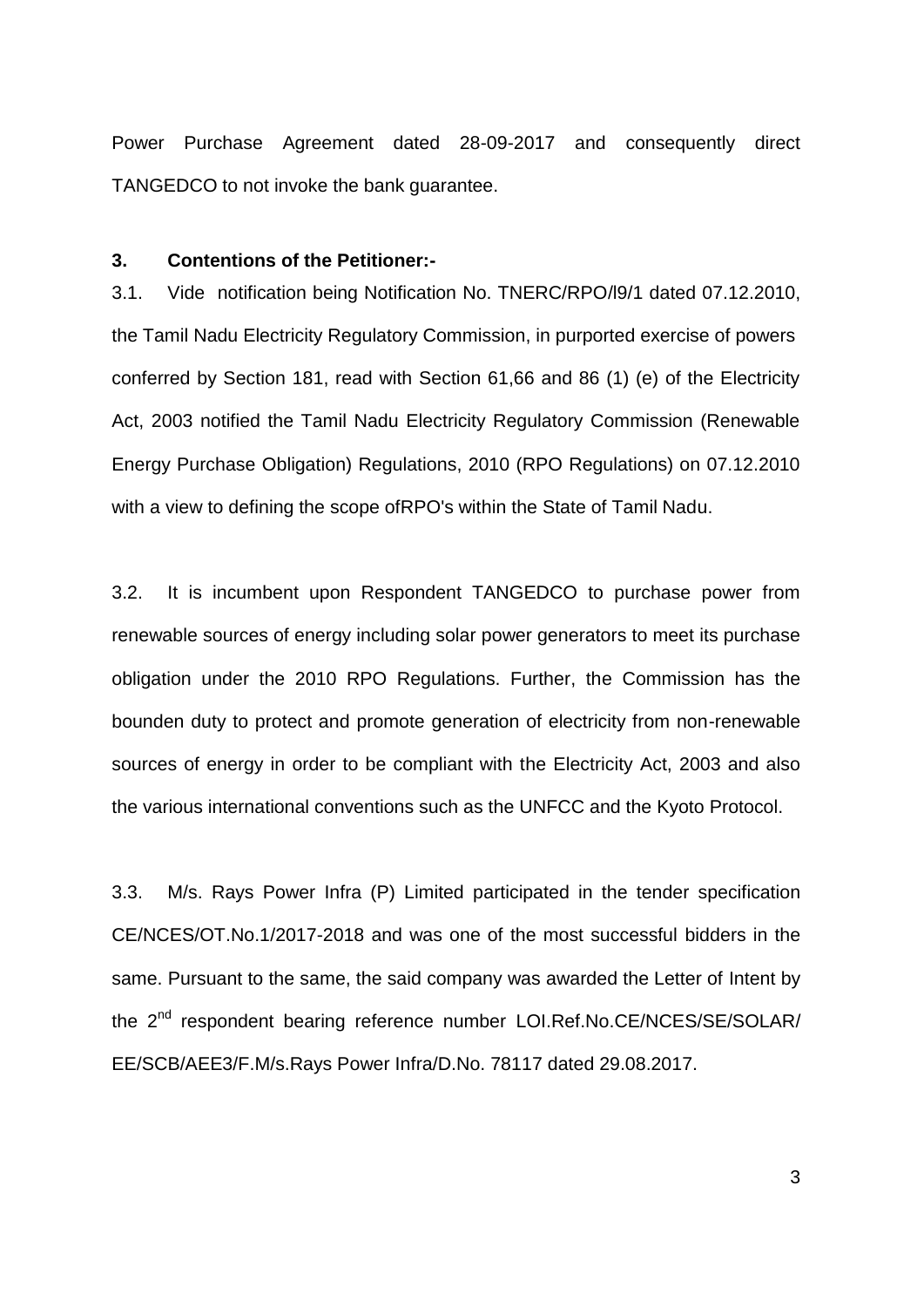3.4. Thereafter, the said Rays Power Infra (P) Limited signed the Power Purchase Agreement on 28.09.2017. An Addendum to the said power purchase agreement dated 28.09.2017 was entered into between the Petitioner and the Respondent. The said Addendum Agreement stated that the subject 100 MW solar power plant will be erected and commissioned by the Petitioner company, which is a Special Purpose Vehicle(SPV) of the company Rays Power Infra (P) Limited, which is the signatory to the PPA dated 28.09.2017. Further, said Addendum Agreement also states that there is a change in the location of the solar power plant pursuant to a letter dated 23.09.2017 issued by the Petitioner, i.e. the power plant will be erected at Kollankinar, Parivillikottai and Tennampatti Villages, Ottapidaram Taluk, Tuticorin District instead of Marandhai Village, Alankulam Taluk, Tirunelveli District.

3.5. Thereafter, the said PPA dated 28.09.2017 stood assigned in favour of the Petitioner herein vide letter dated 21.04.2018 bearing Lr.No.CE/NCES/SE/Solar/EE/AEE3/F.M/s Rays Power Infra/D.32018 issued by the Respondent Chief Engineer.

3.6. As per clause 11 of the said PPA, the PPA is valid for a period of 25 years subject to the COD and the expiry date.

3.7. The important clauses in the PPA are set out in order to understand the essence of the PPA:

*"14. Commissioning:*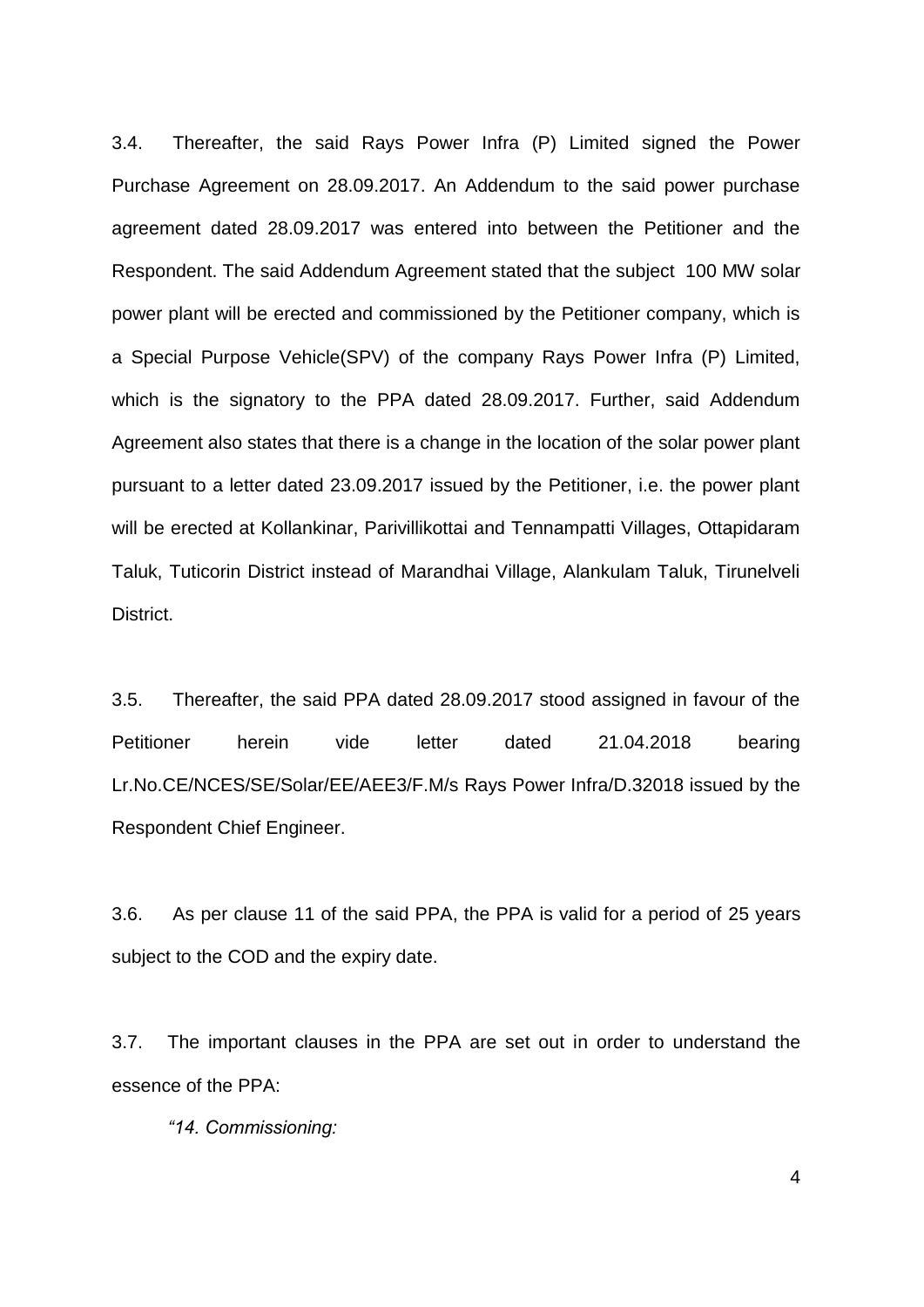*(a) Part Commissioning:* 

*As per the terms and conditions ofthe tender specification, Part Commissioning will be applicable to your project. However, Part Commissioning will be accepted by the DistributionLicensee for minimum of 50% ofthe plant capacity (location wise).* 

*(b) Commissioning Schedule and Liquidated Damagesfor Delay in Commissioning:*

*The solar power plant shall be commissioned on or before 24 months i.e. 25.09.2019 from the date of signing of this Power Purchase Agreement. In case of failure to achieve this milestone, Distribution Licensee shall encash the Performance Guarantee in the following manner:*

*Delay up to five months: The Distribution Licensee will encash the Performance Guarantee on per day basis proportionate to the capacity not commissioned within (5) months after the expiry of commissioning schedule of 24 months. In case of non-commissioning within the said 29 months, the distribution licensee will encash the entire (100%) performance bank guarantee.* 

*Delay beyond 29 months: In case the commissioning of project is further delayed beyond 29 months and up to 34 months, the SPG shall in addition to 100% encashment of performance bank guarantee shall pay a liquidated damages to the distribution licensee a sum ofRs.10,000/- per MWac on a per day basis in the form of BG to the extent of capacity not commissioned.* 

*Prior to expiry of 29 monthsfrom the date of signing of PPA the SPG shall furnish an additional performance bank guarantee calculated at Rs.10*,000/ per MWac for 5 months to the distribution licensee to the extent of capacity not commissioned. In case of non-furnishing of additional performance bank guarantee the PPA shall stand terminated automatically without any notice or order.

*The maximum time period allowed for commissioning of the full project capacity with encashment of performance bank guarantee and payment of liquidated damages shall be 34 months from the date of signing of the P PA. The amount of liquidated damages shall be recovered by TANGEDCO from the payments due of project developer on account of sale of solar power to TANGEDCO. In case the commissioning of the project is delayed beyond 34 monthsfrom the date of signing ofPPA the PPA capacity shall stand reduced or amended to the extent of project capacity commissioned when the PPA for the balance capacity not commissioned will stand terminated and shall be* reduced from the selected project capacity. In case the project is not *commissionedwithin the said 34 months, the PPA will stand terminated automatically without any notice or order and the distribution licensee will encash the performance guarantee furnished towards liquidated damages.*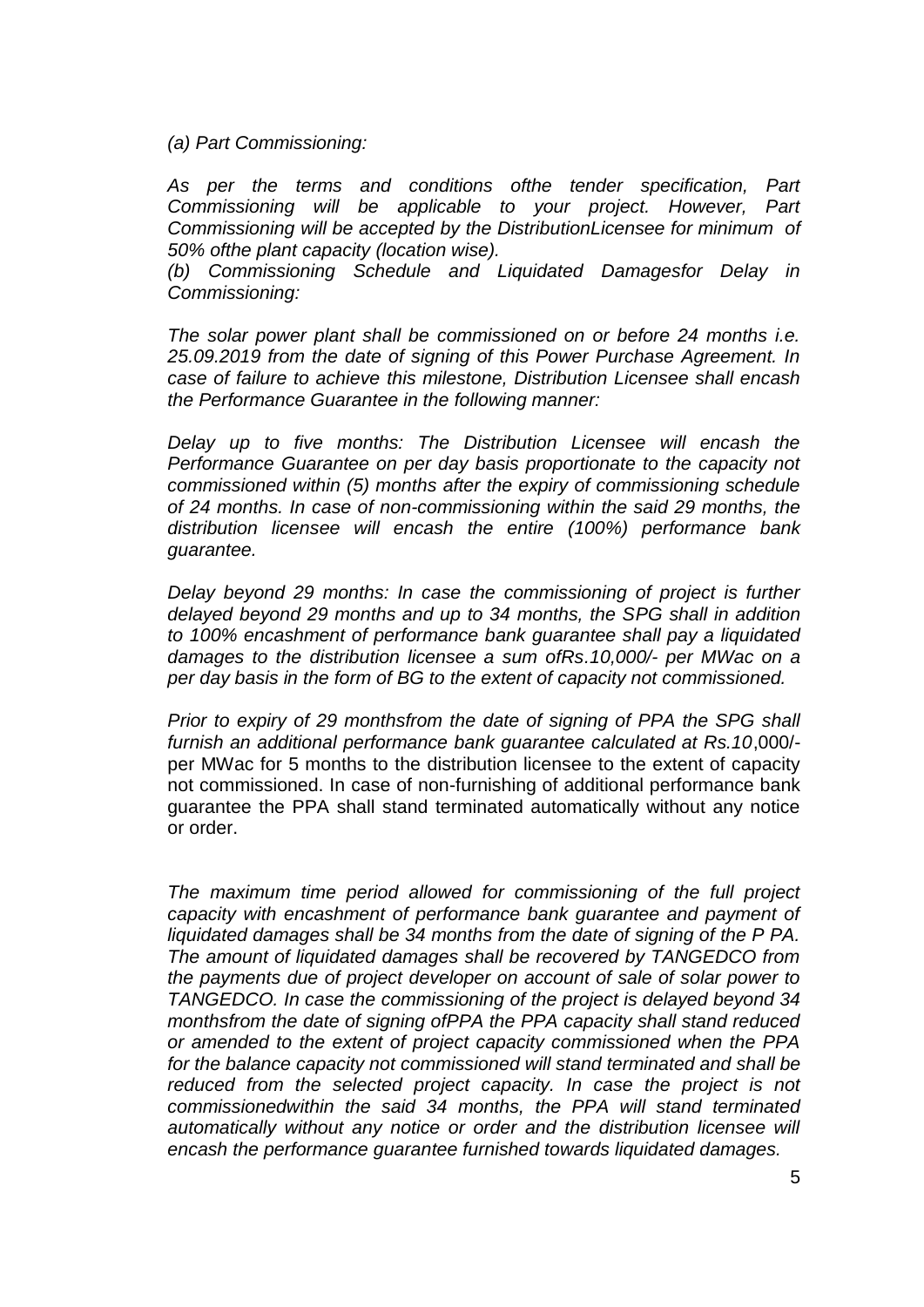#### *15. Commercial Operation Date:*

*The projects commissioned during the month shall be considered forpayment of energy at 50% of the PPA tariff as infirm power till commercial operation date (COD). The COD shall be considered 30 days from the actual date if commissioning of thefirst part capacity.* 

### *16. Force Majeure:*

*Both the parties shall ensure compliance ofthe terms ofthis agreement. However no party shall be liable for any claim for any loss or damage whatsoever arising out of failure to carry out the terms ofthis agreement to the extent that suchfailure is due to force majeure events as defined hereunder. Any party claiming the benefit ofthis clause shall satisfy the other party ofthe existence of such event(s) by giving notice to the other party in writing within 15 days from the occurrence ofsuch Force majeure.* 

*"Force Majeure" events means any event which is beyond the control of the parties involved which they could not forsee or with a reasonable amount of diligence could not have been forseen or which could not be prevented and which substantially affect the performance by either party such as but no limited to:-*

- *(i) Acts of natural phenomena, including but not limited to the floods, droughts, earthquakes, lightning and epidemics;*
- *(ii) Acts of any Government domestic or foreign, including but not limited to war declared or undeclared, hostilities, priorities, quarantines. embargoes;*
- *(iii) Riot or civil commotion,*
- *(iv) Grid/Distribution System'sfailure not attributable to parties to this agreement."*

3.8. From a bare perusal of the above clauses, it is pellucid that the Petitioner herein can avail part commissioning up to 50% of the plant capacity. It is also clear that the Petitioner is not liable for any loss or damage in cases where there is occurrence of a Force Majeure situation as defined under clause 16 of the PPA, provided the Respondent TANGEDCO is duly informed of the same by serving a notice beforehand.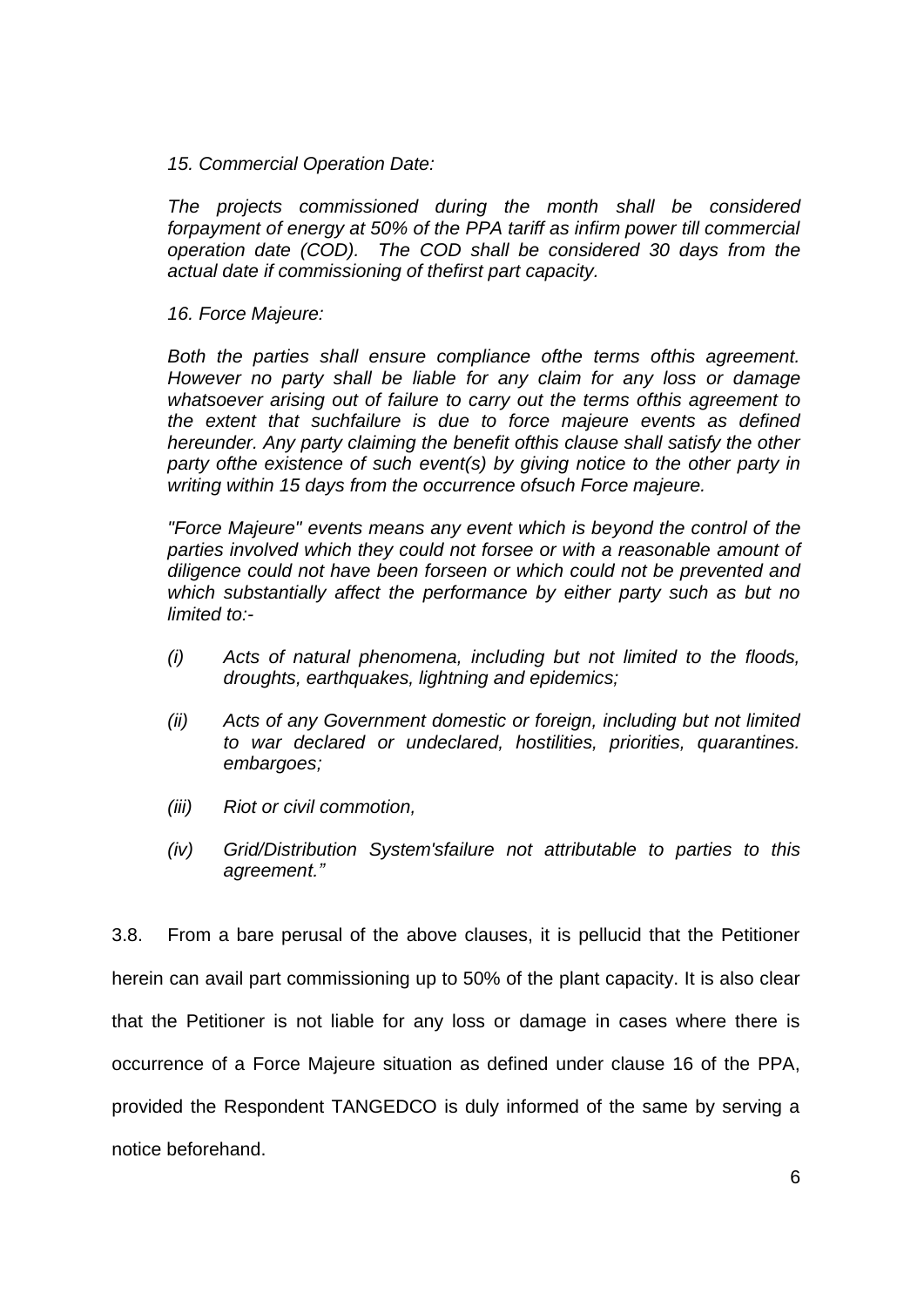3.9. In the instant case, the Petitioner ought to have commissioned its solar power plant by 27<sup>th</sup>September, 2019 i.e. 24 months from the date of signing of the PPA.

3.10. The Petitioner herein, being a special purpose vehicle incorporated for the purpose of erecting and commissioning the subject 100MW solar power plant, entered into a Module Supply Agreement with M/s.Rays Power Infra Private Limited on 15-05-2018.

3.11. It is important to understand how a solar power plant is constructed and commissioned. The Petitioner's solar power plantis fitted with solar photovoltaic modules (PV Module)imported from China. (Poly Crystalline Module) This PV module is the primary source (Transducer) of solar PV Project. PV modules are made up of many solar cells and cells are made up of silicon like semiconductors, they are constructed with a positive layer and a negative layer which together create an electric field. PV solar panels generate Direct Current (DC Electricity) which in turn converted into Alternating current (AC Electricity) using suitable Inverters. Hence, PV module is the primary functional equipment without which the Petitioner cannot construct this 100 MW project.

3.12. However, videNotification No.01/2018-Customs (SG) dated 30<sup>th</sup>July, 2018, the Ministry of Finance have imposed a 'Safeguard Dudy(Hereinafter. 'SGD') on the above mentioned modules and solar cells from all developed countries and China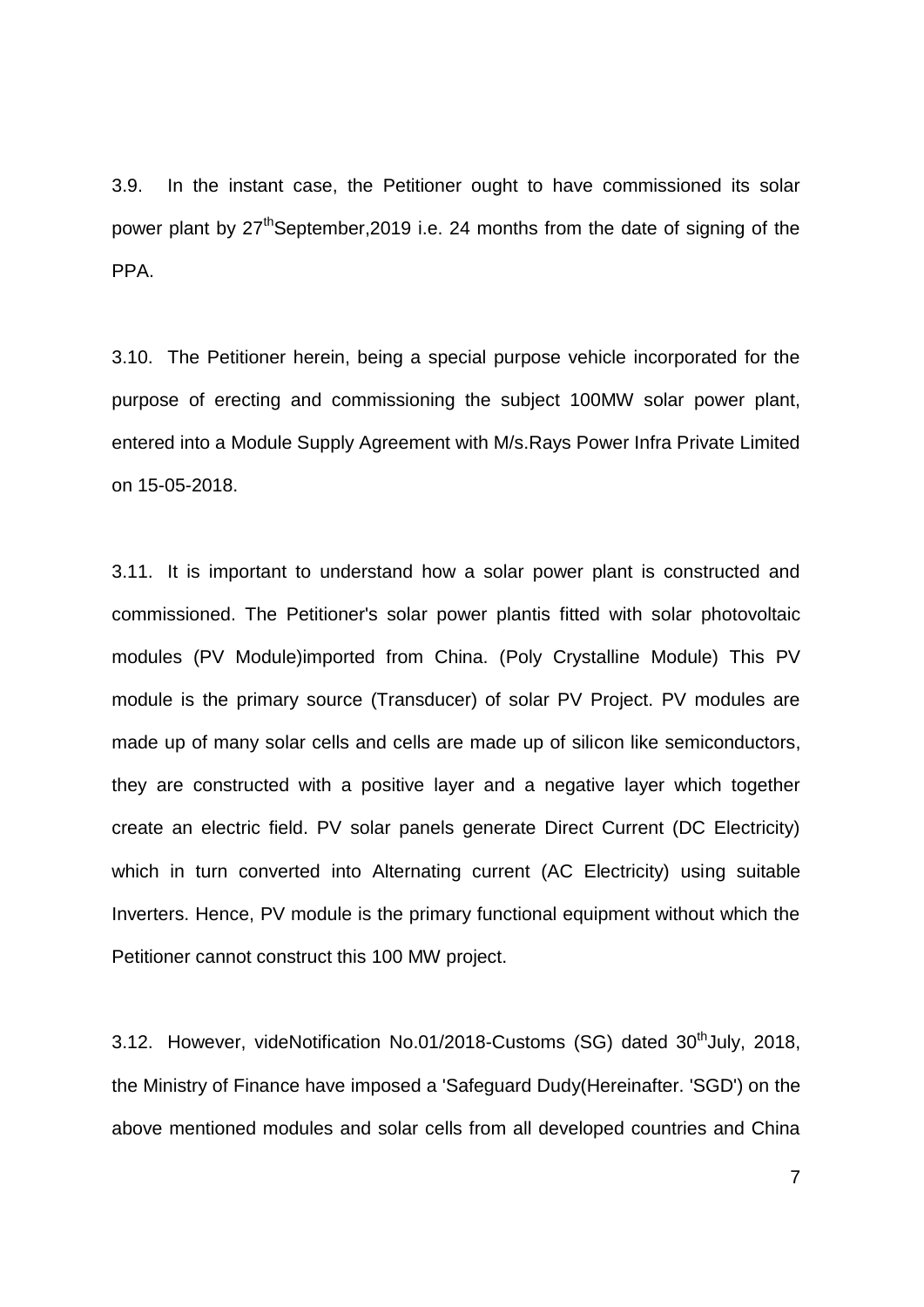PR and Malaysia. The said notification imposed a safeguard duty of 25% (which wassubsequently reduced to 20% on 30th July, 2019) on the ad valorem value of the modules, thus increasing the price of modules by 20%. This has resulted in an increase of the overall project cost by 8%. Consequently, this translates into an increase in the fixed costs incurred by the Petitioner herein thereby affecting the entire project viability of the petitioner.

3.13. In light of the sudden change in law, the Petitioner entered into an amendment to the said Module Supply Agreement dated 19.06.2019 to recognise the increase in the cost of the solar PV modules. Thereafter, the Petitioner was embroiled in litigation before the Hon'ble Madras High Court since the Petitioner's solar PV modules were not allowed for clearance by theport authorities at the Chennai port and the Tuticorin port.

3.14. The Petitioner filed W.P.No. 22387 of 2019 before the Hon 'ble Madras High Court seeking to quash the order passed by the Directorate General of Trade Remedies ("DGTR") upholding the levy of SGD on solar PV modules and also sought for an interim injunction restraining the customs authorities from levying SGD On 31-07-2019, the Hon"ble Madras High Court passed an interim direction for the release of the solar PV modules imported on the condition that the petitioner pay 50% of the duty levied through a bank guarantee and the remaining 50% was to be paid by executing a bond valid for a period of two years, which is to be subsequently renewed.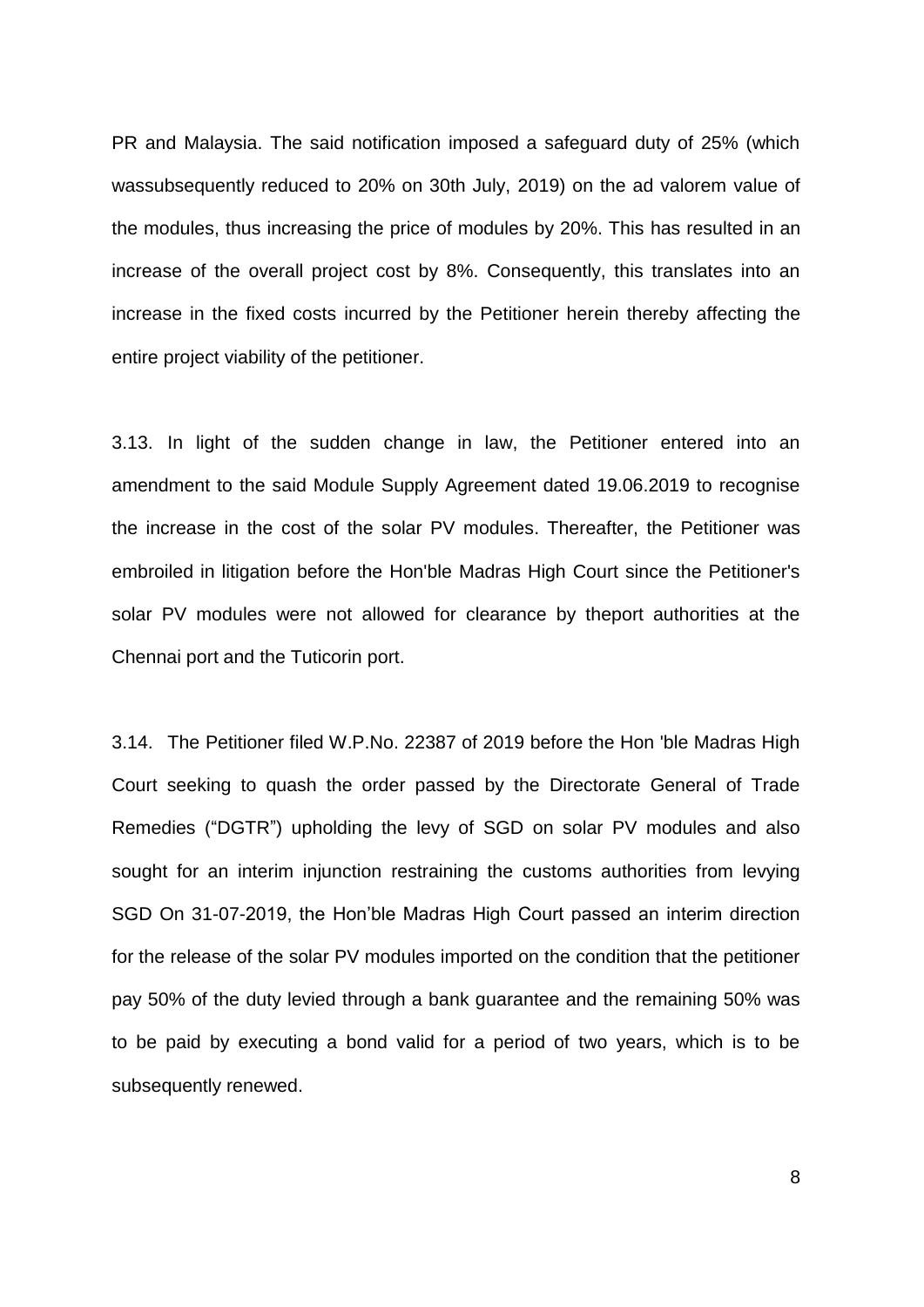3.15. The said order directing the port authorities to release the imported solar PV modules was communicated to the Deputy Commissioner of Customs, Tuticorin Customs House by M/s.Rays Power Infra P Ltd, vide letter dated 06.08.2019. However, the Deputy Commissioner of Customs, Tuticorin Customs informed that they have not been arrayed as a party in the said W.P.No.22387 of 2019 and therefore, are not bound by the said order dated 31.07.2019.

3.16. Consequently, the Petitioner filed a petition W.M.P.No.21720 of2019 to implead the Commissioner of Customs, Tuticorin as a Respondent in W.P.No.22387 of 2019. The said petition was ordered as prayed for on 27.09.2019.

3.17. Even though the Commissioner of Customs, Tuticorin was impleaded as a Respondent and was bound to implement the order dated 31.07.2019, the authorities refused to release the solar PV modules stating that the importer of the solar PV modules is M/s.Rays Power Infra Private Limited while the Petitioner in W.P.No. 22387 of 2019 isTirunelveli Solar Project Private Limited and that only M/s. Rays Power Infra Private Limited will be allowed to take delivery of the modules. The Customs authorities refused to pay heed to the various agreements entered into between M/s. Rays Power Infra Private Limited and Tirunelveli Solar Project Private Limited and also failed to acknowledge that Tirunelveli Solar Project Private Limited is a special purpose vehicle of M/s.Rays Power Infra Private Limited for the purpose of erection of the subject 100MW solar power plant.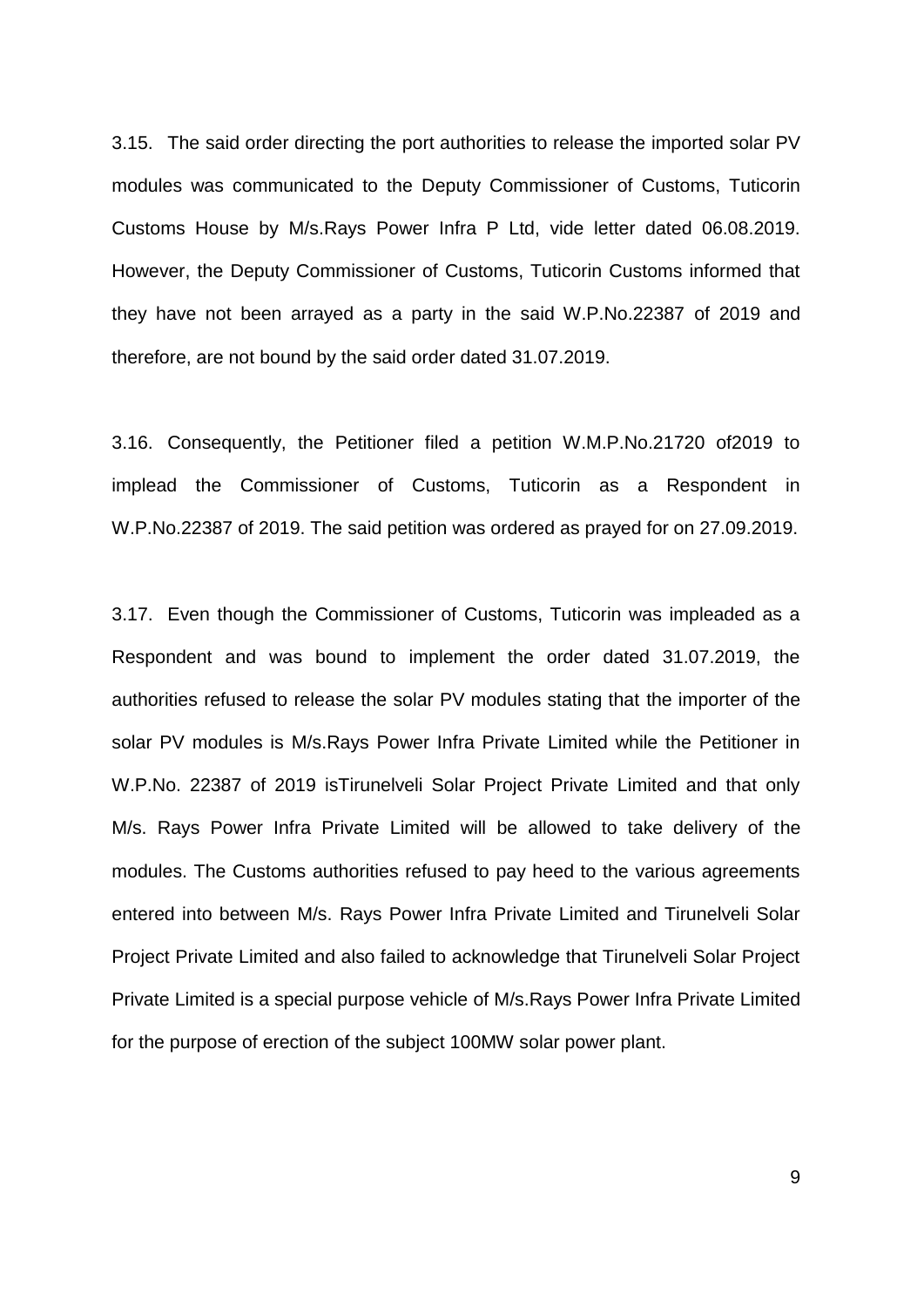3.18. Aggrieved by the same,M/s.Rays Power Infra Private Limited filed W.P.Nos. 29358, 29502and 29504 of 2019 and on 05.10.2019, Hon'ble Madras High Court passed an interim direction for the release of the solar PV modules imported on the condition that the Petitionerpay 50% of the duty levied through a bank guarantee and the remaining 50% was to be paid by executing a bond valid for a period of two years, which is to be subsequently renewed.

3.19. However, once again the port authorities refused to release the imported solar PV modules on the ground that the importer is M/s.Rays Power Infra Private Limited wherein the Petitioner in W.P.Nos. 29358, 29502 and 29504 of2019 is M/s.Rays Solar Infra Private Limited. Therefore, the Petitioner was constrained to file a petition to amend the cause titlewhich came to be allowed by the Honble Madras High Court on 08-11-2019.

3.20. Thereafter, the port authorities allowed for the release of the imported solar PV modules which culminated on 20th December, 2019.

3.21. From the above, it is clear that the Petitioner was unable to take delivery of the solar PV modules, which is the core of every solar power plant for over 4 months, due to which the Petitioner was unable to achieve the scheduled CoD of 24 months, i.e. 27<sup>th</sup>September, 2019. The Petitioner faced difficulties due to the levy of SGD and the consequent challenge of the same before the Hon"ble Madras High Court in W.P.No. 22387 of 2019. The Petitioner detailed these roadblocks in letters dated 23.09.2019 and 24.09.2019.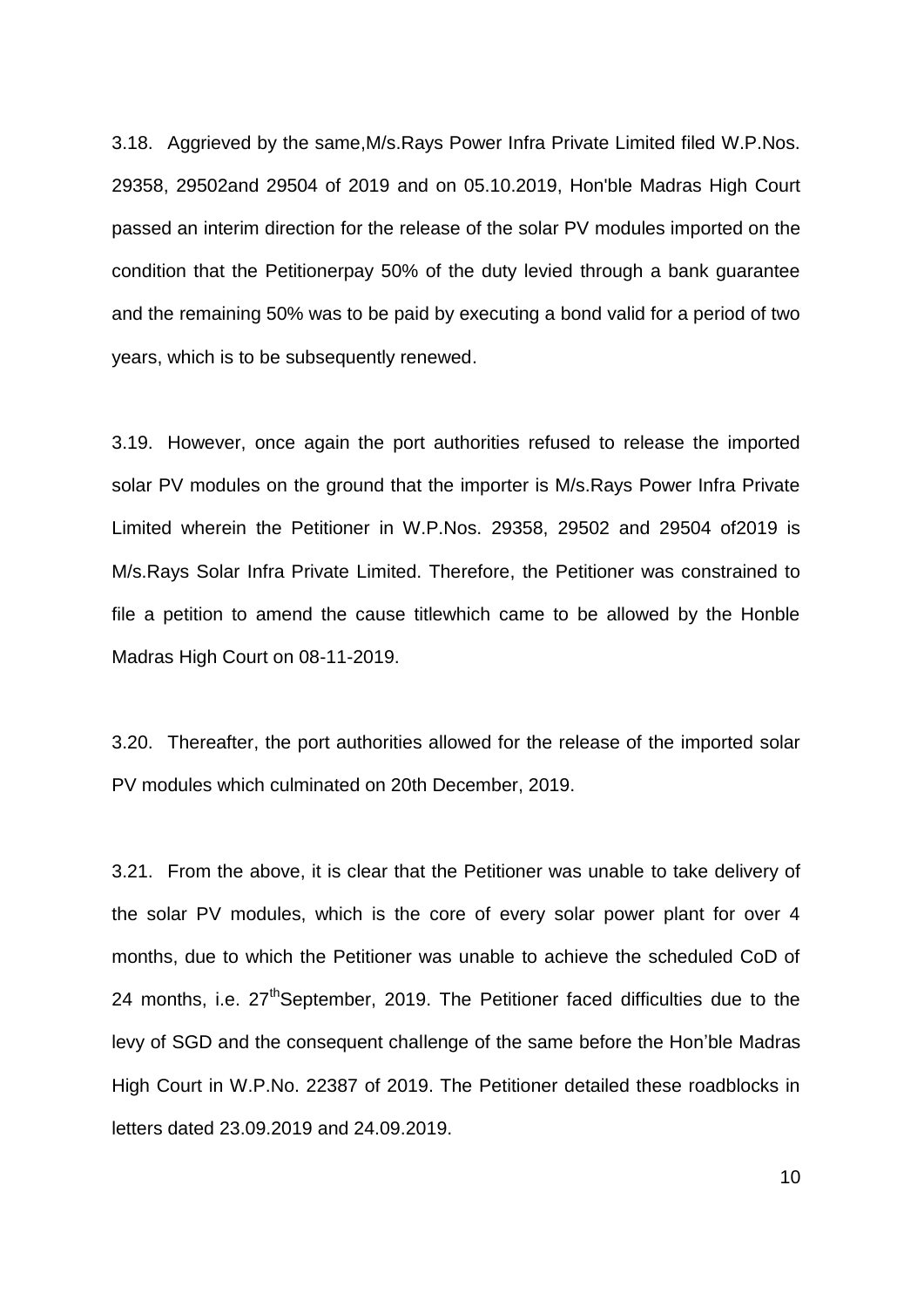3.22. The petitioner also brought to the notice of the Respondents that there was disruption in the construction activities by the villagers who claimed that the heavy movement of vehicles on the road leading to the project site was damaging the village roads. The villagers also damaged the culvert leading vehicles to the project site in demonstration of their opposition to the entire project itself. In the said letter, that pursuant to the meeting held on  $11<sup>th</sup>$ August, 2019 in the presence of various stakeholders, the Petitioner company assured that it would remedy any damage done to the roads pursuant to the construction ofthe project. The Petitioner also agreed to deposit a sum of Rs.10,00,000/- to the CSR account of the Collector, Thoothukudi to ensure that if the roads are damaged, they will be duly rectified. In the said letters, the Petitioner also states that the work was moving in a very slow pace despite the Petitioner's assurances.

3.23. Apart from the above, the Petitioner also faced delay due to the Lok Sabha Elections held in March, 20I9 and the by-elections held at Ottapidaran in May, 2019. The Petitioner's land acquisition process was significantly delayed because the officers in charge or scrutinizing the Petitioner's land acquisition applications were sent on election duty. The petitioner received no response from the TANGEDCO for any of the above letters.

3.24. In spite of all the above stated challenges faced by the Petitioner, the Petitioner"s solar power plant has been duly commissioned on 29.01.2020. The Petitioner is filing the letter issued by the TANTRANSCO for evacuation power. The Petitioner was also granted an HTSC No. 405 for evacuation of power vide the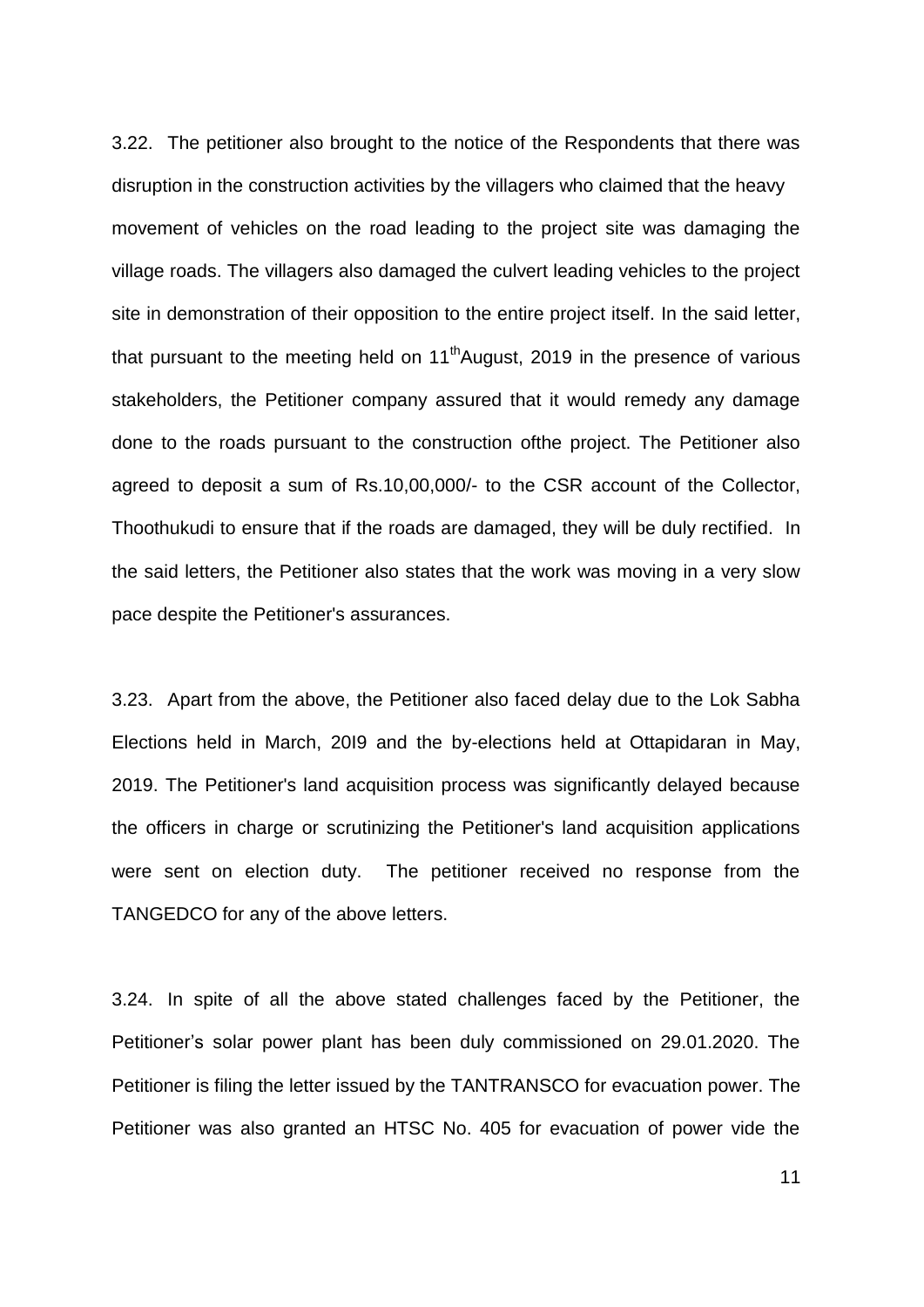same letter issued by TANTRANSCO. Therefore, the Petitioner is filing the instant petition for the purpose of formally extending the commissioning date (CoD) to 30<sup>th</sup> January, 2020 without the invocation of any bank guarantee.

3.25. Aggrieved by the Respondent TANGEOCO's failure to extend the COO for the Petitioner by 6 months, the Petitioner is filing the instant petition on the following among other grounds.

3.26. When the tariff payable is determined through a transparent bidding process, the Commission adopts the said tariff under section 63 of the Electricity Act, 2003. Therefore, the Commission has the power to review its decision to adopt the said tariff based on the terms and conditions based on which the said tariff is adopted under section 86(1)(a) of the Act. Hence, the instant petition ismaintainable in law and in facts.

3.27. The Commission has powers to extend the CoD for the petitioner on a project specific basis to meet the ends of justice. Clause 48 (1) of TNERC (Conduct of Business) Regulations, 2004 provides that "Nothing in these Regulations shall be deemed to limit or otherwise affect the inherent power of the Commission to make such orders as may be necessary for ends of justice or to prevent the abuse of the process of the Commission." In the instant case, despite all efforts put in by the Petitioner to complete construction of its project well before September 25<sup>th</sup> 2019, and having demonstrably being ready to generate and supply power by investing as follows:-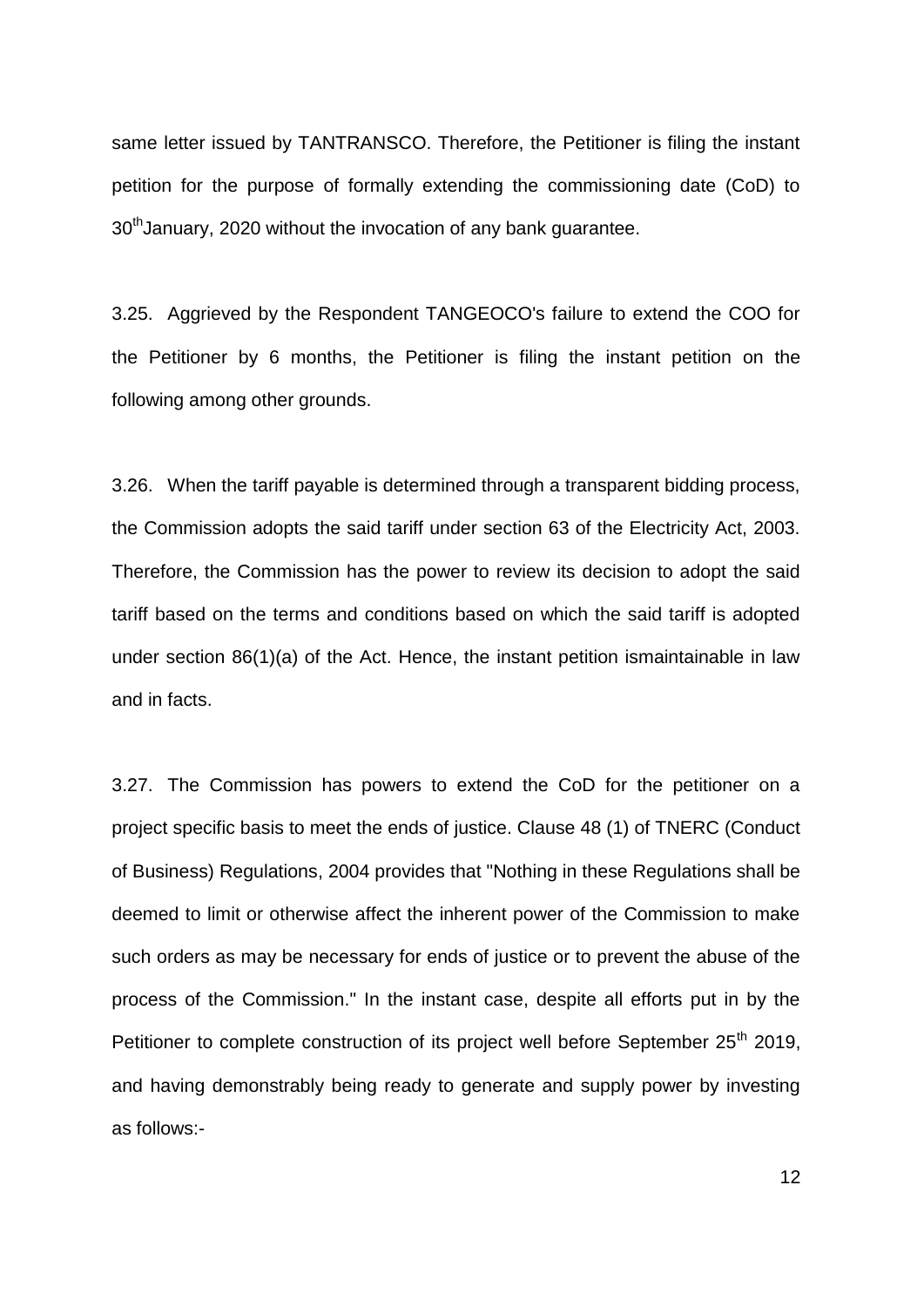- (i) Turnkey EPC Contract has been awarded to M/s. Rays Power Infra Pvt Ltd construction and erection of the SPG.
- (ii) Procurement of Solar Modules issued with 3.57 % Advance
- (iii) Lands of approximately 400 acres already registered in the company.
- (iv) Ground works like Land Levelling & Fencing is completed
- (v) Term Loan for the project is already sanctioned by L&T.

3.28. The petitioner could not supply 100% of the power as agreed to in the PPA for reasons that are beyond its control, even the Ministry of New and Renewable Energy Resources has issued a notification bearing number 23/43/2018-R&R dated 27.08.2018 by Ministry of Power to CERC setting out that solar power generators can be duly compensated for the sudden levy ofSGD as the same amounts to a change in law situation. In furtheranceof the same, several state Distribution Licensees have allowed generators to claim for an extension of the COD as being a change in law situation. The sudden levy of SGD was not contemplated by either of the two parties i.e. the Petitioner and the TANGEDCO, when the said PPA was signed.

3.29. Several crores has been invested in the Petitioner's project towards commissioning. The Petitioner has made arrangements for additional funds to meet out the increased project costs due to the unexpected levy of SGD. In such a scenario, it will be grossly unjust to penalise the Petitioner for the delay in commissioning of the solar power plant when the reasons for the same cannot be controlled by the Petitioner. By doing so, the TANGEDCO will he unjustly enriched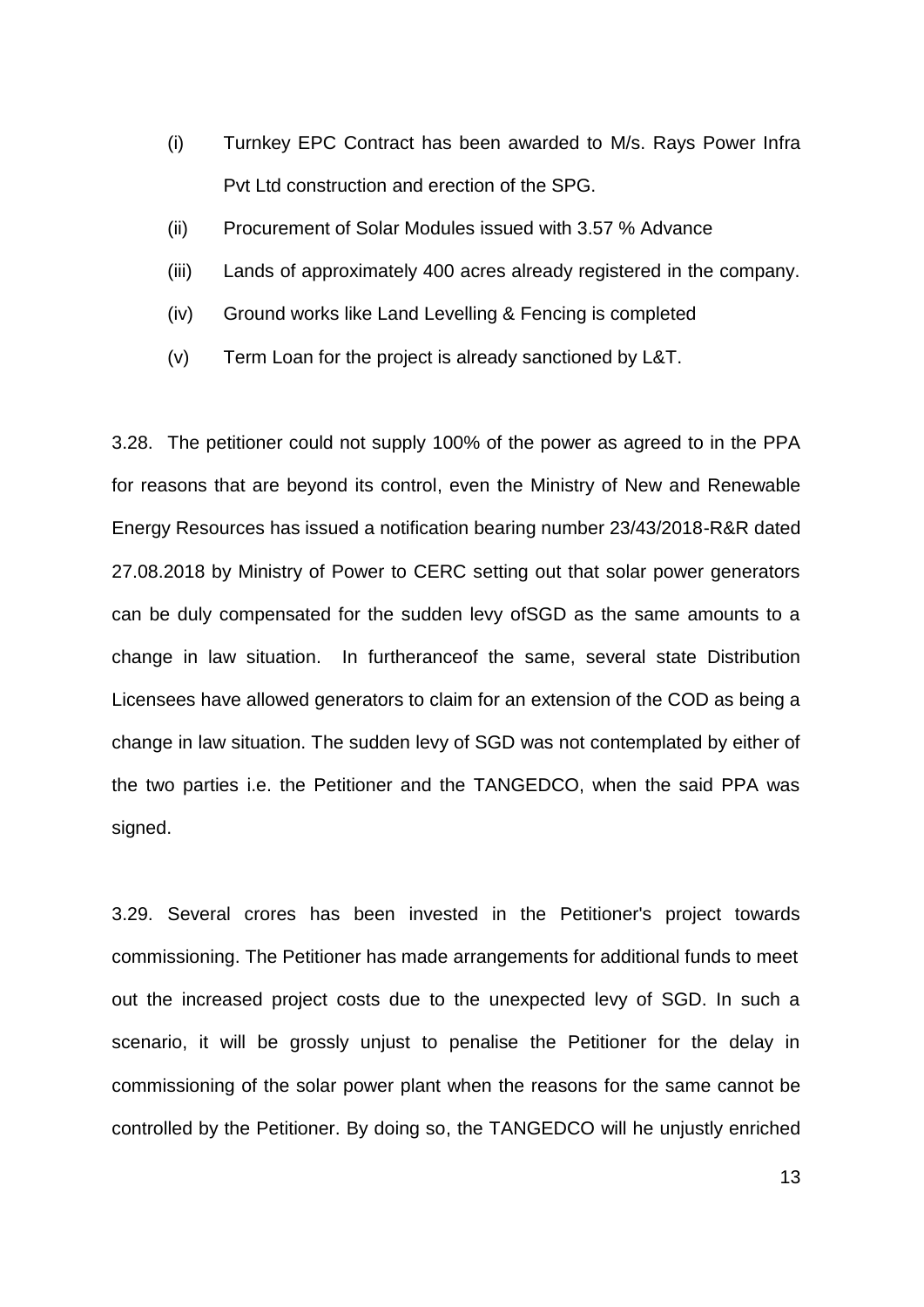at the cost of the Petitioner. Indeed Regulatory Commissions in the past have invoked such inherent powers vested in them and granted project specific extension of the COD to project developers whose project commissioning had been delayed for no fault of theirs. The Hon"ble Central Electricity Regulatory Commission has allowed for an extension of the CoD in the case of MEIL Green Power Lid v NTPC Vidyut Vyapar Nigam Limited and Ors16/MP/2014 on the ground that the sudden reduction in DNI levels, the Petitioner therein was forced to redesign the entire project, which was the cause of the delay.

3.30. The Solar Energy Corporation ofIndia (SECI) is a CPSU directly under the administrative control of the MNRE. SECT was established dedicated to the solar energy sector was principally tasked with the implementation of the JNNSM and the targets thereon. However, SECI now has enjoys enhanced purview over the entire renewable energy sector. The SECI is tasked with the implementation of a number of schemes of the MNRE seen as solar park scheme and grid-connected solar rooftop scheme along with a host of other specialised schemes such as defence scheme. canal-top scheme, Indo-Pak border scheme etc. The SECI recognized various scenarios causing delay in commissioning of solar projects, which are completely outside the control of the developer and recognized that such scenarios warrant an extension of milestones for solar energy projects in its letter dated 22.10.2019. In the said letter the SECI has set out the manner in which extension of the CoD will be granted in situations where there has been a delay in sanctioning of land by the respective State Governments or when there is a delay in obtaining the NOC from the MoD. Therefore, it is not uncommon for CoD to be extended for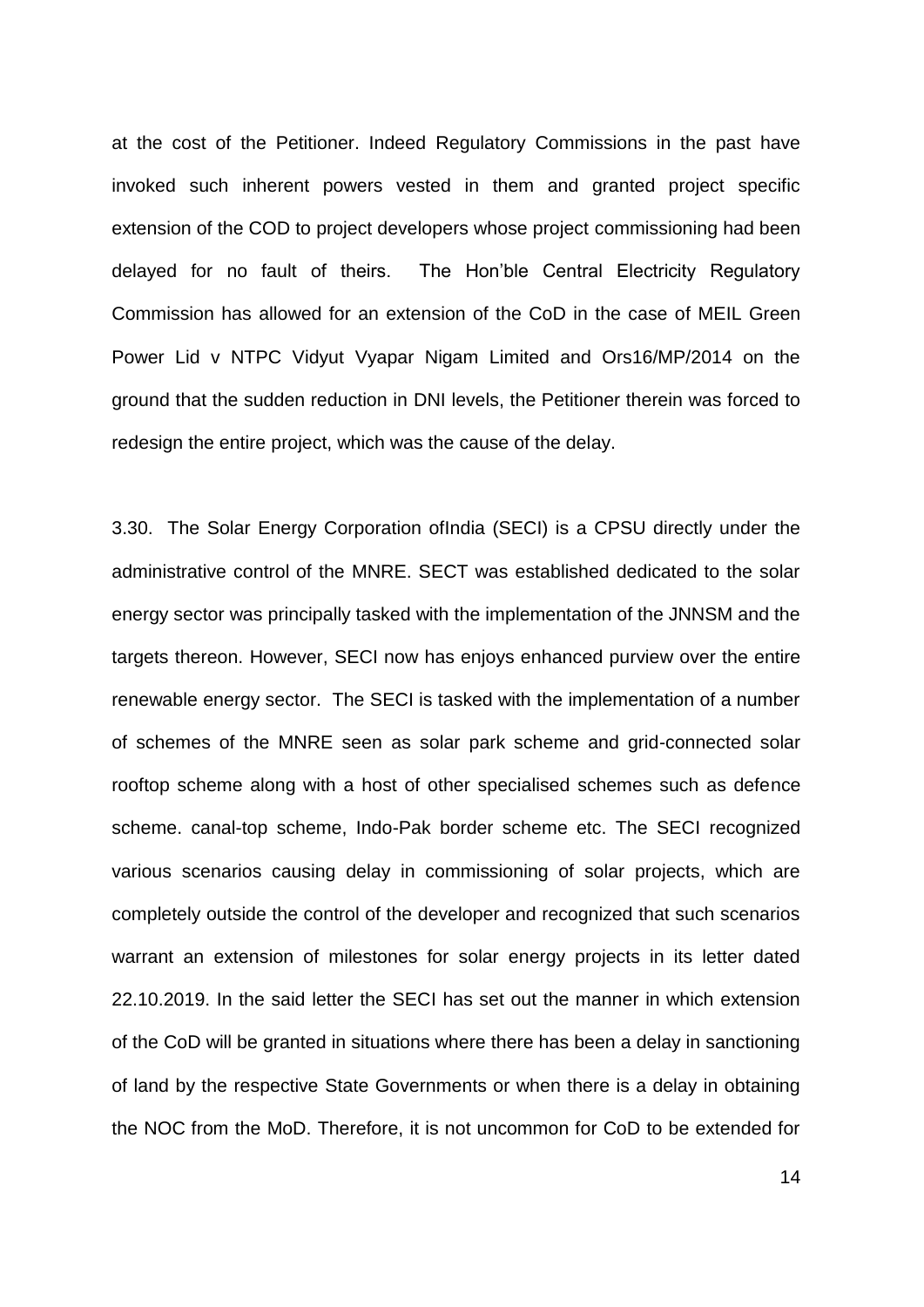power projects, giventhe various aspects outside the developer's control. In the instant case, the levy of SGD amounts to a change in law, affecting the viability of the project and it is thus a fit case for seeking revision of milestones.

3.31. There has been a substantial change in law which falls within the scope of Force Majeure as contemplated under clause 16 of the PPA When the Petitioner participated in the tender floated by TANGEDCO, there was no concept of SGD on the solar modules proposed to be imported by the Petitioner for the purpose of setting up the SPG. Therefore, the Petitioner agreed for the PPA tariff of Rs.3.47 per KWHand became the successful tenderer. An analysis of the Petitioner's tender will demonstrate that either parties never contemplated such a cost while the Petitioner has indeed considered other escalations before quoting its price. ThePetitioner is setting forth a brief calculation table setting out how the entire project cost currently stands enlarged due to the levy of SGD.

3.32. As per the projected project cost of Rs.3.40 PerMWp of which about 50% (excluding CST) constitute the cost for PV module suffered by 20% SGD thereby the Project Cost increased by Rs.30 crores increasing the overall project cost and the required equity investment by the Petitioner.

| <b>Particulars</b>        | Unit             | Value  | Value      |
|---------------------------|------------------|--------|------------|
|                           |                  | with   | without    |
|                           |                  | SGD    | <b>SGD</b> |
| <b>Project Cost</b>       |                  |        |            |
| Land Cost for the Project | Rs.Crores        | 18.55  | 18.55      |
| <b>Modules Cost</b>       | <b>Rs.Crores</b> | 172.52 | 143.58     |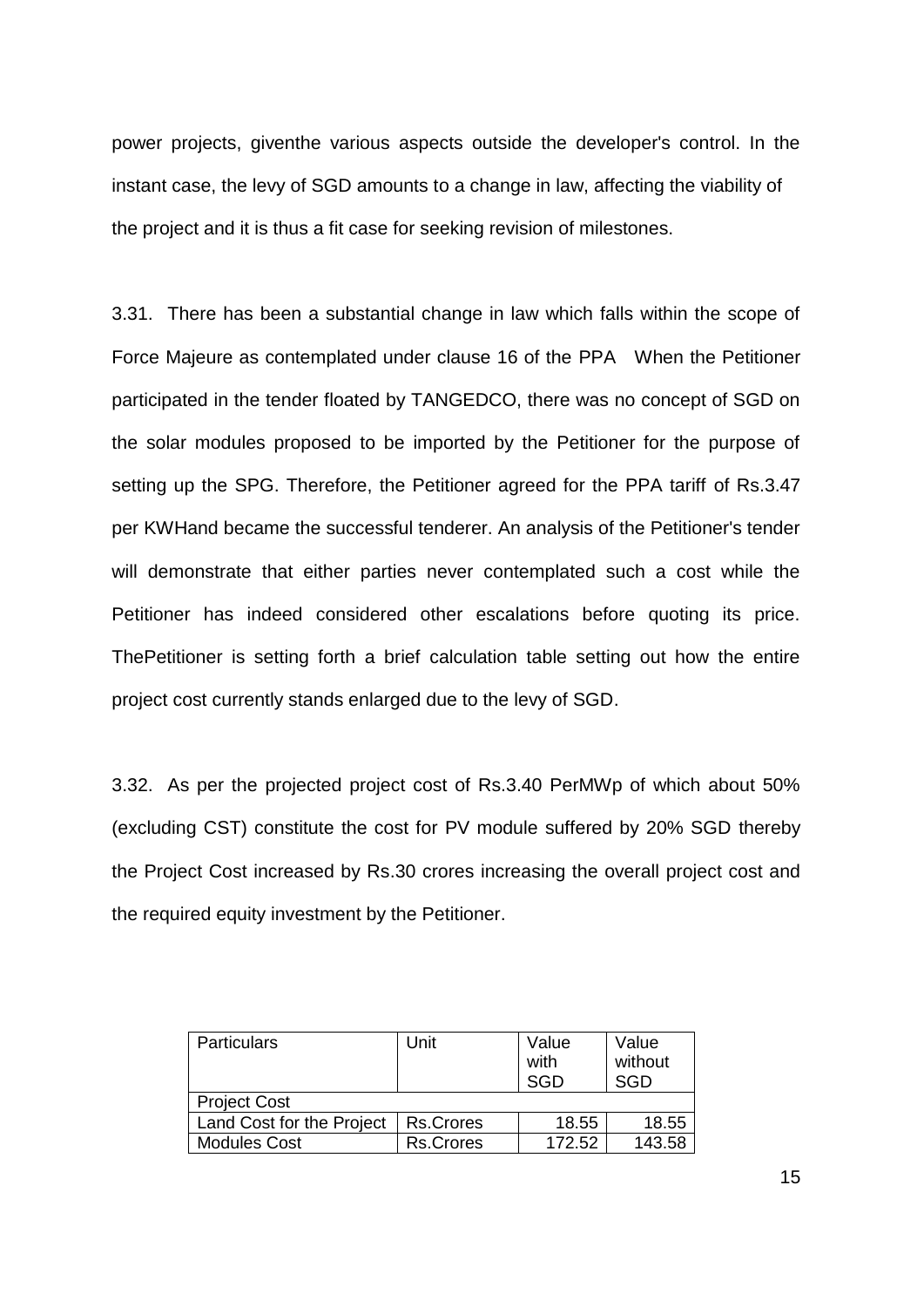| BOS Cost (Incl Evac &<br>Transport) | Rs.Crores        | 167.61 | 167.61 |
|-------------------------------------|------------------|--------|--------|
| Pre-Ops<br>&<br>Finance             | Rs.Crores        | 31.78  | 32.01  |
| Costs                               |                  |        |        |
| <b>Total</b>                        | <b>Rs.Crores</b> | 390.45 | 361.74 |
| <b>Means of Financing</b>           |                  |        |        |
| Equity                              | <b>Rs.Crores</b> | 107.45 | 78.74  |
| Debt                                | <b>Rs.Crores</b> | 283.00 | 283.00 |
| <b>Total</b>                        | <b>Rs.Crores</b> | 390.45 | 361.74 |
| <b>Project IRR</b>                  | $\frac{9}{6}$    | 11.77% | 13.05% |
| <b>Equity IRR</b>                   | %                | 11.59% | 15.06% |

3.33 It is now clear that the change in law is causing a surge of 8% in the expected project cost. The petitioner ought to be granted an extension of timeof 6Months from Scheduled COD date 26-09-2019to make suitable arrangements for funds to meet the surge.

3.34. The following establishes that the Petitioner is ready and willing to perform its obligations under the PPA and the same cannot be questioned:-.

- (i) Turnkey EPC Contract has been awarded to Rays Power Infra Pvt Ltd construction anerection of the SPG
- (ii) Procurement of Solar Modules issued with 3.57% Advance
- (iii) Lands of approximately 400 Acres already registered in the company.
- (iv) Ground works like Land Levelling & Fencing is completed
- (v) Term Loan for the project is already sanctioned by L&T.

3.35. The petitioner was further disrupted from completing its project in time due to the disruption in the construction activities by the villagers who claimed that the heavy movement of vehicles on the road leading to the project site was damaging the village roads. The villagers also damaged the culvert leading vehicles to the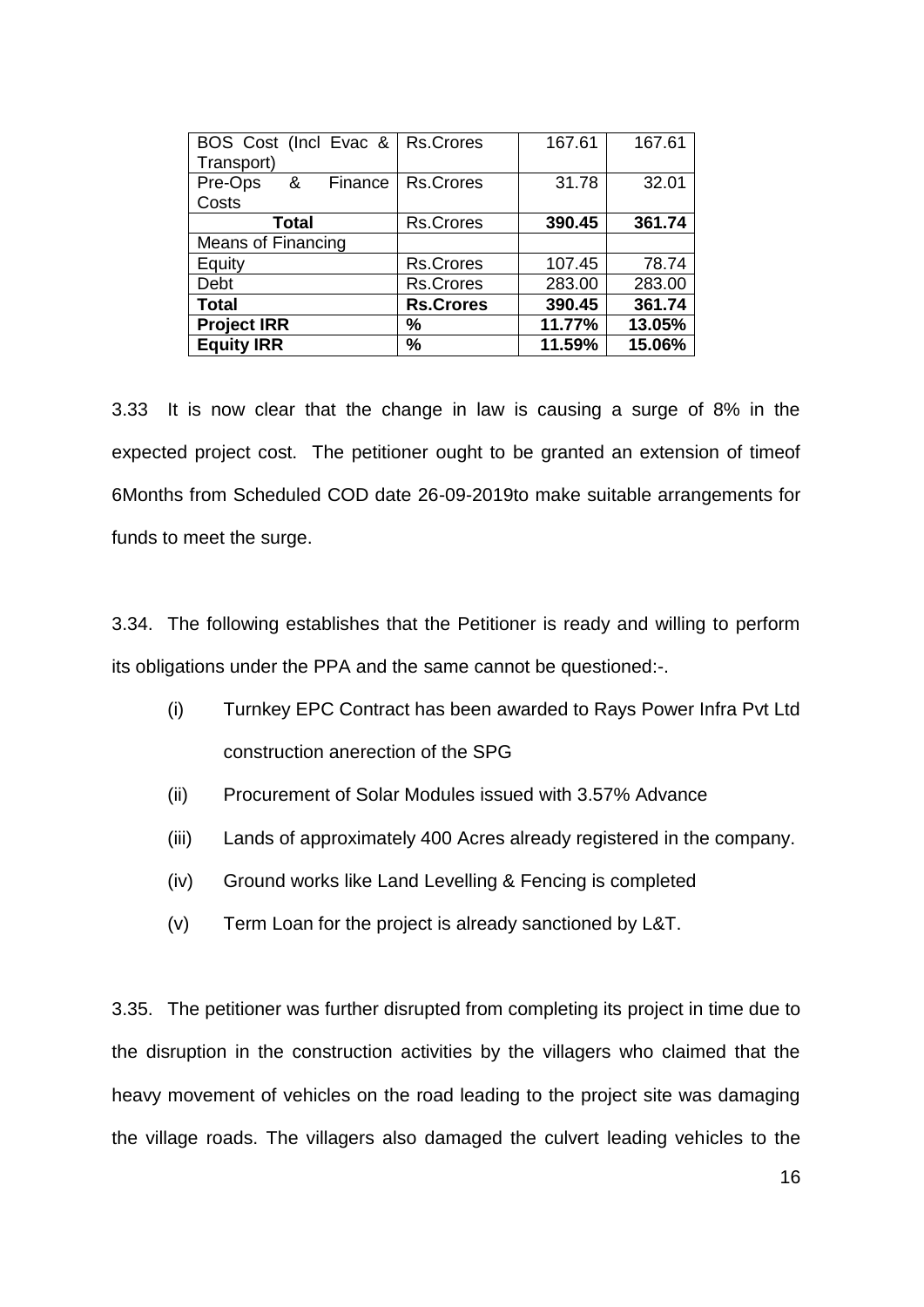project site in demonstration of their opposition to the entire project itself. This disruption was completely beyond the control of the petitioner.

3.36. TANGEDCO's actions have the potential to seriously and detrimentally affect the Petitioner"s project viability. The petitioner is facing immense opposition from banks and other financial institutions due to the abysmal financial position of the respondent TANGEDCO. Even the Petitioner's investors have pulled out their funds since TANGEDCO has been repeatedly failing to honour its commitments under the PPA.Consequently, the Petitioner is now being forced to provide 6 months bill payments as bank guarantee, which is very arduous for the Petitioner, given that several crores has already been invested in the proposed subject SPG.

3.37. In such a factual scenario, it will be grossly unjust to allow the Respondent to encash the bank guarantee for every day's delay. If the same is permitted, the same would amount to allowing the Respondent TANGEDCO to profiteer from its own mistakes and breaches of contracts. The Respondent TANGEDCO would also be unjustly enriched at the cost of the Petitioner who is ready and willing to perform the PPA.

3.38. TANGEDCOwill not suffer any loss ifthe Petitioner's COD is extended by 6 months as prayed for. The Respondent TANGEDCO will not suffer in any manner if the Petitioner's request for extension of time is granted. In fact, the PPA entered into by the Petitioner and TANGEDCO benefits TANGEDCO two fold, i.e. TANGEDCO is assured of 100 MW of power from the Petitioner's solar power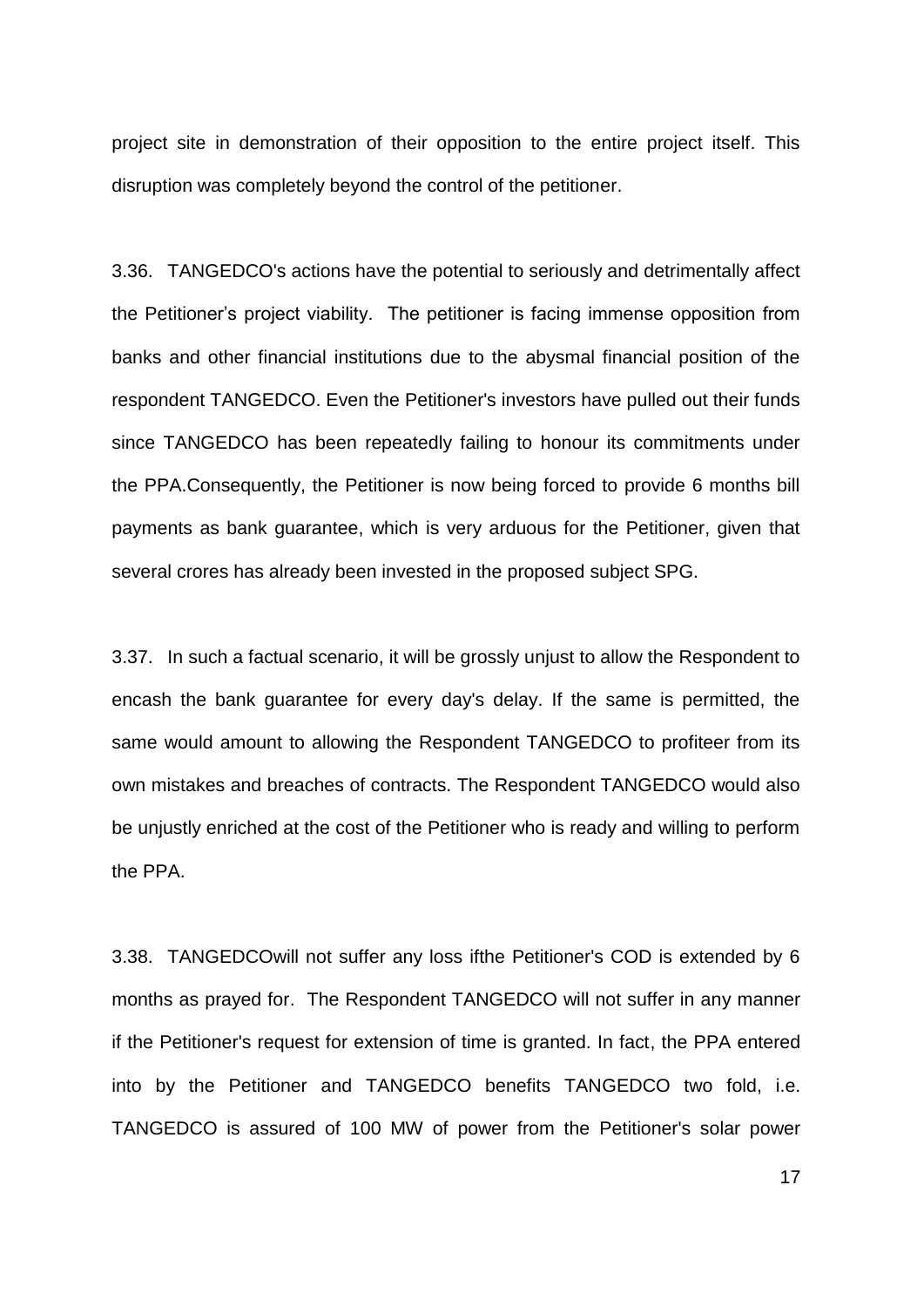plantand TANGEDCO will be complying with its RPO. Therefore, the commissioning of the Petitioner's solar power plantis more beneficial to TANGEDCO than to the Petitioner itself. Further, TANGEDCO has not invested any sums so far in respect of the Petitioner's solar power plantand therefore will not be suffering any losses.

3.39. The Petitioner's reguest for extension of COD will ensure compliance of UNFCC and the Kyoto Protocol. It is universally acknowledged that conventional source of energy, in particular coal and hydrocarbon, result in significant environmental degradation and adverse impact. The last few decades have seen a global recognition of the adverse environmental impact (externality) of conventional energy (particularly coal and hydrocarbons) and the need to promote gradual but steady development of renewable energy sources to substitute conventional power. These stated legislative and policy objectives of environment protection and sustainable development are now well established in our jurisprudence in context of Articles 48-A, 51, 51-A (g) and 21 of the Constitution of India. India is a party to the global move on climate change-committed to sustainable development. The United Nation's Framework Convention on Climate Change ("UNFCCC') signed by India on 10.06.1992 and ratified on 01.11.1993. Adoption of Protocol to the UNFCCC adopted in Kyoto, Japan on 11.12.1997 ("Kyoto Protocol") acceded to by India on 26.08.2002. The Electricity Act, 2003, the National Electricity Policy and Tariff Policy mandate encouragement to be provided to non-conventional energy sources. The consequence of TANGEDCO's default would have a direct effect of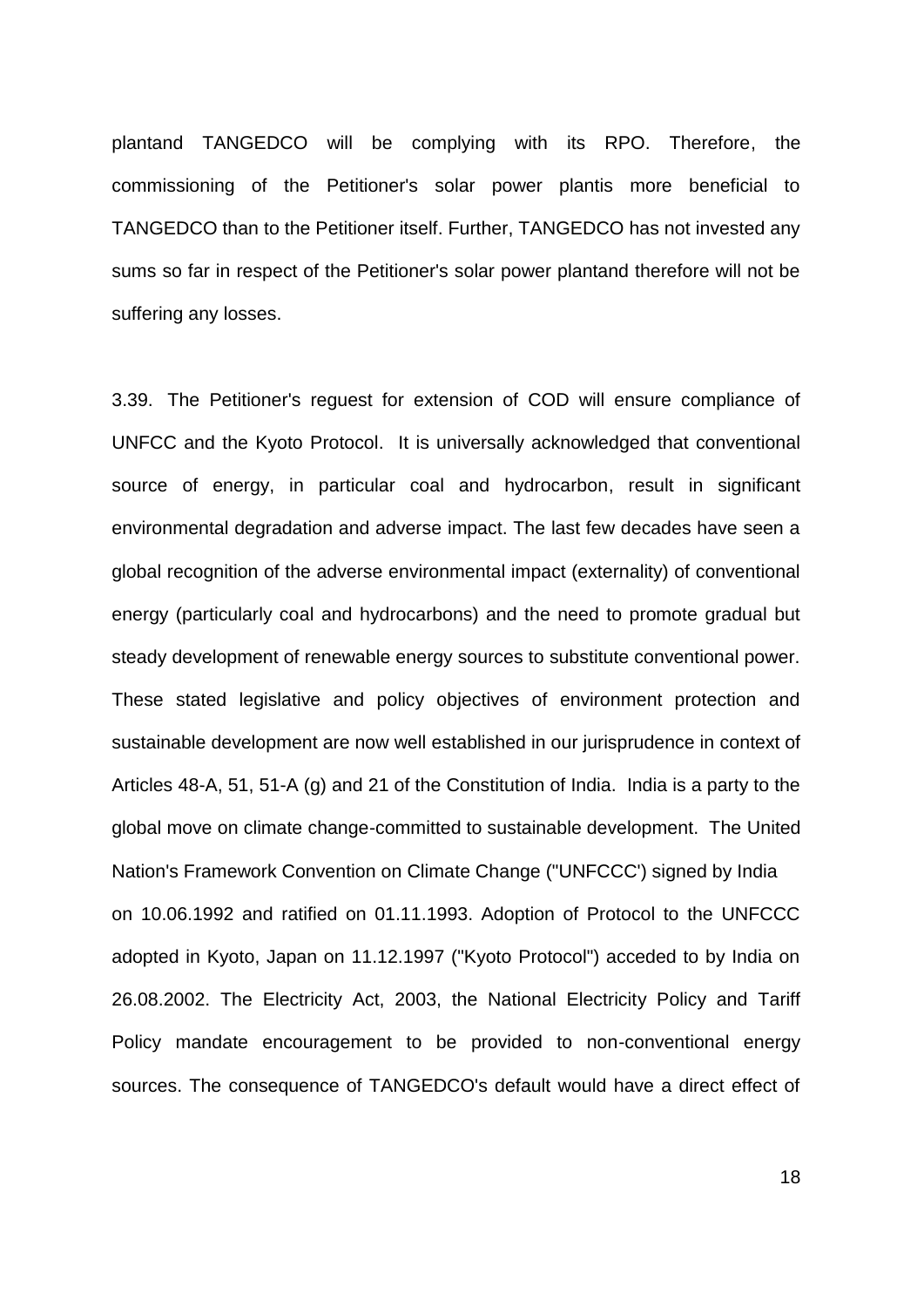negating such mandate and therefore on this ground also, the Petitioner's project is entitled to the relief sought for.

#### **4. Contentions of the Respondent:-**

4.1. The petitioner has filed Dispute Resolution Petition to grant the petitioner an extension of the Commercial Operation Date (COD) from 26.09.2017 till 30.01.2019 in as much as the actual commissioning of the petitioner's solar power plant was delayed due to justifiable reasons and commissioned on 29.01.2020 and consequently direct the Respondents not to take precipitative action including not enforcing any security for delay in COD

4.2. Before going into the main prayer of the petitioner, it is to be stated that the Government of India with a vision of promoting renewable energy has fixed an ambitious target of 100 GW of Renewable energy by 2022 out of which 60 GW is to be from Solar power. In order to achieve this target, the Ministry of Power has fixed Solar RPO target as 9398 MW for the State of Tamil Nadu by 2022.

4.3. In order to achieve the Solar RPO target fixed to the State, TANGEDCO started procuring solar power through 'Reverse bidding process' with due approval of the Commission. The first tender was floated for procurement of 500 MW of solar power with an upper limit of Rs.5.I0 and PPA was signed with two developers for a combined capacity of 20 MW @ Rs.4.50 per unit.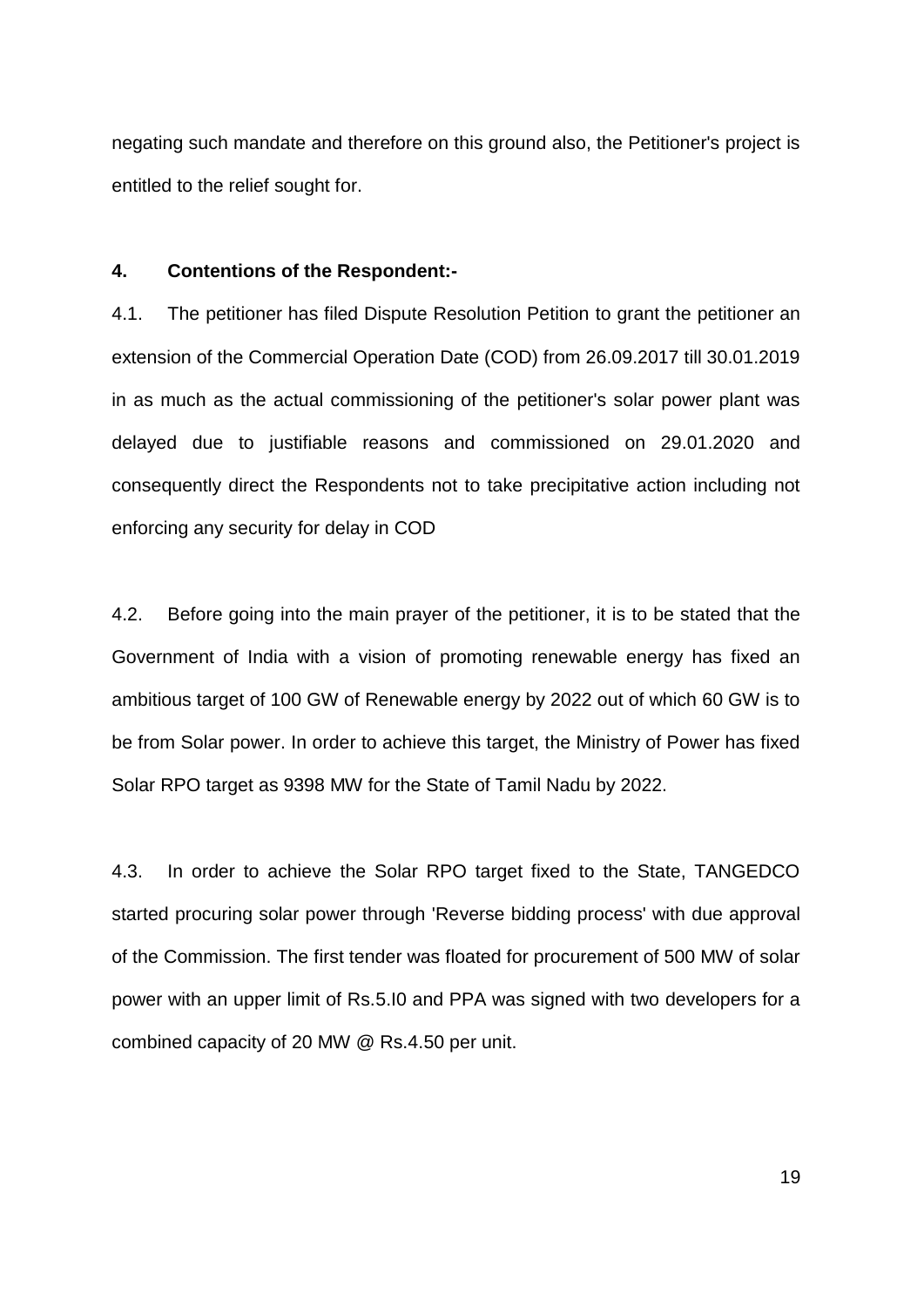4.4. While the second phase was lodged by TANGEDCO, another tender (Phase III)against Specification CE/NCES/OT.No.1/2017-18 for the procurement of 1500 MW of solar power from the developers for establishing solar power plants in Tamil Nadu under reverse bidding process (e-tender), with an upper ceiling limit of Rs.4.00 per unit, with due date of opening as15.06.2017. Before floating the tender, TANGEDCO has filed Miscellaneous Petition in MP.No.8 of 2017 before the Commission seeking approval for the "Procurement quantum" and for the draft Tender Specification, prepared in line with the draft guidelines issued by the Ministry of Power, Government of India for grid connected Solar PV power plants. As there was no bidding guideline at that time, TANGEDCO has followed draft guidelines issued by Ministry of Power for the preparation of Tender Specification.The Commission in its daily order dated 25.04.2017 has directed TANGEDCO to proceed with the tendering process.

4.5. The Board of TANGEDCO has accorded approval in its  $70<sup>th</sup>$  meeting held on 10.05.2017 for floating tender for the procurement of 1500 MW of solar power from the developers establishing solar power plants in the State of Tamil Nadu under reverse bidding process (e-tender).

4.6. TANGEDCO has filed Additional Affidavit in M.P.No.8 of 2017 before the Commission seeking permission for certain amendments in draft Tender Specification (RFS document) already filed along with the main Miscellaneous Petition as follows: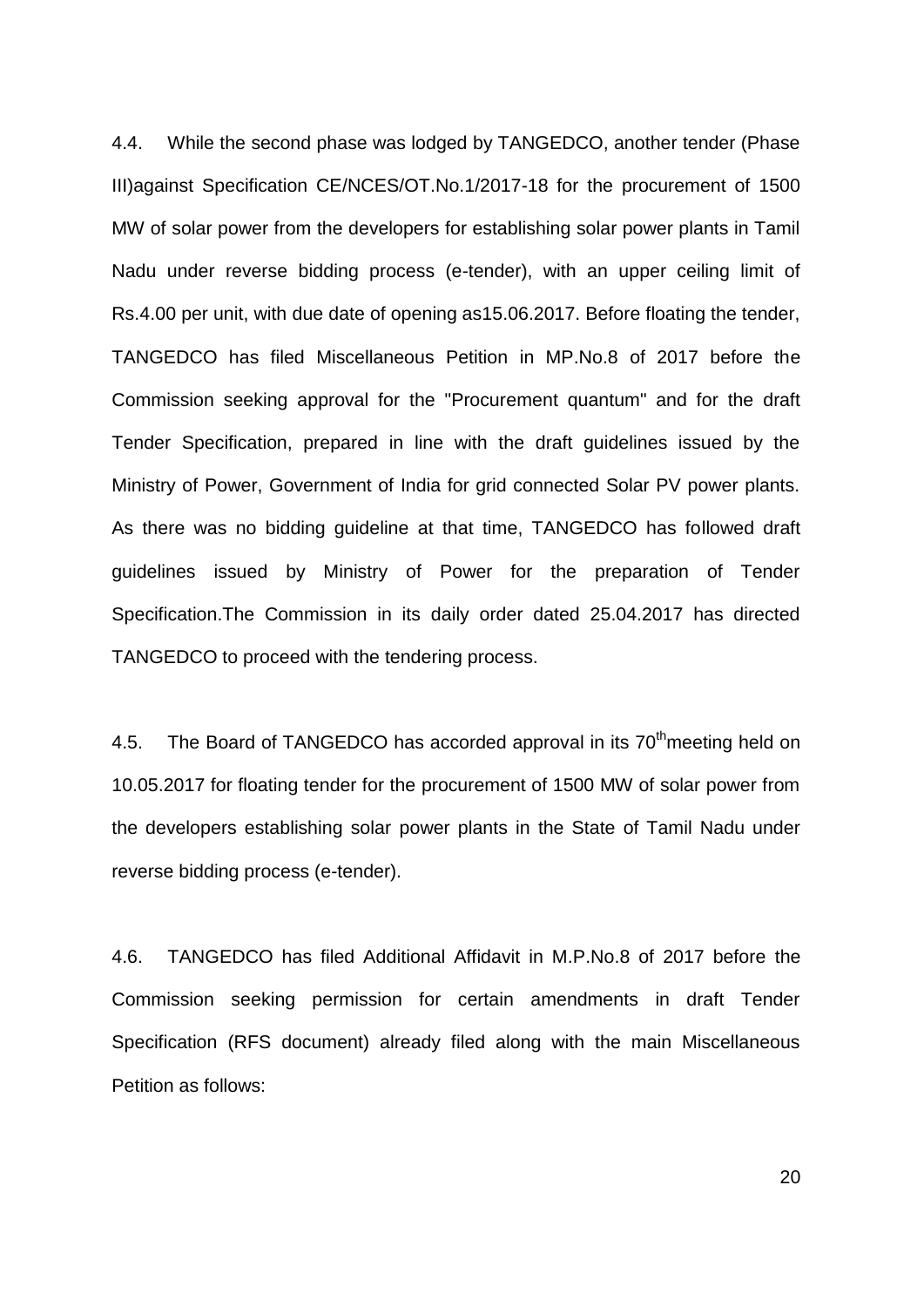- (a) The applicable EMD to be furnished by the bidder is Rs.25,000/- per MW forcapacity upto 100 MW and Rs.50,000/- per MW for capacity exceeding 100 MW instead of Rs.5 lakhs per MW and it shall be accepted in the form of BG or DD or Cash or Banker's Cheque.
- (b) The execution period of establishing solar power plant is 12 months from the date of signing of PPA for capacities upto 50 MW and 24 months from the date of signing PPA for capacities more than 50 MW.

4.7. The Commission in its order dated 10.07.2017 has accorded approval in MP.No.8 of 2017 for the "Procurement quantum", draft Tender Specification (RFS document) and for the amendments in RFS document requested by TANGEDCO in its additional affidavit.

4.8. Before opening the tender, pre-bid meeting was conducted with the developers and the queries raised by the developers were replied and uploaded in the websites. As requested by most of the developers, the value of Performance Bank Guarantee was reduced from Rs.30 Lakh per MW to Rs.20 Lakhs per and land requirement was changed to 1.5 hectares per MW. Further with regard to "Change in Law" requested by some of the developers, it was clarified that the price would be "FIRM" only.

4.9. 39 bidders had participated in the tender for establishment of solar power plants of combined capacity of 3932.5 MW in various districts of Tamil Nadu. The tender documents of all the bidders were scrutinized and based on the approval of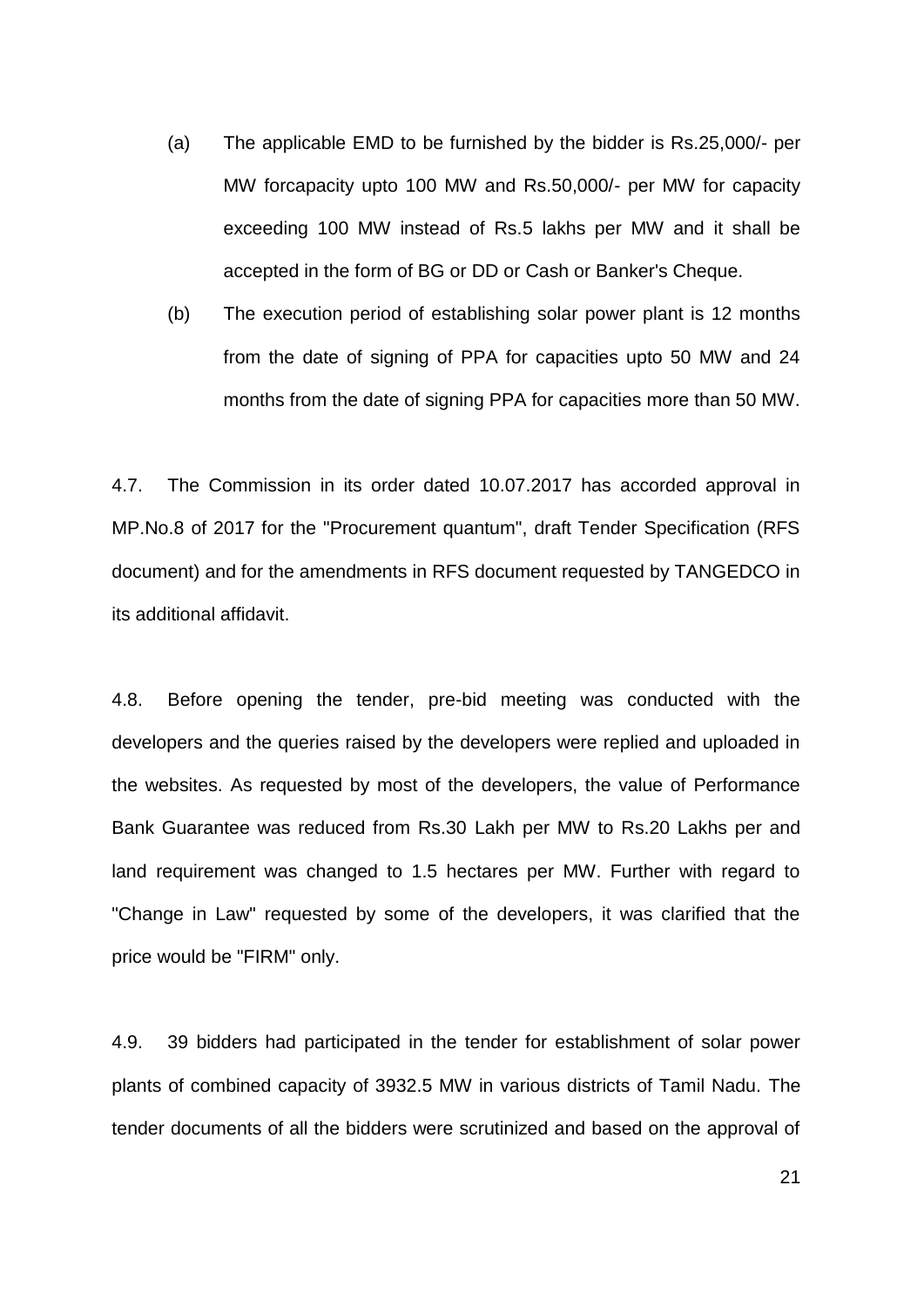the Board of TANGEDCO, price bids of eligible 25 bidders of combined capacity of 2673 MW were opened on 30.06.2017. M/s. Raasi Green Earth Energy (P) Limited, Bangalore, who quoted a tariff of Rs.3.47 per unit in respect of their proposed 100 MW solar power plant at Ramnad district was the L1 bidder.

4.10. After price negotiation and price matching, the following 16 developers of combined capacity of 1500 MW have been finalized by TANGEDCO for supplying solar power at the rate of Rs.3.47 per unit on long term basis, including the petitioner company.

| SI.            | Name of the Bidder                     | Capacity in | Negotiated |
|----------------|----------------------------------------|-------------|------------|
| No.            |                                        | <b>MW</b>   | Rate       |
| 1              | M/s. Raasi Green Earth Energy Pvt.     | 100         | 3.47(L1)   |
|                | Ltd.                                   |             |            |
| $\overline{2}$ | M/s. Sai<br>Jyothi Infra structure     | 54          | 3.47       |
|                | Ventures (P) Limited                   |             |            |
| 3              | M/s. Solitaire BTN Solar Private       | 100         | 3.47       |
|                | Limited                                |             |            |
| 4              | M/s. NarbheramVishram                  | 100         | 3.47       |
| 5              | M/s. Rays Power Infra (P) Limited      | 100         | 3.47       |
| $\overline{6}$ | M/s. NVR Energy Private Limited        | 100         | 3.47       |
| $\overline{7}$ | M/s. Dynamize Solar (P) Limited        | 5           | 3.47       |
| 8              | M/s. ReNew Solar Energy (Rajasthan)    | 100         | 3.47       |
|                | <b>Private Limited</b>                 |             |            |
| 9              | M/s.Sunlight (Udayasooriyan)           | 1           | 3.47       |
| 10             | M/s. Talettutayi Solar Project Two (P) | 50          | 3.47       |
|                | Limited                                |             |            |
|                |                                        |             |            |
| 11             | M/s. Dev International                 | 1           | 3.47       |
| 12             | M/s. G.R. Thanga Maligai (Firm)        | 10          | 3.47       |
| 13             | M/s. G.R. Thangamaligai & Sons         | 10          | 3.47       |
| 14             | M/s.G.R.T. Silverwares                 | 10          | 3.47       |
| 15             | M/s.Shapoorji Pallonji Infrastructure  | 50          | 3.47       |
|                | Capital Company (P) Ltd.               |             |            |
| 16             | M/s. NLC India Limited                 | 709         | 3.47       |
|                | <b>Total</b>                           | 1500        |            |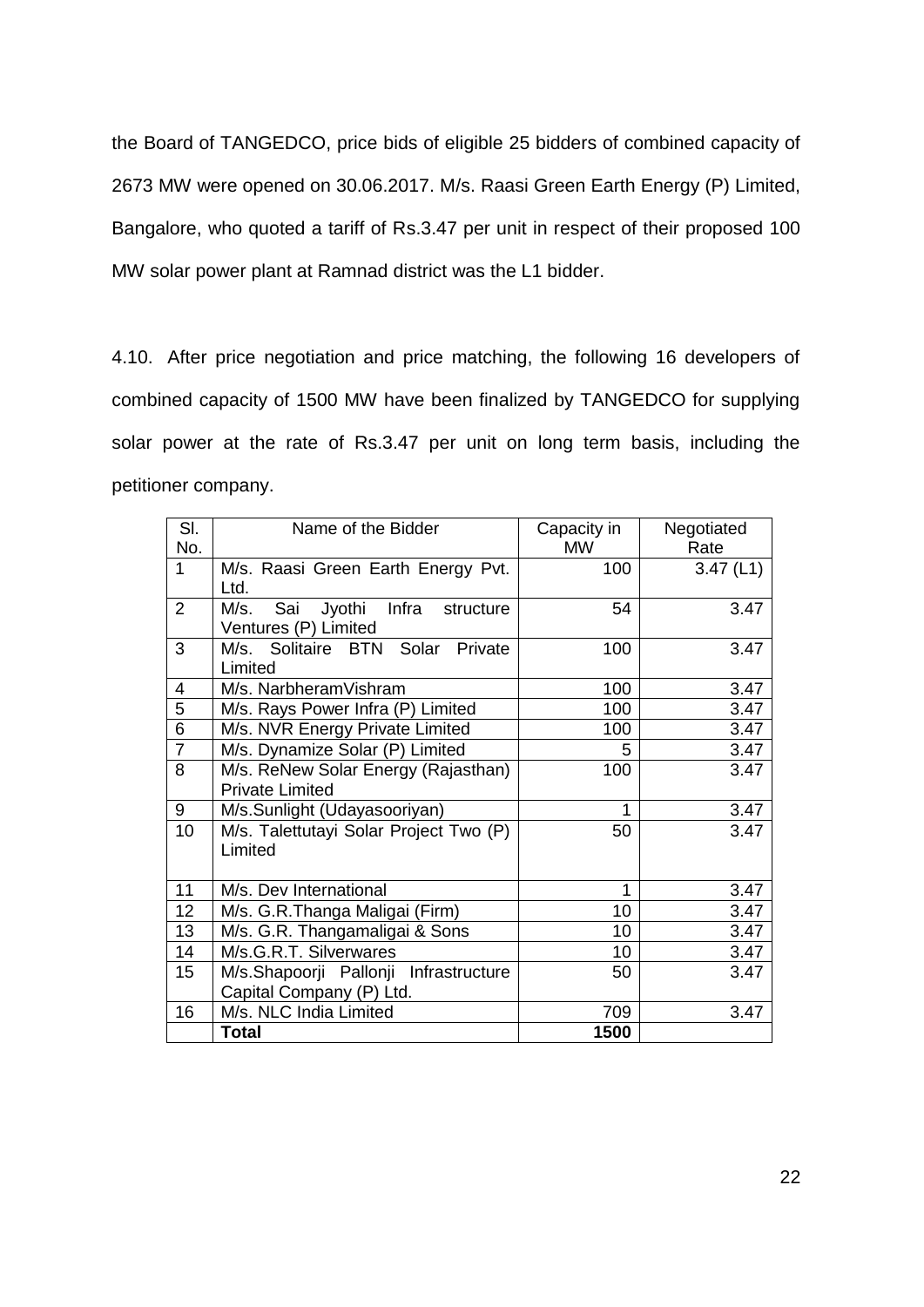4.11. Subsequently, the Board of TANGEDCO has accorded its approval for issuing Letter of Intent (LOI) to above said eligible 16 bidders and subsequent signing of PPA for the total capacity of 1500 MW.

4.12. TANGEDCO has filed Power Procurement Approval Petition (PPAP.No.5 of 2017) before the Commission seeking approval for the procurement of 1500 MW of solar power from the developers mentioned in para 9 above at the rate of Rs.3.47 per unit on long term basis.

4.13. The Commission in its order, dated 29.08.2017 in PPAP.No.5 of 2017 has accorded approval to TANGEDCO for the procurement of 1500 MW of solar power from the developers mentioned in para 9 above at the rate of Rs.3,47 per unit on long term basis. The Commission has also directed TANGEDCO to execute PPA with the successful bidders within 1 month from the date of order in PPAP.No.5 Of 2017.

4.14. Consequent on the approval of the Commission in PPAP.No.5 of 2017, TANGEDCO have issued Letter of Intent to all the 16 successful bidders including the petitioner company for the procurement of solar power at the rate of Rs.3,47 per unit from their proposed solar power plants of combined capacity of 1500 MW. 4.15. 14 out of 16 successful bidders have executed PPA with TANGEDCO within the stipulated time (from 26.09.2017 to 28.09.2017). As M/s. Sai Jyothi Infrastructure Ventures (P) Limited (54 MW) and M/s. Talettutayi Solar Project Two (P) Limited (50 MW) have not come forward to execute PPA with TANGEDCO, the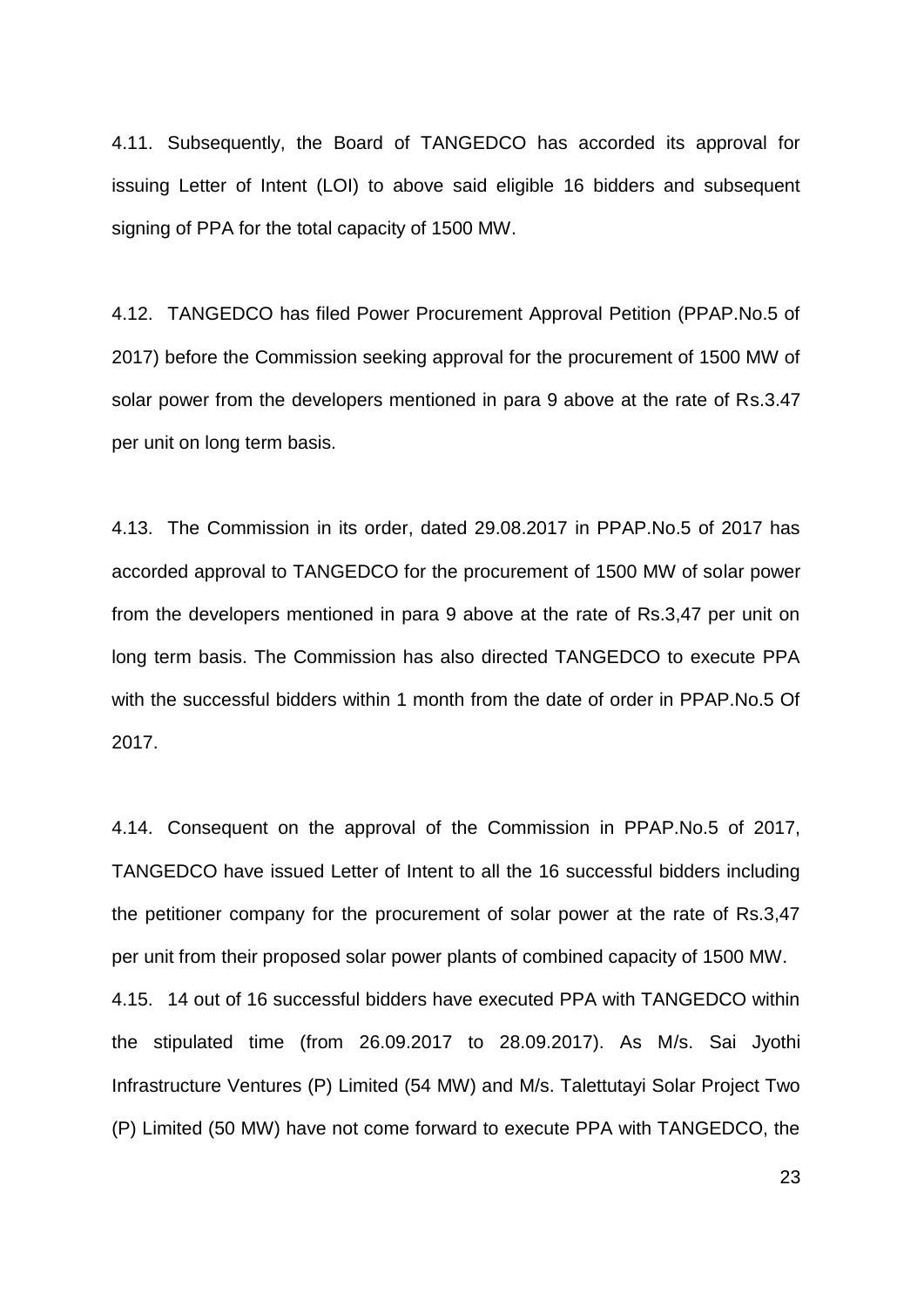EMD furnished by them have been forfeited as per tender norms. Due to nonexecution of PPA by above saidtwo bidders, the quantum left out was 104 MW, out of the bidded quantum of 1500 MW.

4.16. M/s. Sai Jyothi Infrastructure Ventures Private Limited (54 MW) and M/s. Talettutayi Solar Project Two (P) Limited (50 MW) did not execute PPA within the due dates, their LOI were cancelled and the available 104 MW was allotted to the following developers in the order of merit as they also accepted to match their quoted rate with that of L1 rate (Rs.3.47 per unit), which was approved by the Board of TANGEDCO.

| SI.<br>No.     | Name of the Bidder                                                        | Capacity in<br><b>MW</b> | Negotiated<br>rate per unit<br>(Rs.) |
|----------------|---------------------------------------------------------------------------|--------------------------|--------------------------------------|
|                | M/s.G.R.Thangamaligai<br>Jewellers (India)<br>Private<br>Limited, Chennai | 44                       | 3.47                                 |
| 2              | M/s. VSR Solar (P) Limited,<br>Vellore                                    | 50                       | 3.47                                 |
| 3              | M/s. Indira Industries, Vellore                                           | 5                        | 3.47                                 |
| $\overline{4}$ | M/s. Indira Damper Industries,<br>Vellore                                 | 5                        | 3.47                                 |

4.17. The Board of TANGEDCO has also accorded approval for the issuance of Letter of Intent and subsequent signing of PPA with 4 developers mentioned in para 15 above for a combined capacity of 104 MW for purchasing solar power at the rate of Rs.3.47 per unit to achieve the targeted capacity of 1500 MW.

4.18. Certain main terms of the "Letter of Intent" dated 29.08.2017 are as follows:-

(i) The tariff of Rs.3.47 per unit is "FIRM and FIXED" for the entire agreement period.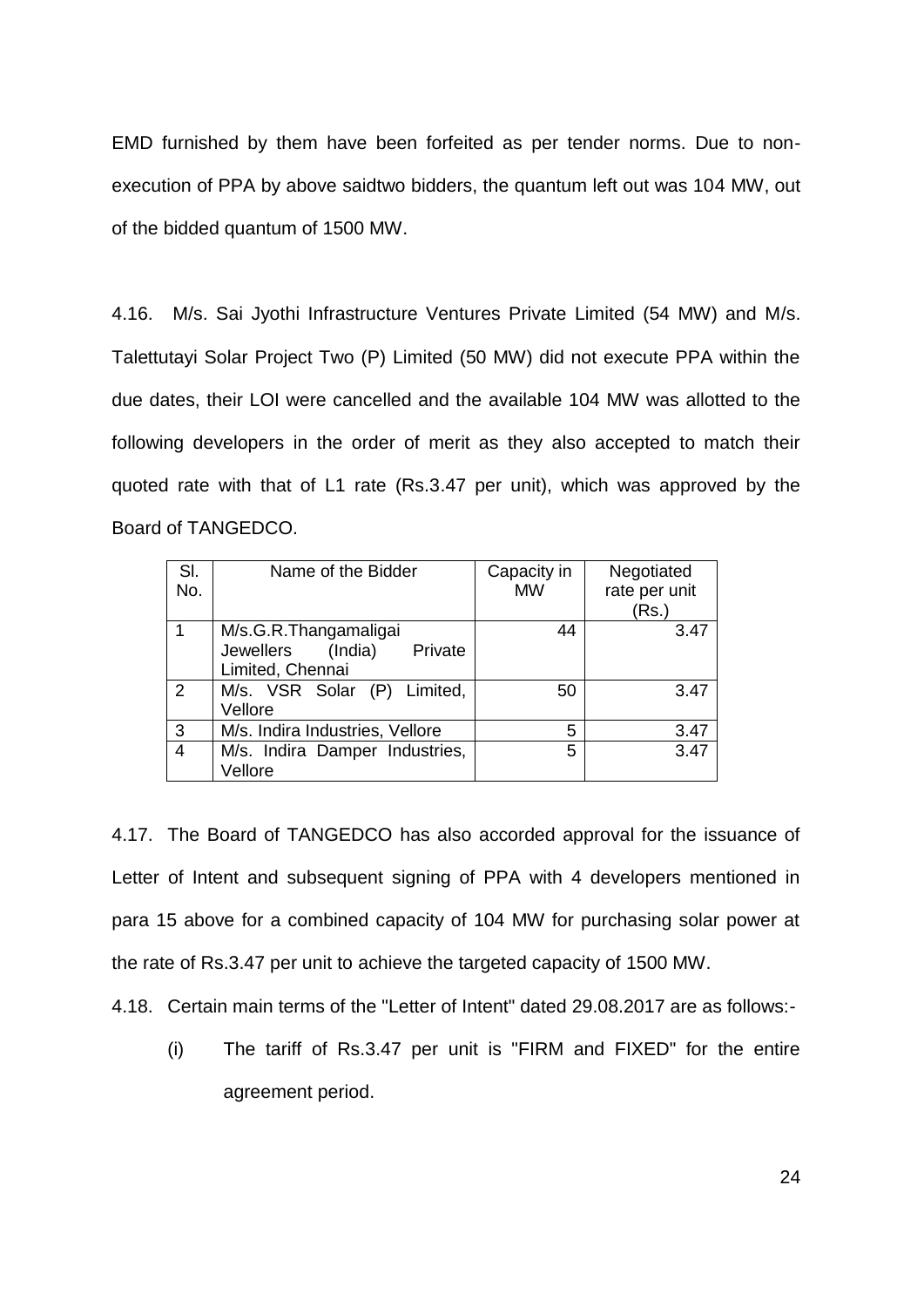- (ii) Performance Bank Guarantee of Rs.20 crores has to be furnished at the time of signing of PPA and it should be valid for a period of 36 months.
- (iii) Copy of land documents, plant layout, detailed project report to be furnished within 3 months from the date of PPA or else the PPA can be terminated by TANGEDCO.
- (iv) SPG shall report Project Financing Arrangements within 180 days from the date of signing of PPA and in case of delay TANGEDCO shall encash Performance Bank Guarantee and shall remove the project from the list of selected projects.
- (v) Part commissioning is applicable for this project.
- (vi) Plant has to be commissioned within 24 months from the date of signing of PPA and in case of failure to do so, Performance Bank Guarantee shall be encashed on per day basis with 100% encashment for 5 months delay and for delay beyond 5 months in addition to the above, the SPG has to pay a sum of Rs.10,000/- per MW per day of delay in the form of BG calculated for a period of 5 months. In case of non-furnishing of PBG, the PPA will stand terminated automatically without any notice/order.

4.18. Accordingly, TANGEDCO has issued Letter of Intent to M/s. Rays Power Infra (P) Limited for the establishment of 100 MW solar power plant at Marandhai Village, Alankulam Taluk, Tirunelveli District for supplying solar power to TANGEDCO at the rate of Rs.3.47 per unit on long term basis, on 29.08.2017.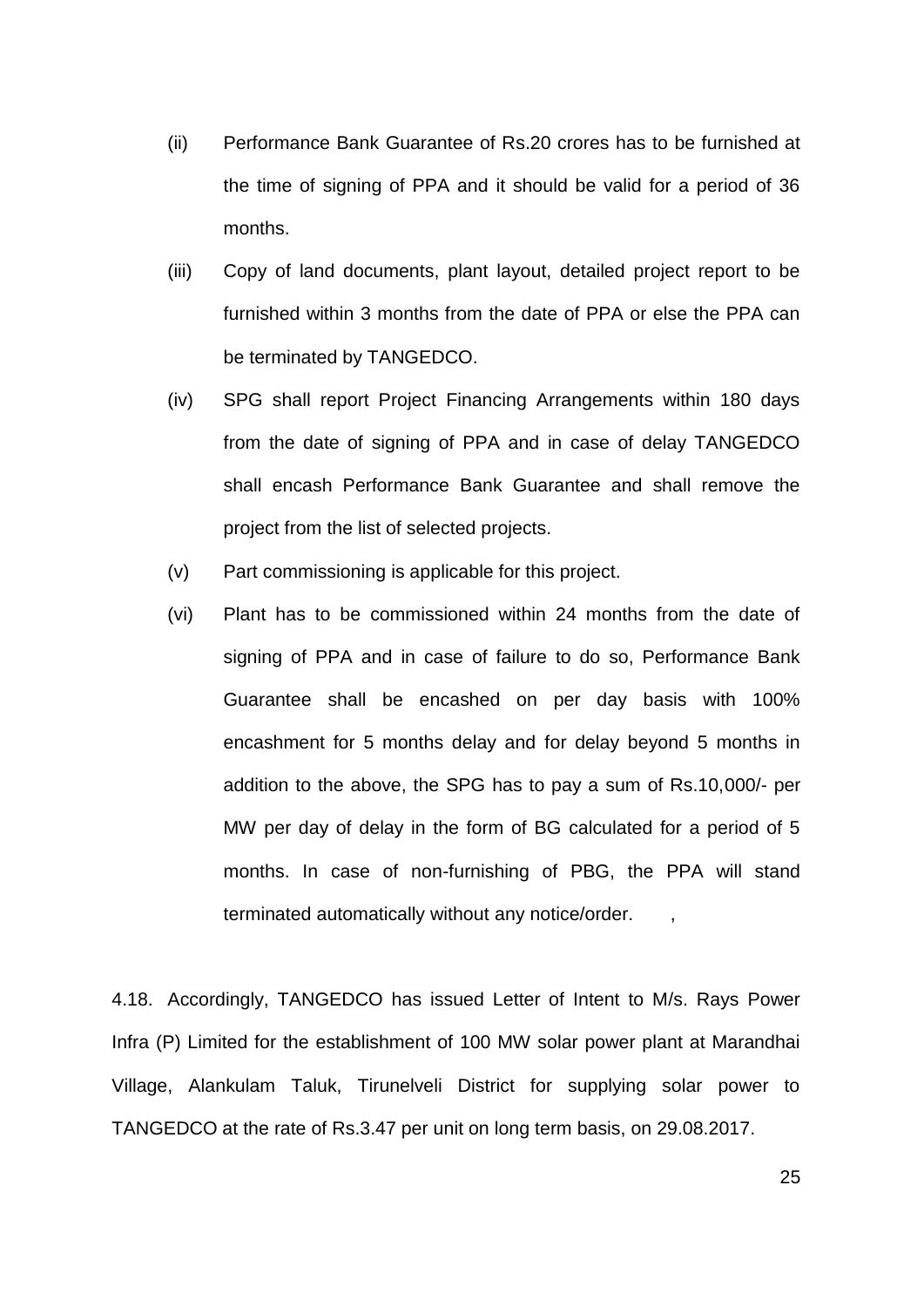4.19. Based on the request of the company vide letter dated 23.09.2017, the company was permitted to change the location of proposed 100 MW solar power plant from Marandhai Village, Alankularn Taluk, Tirunelveli District to Kallankinar, Parivillikottai and Thennampatti villages, Ottapidaram taluk, Tuticorin district.

4.20. M/s.Rays Power Infra (P) Limited had executed Power Purchase Agreement (PPA) with TANGEDCO for supplying solar power at the rate of Rs.3.47 per unit on 28.09.2017.

4.21. Load flow study was conducted and it had been proposed to connect the 100 MW solar power plant of M/s. Rays Power Infra (P) limited at on-going Thennampatty 400/230-110 KV SS at 110 KV level. The load flow study result had also been communicated to the company on 07.11.2017.

4.22. Based on the request of M/s. Rays Power Infra (P) Limited vide letter dated 29.01.2018, an Addendum for the PPA dated 28.09.2017 was issued for the formation of Special Purpose Vehicle (SPV) in thename of M/s. Tirunveli Solar Project Private Limited in respect of the proposed 100 MW solar power plant at Kollankinar, Parivillikottai and Thennampatti villages, Ottapidaram taluk, Tuticorin district, on 27.04.2018.

4.23. As per the terms and conditions of tender and as per the terms and conditions of Letter of Intent, the successful bidders shall furnish Performance Bank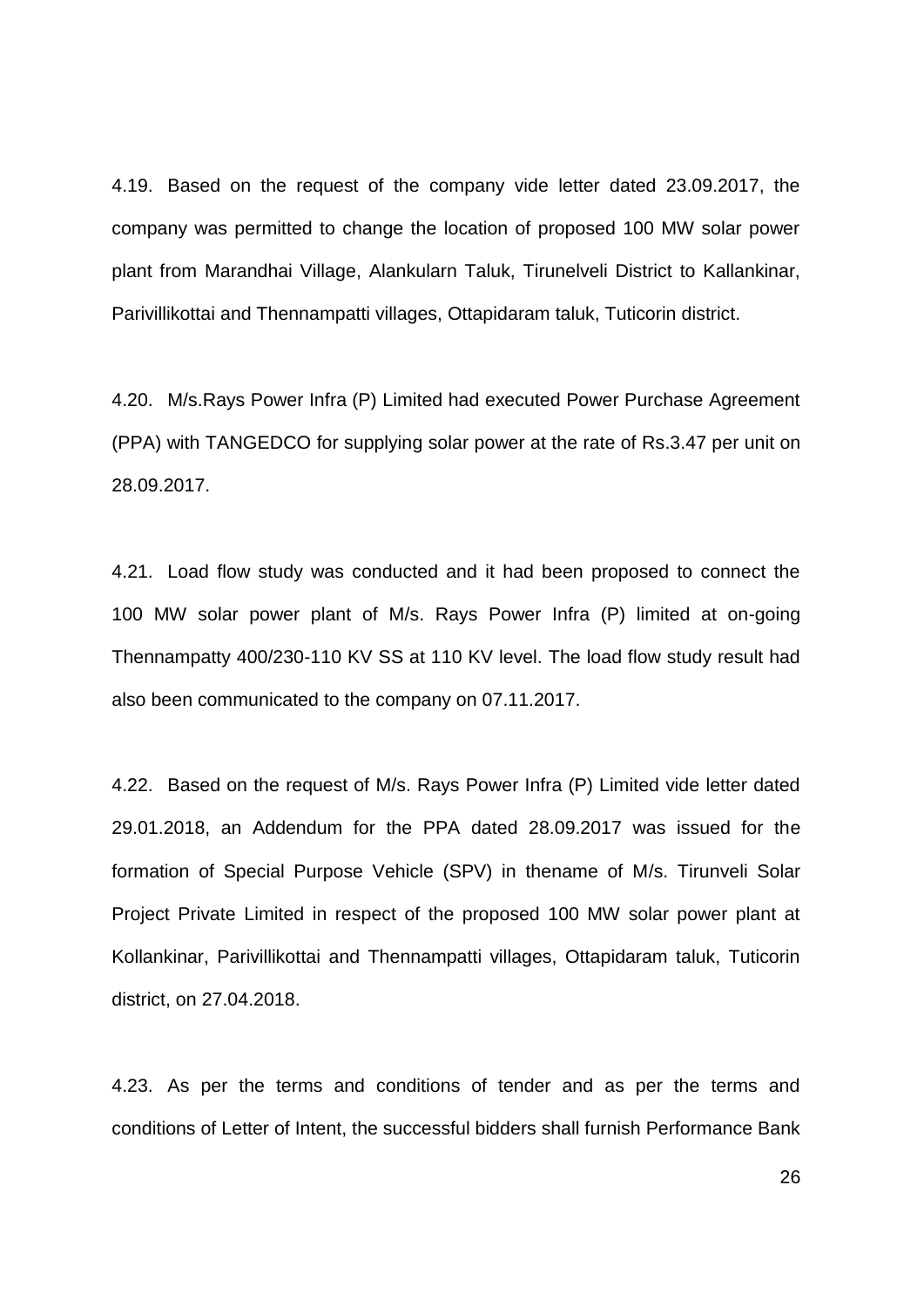Guarantee at the rate of Rs.20 Lakhs per MW in the form of BG obtained from any Nationalized/Scheduled bank. At the time of signing PPA, M/s. Rays Power Infra (P) Limited has furnished Performance Bank Guarantee (PBG) in form of BG bearing No.3188317BG0000544 dated 27.09.2017 for a value of Rs.20 crores issued by State Bank of India, SME Jaipur South Branch with validity upto 30-09- 2020 for 100 MW.

4.24. As per the terms and conditions of tender, Letter of Intent dated 29.08.2017 and Clause 14 of PPA dated 28.09.2017, the Scheduled Date of Commissioning the proposed 100 MW solar power plant of M/s. Tirunelveli Solar Project Private Limited shall be on or before 27.09.2019. But the petitioner has not commissioned their project within Scheduled Date of Commissioning. However, as per the conditions governing tender, Letter of Intent and PPA, there is a provision to allow bidders to commission their project beyond 10 months from the Scheduled Date of Commissioning with penalty viz. forfeiture of Performance Bank Guarantee in proportionate of capacity not commissioned for the first 5 months delay from the due date and liquidated Damages at the rate of Rs. 10,000/- per MW per day for the delay beyond first 5 months delay.

4.25. As per the terms and conditions of tender, the due date of commissioning the proposed 100 MW solar power plant of M/s. Tirunveli Solar Project Private Limited with forfeiture of Performance Bank Guarantee (PBG) shall be on or before 27.02.2020. M/s. Tirunveli Solar Project Private Limited has commissioned their solar power plant on 29.01.2020, i.e. with a delay of 123 days beyond scheduled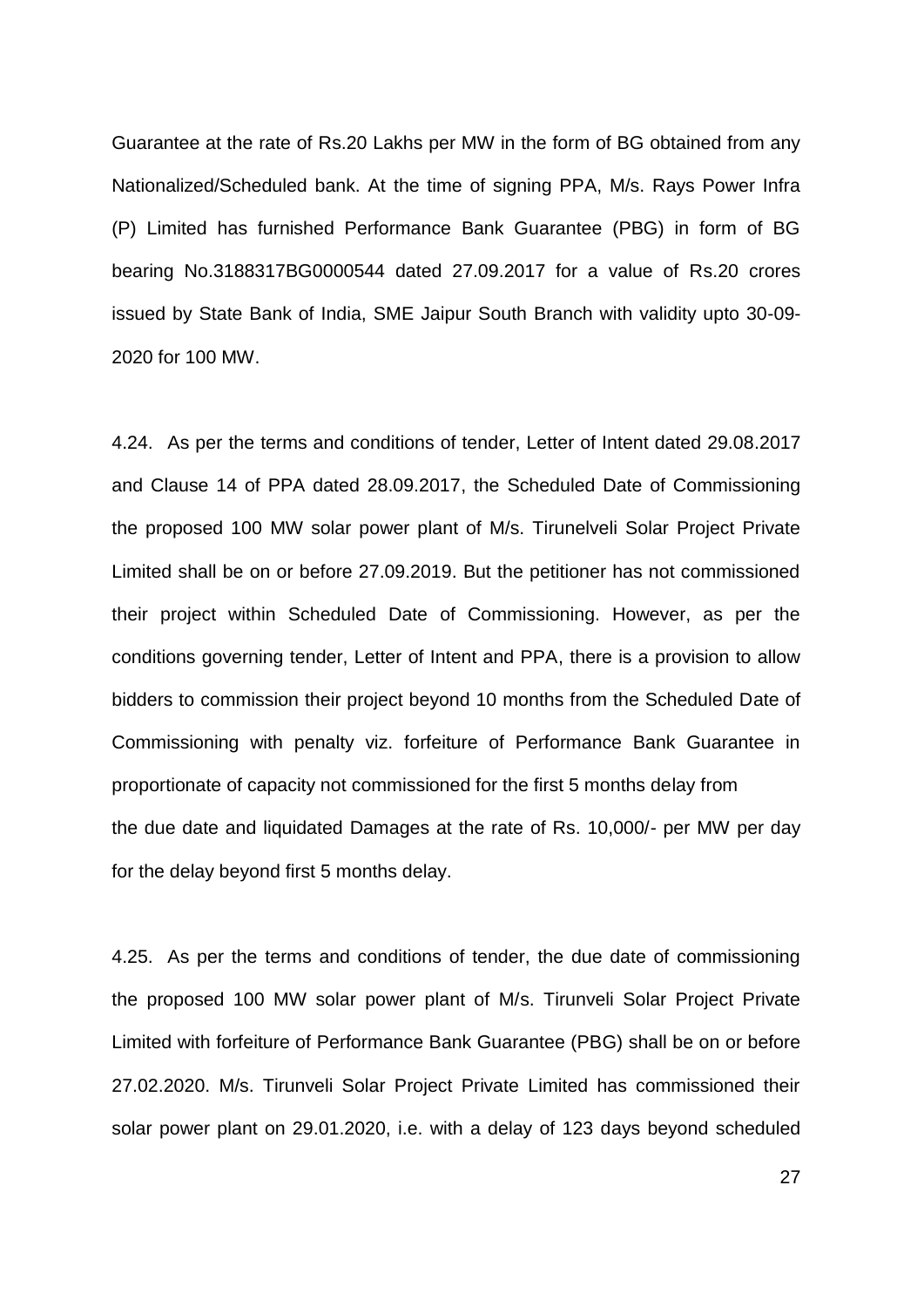date of commissioning from 27.09.2019. Hence, as per tender norms, the Performance bank Guarantee has to be forfeited in proportionate of delay period, which works out to be Rs.16,07,84,370/-.

4.26. As the petitioner has not commissioned their proposed 100 MW solar power plant on or before scheduled date of commissioning TANGEDCO vide CE/NCES letter dated 24.02.2020 has addressed to State Bank of India, SME Jaipur South Branch requesting to invoke Rs.16,07,84,370/- from the BG value of Rs.20 crores, as per the contractual obligations.

4.27. In the meantime, the petitioner company has filed Writ Petition in WP.No.5874 of 2020 and WMP.No.8709 of 2020 in WP.No.5874 of 2020 before Hon'ble Madras High Court with the following prayer.

*" ..... this Hon'ble High Court may pleased to issue a Writ, Order or Direction in the nature of WRIT OF MANDAMUS forbearing the Respondents 1&2 in any way encashing the Bank Guarantee in BG.No.3188317BG0000544 dated 27-09-2017 executed by the petitioner in State Bank of India, Jaipur Branch pending hearing of the petition in S.R. No.23 of 2020 filed by the petitioner before the 3rd respondent and pass such further or other orders as this Hon"ble Court may deem fit and proper to pass in the facts and circumstances of the case and thus render justice".* 

4.28. During the hearing on 30.03.2020, the Hon'ble Madras High Court has directed TANGEDCO not to invoke the Bank Guarantee till 30.04.2020. As directed by the Hon'ble Madras High Court, TANGEDCO has intimated the concerned bank not to invoke the BG until further confirmation. The Writ Petition in WP.No.5874 of 2020 and WMP.No.8709 of 2020 in WP.No.5874 of 2020 came up for hearing before Hon'ble Madras High Court on 30.04.2020. During the hearing, the Hon'ble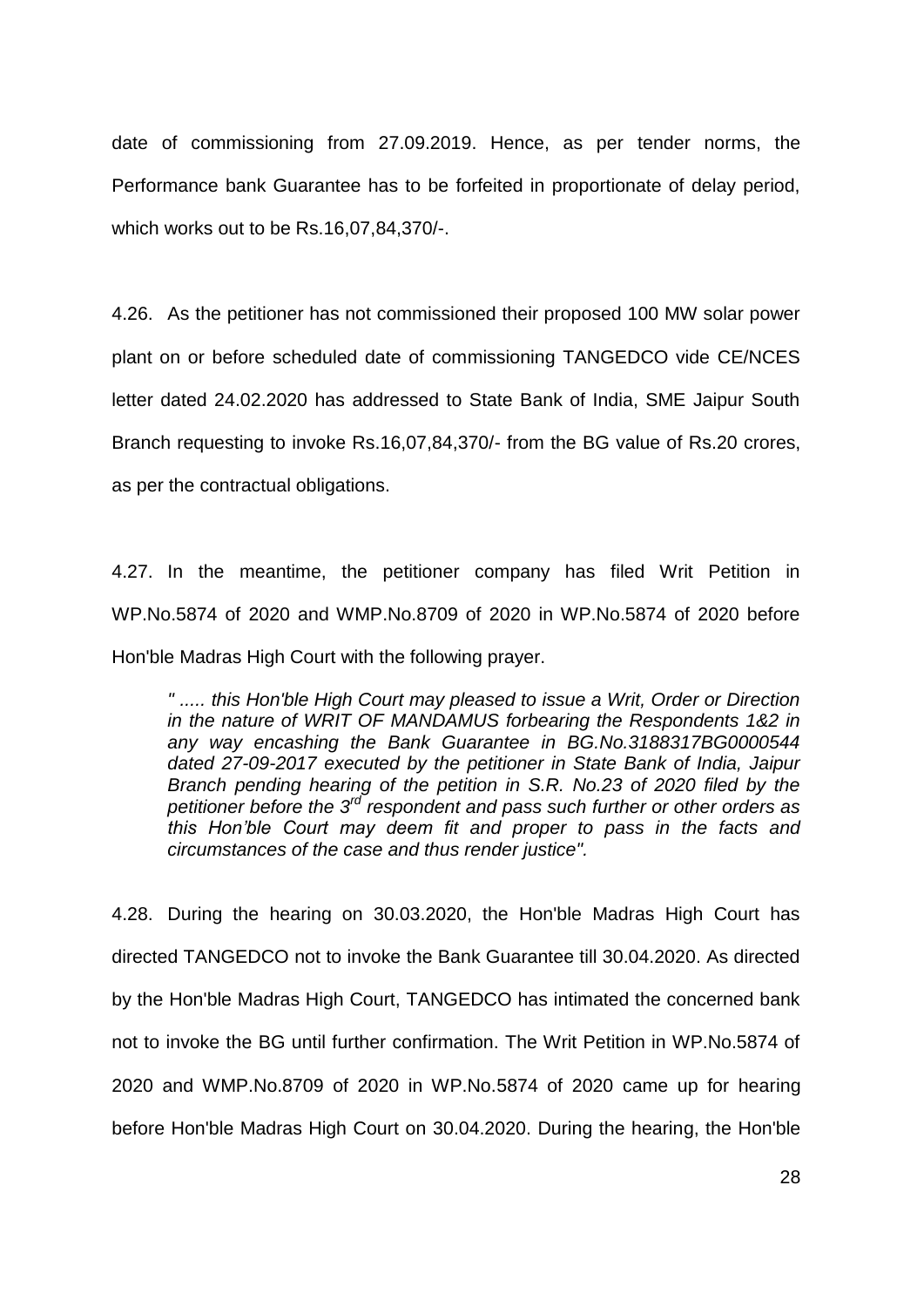Madras High Court has directed TANGEDCO not to invoke the BG till 30.06.2020. As directed by the Hon'ble Madras High Court, TANGEDCO has intimated the concerned bank on 08.05.2020 not to invoke the BG until further confirmation. Now the petitioner company has moved to the Commission and filed this Dispute Resolution Petition.

4.29. The petitioner in para 23 of its petition has stated that the imposition of "Safeguard duty" on solar panels by Central Government affected the entire project commercial viability, due to increase in solar module cost. Under this scheme, TANGEDCO has executed PPA with 18 developers for the procurement of solar power of combined capacity of 1500 MW at the rate of Rs.3.47 per unit. Out of the above, 13 developers of combined capacity of 1294 MW have commissioned their projects within scheduled date of commissioning without raising this "Safeguard duty" issue, excluding the petitioner's project. Since, two developers, viz. Thiru. Uthayasooriyan and M/s. Dynamize Solar Private Limited have not commissioned their project of combined capacity of 6 MW within the stipulated time, their PPAs were terminated. One developer, viz. M/s. Solitaire BTN Solar Private Limited has commissioned 50 MW partially out of the proposed 100 MW and moved to the Commission in DRP.No.5 of 2020. Another developer, viz. M/s.VSR Solar Private limited having project capacity of 50 MW has not commissioned its project within scheduled date of commissioning and hence the Bank Guarantee for a value of Rs.10 crores was forfeited by TANGEDCQ and the developer has also filed Dispute Resolution Petition in DRP.No.7 of 2020 before the Commission. Hence, the alleged increase in "Safeguard duty issue" for not commissioning the 100 MW SPV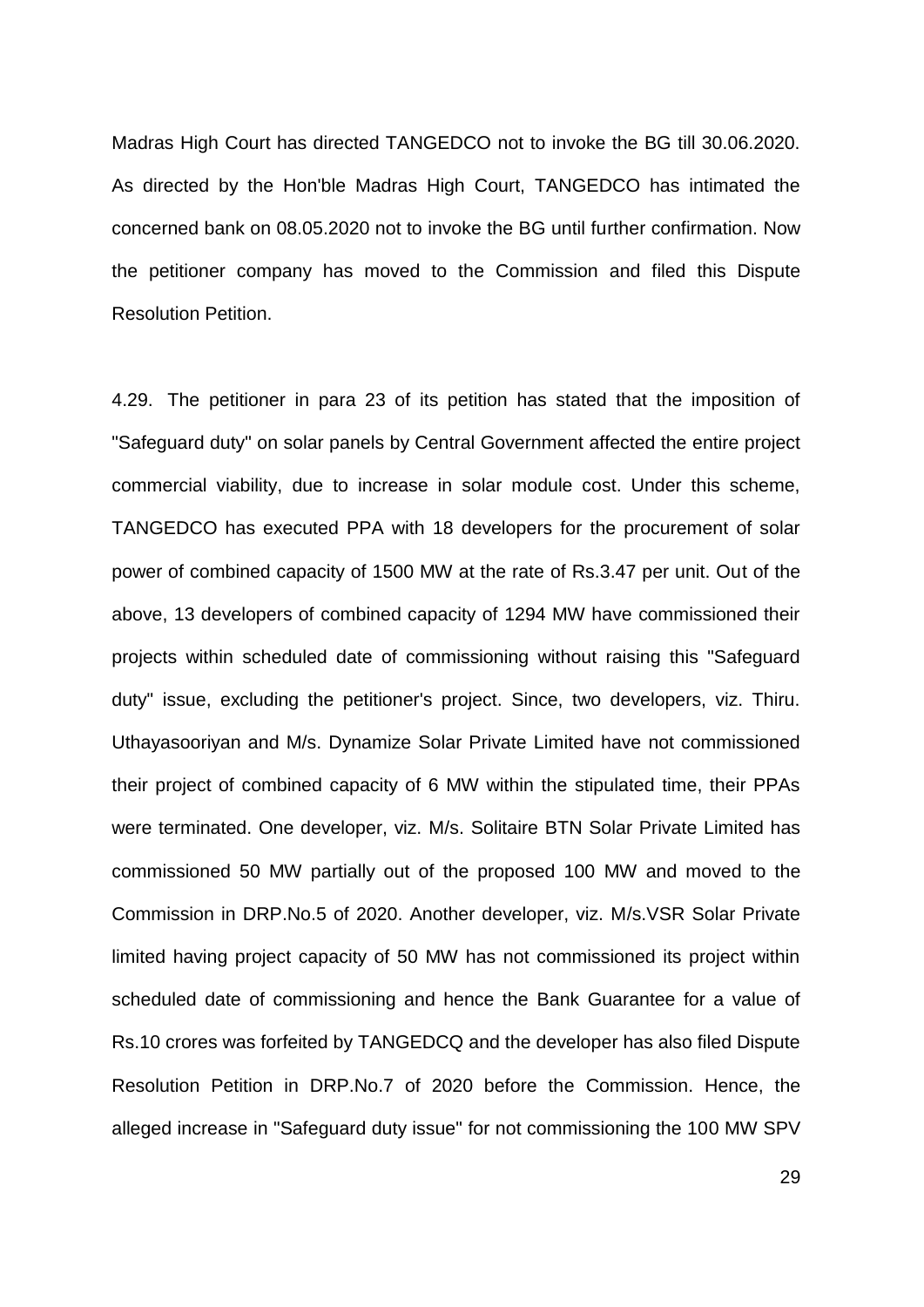plant within scheduled date of commissioning is not acceptable and justifiable. In fact, the said reason is an afterthought.

4.30. The petitioner has elaborately discussed the Renewable Purchase Obligation (RPO) in para 10,11,12 & 13 of the petition. As per the RPO target fixed by the Central Government to the State, the Distribution licensee (TANGEDCO) is an 'obligated entity' to meet the RPO targets. Achieving the RPO targets shall be under the purview of Distribution Licensee and the petitioner is no way connected to this issue.

4.31. With reference to various grounds in the Dispute Resolution Petition, the following are stated:-

(i) As already stated in para 28 of this affidavit, 18 developers including the petitioner company have executed PPA with TANGEDCO. Out of 18 developers, 13 developers have commissioned their projects without raising the issue with regard to imposition of "Safeguard duty" on solarpanels issued by the Central Government and proceeded on PPA terms. The petitioner alone raised this issue and requesting time extension without penalty, violating the PPA terms, which is unacceptable. There is no provision of "Change in law" in the tender. The tender specificationhas already been approved by the Commission in MP.No.8 of 2017 and the petitioner knows it very well. Hence, the intention of the petitioner claiming time extension beyond scheduled date of commissioning without any penalty on the alleged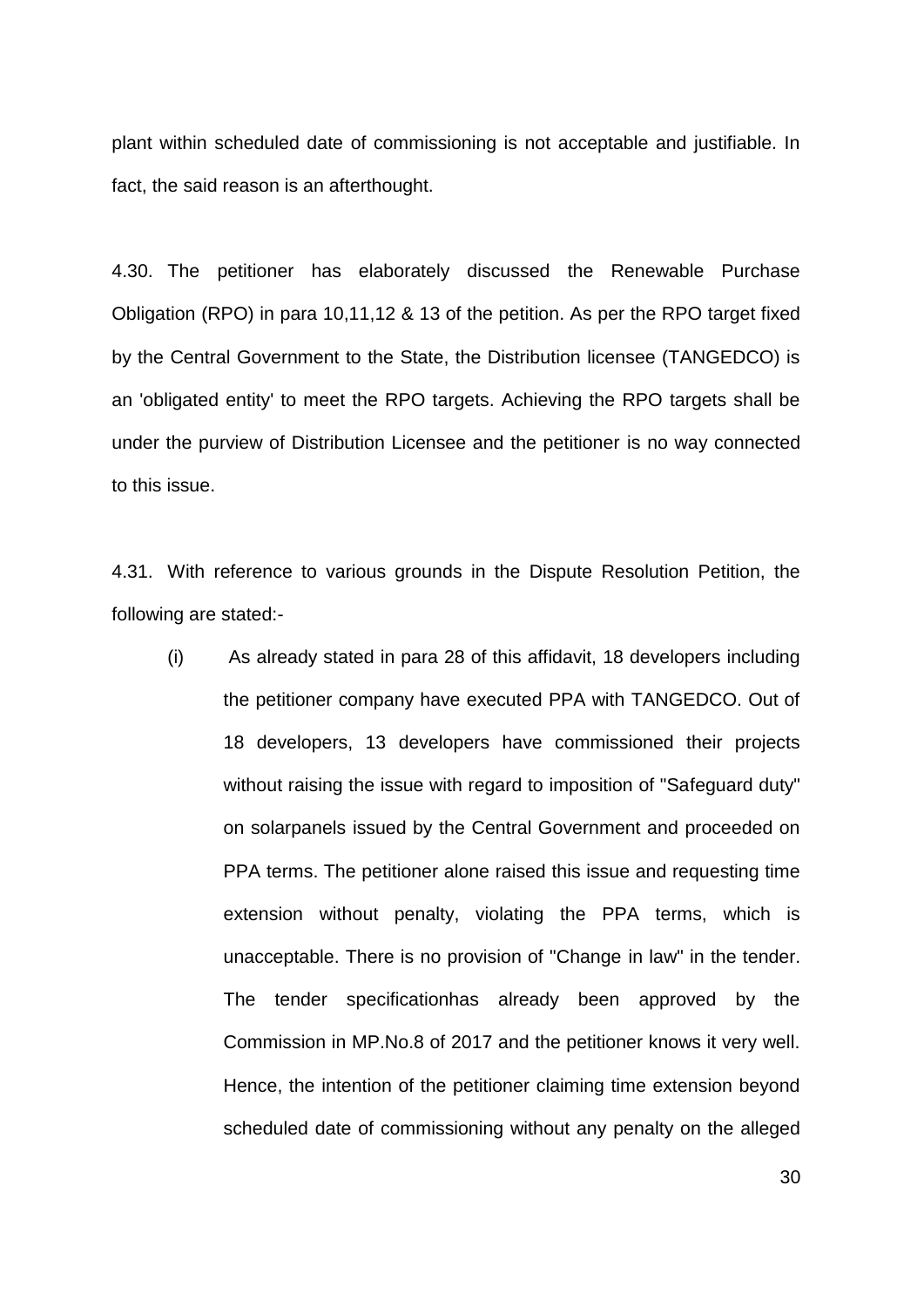"Change in law" situation in violation of PPA terms is also not acceptable, as it is an afterthought, moreso, when having agreed to come under uniform tender/PPA conditions, the petitioner is estopped in law to change its plea to project specific basis, as it was not applied and obtained contract by filing petition claiming time extension beyond scheduled date of commissioning without any penalty for its plant separately. Hence, the decision relied on has no application to the case on hand.

- (ii) The PPAs executed with two developers, viz. Thiru.Uthayasooriyan and M/s.Dynamize Solar Private Limited under this scheme were terminated for not commissioning within the due date, and their bank guaranteeswere also forfeited. The Bank Guarantee value of Rs.10 crores of another developer, viz. M/s. VSR Solar Private Limited, petitioner in DRP.No.7 of 2020 has already been forfeited by TANGEDCO for not commissioning within the scheduled date of commissioning. Hence, granting of any time extension to the petitioner beyond scheduled date of commissioning without any penalty is not acceptable and not justifiable. Otherwise, it will unsettle the settled position paving way for those three developers to claim parity and refund. Hence, the Dispute Resolution Petition filed by the petitioner company is not maintainable and liable to be dismissed.
- (iii) The petitioner company has elaborately discussed in para 25 to 34 of its petition with regard to the difficulties faced by them for clearance of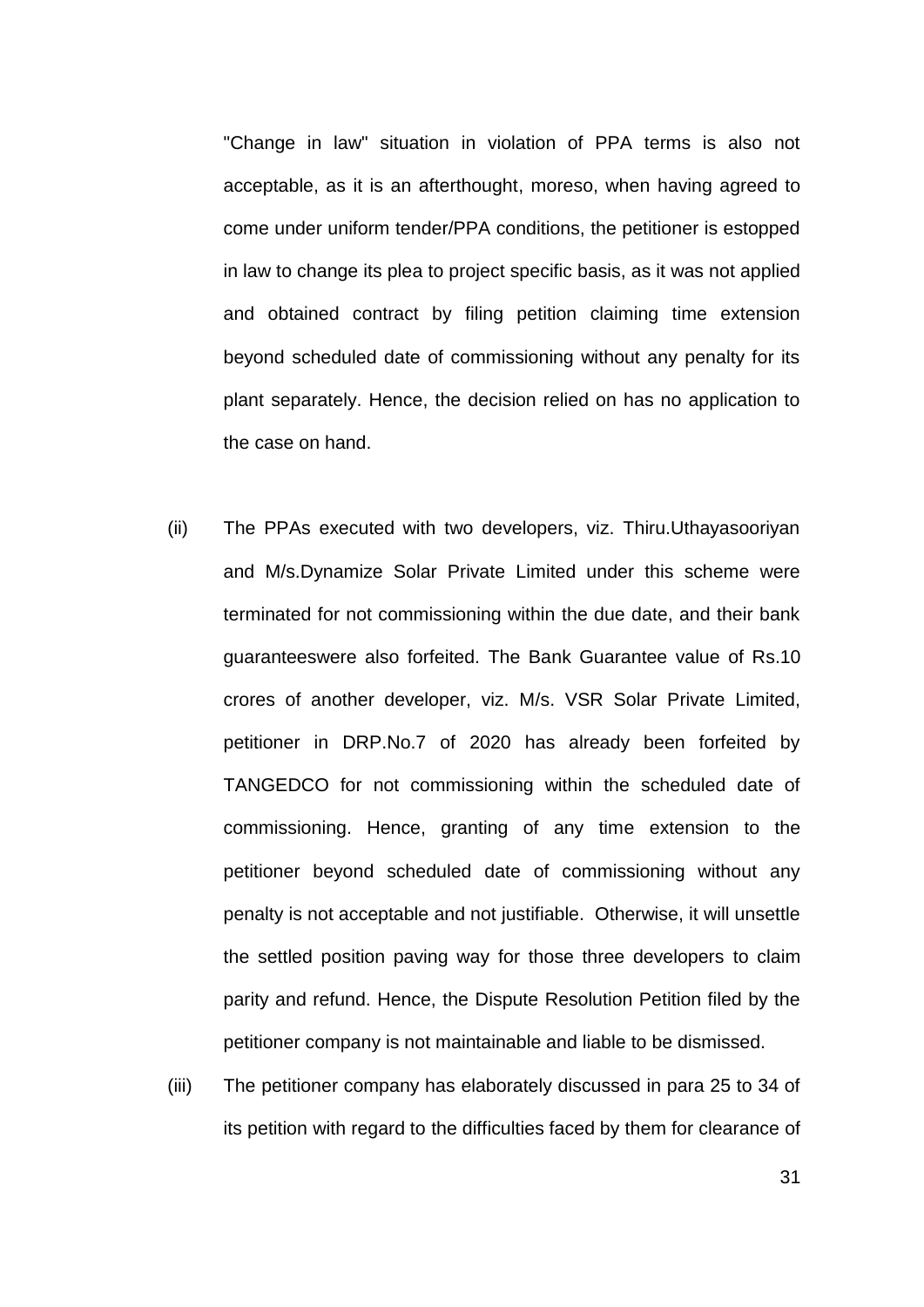Solar PV modules in Chennai Port and Tuticorin Port. These issues are under the purview of the petitioner's company and TANGEDCO is nothing to do with such litigations. These allegations of the petitioner are not related to the core subject of the petition. Therefore, it is evident that the petitioner, with an intention to cover up its failures has made bald and irrelevant allegations against the respondents. In any case, the petitioner is estopped to seek any relief by making allegations against the persons/department not before the Commission and as such these are to be summarily rejected as a self-serving statement only. The petitioner company ought to have abided by the PPA contractual obligations and should have commissioned its project on or before scheduled date of commissioning to avoid penalties.

4.32. The petitioner is not entitled to any relief in this Dispute ResolutionPetition on merits. In fact, the Dispute Resolution Petition itself is not maintainable. Therefore, the petitioner is not entitled to any interim relief and the Dispute Resolution Petition is liable to be dismissed. By dismissing the same, no prejudice will be caused to the petitioner. Otherwise, serious prejudice will be caused to the TANGEDCO and to the end consumers as well.

#### **5. Rejoinder Statement on behalf of the Petitioner:-**

5.1. The instant petition has been filed by the Petitioner seeking for the principal relief of extension of the Commercial Date of Operation ('CoD') in respect of the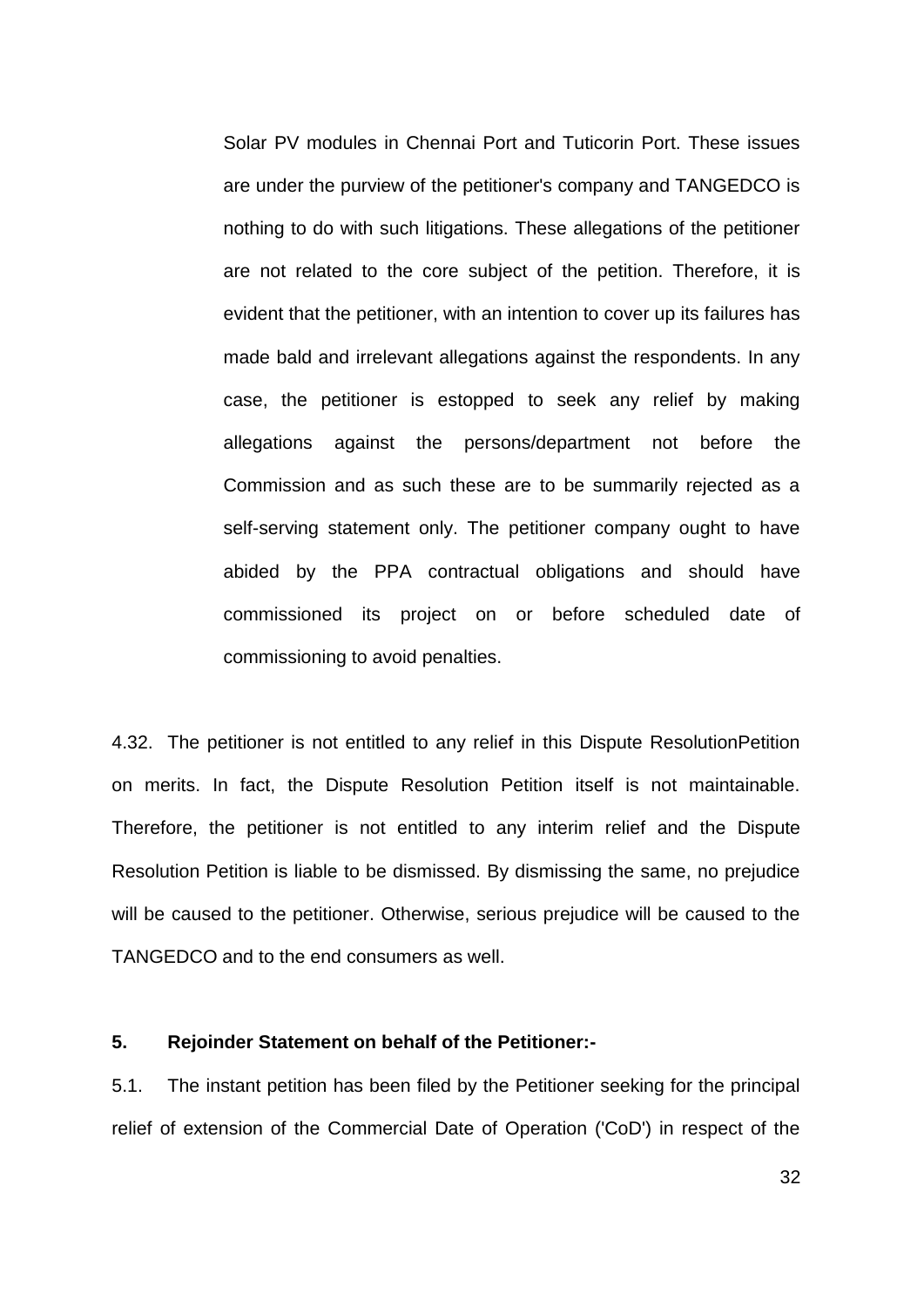Petitioner's 100MW solar PV power plant located at Kollankinar, Onamakulnm, Sunkaraperi, Kuppanapurarn, Kudhirakulam, Thennampatti and Parivallikottum villages. TuticorinDistrict since there have been incidental and unforeseeable events which significantly altered the petitioner"s solar power project viability. Further, the petitioner company has been subjected to delays caused due to the various actions and inactions on the part of the TANGEDCO and other Government authorities

5.2. TANGEDCO's case is premised only on one groundthat two other solar power developers, namely, Thiru Uthayasooriyan and M/s. Dynamize Solar Power Private Limited have had their bank guarantees (' BGs') forfeited already since they did not adhere to the scheduled dale of commissioning and that if the Petitioner's prayer in the instant petition is allowed, the above named companies will also agitate before the Commission for a similar relief thereby distressing the Respondent TANGEDCO.

5.3. Such reliance is wholly misleading and lacking in any foundation in as much as the facts and circumstances of every case is different and that the Petitioner has indeed demonstrated its readiness and willingness to perform its obligations under the Power Purchase Agreement('PPA') dated 28.09.2017 as also clearly demonstrating that the delay in achieving CoD was not due to any default on the part of the petitioner thereby entitling the Petitioner to a case specific extension ofthe CoD in law as also the terms of the contract between parties. Further, the Petitioner has commissioned its power plant on 29.01.2020 after the extraneous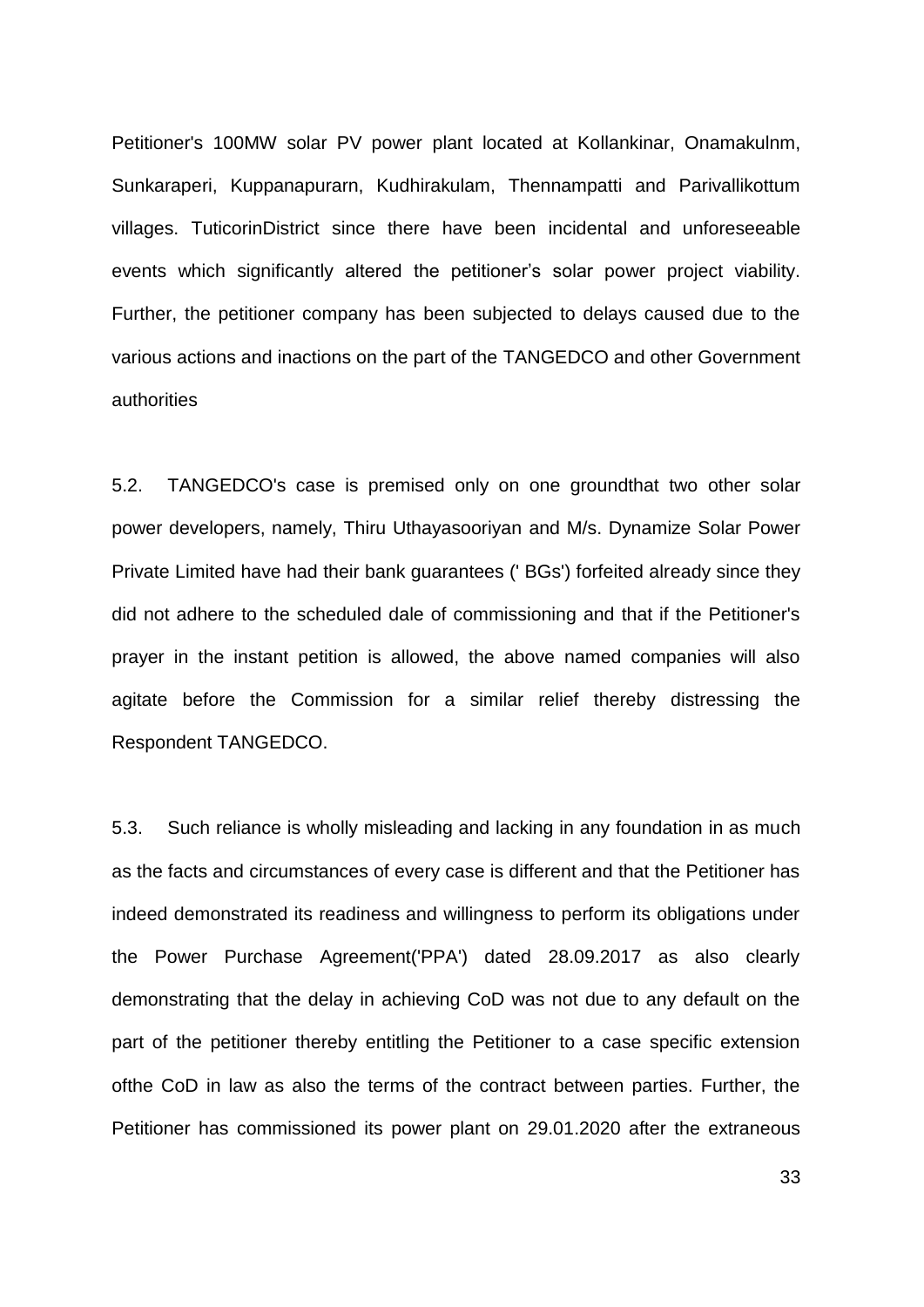delays stood remedied by the respective parties, clearly demonstrating that its project suffered no delays due to the petitioner.

5.4. The Petitioner's case is one that is also enjoying the benefit ofan interim injunction granted by the Hon'ble Madras High Court in W.P. No. 5874 of 2020, which has directed the Respondent TANGEDCO to not take any precipitative action against the Petitioner. Therefore, it is wholly erroneous to juxtapose the Petitioner's case with that of other developers and contend that the Petitioner's prayer ought to be dismissed.

5.5. Before delving into a paragraph wise response to the averments raised in the Counter, the Petitioner is setting out the context in which the instant dispute arose:

# I. Delay in route & profile approval and Railway crossing approval by the TANGEDCO and other Government authorities:

(i) The Petitioner company submitted its route and profile for approval from the TANGEDCO/TANTRANSCO as early as 23.05.2019. During the inspection conducted by the TANGEDCO / TANTRANSCO, they found that the Petitioner"s 110 KV line can be linked to the existing 400/230-110 kv substation at Thennampatty by stringing the petitioner"s line to the existing free arm of the 230 kv SC line on the DC tower constructed by NLC India Ltd., which also owns and operates a 100 MW solar power plant adjacent to the petitioner"s power plant.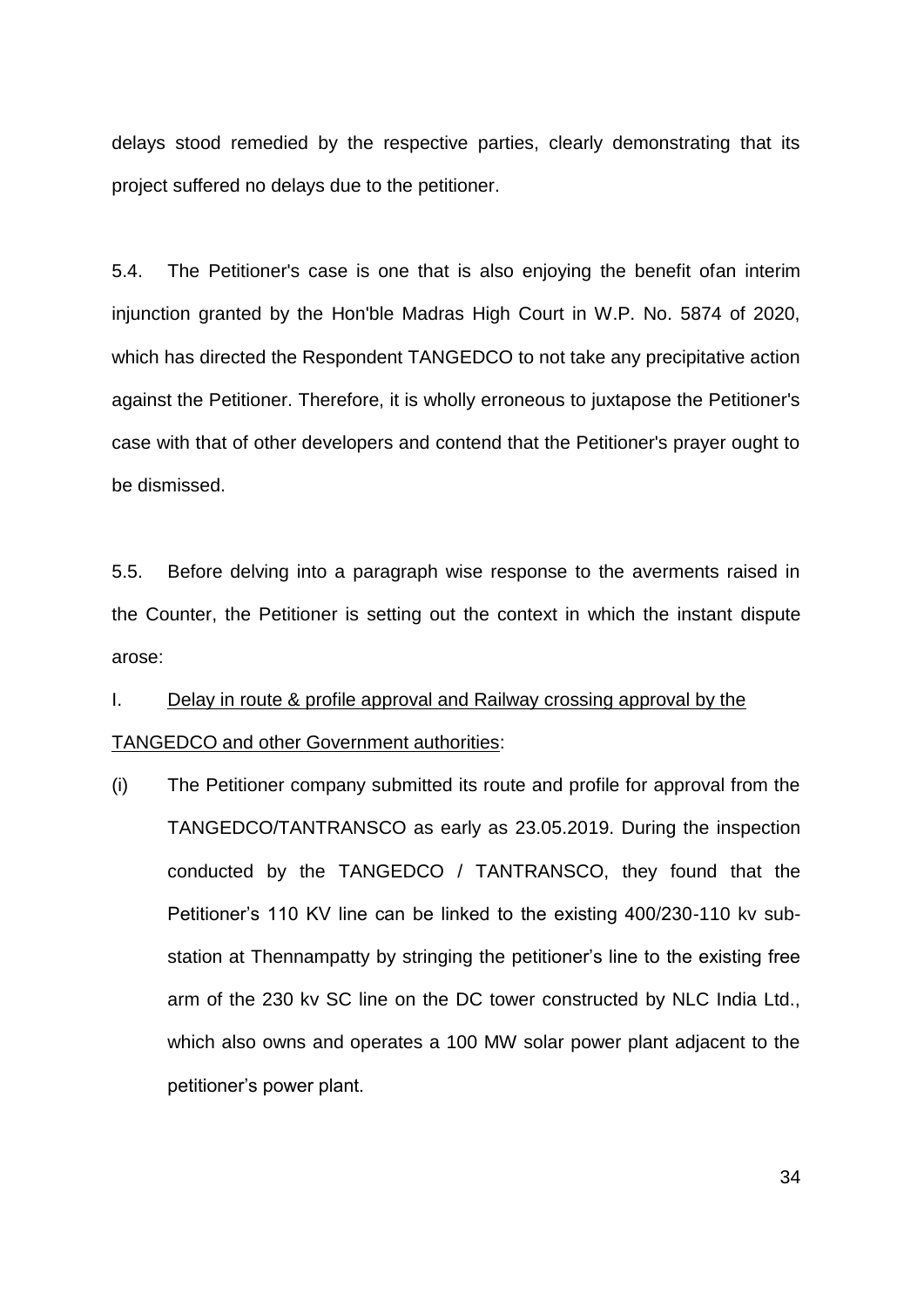- (ii) Necessary "No Objection Certificate" was sought from NLC India Ltd. by the TANTRANSCO on 19.06.2019 and the same was granted by NLC India Ltd on 09.07.2019.
- (iii) Thereafter, the Superintending Engineer, General Construction set out the route map and sent it for its internal approval from TANGEDCO and TANTRANSCO on 31.08.2019 and the same was approved only on 25.09.2019 and 26.09.2019, respectively. Only after such approval could the construction ofthe said 110 kv line could commence.
- (iv) However, due to a the introduction of additional rail track, a request was raised by the Railway authorities for the correction ofthe work transmission line location numbers. Therefore,the Superintending Engineer/GCC/Madurai issued a revised route and profile approval dated 23.10.2019, updated to the Executive Engineer/ TLC/ Tirunelveli vide letter dated 29.10.2019.
- (v) This approval was itself obtained very belatedly as the date of commissioning of the Petitioner's plant was 25.09.2019. Therefore, for no fault of the Petitioner company, the Petitioner was unable to commission its power plant since route and profile approval for an already existing tower and sub-station was delayed by the TANGEDCO and the TANTRANSCO.
- (vi) The entire process of obtaining route plan approval falls within the domain of the TANGEDCO and TANTRANSCO only and the Petitioner cannot hasten the process in any manner.
- II. Delay in obtaining Railway crossing approval for railway line: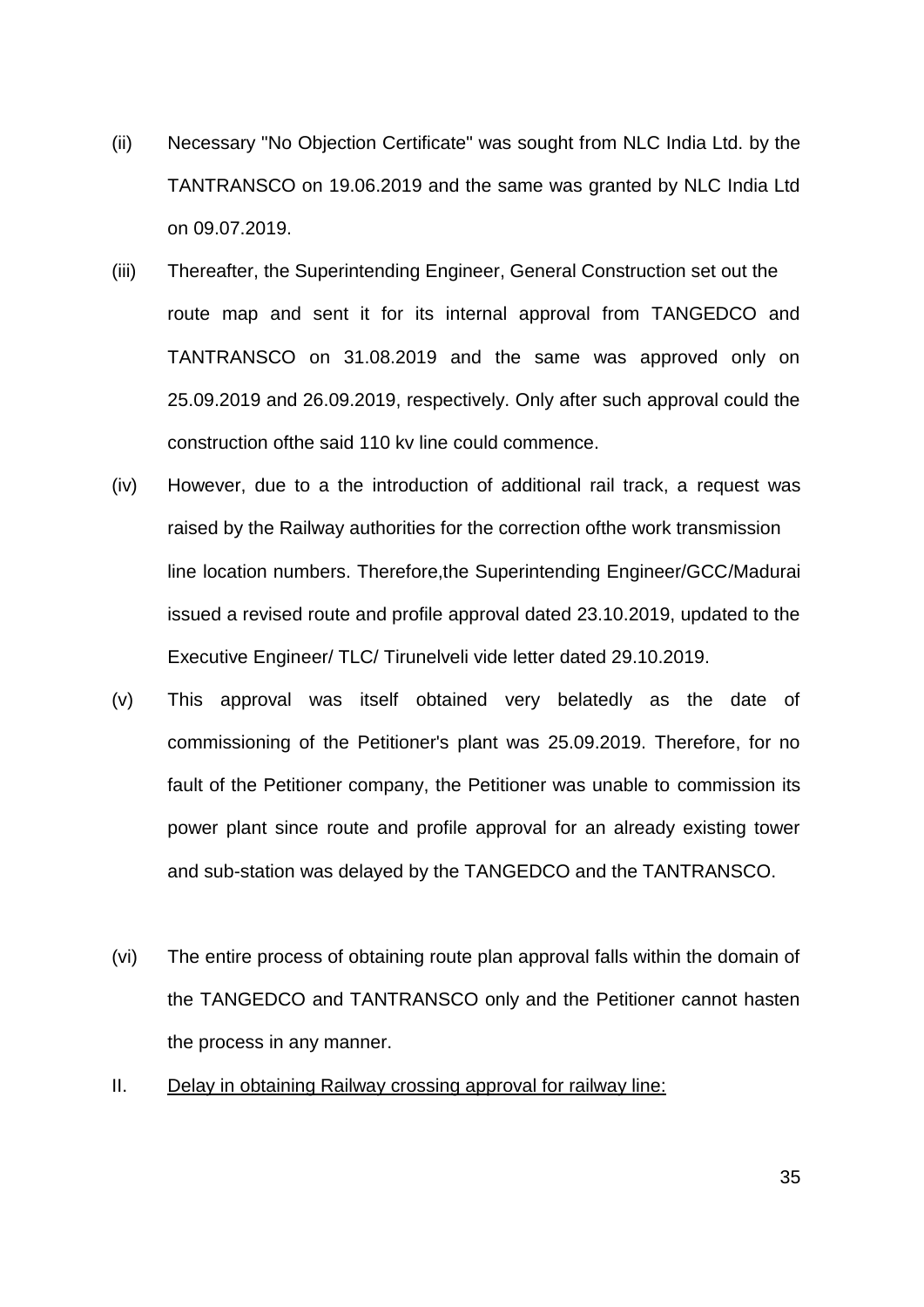- (i) While obtaining the route and profile approval, it was noticed by TANTRANSCO that a necessary Railway crossing approval is required to be obtained since the Petitioner's 110 kv line, when erected, crosses railway lines. Such approval squarely falls within the domain of the TANGEDCO / TANTRANSCO and not the petitioner. This is especially so since the Railways never act upon or even accept requests from private parties and only the licensee can apply, process and obtain the consents.
- (ii) To the Petitioner's utter shock and dismay, the Railway crossing approval was made to the office of the Southern Railways only on 30.10.2019 by the Superintending Engineer, General Construction (an official for TANGEDCO/TANTRANSCO) i.e. more than one month after the Petitioner's scheduled date of commissioning.
- (iii). The Southern Railways returned the TANTRANSCO's application on 09.12.2019 stating certain shortcomings in the said application. Thereafter, the Southern Railways accorded their approval for railway crossing only on 27.12.2019 subject to certain conditions set out in their approval letter itself as per which a circuit for stings connection was to be constructed by the Petitioner, only in the presence of the Railways authorities and TANGEDCO/TANTRANSCO's authorities. That the Petitioner was dependent on the abovementioned authorities for the remaining construction, which was conducted as per the requirements and Railways gave its Safety approval finally on 10.01.2020.
- (iv) It is only after the said Railway crossing approval and route & profile approval, could the Petitioner even begin the remaining construction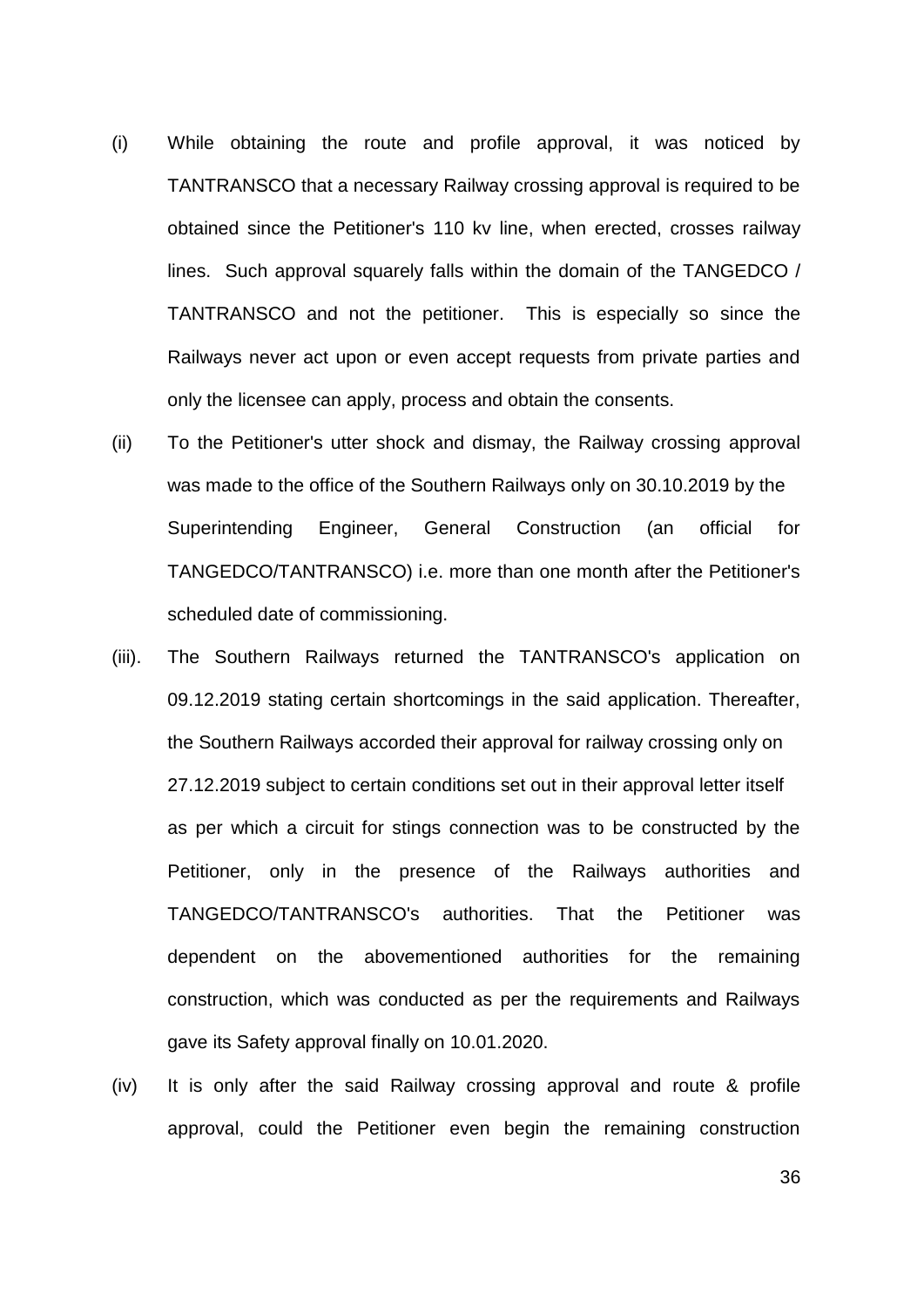activities. Therefore, it is abundantly clear that the Petitioner was made to wait for several months post its scheduled date of commissioning due to the delay caused by TANGEDCO/ TANTRANSCO and Railway authorities.

- (v). In spite of such delays, the Petitioner was always ready and willing to commission its power plant. The Petitioner's power plant was fully commissioned on 29.01.2020 and the Petitioner has been generating electricity and supplying the same to the TANGEDCO ever since. A copy of the Petitioner's generation details since January 2020 is being filed along with this rejoinder.
- (vi) It is now settled law that a generator cannot be held liable for delays caused on the part of the licensees or third parties and would be entitled to an extension.
- III Levy of Safe Guard Duty by the Ministry of Finance:
- (i) The sudden levy of Safe Guard Duty ('SGD') on solar photovoltaic modules (PV) imported from all developing countries and China by the Ministry of Finance vide Notification No.01/2018- Customs (SG) dated 30.07.2018 was not foreseeable by either of the parties at the time of execution of the PPA and has a significant effect on the Petitioner's solar power project. The SGD was set at 20% of the ad valorem value of the import, thereby enhancing the Petitioner's project cost by 8% over all amounting to increase ofRs.29/- Cr. (Twenty-Nine Crores Only). That due to this increase in cost which is a result of an unforeseeable event i.e. sudden levy of SGD, Rays had to change the financial terms with the lenders and had to arrange an additional equity capital which took some time.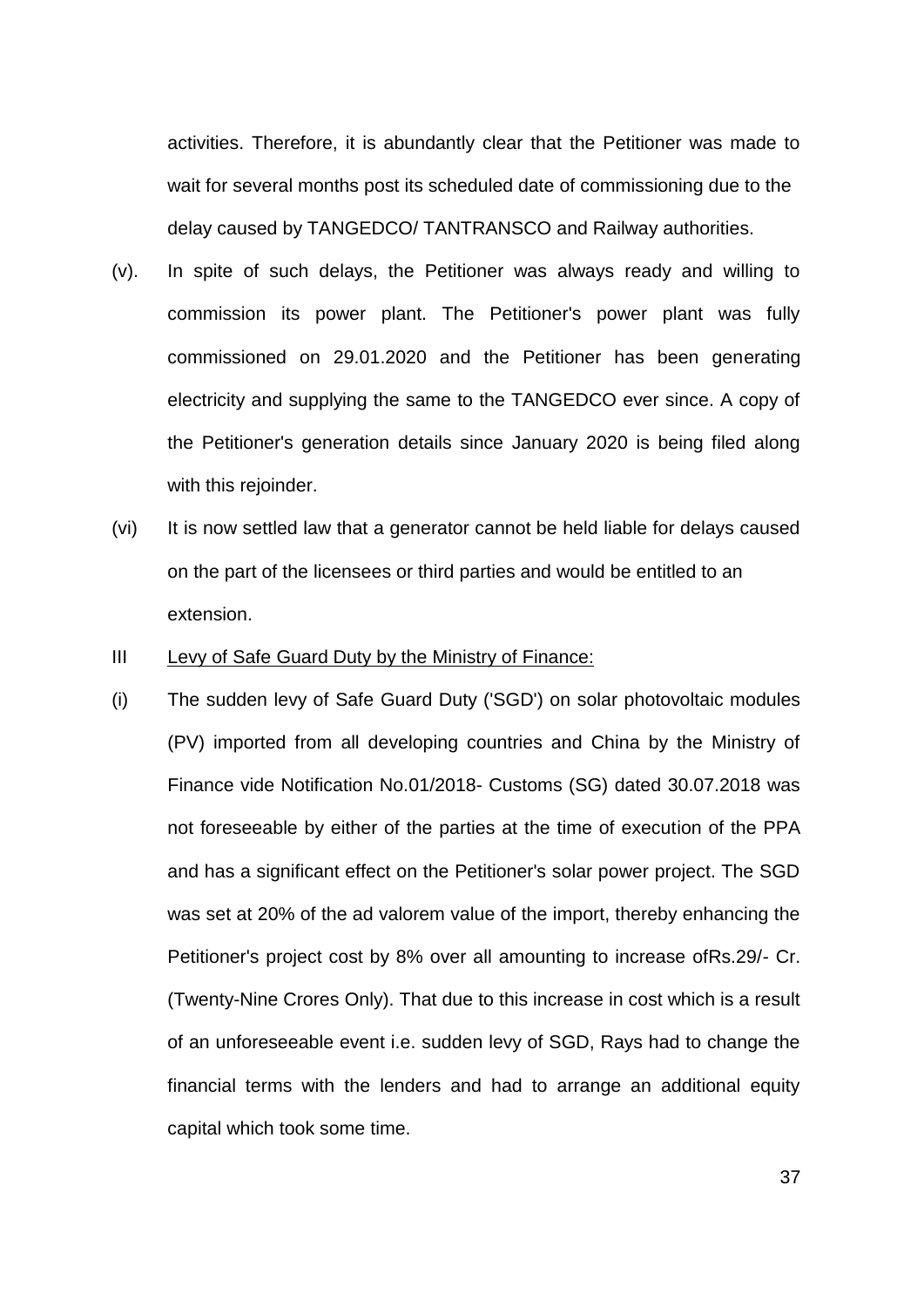- (ii) The contents of the Guidelines for Tariff Based Competitive Bidding Process for Procurement of Power from Grid Connected Solar PV Power Projects, 2017 dated 03.08.2017 issued by the Ministry of Power which serveas a guiding principle in the determination of tariff through competitive bidding. Clause 5.4.2 specifically states that actions of Governmental authority having material adverse effect shall fall within the scope of Non-Natural Force Majeure Event, governing the instant issue. The said clause also states that any delay or refusal in obtaining the requisite permits to carry out the activities of the PPA shall amount to a Non-Natural Force Majeure Event, provided such delay is not attributable to the Petitioner. As in this case, where there was a sudden levy of SGD which was an unforeseeable event, hence, amounting to a Force Majeure event.
- (iii) In fact, the unusual increase in project cost faced by developers due to the sudden levy of SGD was taken into consideration by the Ministry of New and Renewable Energy Resources (' MNRE ') in its notification bearing 23/43/2018-- R&R dated 27-08-2018 wherein the MNRE has, *inter alia*  stated that the levy of SGD amounts to a change in law situation. The same stance has been further buttressed by the Solar Energy Corporation of India ('SECI') in its letter dated 22.10.2019. The Respondent has failed to advert to any of the above in its counter affidavit.
- (iv) Further, it is apposite to note that the Petitioner had, in fact, challenged the levy of SGD itself before the Hon'bIe Madras High Court in W.P. Nos. 22387/2019.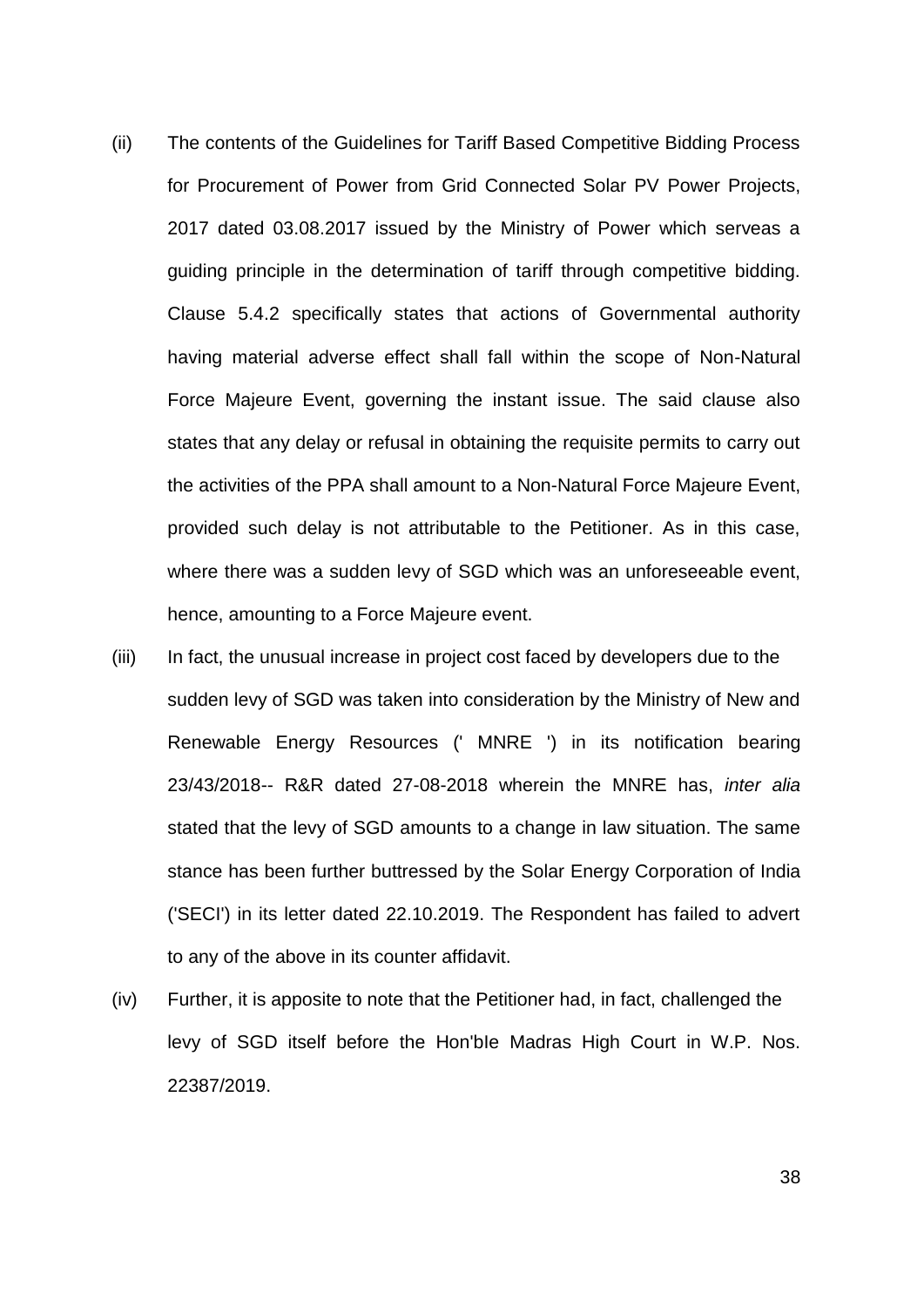- (v) The economic impact on generators after the sudden levy of SGD came to be considered by the Hon'bIe Central Electricity Regulatory Commission ('CERC') in 342/MP/2018 ACME Rewa Solar Energy Private Limited v SECI and Others in which the CERC has held that the levy of SGD prima facie amounts to change in law and therefore generators are entitled to an extension of CoD due to sudden operational expenditure incurred by them.
- (vi) Pursuant to the said judgement of the CERC, even the MNRE has issued a notification dated 23.03.2020 in which the MNRE has directed compensation to be paid to generators affected by the levy of SGD, thereby recognizing that the levy of SGD indeed amounts to change in law.

5.6. The facts and narration of events which culminated in the Petitioner signing the PPA dated 28.09.2017,including the entire tender bidding process undertaken by theTANGEDCO, thereby not meriting any specific response of the Petitioner. However, the Petitioner puts the Respondent to strict proof of the same.

5.7. The facts, dates and events that are pertinent to the Petitioner company and merit no specific response from the Petitioner.

5.8. The Petitioner refutes in as much as the Petitioner company was unable to achieve the CoD due to a multitude of reasons including but not limited to the sudden levy of SGD on solar PV cells which was challenged by the petitioner in W.P. No. 22387 of 2019 and other grounds which have already been set forth and for reasons of brevity are not being repeated. Therefore, it is incorrect to state that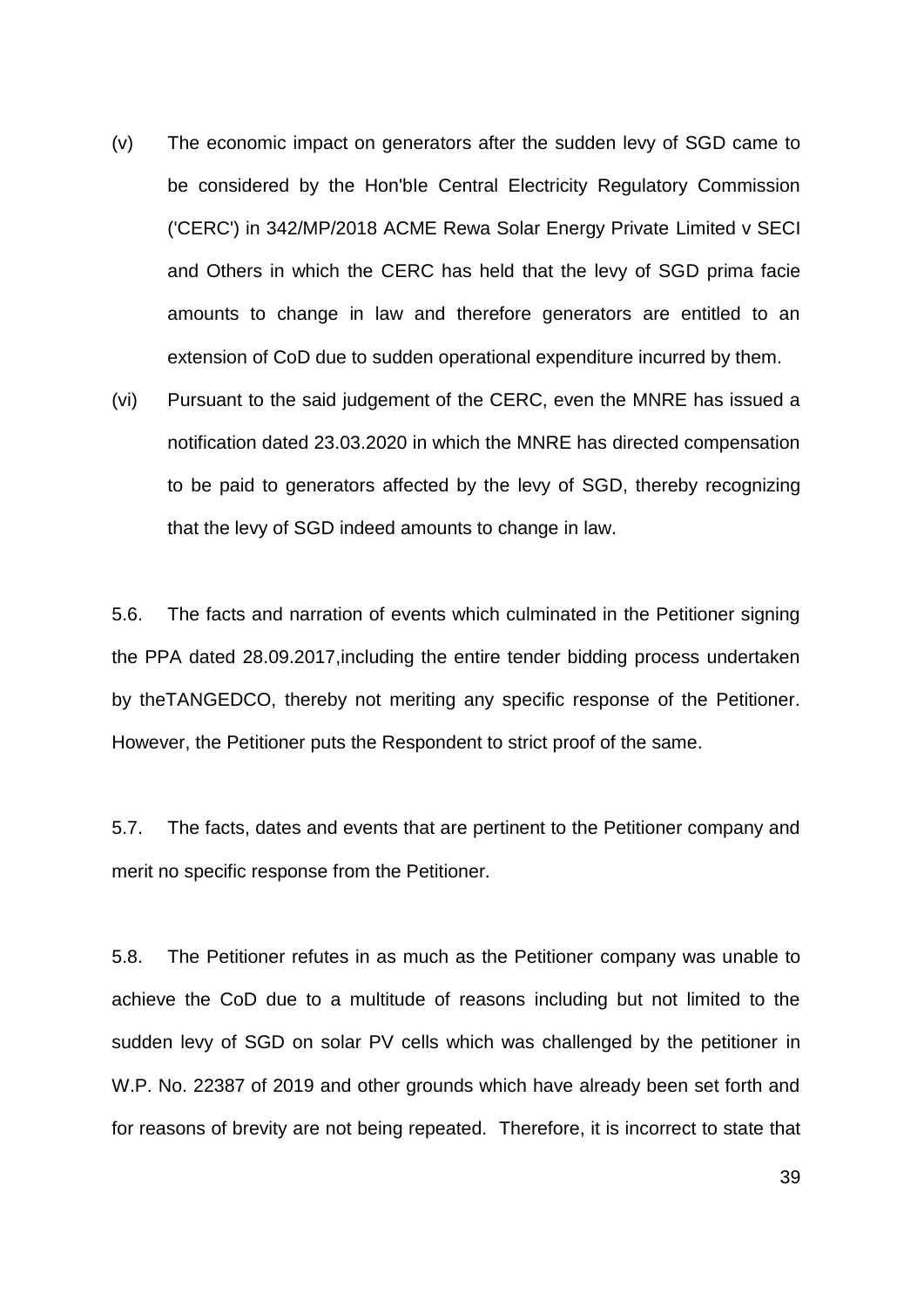the petitioner has not commissioned its power plant, which even otherwise is factually incorrect.

5.9. The instant petition was filed by the Petitioner on 05.02.2020. However, the same was listed for admission before the Commission only on 02.06.2020 on which date the instant petition stood admitted. In the meantime, as admitted by the TANGEDCO, a letter was sent by the TANGEDCO on 24.02.2020 to the State Bank of India, SME Jaipur South Branch requesting to invoke Rs.16,07,84,370/ from the BG value of Rs.20 crores. Left with no other alternative efficacious remedy, the Petitioner was constrained to move the Hon'ble Madras High Court for urgent injunctive relief forbearing the TANGEDCO from taking any precipitative action against the Petitioner, which was granted on 30.03.2020, based on the strength of the Petitioner's prime facie case, balance of convenience and the irreparable loss that the Petitioner would incur.

5.10. As stated earlier, it is incorrect to compare the case of the Petitioner with that of other developers who participated in the same tender as the Petitioner. The sudden levy of SGD on solar PV cells, which form the core of the Petitioner's power plant is bona fide and bas been acknowledged by the SECI and the MNRE. Further, to state that other developers have not faced an issue with achieving CoD even with the levy of SGD is based on an assumption that all such developers are also importing their solar PV cells from developing countries and China. (the countries from which import of solar PV cells are subject to levy of20% SGD). The strength of contentions and the final prayer in a petition are to be tested on whether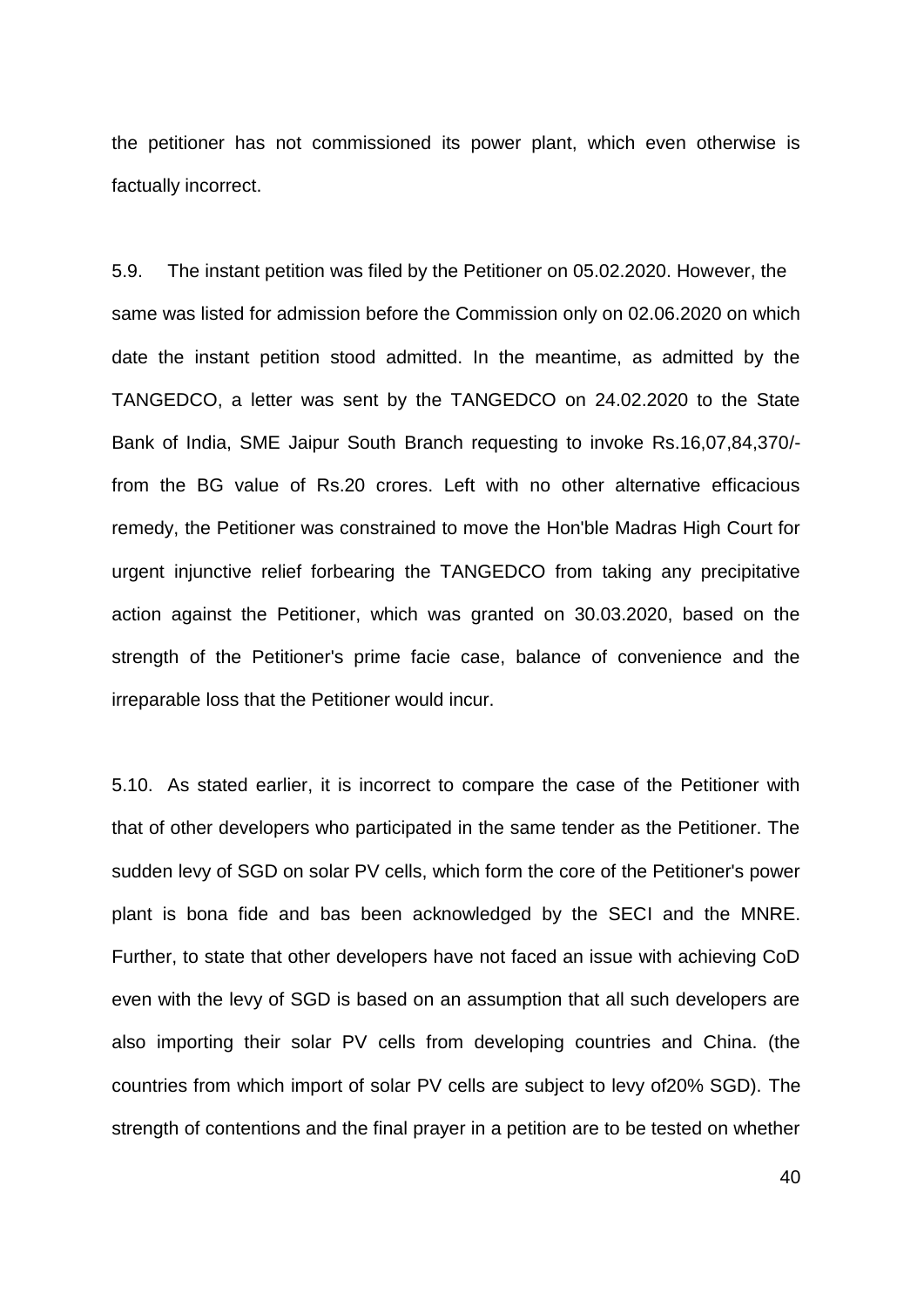they are bona fide and legally tenable. The pleadings in a petition cannot be subject to an arbitrary yardstick of the performance of a competitor. Such an approach will severely prejudice the case of the Petitioner and will result in a gross miscarriage ofjustice.

5.11. By way of a clarification, the RPO mechanism was discussed in the principal petition only to establish that if the Petitioner is granted a project specific extension of CoD, the same would benefit the TANGEDCO immensely.

5.12. The Petitioner is not seeking any revision of its tariff or a refund even though the Petitioner is currently facing an unprecedented 8% / Rs. 29/- Cr. (Twenty-Nine Crores Only) hike in project cost. Given that the Petitioner is already facing a difficult financial situation, invocation of BG or imposition of any penalty for reasons wholly beyond the Petitioner's control would cripple the Petitioner's project. Further, it is in the interest of the Petitioner as well as the Respondent TANGEDCO that the Petitioner's solar power plant is treated as commissioned within the same control period.

5.13. Further, as reiterated earlier, it is wholly erroneous to compare the Petitioner's case with that of other developers in as much as the Petitioner has achieved CoD on 29.01.2020 and has also begun generating electricity and injecting the same into the TANTRANSCO grid. A statement of energy injection statement from January to June 2020 is attached along with this Rejoinder. This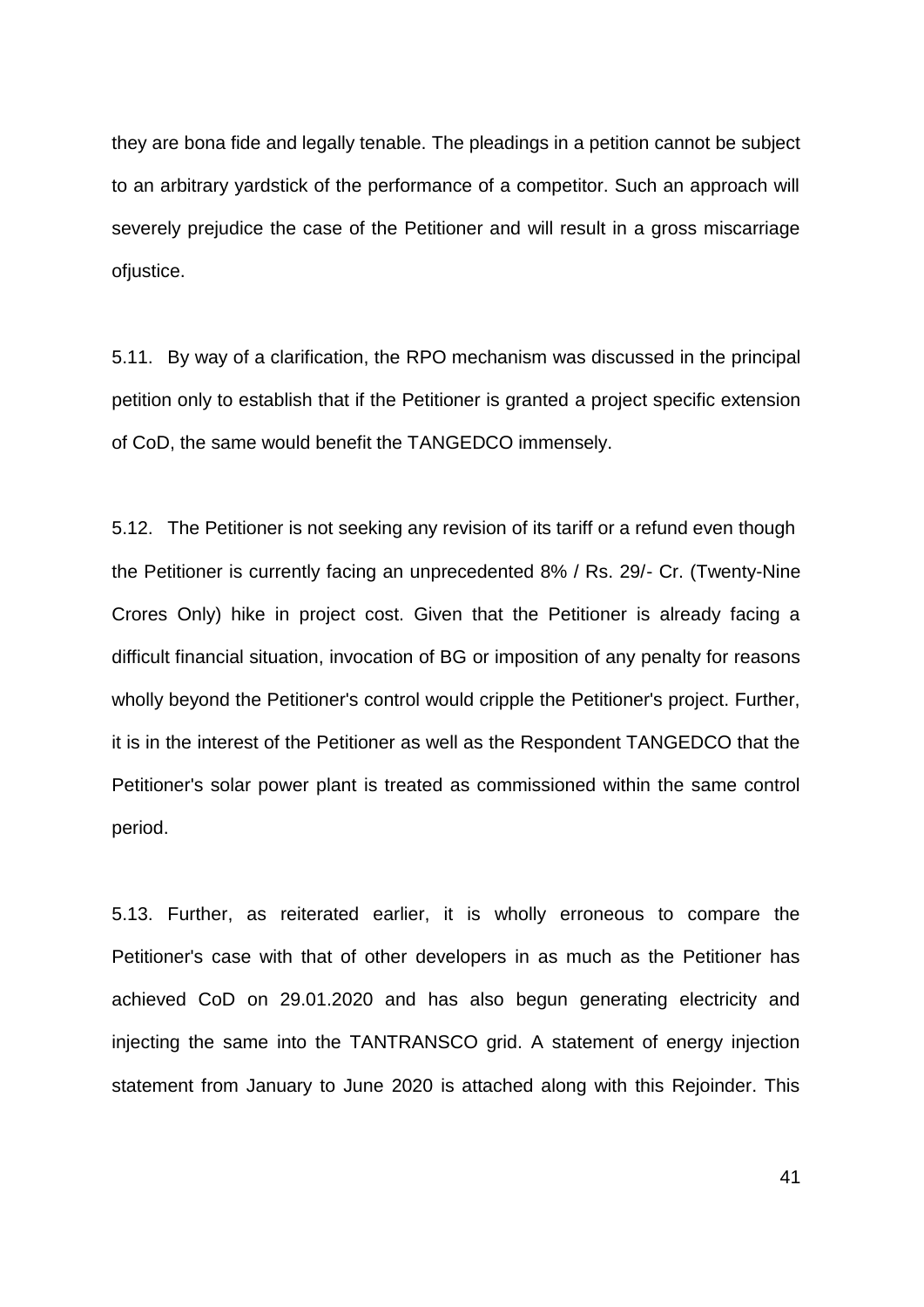establishes that the Petitioner was always ready and willing to perform its obligations under the PPA.

5.14. In conclusion, the Petitioner seeks to set out the various submissions which have gone unrefuted by the Respondent TANGEDCO in their counter affidavit:

- (a) That the levy ofSGD on import of solar PV cells from developing countries and China by the Ministry of Finance is a development of the law was not reasonably foreseeable by either of the parties, having a significant impact on the Petitioner's obligations under the PPA dated 29.08.2017, thereby falling within the teeth of the Force Majeure clause contained in clause 16 of the PPA.
- (b) That the levy of SGD has a detrimental impact on solar power developers has been acknowledged by the MNRE and the SECI vide their Notification dated 27.08.2019 and letter dated 22.10.2019 respectively.
- (c) That the Petitioner suffers an overall increase in project cost by 8% / Rs.29/- Cr. (Twenty Nine Crores only) thereby threatening the Petitioner"s project viability.
- (d) That the Petitioner has always been ready and willing to perform its obligations under the PPA dated 29-08-2017.
- (e). That the project specific extension of CoD will not affect the TANGEDCO in any manner whatsoever.
- (f) That the project specific extension of the Petitioner's power plant will benefit the TANGEDCO immensely since the TANGEDCO being an obligated entity has to purchase power from renewable sources.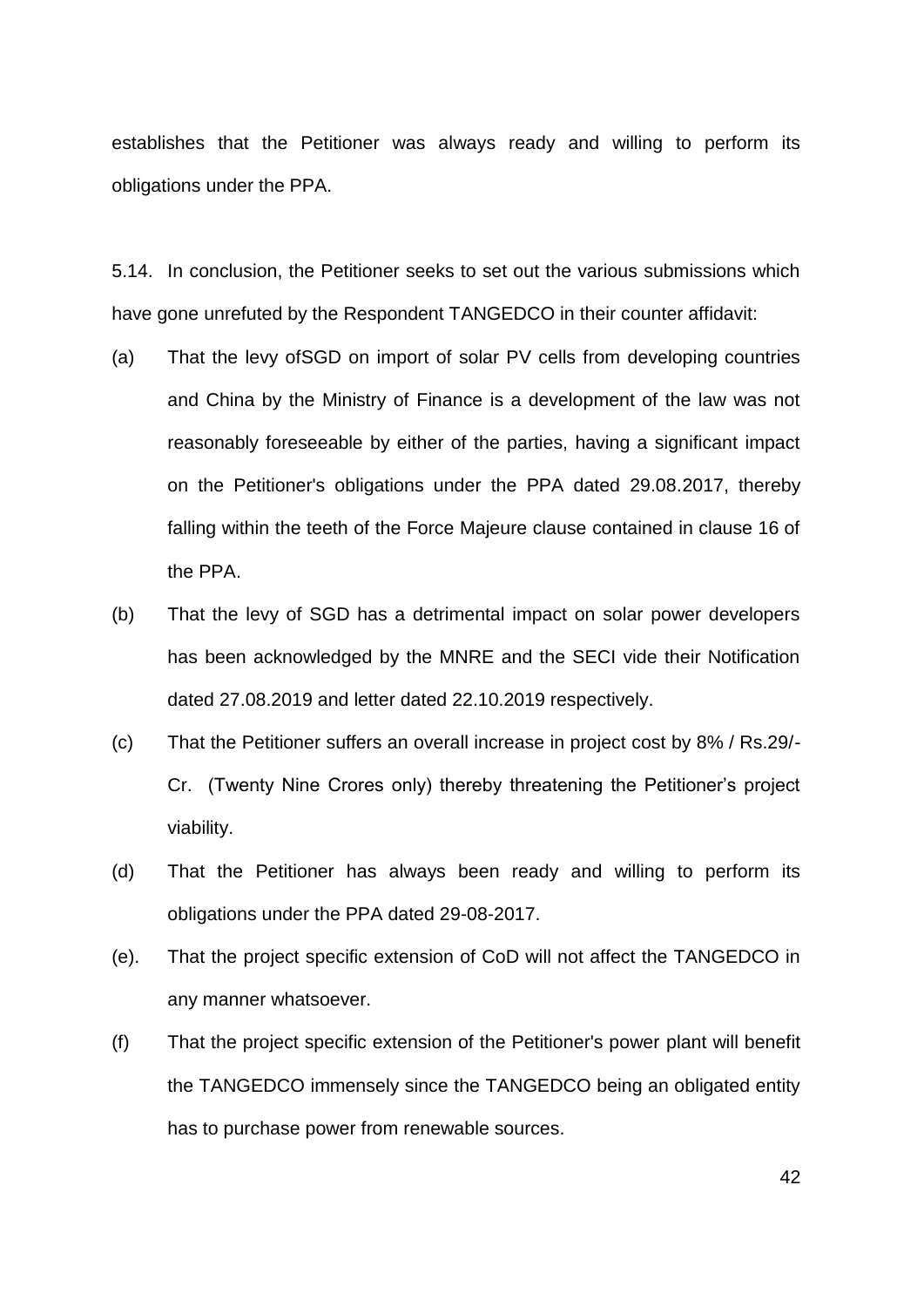### **6. Additional Affidavit on behalf of the Petitioner:-**

6.1. The instant petition has been filed by the Petitioner seeking for the principal relief of extension of the Commercial Date of Operation ('COD') in respect of the Petitioner's 100MW solar PV power plant located at Kollankinar, Onamakulam, Sankaraperi, Kuppanapuram, Kudhirakulam, Thennampatti and Parivallikottam villages, Tuticorin District since there has been a change in law which significantly altered the Petitioner's solar power project viability. Further, the Petitioner company has been subjected to delays caused due to the various actions and inactions on the part of the TANGEDCO and other Government authorities.

6.2. The petitioner states that while so, the petitioner was surprised to receive a copy of the letter of the  $2^{nd}$ Respondent invoking the Bank Guarantees furnished by the petitionervide Letter No.CE/NCES/SE/SOLAR/EE/SCB/AEE3/FM/s.Rays Power/D780/20, dated 24.9.2020. The said communications was issued without reference to the interim order issued by the Hon'ble Madras High Court, the orders extending interim orders by the Hon'ble Madras High Court as well as the orders of the Commission and the Respondent has incorrectly stated that there is no specific order of the Commission and therefore the Bank Guarantee is being invoked. This is entirely incorrect. The invocation had been done, in violation of the express orders of the Hon'ble High Court of Madras dated 30.03.2020 passed in writ petition W.P No. 5874 of 2020, filed by our Client. The said order was a modification of the earlier order passed and issued in view of the lockdown being imposed. While disposing of the writ petition, the Hon'ble High Court of Madras, had directed the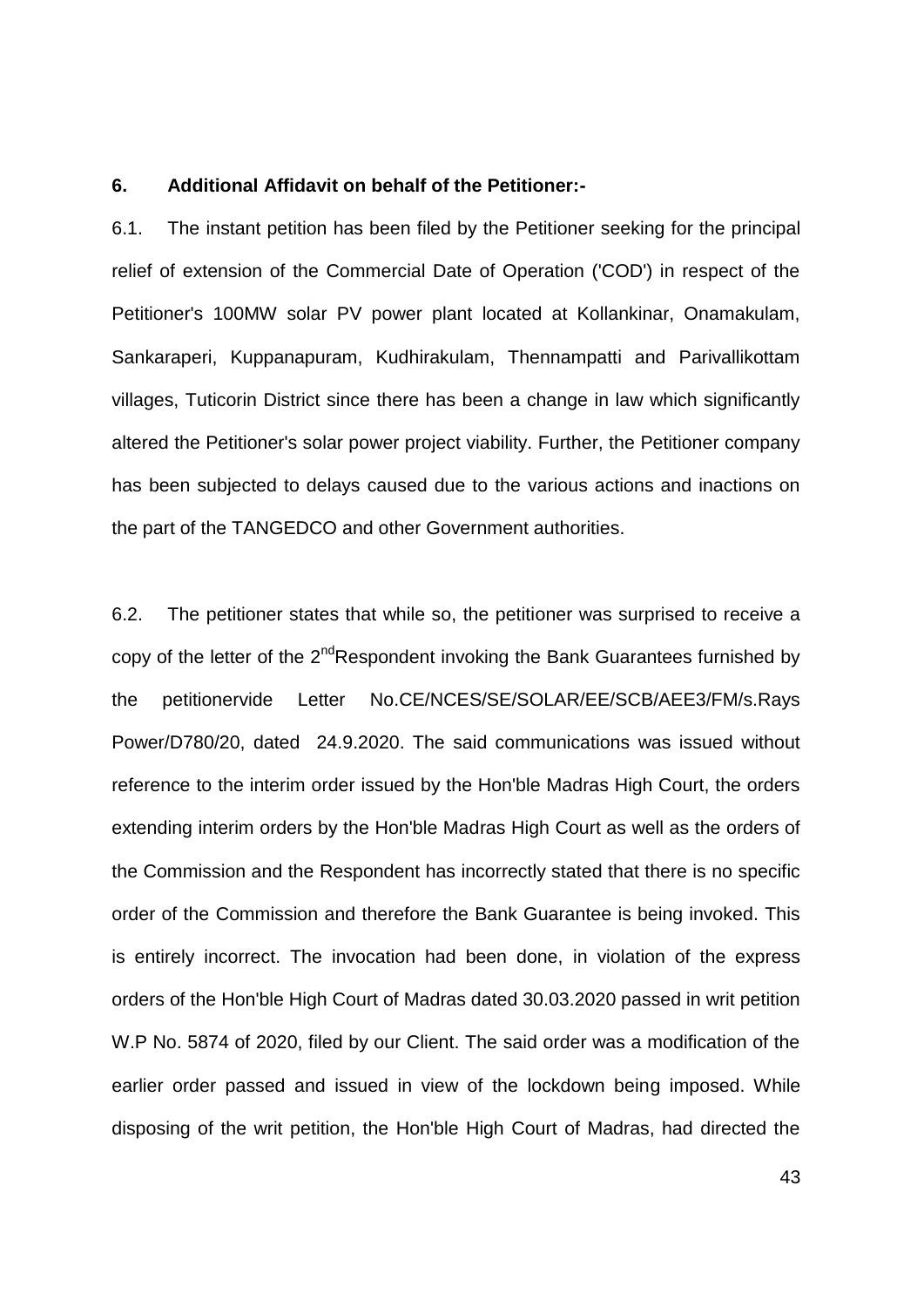petitioner to approach the Commission, in respect of the disputes that had arisen out of the PPA. However, in order to protect the interests of the petitioner, more specifically from any arbitrary encashment of BankGuarantee by TANGEDCO, the Hon'ble Court granted an interim injunction vide the said order, directing TANGEDCO to maintain status quo with respect to the subject Bank Guarantee submitted in connection with the PPA. The said order reads as follows:

*"In view of the present nation-wide lockdown situation and by considering the above stated facts and circumstances, this Court is inclined to dispose of thismiscellaneous petition by directing the TANGEDCO to maintain status quo as on today in respect of the subject matter bank guarantee till 30.04.2020. The petitioner is also directed to keep the bank guarantee alive till the disposal of the matter before the third respondent. This miscellaneous petition is disposed ofaccordingly."*

6.3. The aforesaid interim order was further extended till 01.06.2020, in view of the order passed by the Hon'ble Division Bench of the Madras High Court, in suo motu writ petition W.P No. 7413 of 2020 dated 25.04.2020 extending the duration of interim orders passed in various judicial proceedings, owing to the COVID pandemic restrictions. By virtue of the said order and subsequent extension orders, the interimorder dated 30.03.2020, continues to subsist and is binding on TANGEDCO since the lockdown continues to operate and there is thus an automatic extension of all interim orders already granted by the High Court. By virtue of such order the Bank Guarantee cannot be invoked as the direction to maintain status quo continues.

6.4. In addition thereto, when this petition in DRP NO.9 of 2020 before the Commission came up for hearing on 02.06.2020, the Commission was pleased to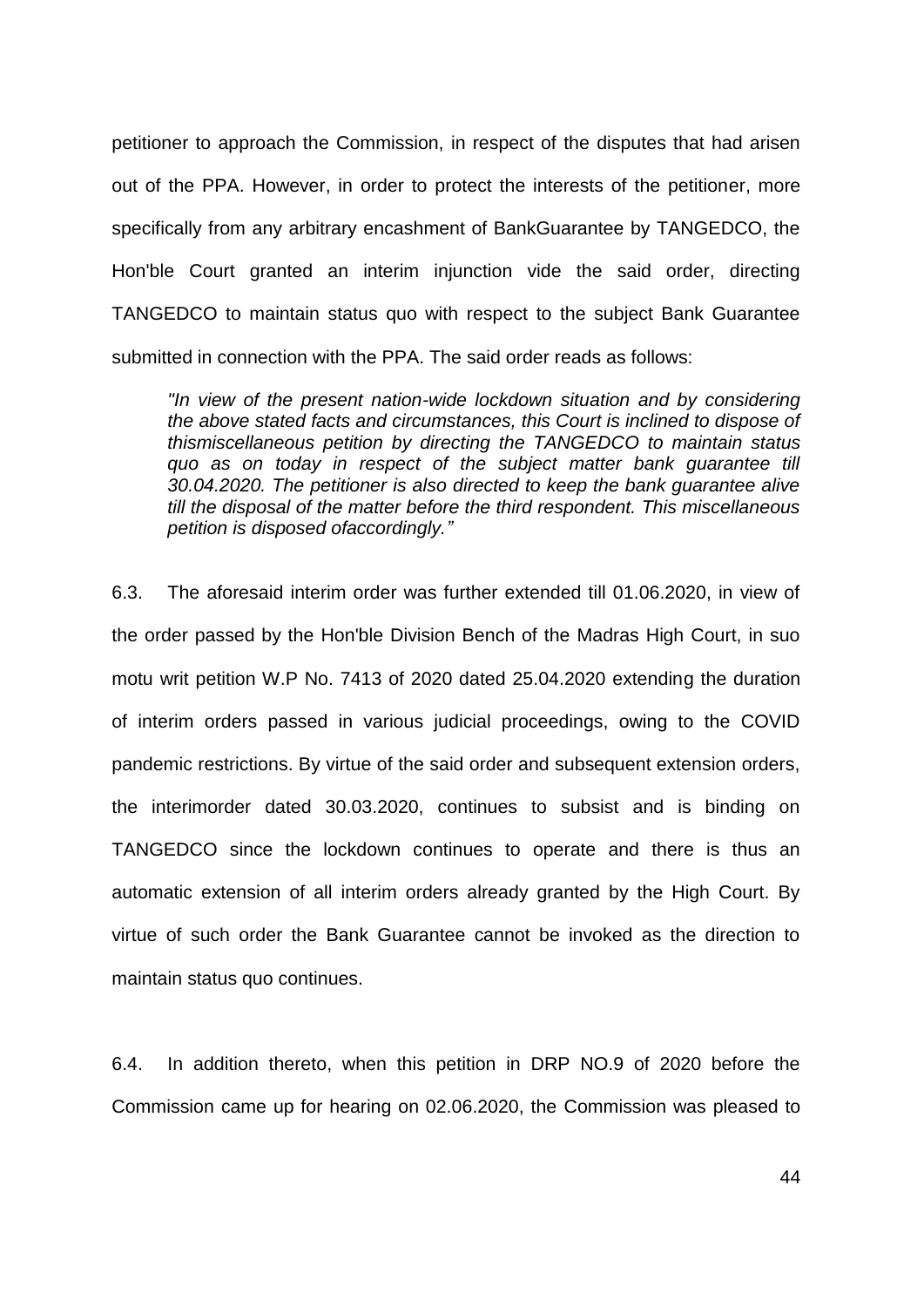direct status quo to be maintained till 14-07-2020. The order dated 02-06-2020 (under reference (iii)), read as follows:-

*"Thiru Rahul Balaji, Advocate appeared for petitioner and drew the attention of the Commission to para 6 of the order of the High Court and prayed to direct TANGEOCO not to encash the Bank Guarantee. The petition is admitted. The case is adjourned to 14-07-2020 for filing counter, till then Status-Quo to be maintained."*

6.5. Thereafter, the Petition was listed on 14.07.2020 and on the said date, the Commission posted the matter on 04.08.2020, for filing of rejoinder and arguments. TANGEDCO, through its counsel also represented that matters would not be precipitated during the pendency of the proceedings and on this basis it was agreed that the matter would be heard and disposed of expeditiously. Thereafter, the matter was listed on 25.08.2020, on which date the Petitioner filed its Rejoinder and since the pleadings were complete, the Petition was posted for arguments on 15.09.2020. On 15.09.2020, the Petitioner commenced submissions and the matter was posted on 07.10.2020 on a specific date for final hearing. It would be evident from the daily orders passed on the aforementioned dates that the proceedings before the Commission are on the brink of conclusion.

45 6.6. The petitioner thereafter issued a communication through its counsel bringing to the attention of the Respondent the above developments and also confirmed that itscommitment of keeping the Bank Guarantee extended till conclusion is also complied with and the Bank would be separately processing the same and was forwarding the extended Bank Guarantee as a matter of course. It now appears that the Respondent is not further processing the invocation. However, it would be in the interest of justice that the original order granted be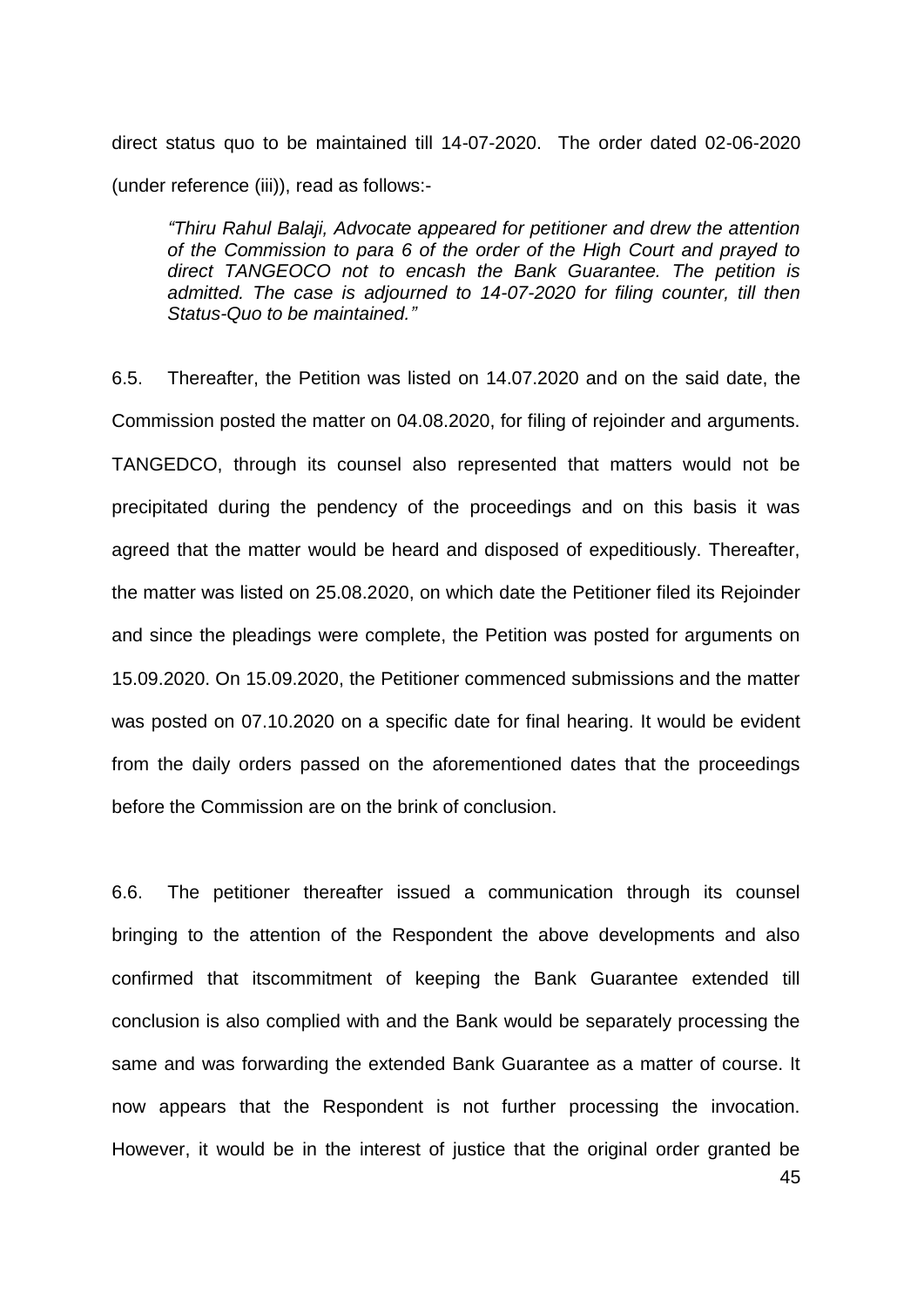formally re-stated to apply till final orders in order that the petitionerprovide the same to its bankers.

6.7. In addition thereto, the petitioner is also not being paid the Tariff Invoices, citing the pendency of the present proceedings. The present proceedings are only for the purpose of extension of the COD and if the same is granted, the question of any further charges or payments would not arise. In the event the Commission decides against the petitioner, even in such case the interests of the Respondent are fully secured by securities. While so, the denial of payment of regular invoices citing the pendency of the case is inexplicable. The non-payment right from the date of commissioning is causing enormous prejudice to the petitioner and is affecting its ability to pay its financial institutions and there is real risk of the petitioner"s project is declared to be a defaulter.

6.8. The petitioner successfully commissioned its project on 29-01-2020 and has been raising Invoices. The status of the same is set forth in the following tabulated statement with the total amount due under the Invoices being 20.98 Crores

| S.            | Month                                       | Invoice No.              | Date       | Amount         |
|---------------|---------------------------------------------|--------------------------|------------|----------------|
| No.           |                                             |                          |            |                |
| 1             | 2020<br>January<br>$\overline{\phantom{0}}$ | TSPPL/02/Feb 2020        | 18-06-2020 | 10,061,548.00  |
|               | February 2020                               |                          |            |                |
| $\mathcal{P}$ | <b>March 2020</b>                           | TSPPL/03/Mar 2020        | 18-06-2020 | 32,409,00700   |
| 3             | April 2020                                  | TSPPL/04/Apr 2020        | 18-06-2020 | 29,570,587.00  |
| 4             | May 2020                                    | TSPPL/05/May2020         | 18-06-2020 | 30,757,222.00  |
| 5             | <b>June 2020</b>                            | TSPPL/06/Jun 2020        | 03-07-2020 | 35,564,353.00  |
| 6             | <b>July 2020</b>                            | <b>TSPPL/07/Jul 2020</b> | 03-08-2020 | 36,071,224.00  |
|               | August 2020                                 | TSPPL/08/Aug 2020        | 04-09-2020 | 35,339,758.00  |
| Total         |                                             |                          |            | 209,773,699.00 |
|               |                                             |                          |            | 20.98          |

6.9. In addition thereto, interest has also accrued on the above dues .There is no basis for withholding Invoice payments citing the pendency of the present petition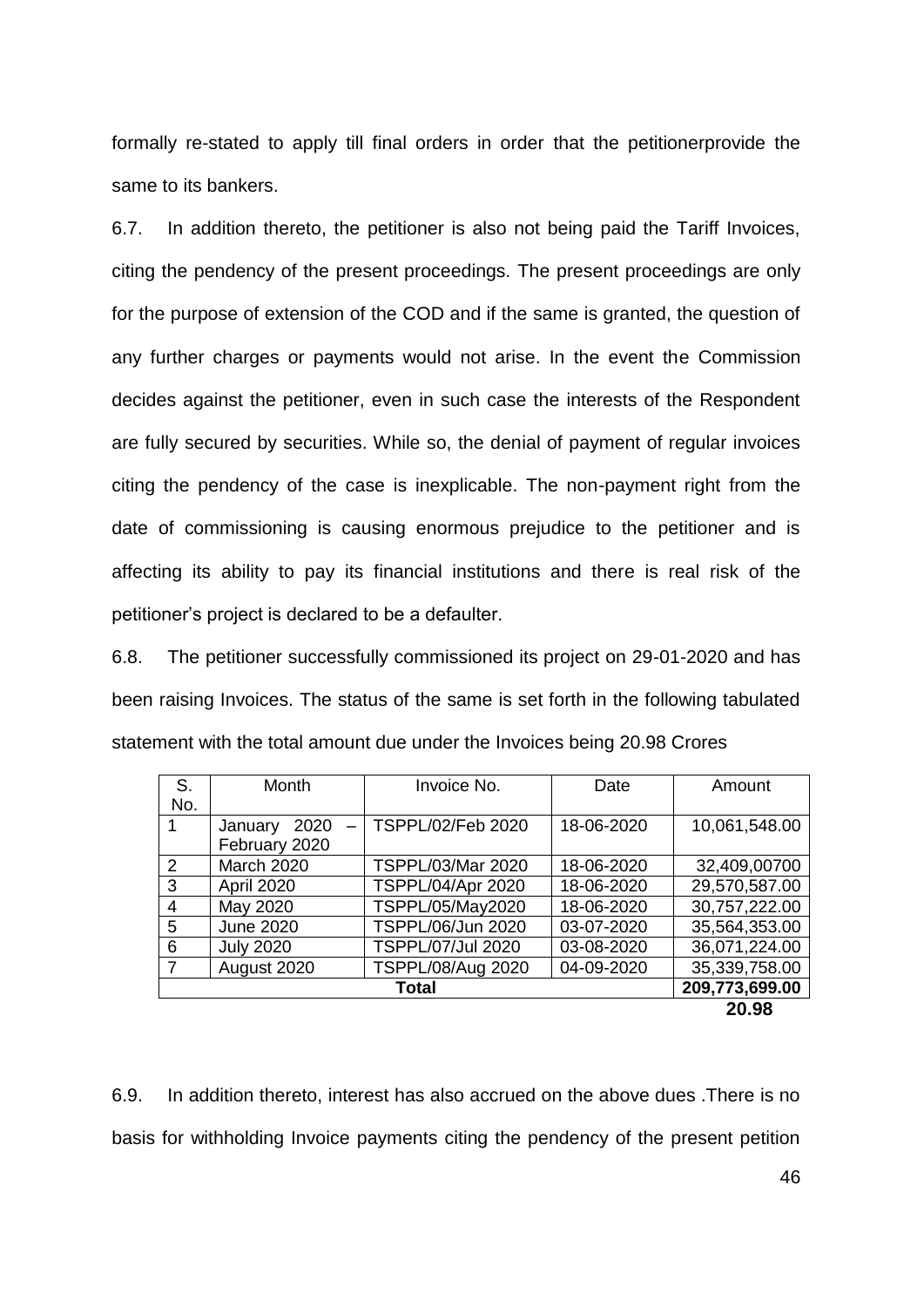which is causing enormous prejudice. The petitioner has invested large capital in the State encouraged by its policies and has established the project despite the enormous challenges. It ought to be ensured that the Invoices are not arbitrarily withheld in order that the attractiveness of the state as an investment destination continues to be high.

6.10. In addition thereto there is substantial curtailment that is being effected which is further affecting the viability. The details of the same are set out in the table below and requires Regulatory intervention in terms of the orders already passed with respect to the Must-run status for solar power plants issued by the Commission:-

|                            | Tirunelveli Solar Project Pvt. Ltd. 100 MW |
|----------------------------|--------------------------------------------|
| Month                      | <b>Load Curtailment in Hours</b>           |
| April                      | 11.15                                      |
| May                        | 10.21                                      |
| June                       | 24.47                                      |
| August                     | 91.41                                      |
| September                  | 160.11                                     |
| <b>Total hours of load</b> | 297.35                                     |
| curtailment                |                                            |

Thus, the total load curtailment is as high as 298 hours or equivalent of an entire month's normal generation in just over a 5 month period.

6.11. The petitioner is filing the present affidavit only to place on record the additional facts and the challenges being faced by the petitioner's project even after the substantial investment it has made in the fond hope that it would be considered an important partner in the solar initiative in the State.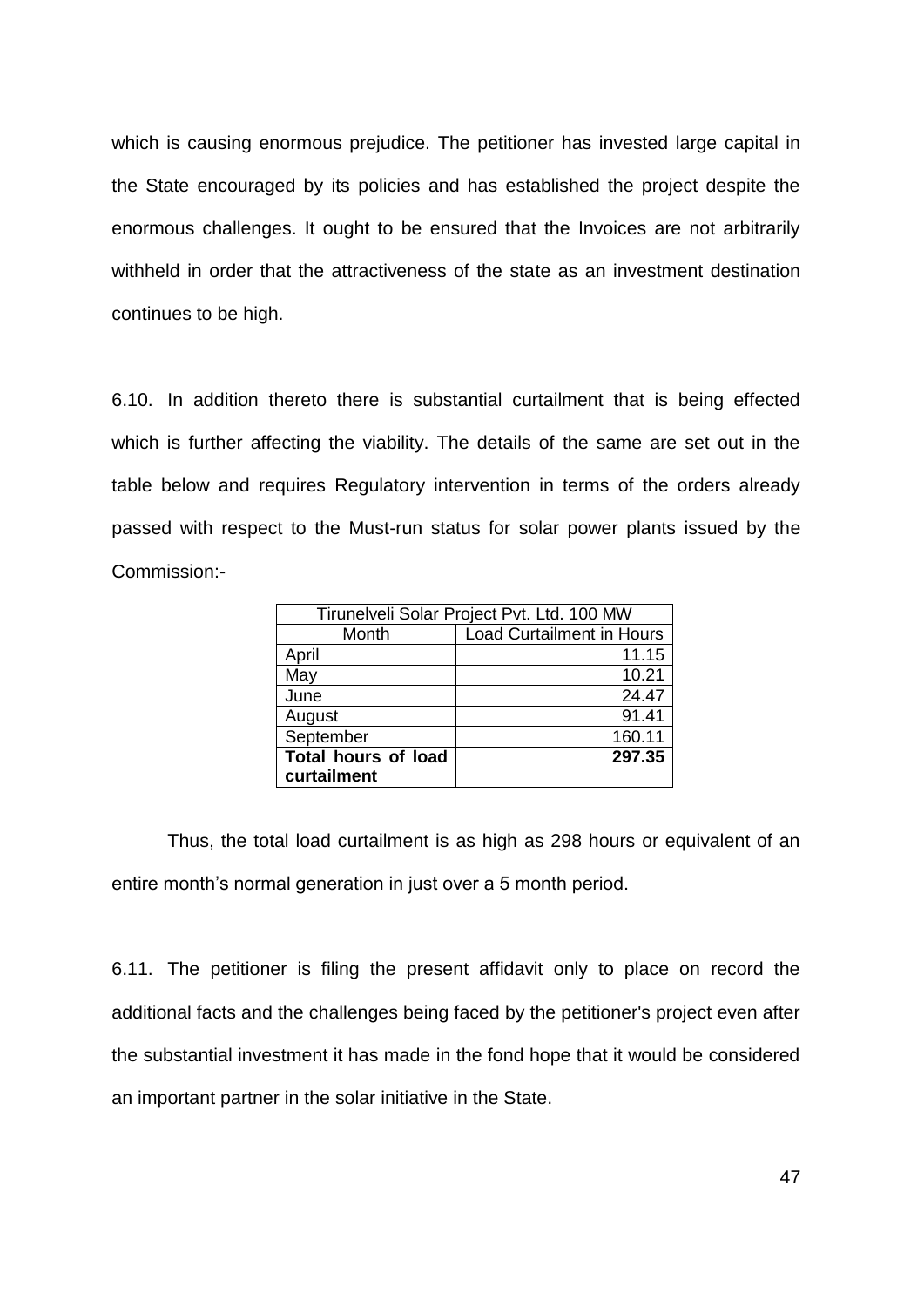6.12. The Commission may formally record the extension of the interim orders with regard to the Bank Guarantees pending the final adjudication and direct the Respondent TANGEDCO not to cite the pendency of the present proceedings to withhold payments.

### **7. Additional Affidavit filed on behalf of the Petitioner:-**

7.1. The instant petition has been filed by the Petitioner seeking for the principal relief of extension of the Commercial Date of Operation ('COD') in respect of the Petitioner's 100MW solar PV power plant located at Kollankinar, Onamakulam, Sankaraperi, Kuppanapuram, Kudhirakulam, Thennampatti and Parivallikottam villages, Tuticorin District since there has been a change in law which significantly altered the Petitioner's solar power project viability. Further, the Petitioner company has been subjected to delays caused due to the various actions and inactions on the part of the TANGEDCO and other Government authorities.

7.2. The petitioner is filing the instant affidavit pursuant to the order of the Commission dated 30-03-2021. On the said date, the Respondent TANGEDCO"s counsel submitted that the Petitioner"s Bank Guarantee expired on 30-11-2020. Based on the said submission, the Commission directed the petitioner to renew it bank guarantee within two weeks.

7.3. The petitioner has duly renewed the Bank Guarantee dated 27-09-2017 and the same is extended till 31-05-2021 and the date of claim is extended till 31-05-2022. The same has been communicated to the Respondent TANGEDCO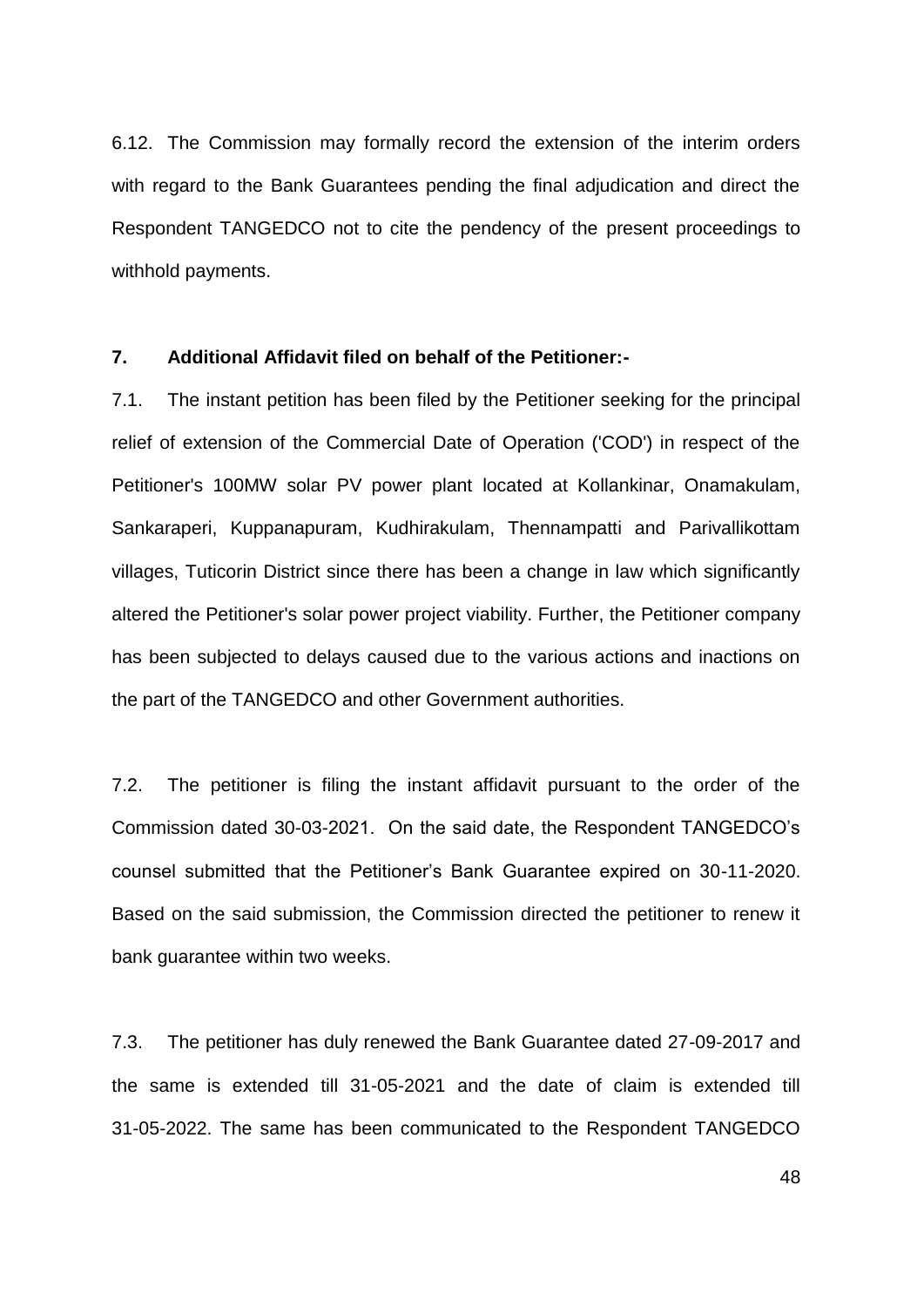vide its letter and e-mail dated 08-04-2021. The said letter was duly acknowledged by the TANGEDCO. The Bank Guarantee and a copy of the said letter as acknowledged by TANGEDCO and email are filed along with this affidavit.

### **8. Written Submissions filed on behalf of the Respondents:-**

8.1. The Respondents had entered into Power Purchase Agreement with Rays Power Infra (P) Ltd. on 28.09.2017. The said Agreement is filed in Page No. 17 of the Typed Set of Documents, annexed to the Petition, filed by the Petitioner. It is submitted that TANGEDCO has issued Letter of Intent to Rays Power Infra (P) Ltd. for the establishment of 100 MW Solar Power Plant for supplying solar power to TANGEDCO on 29.08.2017. The said Letter of Intent is filed bythe Petitioner in the petition. Based on the request of M/s. RaysPower Infra (P) Ltd. videletter dated 29.01.2018, an addendum for the PPA dated 28.09.2017 was issued for the formation of Special Purpose Vehicle (SPV) in the name of thePetitioner Tiruneveli Solar Project Private Limited, in respect of the proposed 100 MW Solar Power Plant at Kollankinar, Pariuvillikottai and Thennampatti villages, OttapidaramTaluk, Tuticorin District, on 27.04.2018.

8.2. As per the terms and conditions of tenderand as per the terms and conditions of the Letter of Intent, the successful bidders shall furnish Performance Bank Guarantee at the rate of Rupees 20 Lakhs per MW in the form of Bank Guarantee obtained from any nationalized or Scheduled Bank. At the time of signing PPA, M/s. Rays Power Infra (P) Ltd. has furnished Performance Bank Guarantee (PBG) in form of Bank Guarantee,bearing No. 3188317BG0000544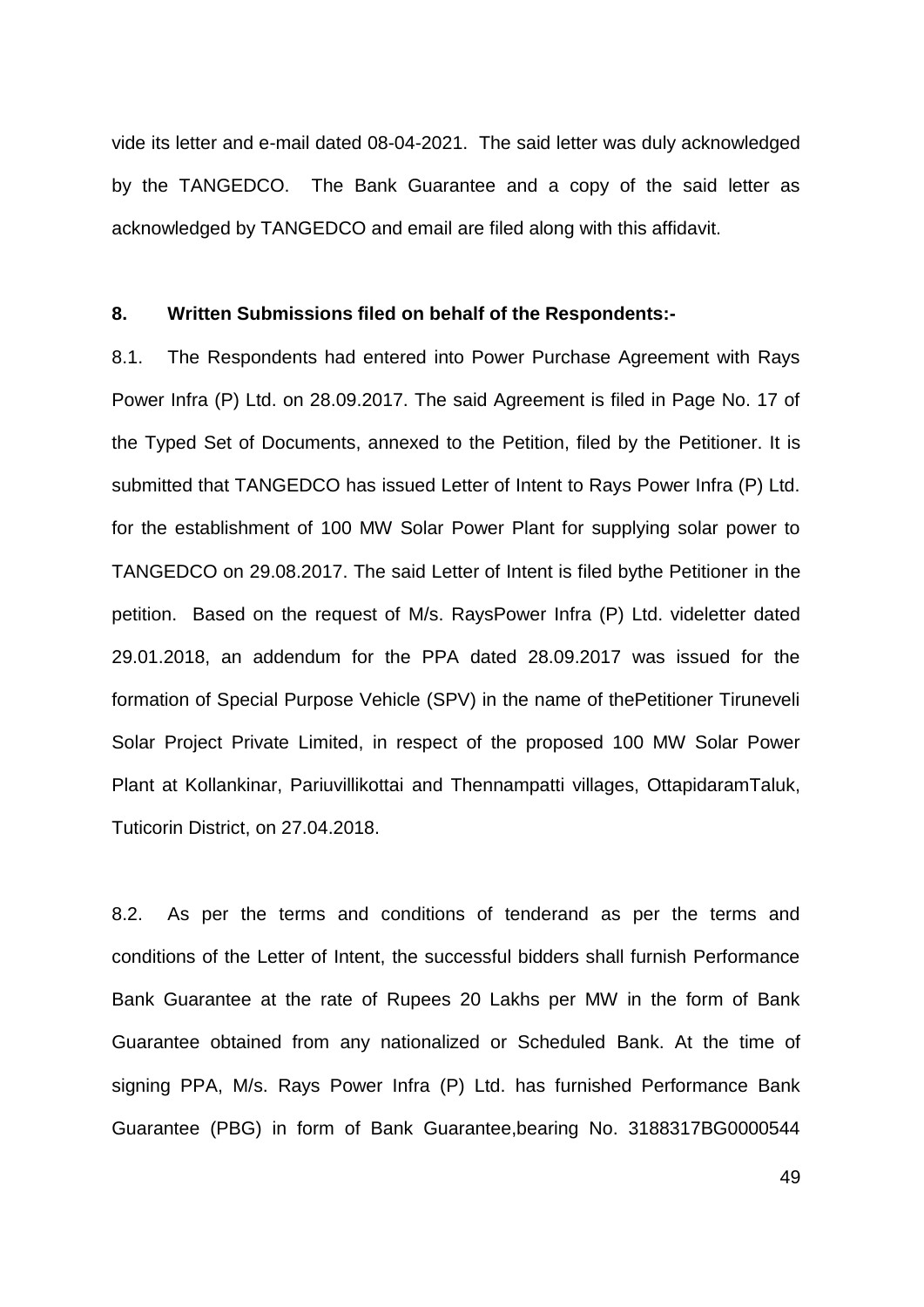dated 27.09.2017, for a value of Rupees 20 Crore issued by State Bank of India, SME Jaipur South Branch with validity up to 30.09.2020 for 100 MW.

8.3. As per the terms and conditions of tender, Letter of Intent dated 29.08.2017, filed by the Petitioner in the petition, and Clause 14 of the Power Purchase Agreement filed in the petition, the Scheduled Date of Commissioning of the proposed 100 MW Solar Power plant of M/s. Tirunelveli Solar Project Private Limited shall be on or before 27.09.2019. However, the Petitioner did notcommission their project within the Scheduled date of Commissioning.

8.4. As per the conditions governing the tender, Letter of Intent to the Petition filed by the Petitioner and Power Purchase Agreementfiled by the petitioner, there is a provision which enables the bidders to commission their project beyond 10 months from the Scheduled Date of Commissioning with penalty viz. forfeiture of Performance Bank Guarantee in proportionate to the capacity not commissioned for the first 5 months delay from the due date and Liquidated Damages at the rate of Rupees 10,000/- per MW per day for the delay beyond first5 months of delay.

8.5. As per the terms and conditions of tender, the due date of commissioning the proposed 100 MW Solar Power Plant of the Petitioner with forfeiture of Performance Bank Guarantee shall be on or before 27.02.2020. The Petitioner has commissioned their 100 MW Solar Power Plant only on 29.01.2020 i.e. with a delay of 123 beyond scheduled date of commissioning from 27.09.2019. Hence, as per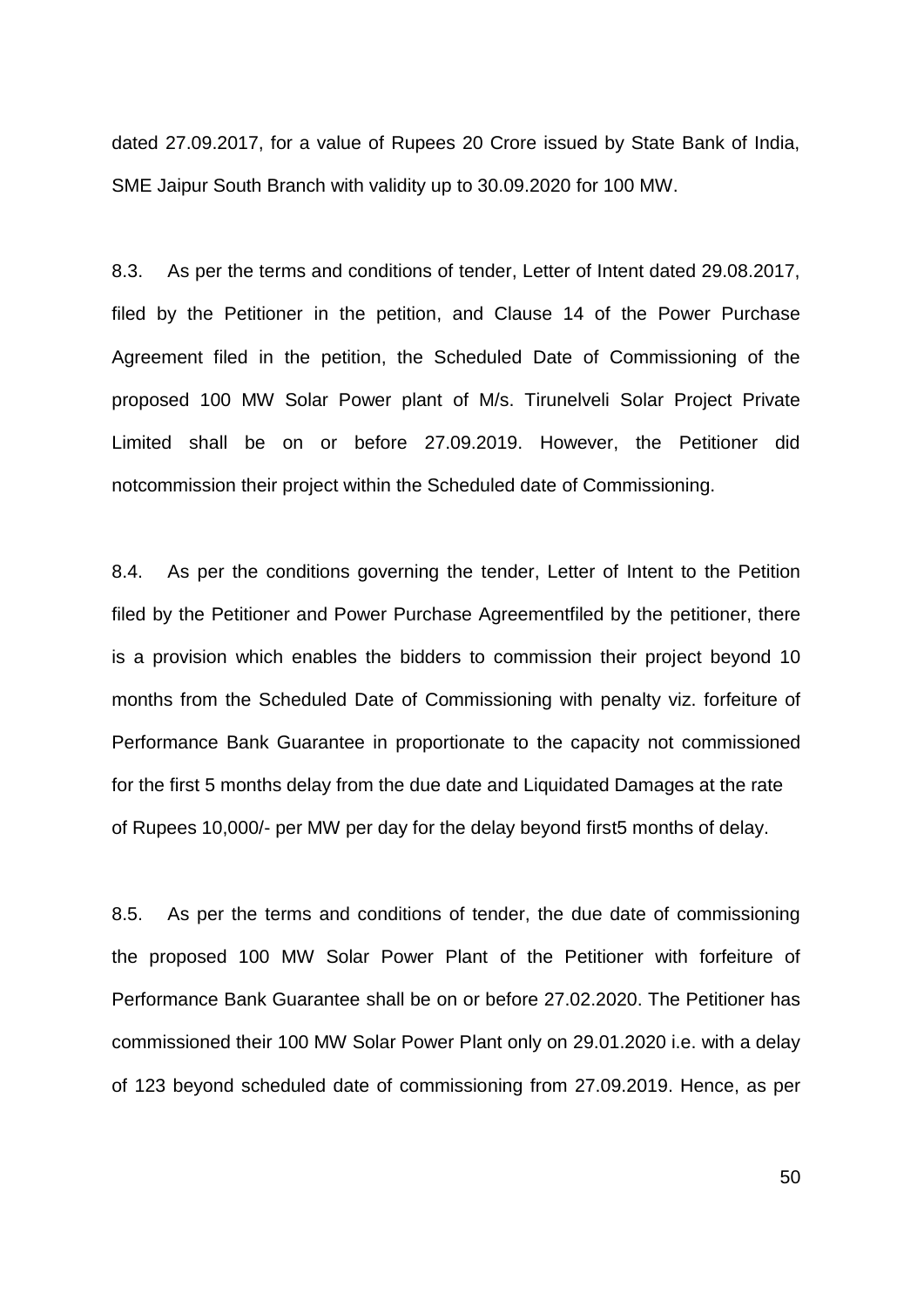tender, the Performance Bank Guarantee has to be forfeited in proportion to the period of delay, which is Rupees 16,07,84,370/-

8. 6. It is evident that the Petitioner ha: not commenced and commissioned their 100 MW Solar Power Plant, on or before the Scheduled date of commissioning. Hence, TANGEDCO vide its letter dated: 24.02.2020 addressed to State Bank of India, SME Jaipur South Branch, invoked the Bank Guarantee.

8.7. The Petitioner has invoked the jurisdiction of the Commission by preferring a Petition under Sections 63 and 86 (1) (a) of the Electricity Act, 2003 read with Rule 16 of the Conduct of Business Regulations, 2004.

8.8. Section 63 of the Electricity Act, 2003 re ads as follows:-

*"Section63. (Determination of tariff by bidding process): Notwithstanding anything contained in section62, the Appropriate Commission shall adopt the tariff if such tariff has been determined through transparent process of bidding in accordance with the guidelines issued by the Central Government".*

8.9. The Respondent is unable to understand as to why this provision was invoked, since tariff is never in issue in the present Petition. The so called explanation given by the Petitioner in Paragraph 38 of the Petition doesnot explain the same. The same prays for a revisionary relief from this Commission. But the present case is not in the nature of a Revision but a Dispute Resolution Petition.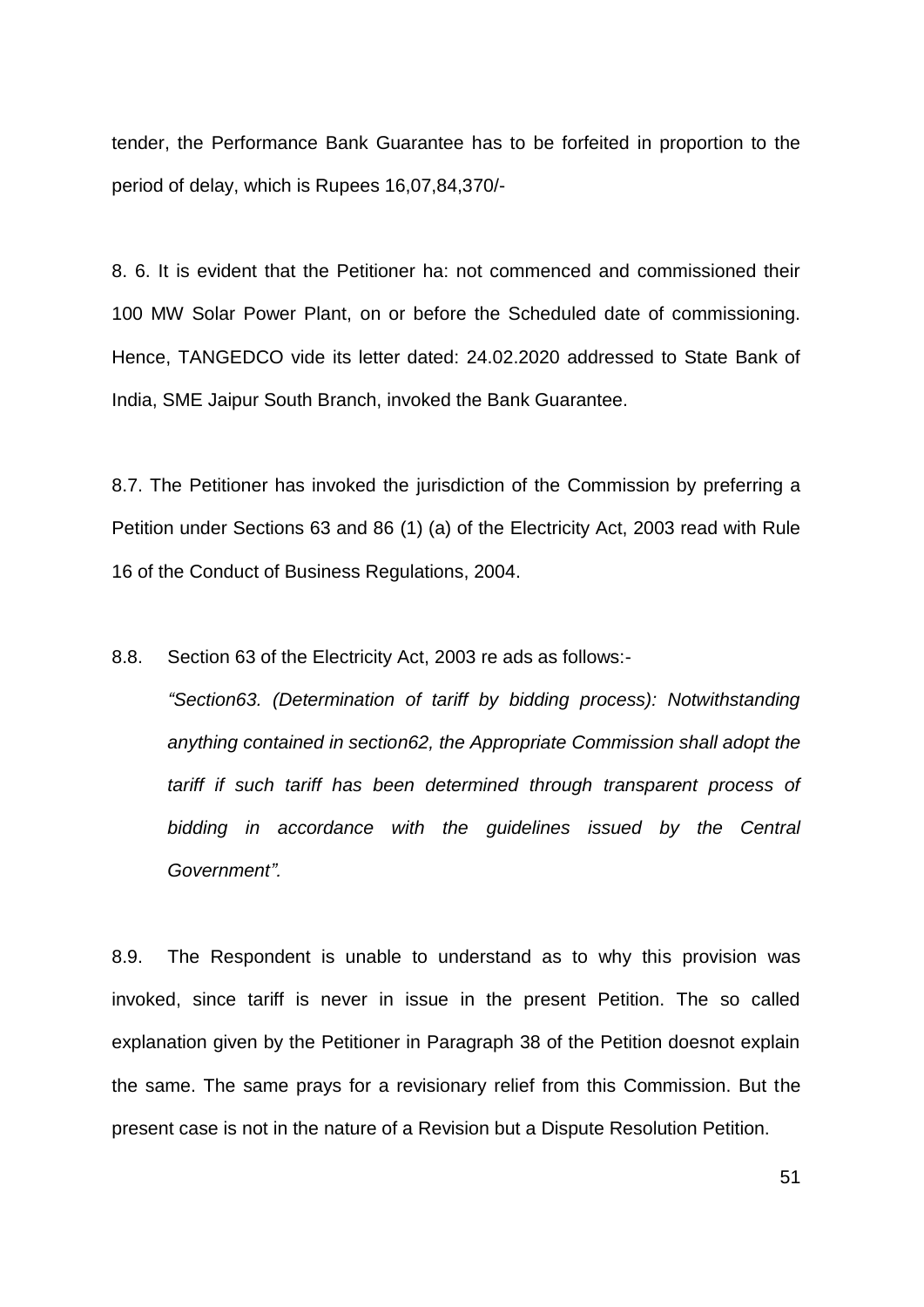8.9. Section 86 (1) (a) reads as follows:-

*Section 86. (Functions of State Commission): ---*

*(1) The State Commission shall discharge the following functions, namely:-* 

*a) determine the tariff for generation, supply, transmission and wheeling of electricity, wholesale, bulk or retail, as the case may be, within the State: Provided that where open access has been permitted to a category of consumers under section 42, the State Commission shall determine only the wheeling charges and surcharge thereon, if any, for the said category of consumers;"*

The invocation of this Section also raises a question as to whether tariff is in

issue in the present Petition.

8.10. Regulation 16 of the Conduct of Business Regulations, 2004 Reads as

follows:

- *"(1) The Commission may initiate any proceedings suo motu or on a petition filed by any affected or interested person. Initiation of proceedings*
- *(2) When the Commission initiates the proceedings, it shall be by a due notice issued by the Commission. The Commission may give such orders and directions as may be deemed necessary, for serving of notices to the affected parties; for the filing of replies and rejoinders against or in support of the petition in such form as the Commission may direct. The Commission may, if it considers appropriate, issue orders for publication of the petition inviting comments from the public or any class of persons on the issue involved in the proceedings in such form as the Commission may direct;*
- *(3) While issuing the notice of inquiry the C01mission may, in suo-motu proceedings and other appropriate cases, 1esignate an officer of the Commission or any other person whom the Commission considers appropriate to present the matter in the capacity of a petitioner in the case."*

It is to be noted that there is no Rule 16 in Conduct ofBusiness Regulations,

2004. (There are only Regulations) It is not clear under which provision of law, the

Petitioner is trying to invoke the present Dispute Resolution Petition.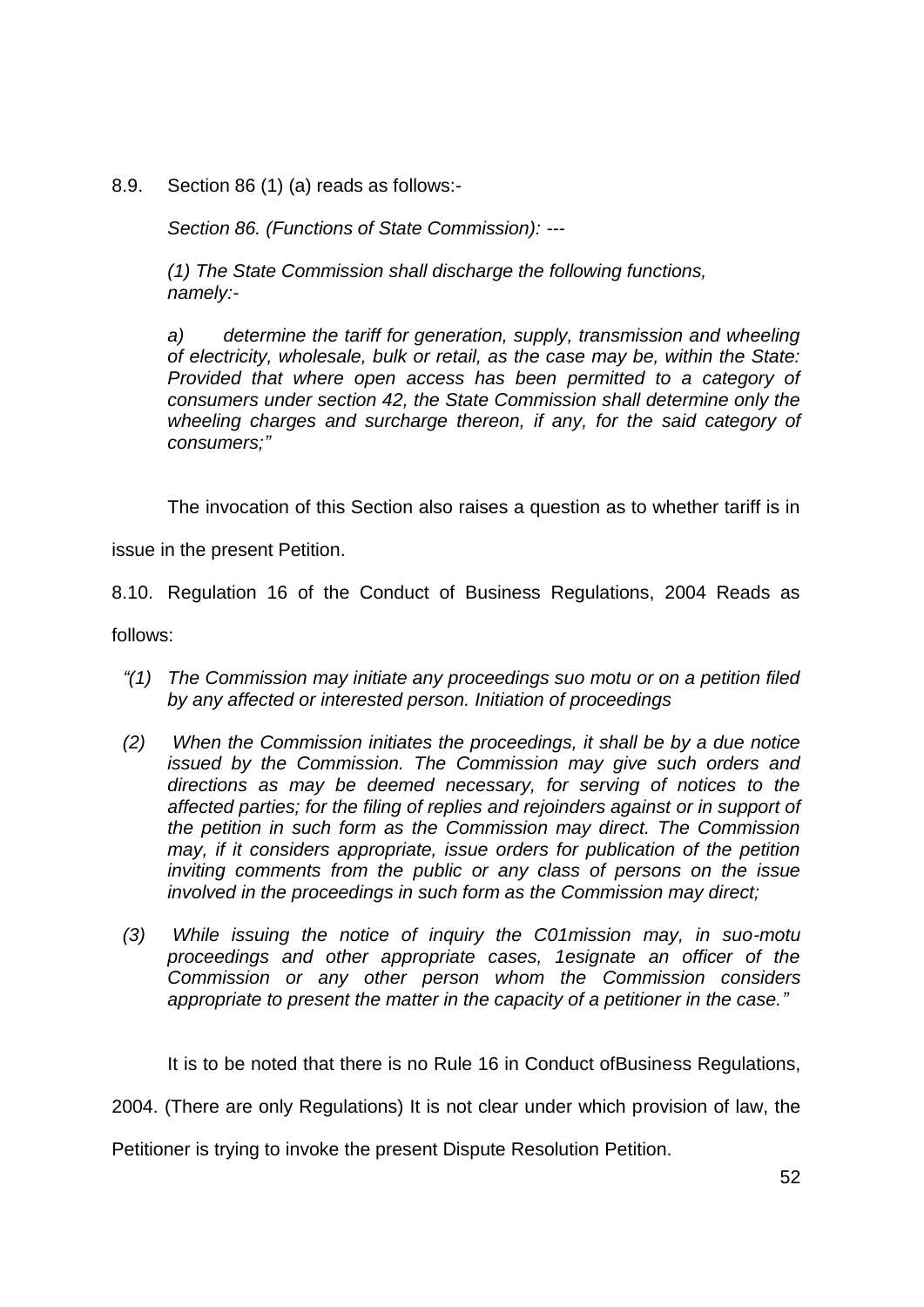8.11. The Petitioner has filed the present D.R.P. No. 9 of 2020 before the Commission praying to gant the Petitioner an extension of the Commercial Operation Date (COD) from 26-09-2017 till 30-01-2019 in as much as the actual of the Petitioner's Solar Power Plant was delayed due to justifiable reasons and commissioned on 29.01.2020 and consequently direct the Respondents not to take precipitative action including not enforcing any security for delay in COD.There is an incorrect invocation of the provisions of the Electricity Act, 2003, it is not clear what is the relief that the Petitioner Claims.

8.12. The Relief claimed by the Petitioner is to grant the Petitioner an extension of the Commercial Operation Date (COD) from 26.09.2017 till 30.01.2019, the Petitioner should have invoked the "Settlement of Disputes" Clause, under Clause 13 of the Power Purchase Agreement for Solar Power Plants, Covered Under Tender Specification in CE/NCES/OT No.1/2017-2018. Clause 13 Reads as follows:

*"If any dispute or difference of any kind whatsoever arises between the parties relating to this agreement, it shall, in the first instance, be settled amicably, by the parties, failing which either party may approach the Commission for the adjudication of such dispute under Section 86 (1) (f) of the Electricity Act, 2003 in accordance with the Conduct of Business Regulations, 2004 and Fees and Fines Regulations, 2004 of the Commission. This Agreement shall be governed by the Laws of India and the Courts at Chennai alone shall have jurisdiction."*

Thus, without prejudice to the Respondent's rights and contentions, it is evidentthat there is a pre-dispute settlement mechanism provided,which, the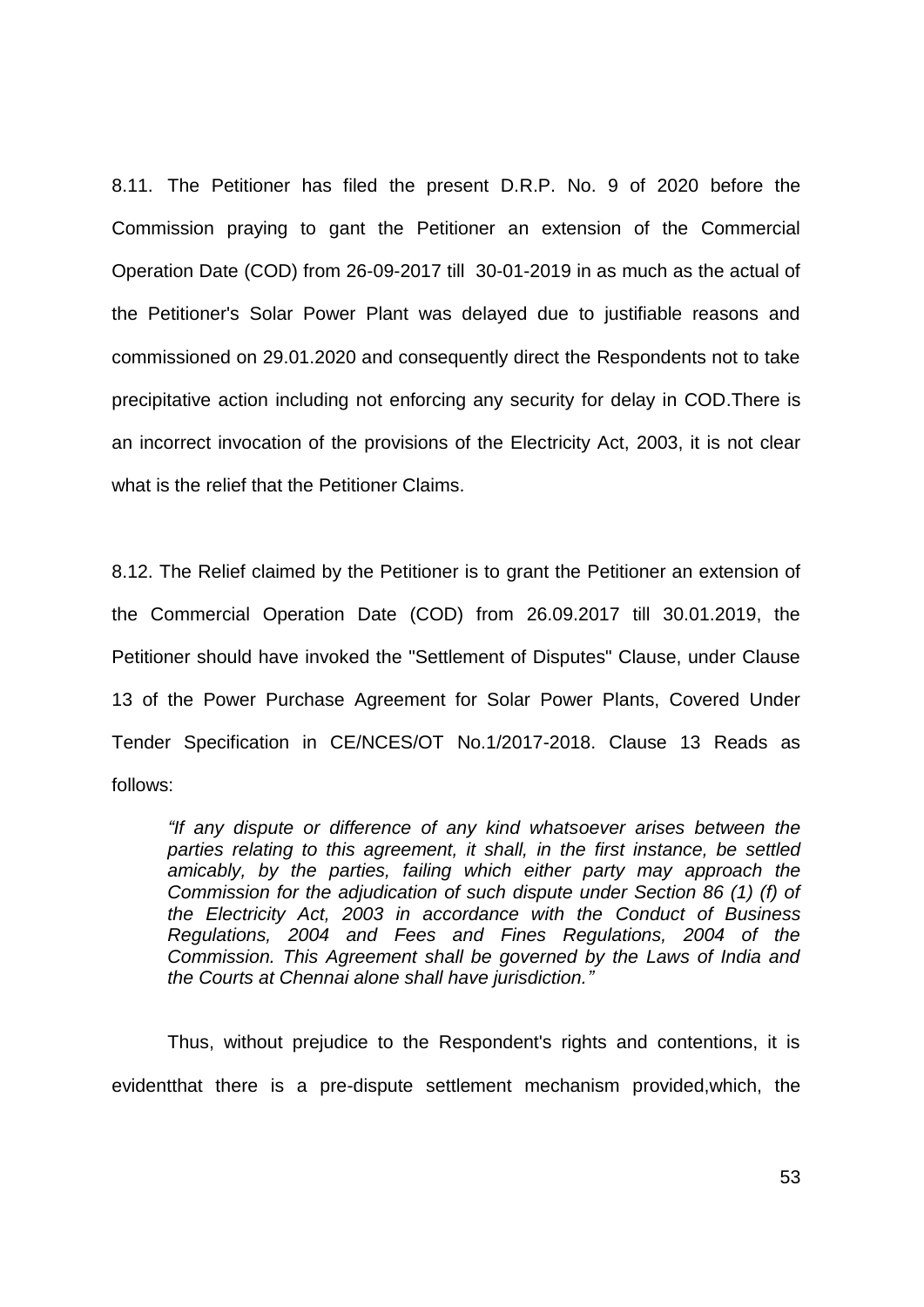Petitioner has not clearly followed. Instead, the Petitioner has preferred the present Petition. The Respondent has not waived this provision of the Contract.

8.13. The Petitioner has also invoked Clause 48 (1) of the Conduct of Business Regulations, 2004. But, there is no abuse of process by the Respondent TANGEDCO hence there is no reason to invoke the said provision.

8.14. Without prejudice to our rights and contentions, the Correct provision for invocation of the jurisdiction of this Court to settle the dispute arising out of this Contract should have been Section 86 (1) (f) going by the terms of contract. Hence, the Petition is not maintainable in law and on facts:

8.15. Clause 16 of the Power Purchase Agreementfiled by the Petitioner reads as follows:-

*" ……. Any party claiming the benefit of this clause shall satisfy the other party of the existence of such an event(s) by giving notice to the other party in writing within 15 days from the occurrence of such Force majeure."*

Thus, it is clear, that on a plain reading of the Force Majeure Clause is contained in the Agreement, entered into between the parties, even that assuming without admitting that, the Force Majeure conditions existed, the petitioner has not informed the Respondent, within 15 days of occurrence of each of the so called force majeure events.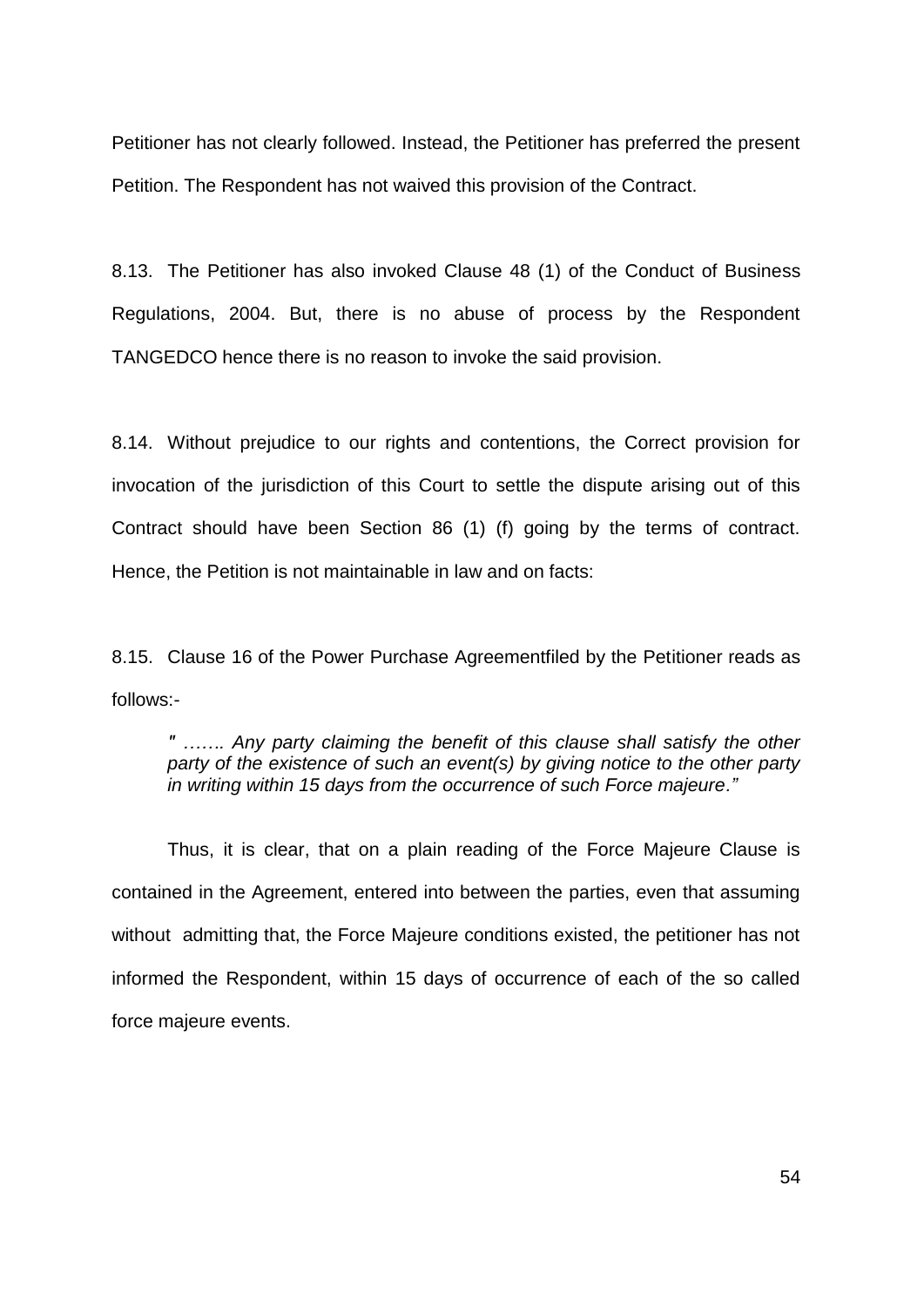8.16. The safeguard duty imposition, was brought to the notice of the Respondent, only on 23.09.2019, which is not within theperiod of 15 days as provided under Clause 16 of the Power Purchase Agreementfiled by the Petitioner.

# 8.17. The Petitioner has stated in paragraph 35 of its Petition as follows:

*"Apart from the above, the Petitioner also faced delay due to the Lok Sabha Elections held in March, 2019 and the by-elections held at Ottapidaran in May, 2019. The Petitioner's land acquisition process was significantly delayed because the officers in charge of scrutinizing the Petitioner's land acquisition applications were sent on election duty"* 

For this alleged force majeure event also, no notice was brought to the Respondentwithin a period of 15 days, as stipulated in the agreement. This alleged forcemajeure event was brought to the notice of the Respondent, only on 23.09.2019, which is not within the period of 15 days, as provided under Clause 16 of the Power Purchase Agreement.

## 8.18. The Petitioner has stated in Paragraph 35 of its Petition as follows:

*"35. In the said letters, Petitioner also brought to the notice of the Respondents that there was disruption in the construction activities by the villagers who claimed that the heavy movement of vehicles on the road leading to the project site was damaging the village roads. The villagers also damaged the culvert leading vehicles to the project site in demonstration of their opposition to the entire project itself. The Petitioner states in the said letter, that pursuant to the meeting held on11 August 2019 in the presence of various stakeholders, the Petitioner company assured that it would remedy any damage done to the roads pursuant to the construction of the project. The Petitioner also agreed to deposit a sum of Rs.10,00,000/- to the CSR account of the Collector, Thoothukudi to ensure that if the roads are damaged, they will be duly rectified. A copy of the Minutes of the Meeting held on 11thAugust, 2019 is being filed herewith. In the said letters, the Petitioner also states that the work was moving in a very slow pace despite the Petitioner's assurances. "*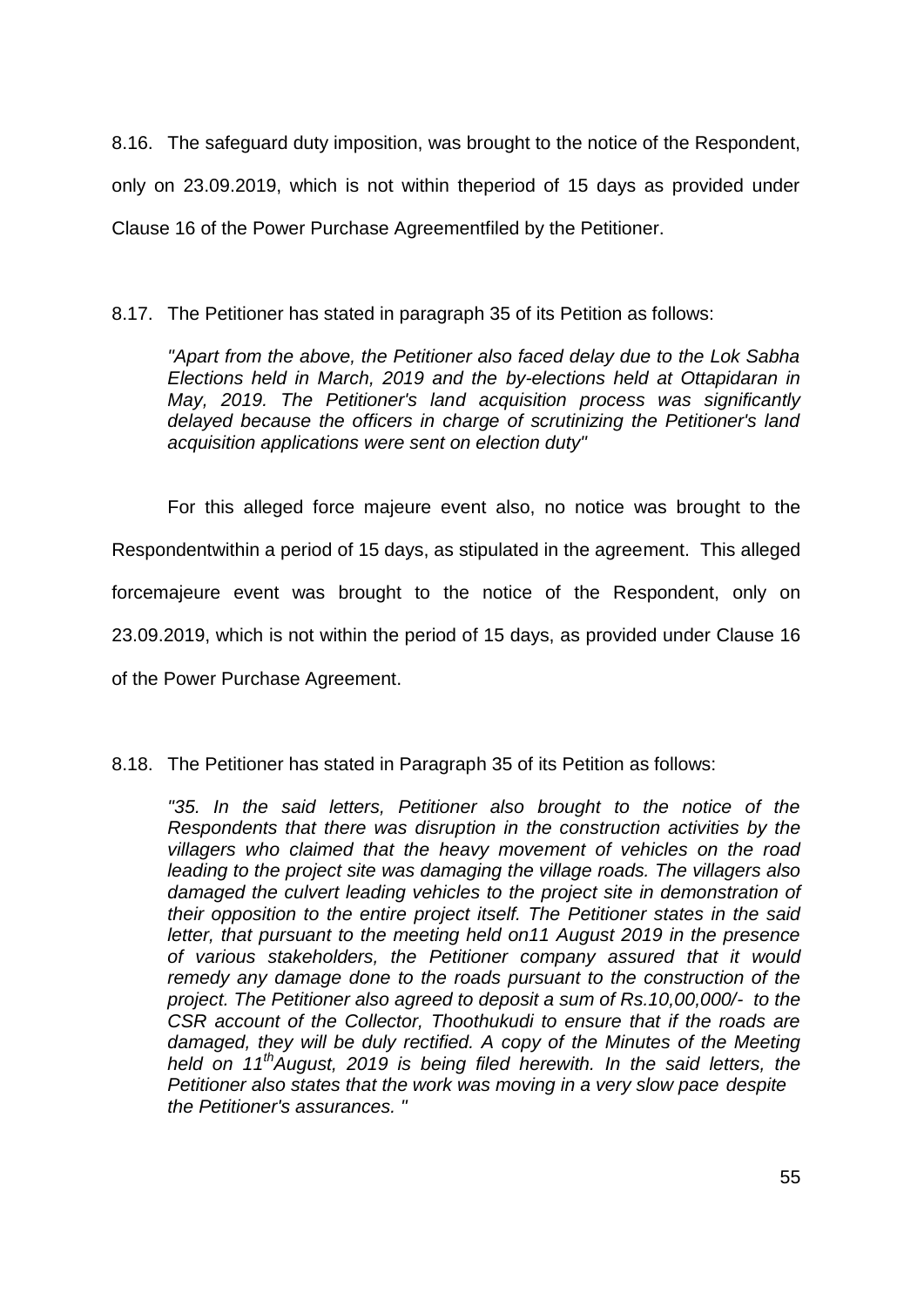For the said alleged force majeure event, no such notice bring the same to the knowledge of the Respondent within a period of 15 days as stipulated in the agreement. This alleged force majeure event was brought Ito the notice of the Respondent only on 23.09.2019 which is not within the period of 15 days as provided under Clause 16 of the Power Purchase Agreement filed by the Petitioner.

8.19. Notice is a pre-condition to the Affected Party's entitlement to claim relief, under this Agreement. Such notice shall include full particulars ofthe event of Force Majeure, its effects on the Party claiming relief and the remedial measures proposed by the Petitioner.

8.20. Reliance is placed, on the maxims "le contrat fait la loi'' which means that the contract makes the law and "legemcontractui "meaning, the agreement of the parties makes the law of the contract and"pactio pro lege valet" which means that agreement takes the place of the law. Thus, the stipulations of parties constitute the law of the contract; agreements give contracts, the force of law. Clause 16 of the Power Purchase Agreement filed by the Petitioner reads as follows:

*" Any party claiming the benefit of this clause shall satisfy the other party of the existence of such an event(s) by giving notice to the other party in writing within 15 days from the occurrence of such Force majeure"* 

As such notice was sent to the Respondent, within a period of 15 days of the so called alleged three Force Majeure events, as stipulated in the agreement. The alleged Force Majeure events were brought to the notice of the Respondent, only on 23.09.2019, which is not within the period of 15 days, as provided under Clause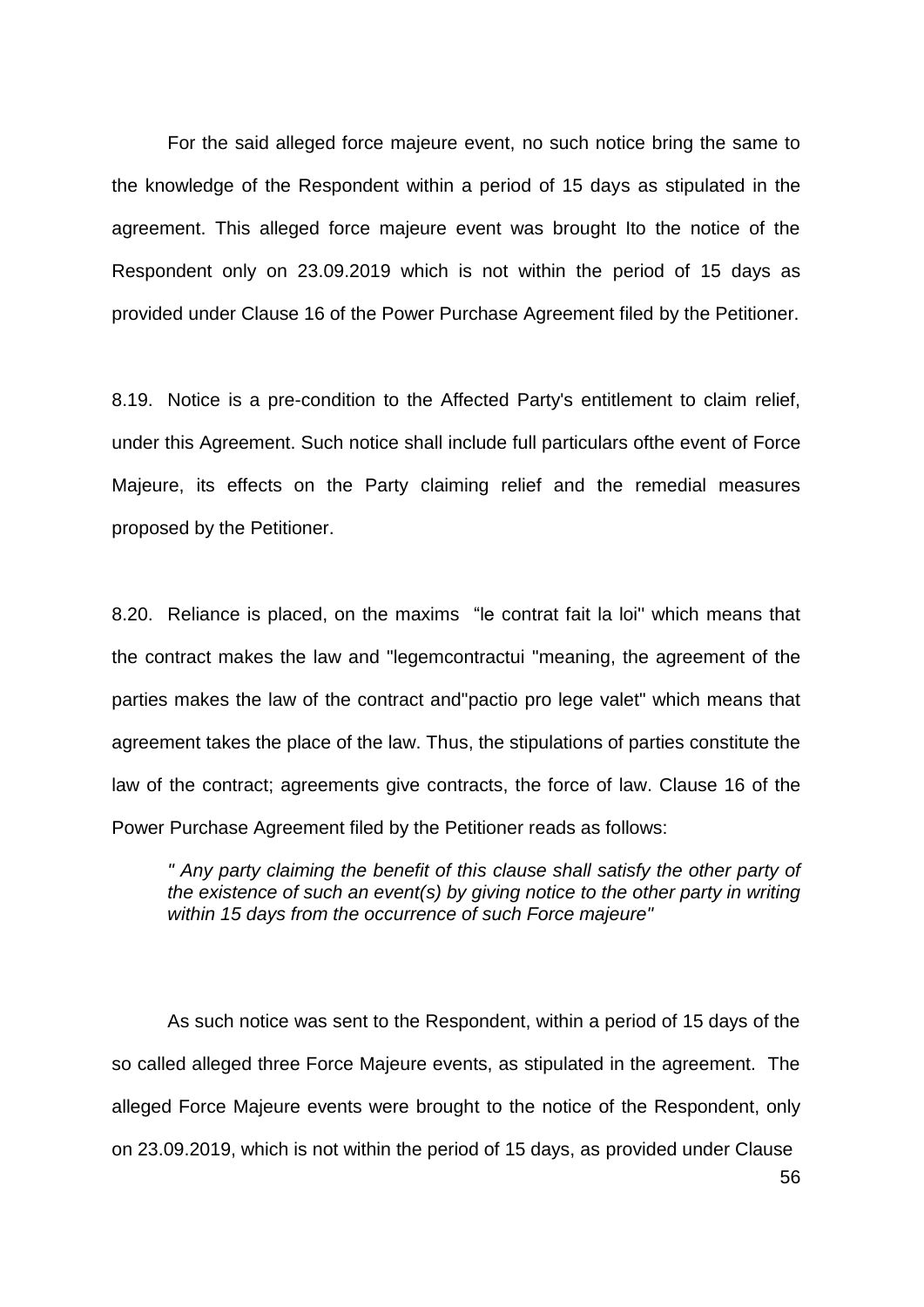16 of the Power Purchase Agreement filed by the Petitioner.

8.21. The word "Shall" used in the Clause 16 of the Power Purchase Agreement filed to the Petition by the Petitioner indicates that this provision of Contract is intended by both the parties to be mandatorily complied.

8.22. The Petitioner had not complied with the conditions for invoking the force majeure clause provided under Clause 16 of the Power Purchase Agreement filed to the Petition by the Petitioner, and has thus violated the principle of *pacta sunt servanda*which means that, agreements are meant to be kept. Thus, agreements must be honoured. Agreements and stipulation of a party to a contract must be observed.

8.24. The Petitioner was aware, of the force majeure clause provided under Clause 16 of the Power Purchase Agreement! filed to the Petition filed by the Petitioner. The Petitioner by agreeing to the Contract has agreed to the Force Majeure Clause provided in Clause 16 of the Power Purchase Agreement filed to the Petition by the Petitioner too. This argument of the Respondent is expressed by the*maxims qui cum aliocontrahit, velest, velessedebet non ignarusconditioniseiu, - "*he who contracts with another either is or ought not to be ignorant of his condition" and quia sit iniuria-"one who wills a thing to be or to be done cannot complain of that thing as an injury"

8.25. Section 37 of the Indian Contract Act, 1872 reads as follows:-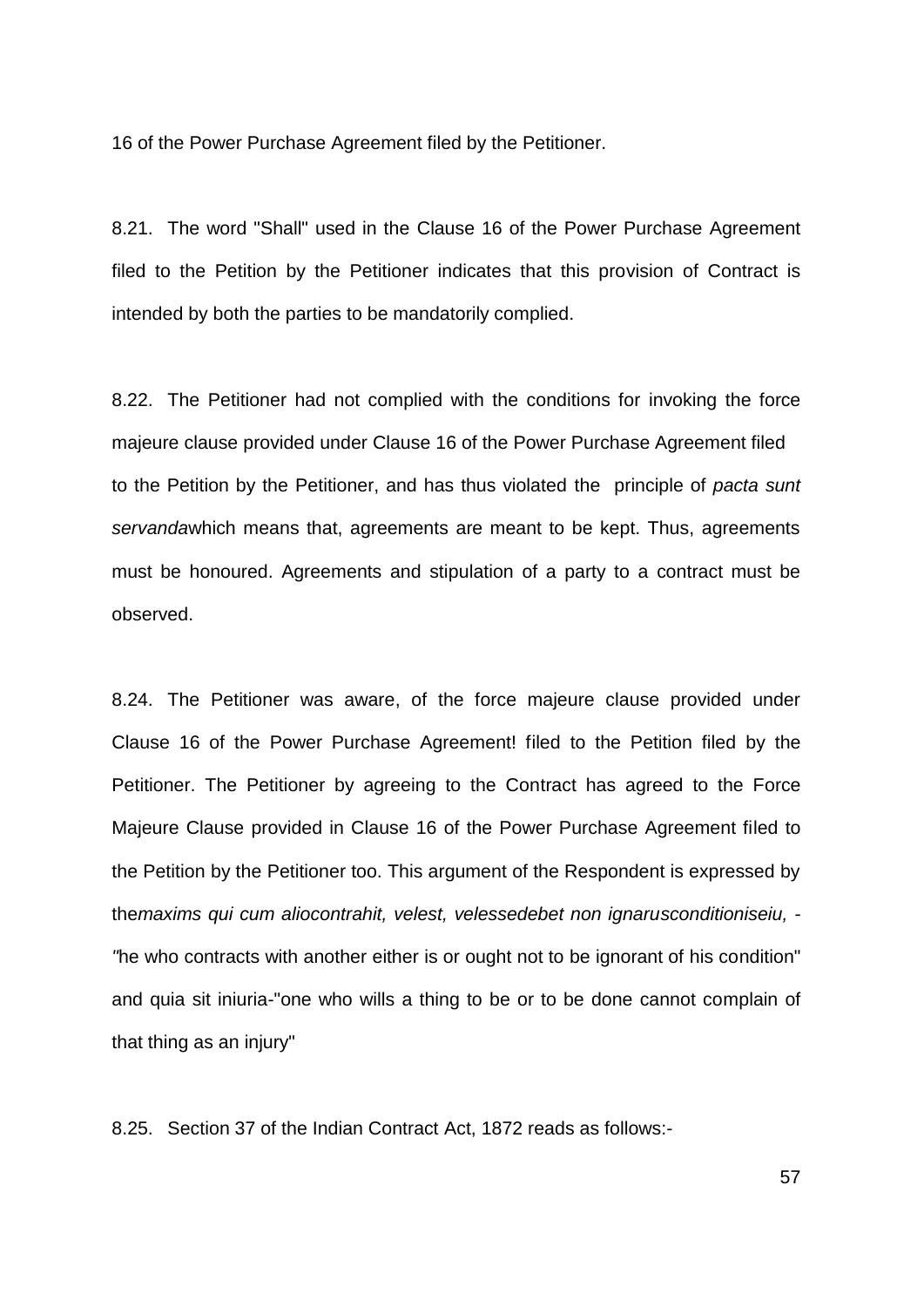*"Section 37 – Obligation of parties to contracts- The parties to a contract must either perform or offer to perform their respective promise."*

There is a promise on the part of the Petitioner to abide by clause 16 of the Power Purchase Agreement filed by the petitioner.

8.26. The basic rule of contract law is that, the promisor must perform exactly, what he/it has undertaken to do. The obligation to perform is absolute, as held in the case of Magnum Films v. Golcha Properties Pvt. Ltd. reported in AIR 1984 Del 162.It is the obligation of each, party to perform its respective promise as agreed, unless the promise has dispensed with the performance, or it is excused by this Act or any other law.

8.27. In accordance with the well-known legal maxim *contractus ab initio voluntatisest, ex post facto necessitates,* it is stated that, at the outset, acontract is a matter of freewill, but when it has been made, it becomes a matter of compulsion. Hence, the Petitioner is bound to comply with theclause 16 of the Power Purchase Agreement, filed by the Petitioner, to comply with the Force Majeure Conditions.

8.28. The Petitioner is bound by theclause 16 of the Power Purchase Agreement filed by the Petitioner to comply with the Force Majeure Conditions, in accordance with the legal principle *consensus facitlegem*-i.e. consent makes the law. This maxim deals with the centrality of consent in validating a contract. A contract is law between the parties agreeing to be bound by it, agreements give the law to the contract. Thus, if two persons make an agreement in good faith and with full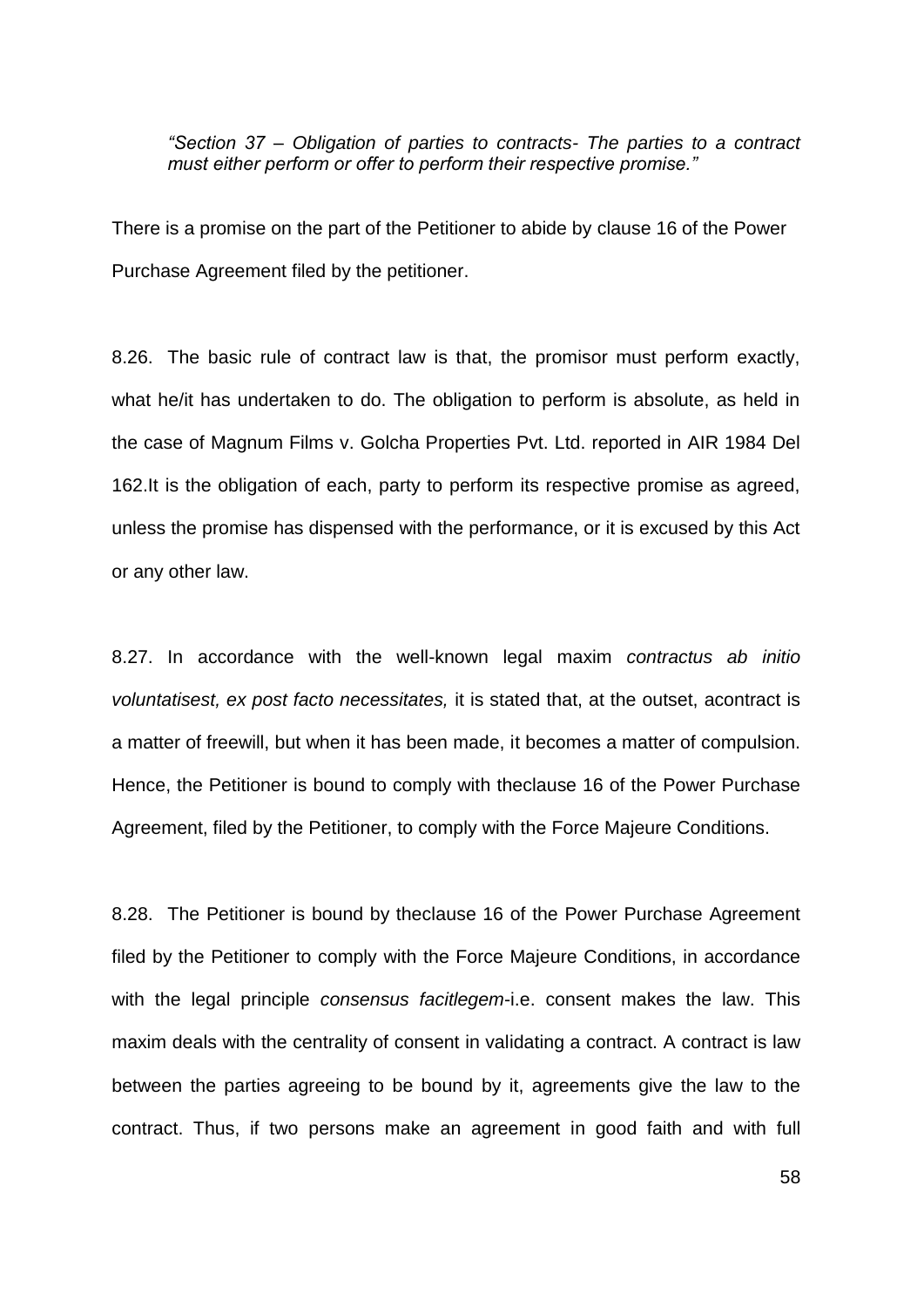knowledge, the law will insist on its being carried out since the joint agreement gives it the force of law. A contract is a law between the parties, which can acquire force only by consent. The terms of a contract, lawful in its purpose, constitute the law as between the parties.

8.29. For the reasons adumbrated above, the invocation of the so called force majeure clause, in this petition is only an afterthought realising that the Petitioner has not complied with the requirement at the relevant time as prescribed under the Agreement.

8.30. The contentions placed in the forthcoming paragraphs are without prejudice to the contentions placed, regarding invocation of Force Majeure Clause and Maintainability of this Petition.

8.31. There is no specific "change inlaw" clause in the agreement. The Force majeure is not engaged merely by additional cost. Unless the clause expressly or impliedly covers increased cost, the general law is that, force majeure does not apply to financial hardship.Moreover, increase in cost is not covered under any of the events enumerated under the headings.

8.32. There is no definition of 'change in law' in the Power Purchase Agreement filed by the Petitioner. This should distinctly highlight the scope of the applicable law, what constitutes change in law, authorities which can authorise the change in law, and the date after which a change in law event, should have occurred.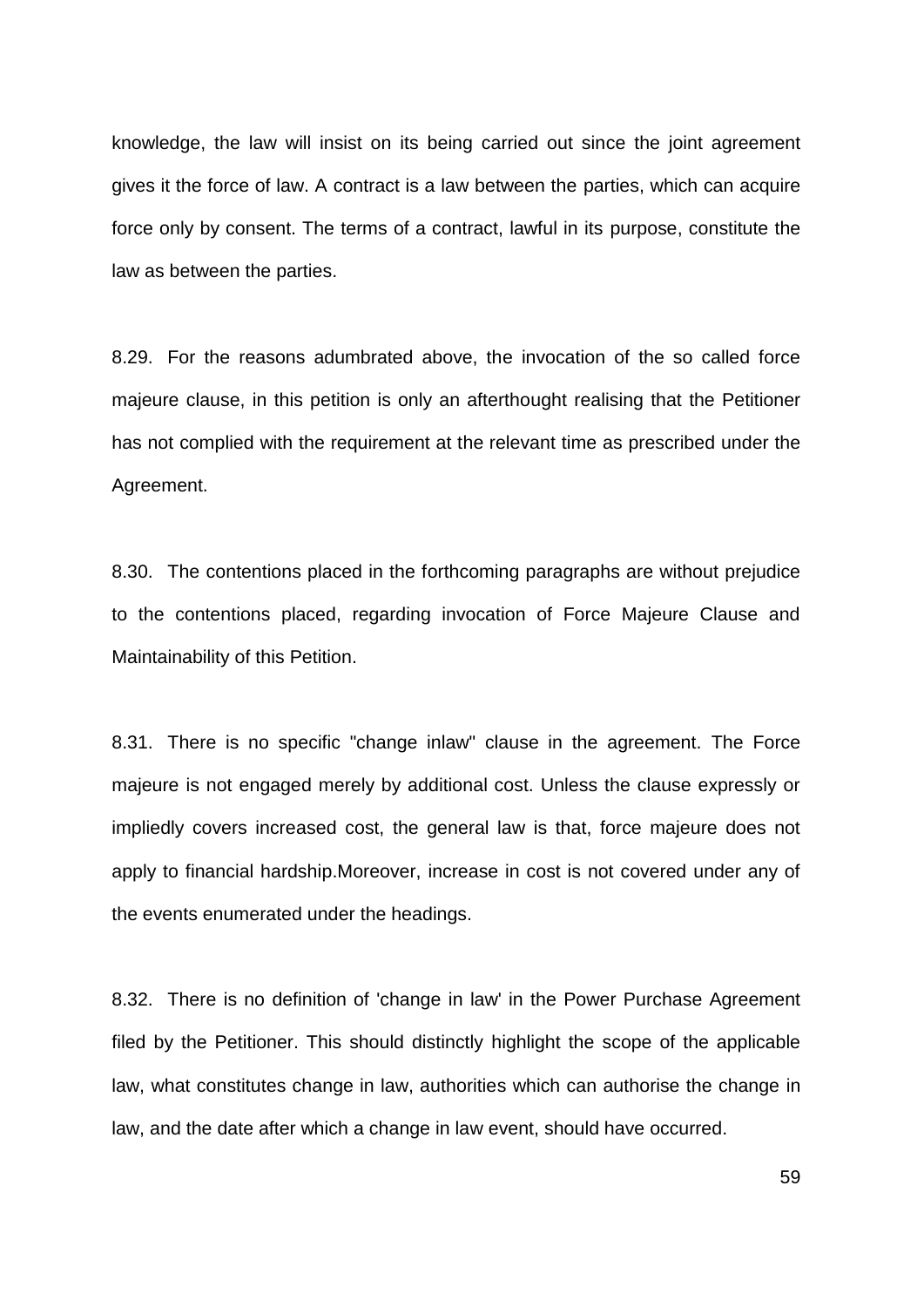8.33. In the absence of any expressly stated price escalation or cost fluctuation provisions, it would seem difficult to make such claim valid andadmissible. A party can be excused from their contractual performance when due to an unexpected event; the performance has become impossible, and not becoming uneconomical.

8.34. "Law" is not defined anywhere in Power Purchase Agreement filed by the Petitioner.

### 8.35. The Petitioner has set out in Paragraph 23 of its Petition as follows:

*"However, vide Notification No.01/2018 - Customs (SG) dated 30thJuly, 2018 the Ministry of Finance have imposed a 'Safeguard Duty'(Hereinafter 'SGD') on the above mentioned modules and solar, cells from all developed countries and China PR and Malaysia. The said notification imposed a safeguard duty of 25% (which was subsequently reduced to 20% on 30th July 2019) on the ad valorem value of the modules, thus increasing the price of modules by 20%. this will result in an increase of the overall project cost by 8%. Consequently, this translates into an increase in the fixed costs incurred by the petitioner herein thereby affecting the entire project viability".* 

8.36. The Petitioner in in Para 23 of its Petition alleges that there is a cost escalation. It is a well settled principle of contract law, that commercial impossibility, extreme cost or difficulty of performance is not a ground for excuse of obligations, assumed under the contract. This proposition of law that, commercial impossibility, extreme cost or difficulty of performance is not a ground for excuse of obligations assumed under the contract has been reiterated in the cases of Keshavlal Brothers & Co. v. Diwan Chand & Co.,reported inAIR 1923 PC 105., Karl Ettlinger and Co. V. Chagandas& Co.reported inAIR 1915 Bom 232.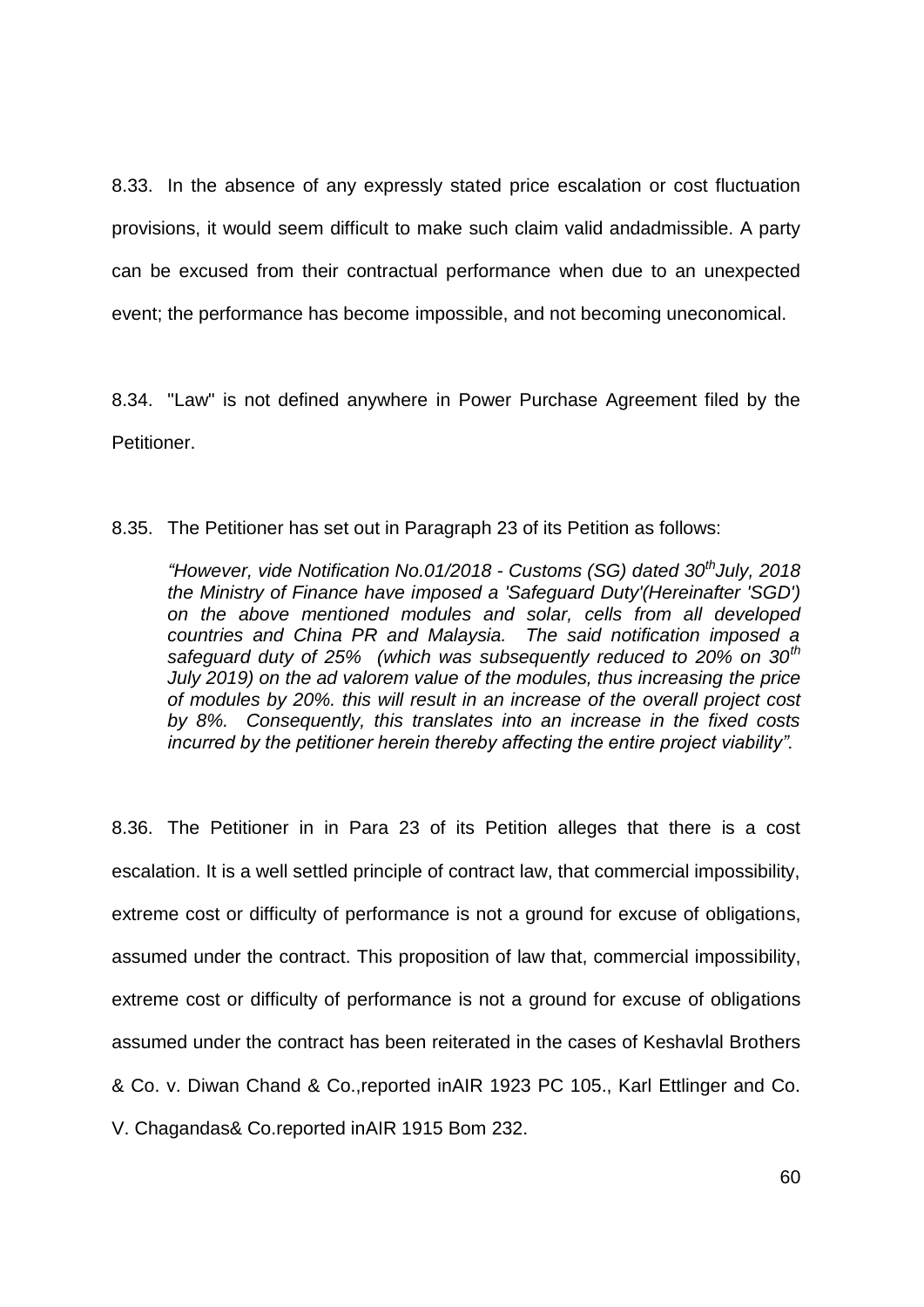8.37. The contract was based on a fixed rate. The party, before entering the tender process, entered the contract after mitigating the risk of such an increase. If the purpose of the tender was to limit the risks of price variations, then the interpretation placed by the Petitioner,cannot be said to be possible one, as it would completely defeat the explicit wordings and purpose ofthe contract. There is no gainsaying that, there will be price: fluctuations which a prudent contractor would have taken into margin, while bidding in the tender. Such price fluctuations cannot be brought under Clause 16 of the Power Purchase Agreement filed by the Petitioner unless specific language points to the inclusion. Reliance is placed on the case of South East Asia Marine Engg. & Constructions Ltd. (SEAMEC LTD.) v. Oil India Ltd., reported in (2020) 5 SCC 164.

8.38. The Petitioner has set out in Paragraph 24 of its Petition as follows:

*"In light of the sudden change in law, the petitioner entered into an amendment to the said Module Supply Agreement dated 19-06-2019 to recognise the increase in the cost of the solar PV modules."*

The Respondent is not a party to such Agreement and is in no way a signatory of this Agreement.

8.39. The Petitioner has set out in Paragraph 25 and 26 of its Petition as follows:

*"25. Thereafter, the Petitioner was embroiled in litigation before the Hon'ble Madras High Court since the Petitioner's solar PV modules were not allowed*  for clearance by the port authorities at the Chennai port and the Tuticorin port. The Petitioner seeks to set out a gist of the litigation involved in *securing the solar PV modules hereinbelow:*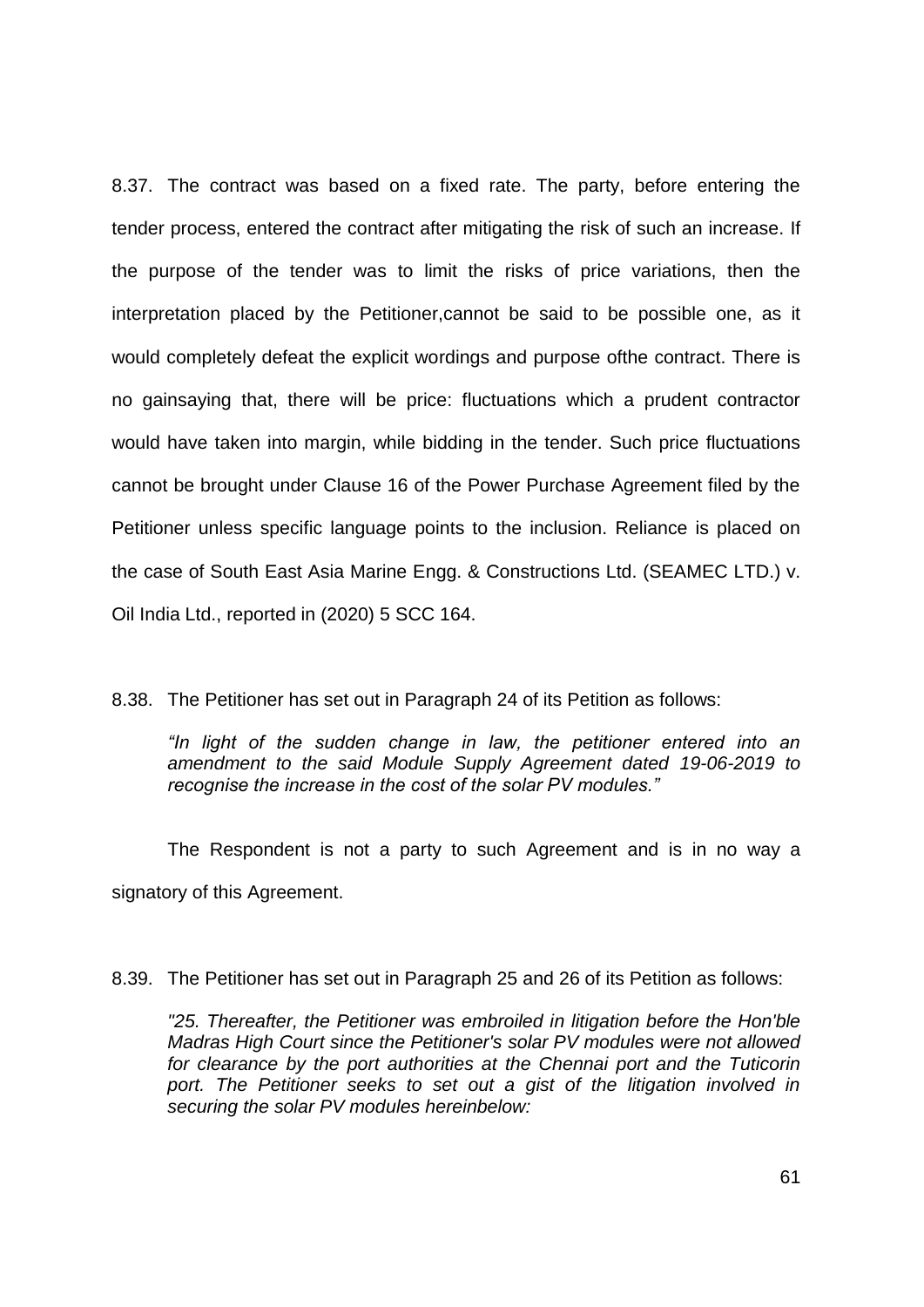*26. The Petitioner filed W.P.No.22387 of 2019 before the Hon'ble Madras High Court seeking to quash the order passed by the Directorate General of Trade Remedies ("DGTR,'') upholding the levy ofSGD on solar PV modules and also sought foran interim injunction restraining the customs authorities from levying SGD. On 31.07.2019, the Hon'ble Madras High Court passed an interim direction for the releaseh of the solar PV modules imported on the condition that the Petitioner pay 50% of theduty levied through a bank guarantee and the remaining 50% was to be paid byexecuting a bond valid for a period of two years, which is to be subsequently renewed. "* 

Without admitting our liability, the Respondent states that the Petitioner should have raised a issue regarding the cost escalation due to safeguard duty imposition to the Respondent, instead of embroiling themselves in litigation. The Petitioner should have taken steps to complete the project in time.

8.40. The Petitioner has set out in Paragraph 27 of its Petition as follows:-

*"27. The said order directing the port authorities to release the imported solar PV modules was communicated to the Deputy Commissioner of Customs, Tuticorin Customs House by the Rays Power Infra P. Ltd. vide letter dated 06-08-2019. However, the Deputy Commissioner of Customs, Tuticorin Customs informed that they have not been arrayed as a party in the said W.P. No. 22387 of 2019 and therefore, are not bound by the said order dated 31-07-2019."*

This shows that the Petitioner has not pursued the litigation with due diligence and

prudence. Reliance is placed on the maxim *NullusCommodumCapere Protect De* 

*Injuria Sua Propria.* No man can take advantage of his own, wrong. The same has

been observed in the case of Eureka Forbes Limited vs. Allahabad Bank and Ors.

((2010) 6 SCC 193) as follows:-

*66. "Maxim Nulluscommodumcaperepotest de injuria sua propria has a clear mandate of law that, a person who by manipulation of a process frustrates the legal rights of others, should not be permitted to take advantage of his wrong or manipulations. In the present case Respondent Nos. 2 & 3 and the appellant have acted together while disposing off the hypothecated goods, and now, they cannot be permitted to turn back to argue, that since the*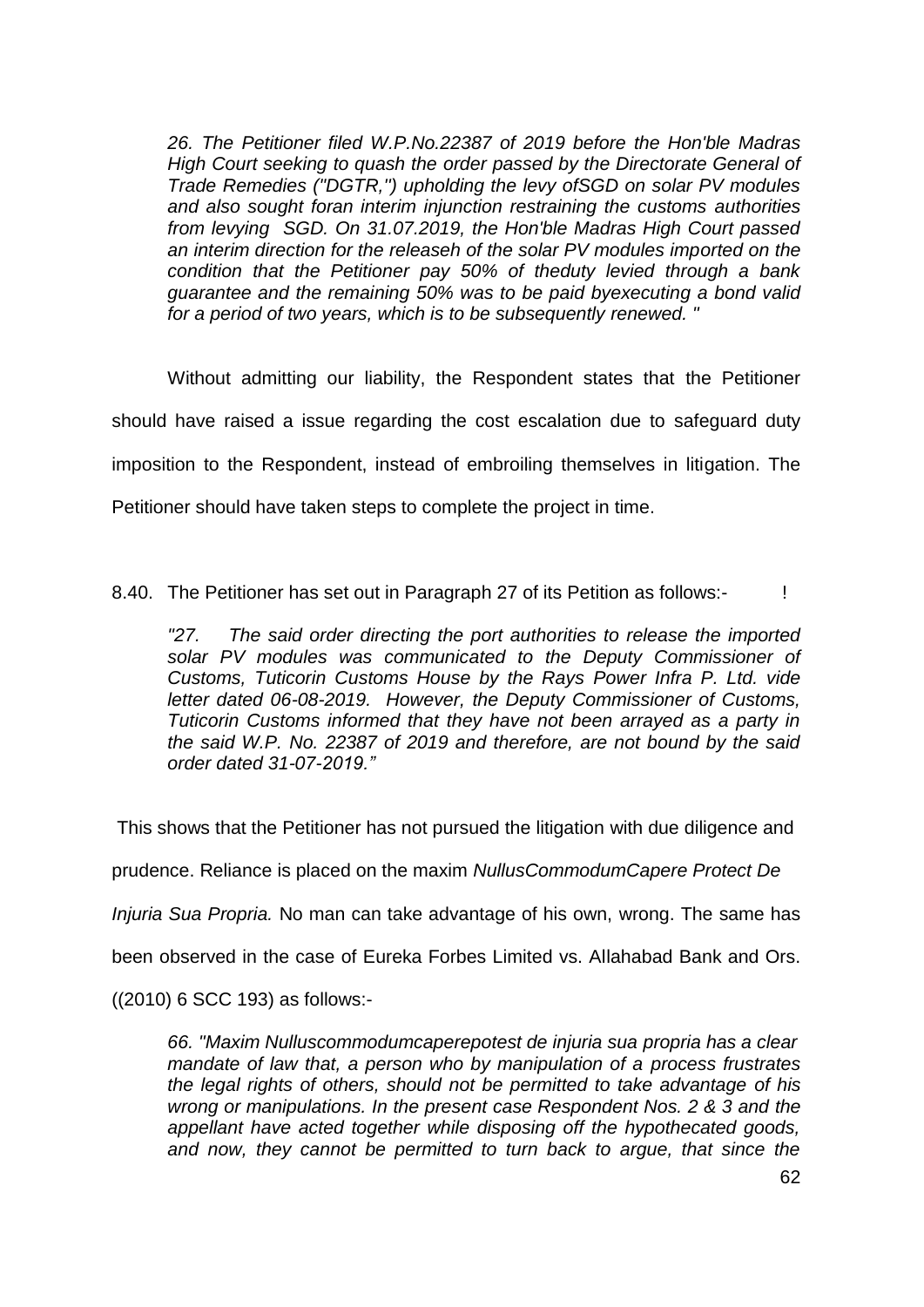*goods have been sold, liability cannot be fastened upon respondent Nos. 2 & 3 and in any case on the appellant."*

Thus, this act of Petitioner in not pursuing the litigation will due diligence doesnot constitute Force Majeure.

8.41. The Petitioner has set out in paragraph 31 of its Petition as follows:-

*"31. However, once again the port authorities refused to release the imported solar PV modules on the ground that the importer is Rays Power Infra Private Limited whereas the Petitioner in W.P.Nos.29358, 29502 and 29504 of 2019 is Rays Solar Infra Private Limited. Therefore, the Petitioner was constrained to file a petition to amend the cause title, which came to be allowed by the Hon'ble Madras High Court on 08.11.2019."* 

This shows that, the Petitioner has not pursued the litigation too with due diligence. This act of Petitioner does not constitute Force Majeure even assuming without admitting it is so.

8.42. Force Majeure includes an element of non-foreseeability.Lok Sabha election was scheduled to be held in 2019. It is a pre-planned event every 5 years. Hence, such elections could not constitute a Force Majeure event.

8.43 Adverse inference can be drawn from the fact that, the Petitioner has not informed of the Force Majeure Conditions, at the time when, they prevailed within 15 days of its occurrence.

8.44. Safeguard Duties have been imposed many times due to products dumped from China. Such a change of rate cannot be deemed to be an sudden act of Government which cannot be foreseen. Without prejudice, the Petitioner has no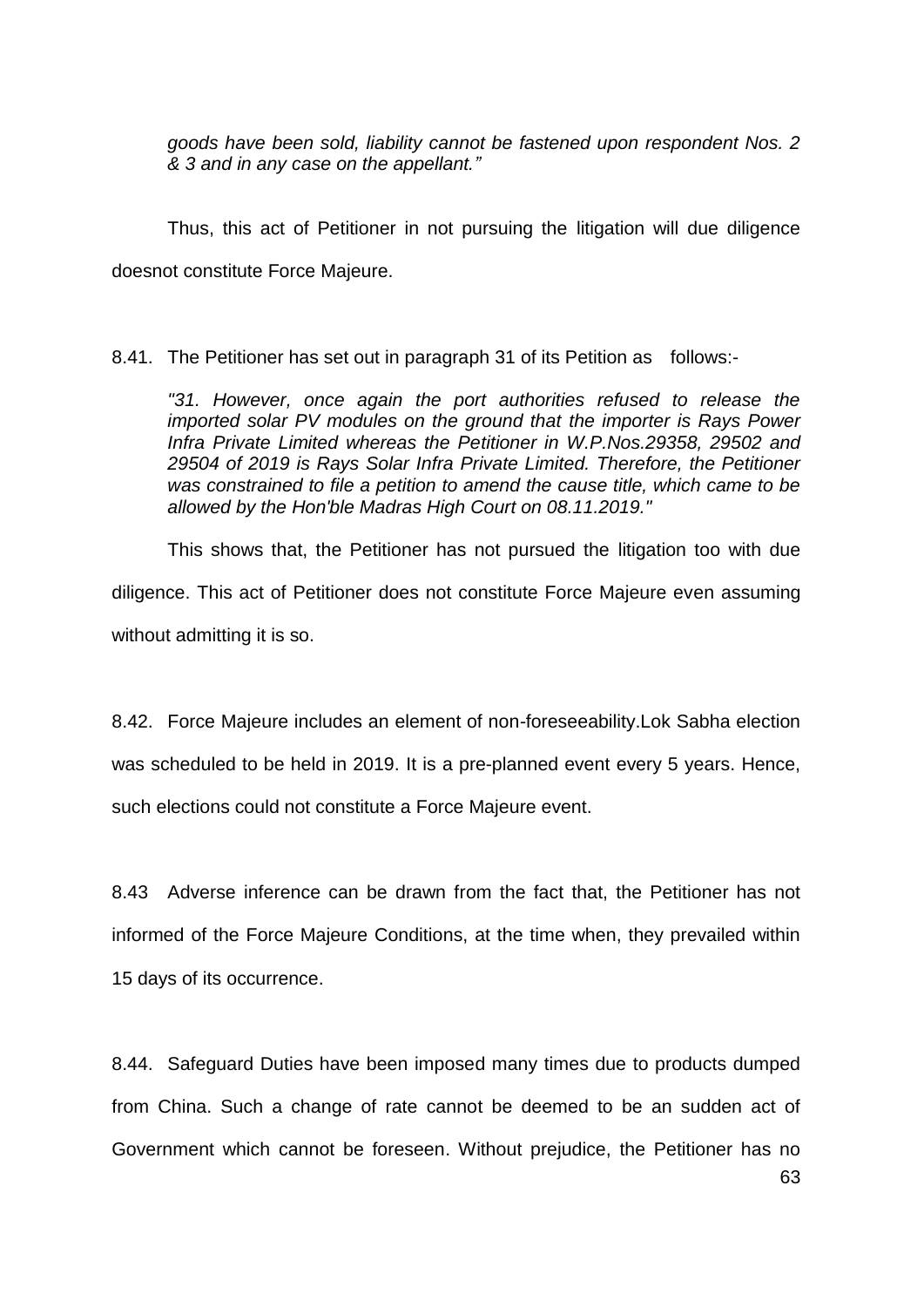remedy but to claim compensation for the escalated amount. But such remedy was not invoked. Instead the Petitioner chose to file cases before the Hon'ble High Court of Madras vide W.P. Nos. 22387 of 20I9, 29358, 29502, 29504 of 2019 respectively. There were many defects in the Writ Petition filed as evident in Para 31 of the Petition by the Petitioner. Hence the delay due to defective litigation process was definitely due to the act of the Petitioner and hence is not an unforeseeable event.

### **9. Written Submission on behalf of the Petitioner:-**

9.1. The Petitioner was one of the many willing investors who, in response to the Tender floated by the Respondent TANGEDCO invested huge sums of money to set up a 100MW solar PV power plant in Tamil Nadu. Per the approval granted by the Commission, TANGEDCO invited bids to establish, maintain and operate solar power plants of minimum of 1 MW capacity and maximum 500 MW capacity in a single location for a single Solar Power Generator or a Company in State of Tamil Nadu for a total capacity of 1500 MW and to supply the generated solar power to TANGEDCO under long term Power Purchase Agreement.

9.2. After obtaining the requisite letters of intent, Petitioner took all steps in right earnest to commission its 100MW solar PV power plant. However, on 30.07.2018, the Union Government hiked the SGD payable on the import of solar PV modules by 25%, which significantly affected the Petitioner"s project viability.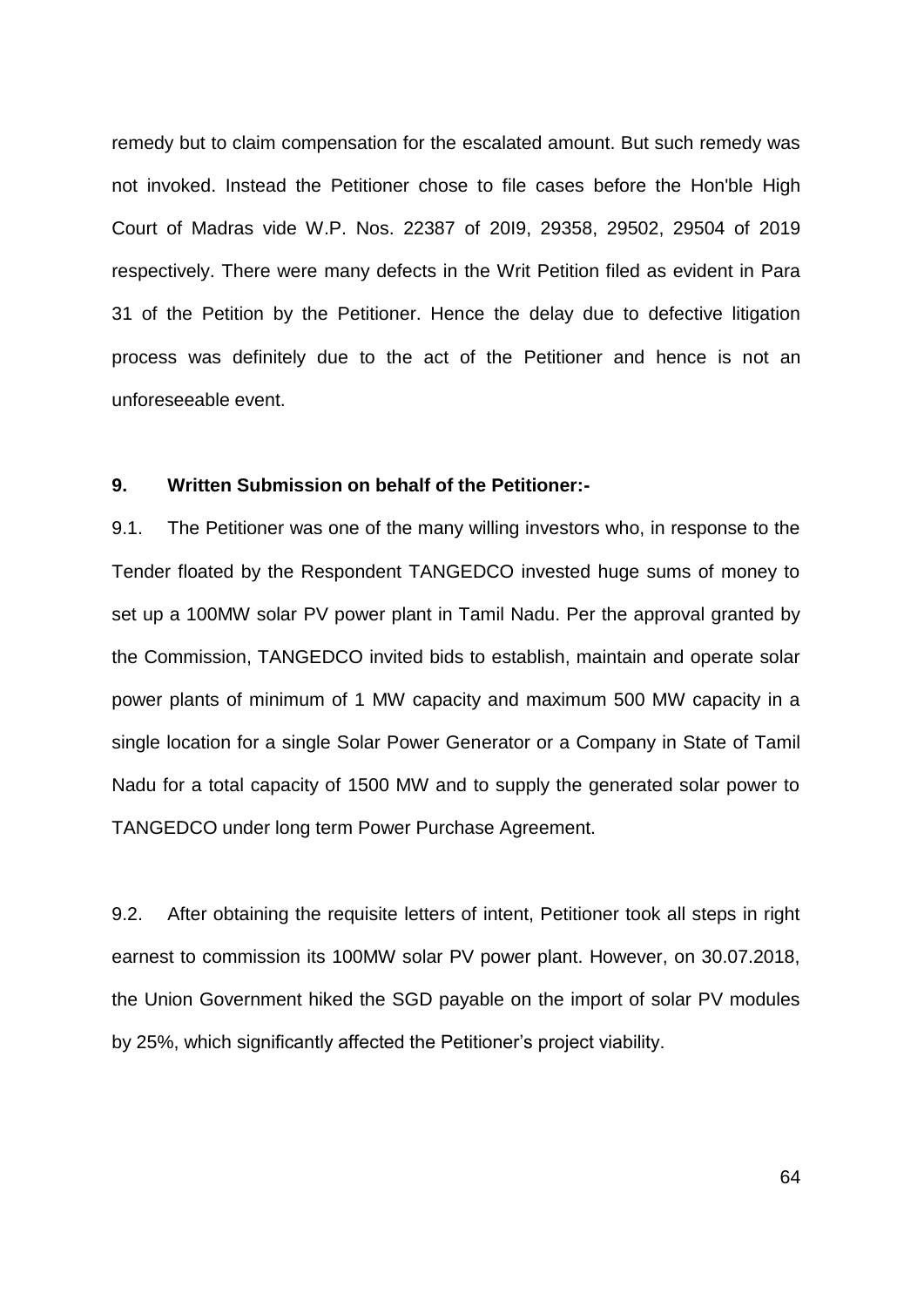9.3. In addition to tiding over the above sudden increase in project costs, Petitioner was also deeply aggrieved by the continuous inaction on the part of Respondent TANGEDCO in granting the necessary approval for energising the Petitioner"s solar PV power plant with the grid and commence supply of power to Respondent TANGEDCO, who is the sole purchaser of the power generated by Petitioner"s 100MW solar power plant.

9.4. In response to the petition filed by the Petitioner, Respondent TANGEDCO has taken the sole ground of defense that two other solar power developers, namely, Thiru Uthayasooriyan and M/s Dynamize Solar Power Private Limited have had their bank guarantees ("BGs") forfeited already since they did not adhere to the scheduled date of commissioning and that if the Petitioner's prayer in the instant petition is allowed, the above named companies will also agitate before the Commission for a similar relief thereby distressing the Respondent TANGEDCO.

9.5. As stated earlier, it is incorrect to compare the case of the Petitioner with that of other developers who participated in the same tender as the Petitioner. The sudden levy of SGD on solar PV cells, which form the core of the Petitioner"s power plant is bona fide and has been acknowledged by the SECI and the MNRE. Further, to state that other developers have not faced an issue with achieving COD even with the levy of SGD is based on an assumption that all such developers are also importing their solar PV cells from developing countries and China (the countries from which import of solar PV cells are subject to levy of 20% SGD). It is submitted that the strength of contentions and the final prayer in a petition are to be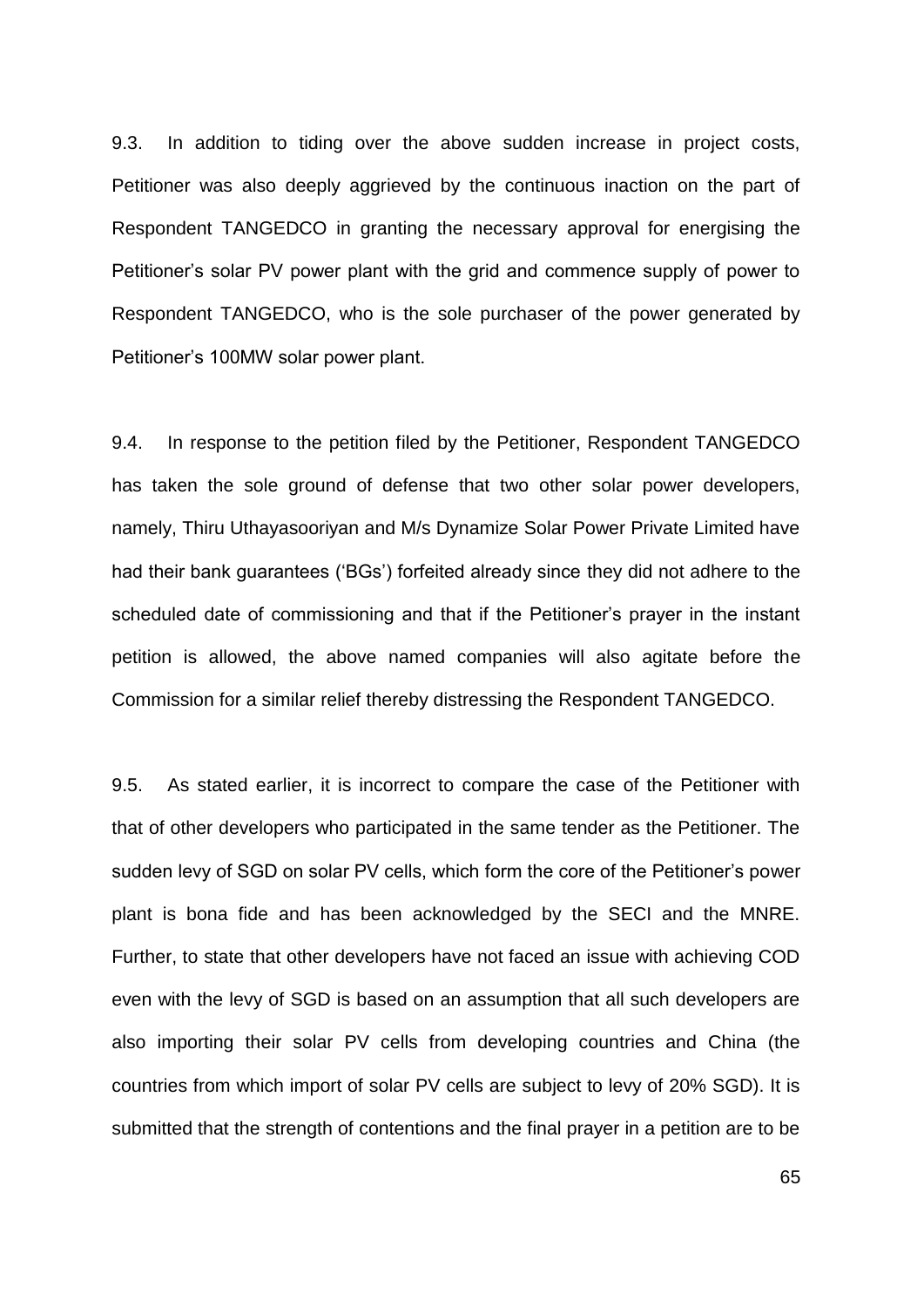tested on whether they are bona fide and legally tenable. The pleadings in a petition cannot be subject to an arbitrary yardstick of the performance of a competitor. Such an approach will severely prejudice the case of the Petitioner and will result in a gross miscarriage of justice.

9.6. Therefore, in spirit, Respondent TANGEDCO has not refuted the case of the Petitioner on merits but has sought to juxtapose the case of the Petitioner withother developers with the intention of depriving the Petitioner of the preferential tariff in order to tide over its own shortcomings.

9.7. As per the terms of the PPA dated 28.09.2017, Respondent TANGEDCO is the sole purchaser of the power generated at Petitioner"s solar power plant. Therefore, Petitioner will be severely disadvantaged if Petitioner is not entitled to the tariff rate as arrived at in the tender.

9.8. Furthermore, as evidenced in the additional typed set of papers filed on 10.10.2020, Petitioner has fully commissioned it"s solar power plant on 29.01.2020 and has been injecting energy into the grid from January 2020 onwards. In this regard, Petitioner has also sent multiple letters seeking payment from TANGEDCO, however, no payments have been made for energy injected into the grid since June, 2021.

9.9. The Petitioner now seeks to set forth its arguments in seriatim, as follows:-

A. The Commission has Inherent Powers to Extend the COD for the Petitioner on a project-specific basis –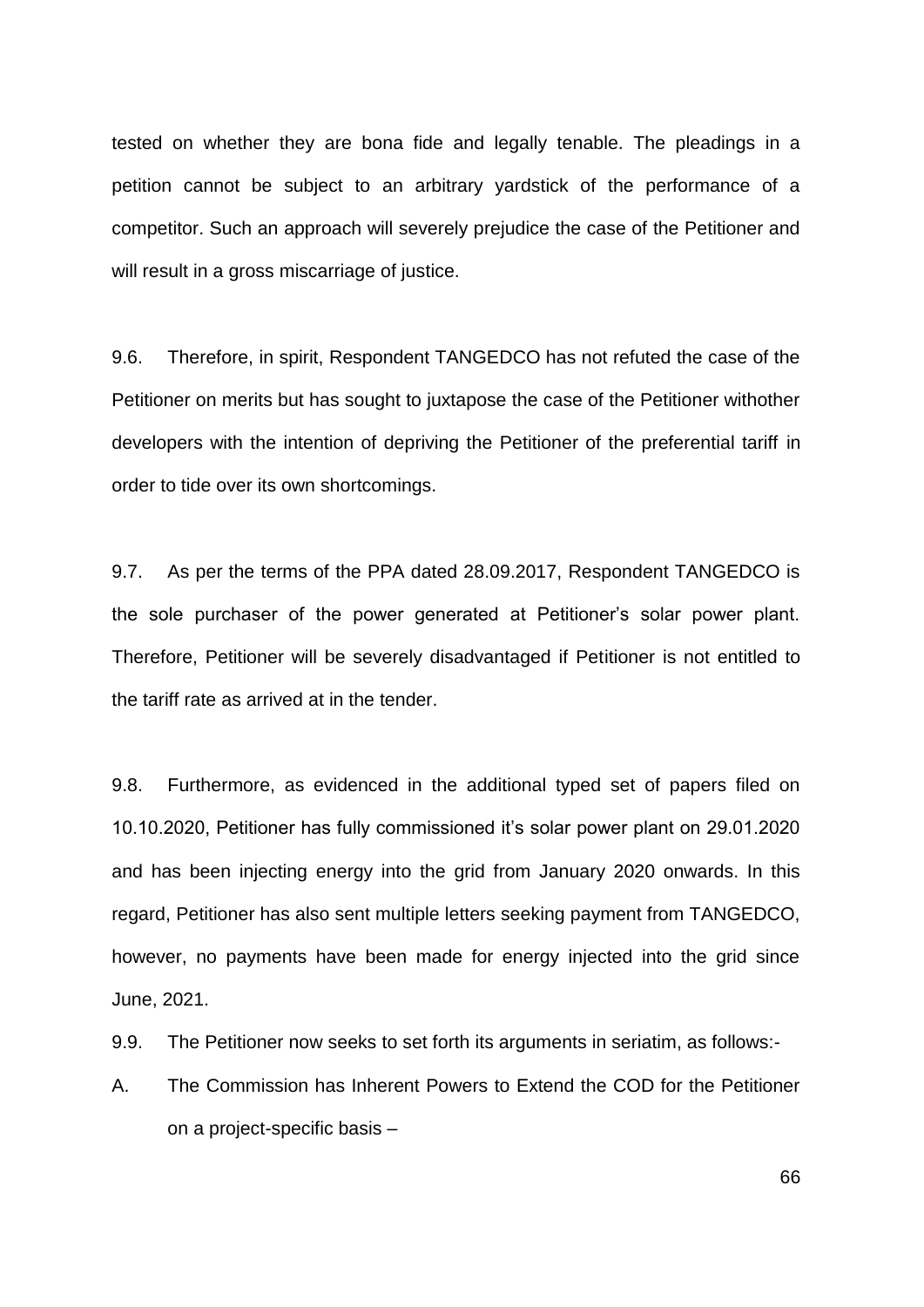i. The Commission has inherent powers, under Regulation 48 (1) of the TNERC (Conduct of Business) Regulations, 2004, to extend the COD of the Project to the meet the ends of justice. The said provision has been extracted herein below:

"Nothing in these Regulations shall be deemed to limit of otherwise affect the inherent power of the Commission to make such orders as may be necessary for ends of justice or to prevent the abuse of the process of the Commission."

- ii. The Ministry of New and Renewable Energy Resources issued a notification dated 27.08.2018 to Central Electricity Regulatory Commission ("CERC") stating that solar power generators can be duly compensated for the sudden levy of Safe Guard Duty ("SGD") as the same amounts to a change in law situation. The same stancehas been once again reiterated by the MNRE in its notification dated 22.10.2019.
- iii. Further, in the case of ACME Rewa Solar Energy Private Limited v SECI and Ors. in Petition No. 342/MP/2018, the CERC has held that the levy of SGD prima facie amounts to change in law and therefore generators are entitled to an extension of COD due to sudden operational expenditure incurred by them.
- iv. Therefore, the Commission indeed has the power to extend the COD in respect of power projects where tender was adopted by the Commission after bidding process was resorted to in light of Section 63 of the Electricity Act, 2003 in view of the notifications issued by the MNRE and the CERC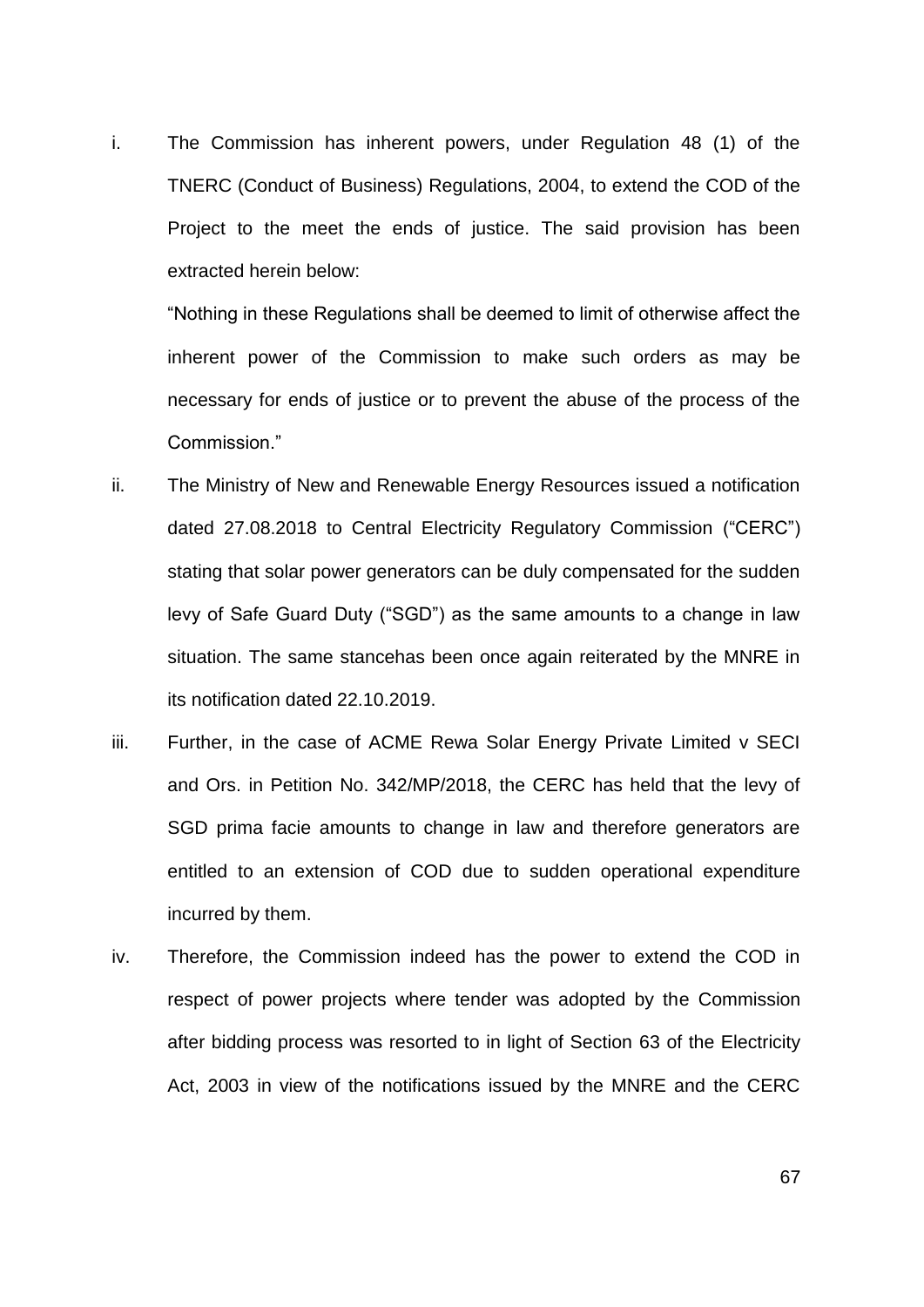which recognize that the sudden levy of SGD amounts to a change in law situation which threatens the project viability of projects.

- v. Therefore, the Commission has the power to pass suitable orders in the interest of justice.
- B. Levy of SGD constituted a substantial change in law which falls within the scope of the provision of Force Majeure under the PPA -
- i. There was no concept of SGD on solar modules, at the time of floating of the tender. Therefore, the Petitioner did not contemplate the said cost while making bids when the tender was floated. In fact, the tender conditions would show that neither party contemplated such a cost. Further, it was in these circumstances that the Petitioner entered into a Module Supply Agreement with Rays Power Infra P Ltd.
- ii. Due to the unprecedented change in law which translated into increased project costs faced by solar power developers across India, the MNRE issued two notifications allowing for project specific extension of COD in certain situations. In light of the sudden change in law, the Petitioner entered into an amendment to the ModuleSupply Agreement dated 19.06.2019 to recognise the increase in the cost of the solar PV modules. Thereafter the Petitioner was embroiled in litigation before the Hon"ble Madras High Court since the Petitioner's solar PV modules were not allowed for clearance by the port authorities at the Chennai port and the Tuticorin port. The gist of the litigation was delved into in the petition filed and the same is not reiterated herein for the sake of brevity. After the litigation, the port authorities allowed for the release of the imported solar PV modules only on 20.12.2019.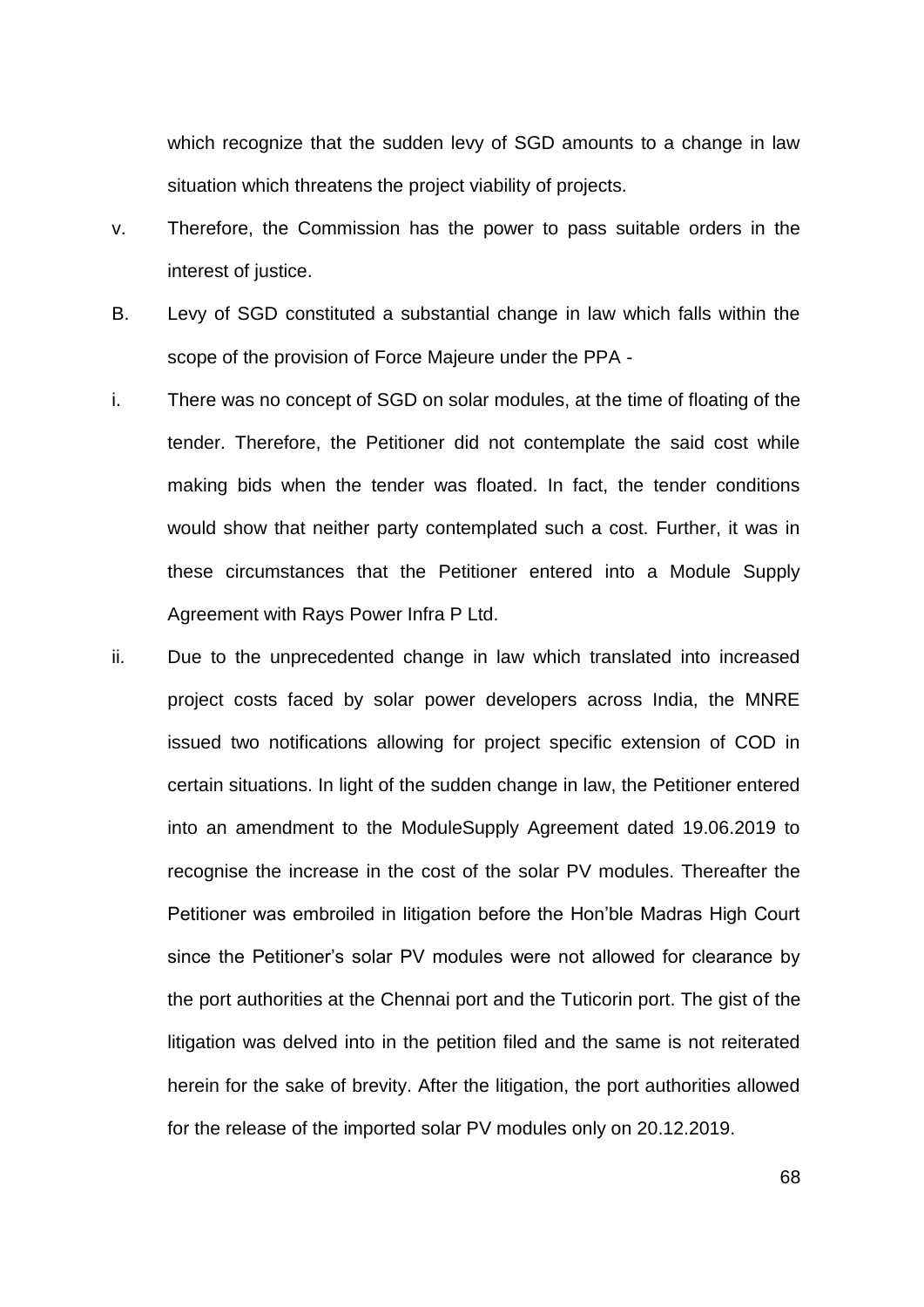- iii. From the above, it is clear that the Petitioner was unable to take delivery of the solar PV modules in time due to the levy of SGD constituted a substantial change in law due to which the Petitioner was unable to achieve COD within the scheduled 24 months. In this regard the Petitioner sent letters dated 23.09.2019 and 24.09.2019.
- C. Further roadblocks faced by the Petitioner which falls within the scope of the provision of Force Majeure under the PPA -
- iv. In the letters dated 23.09.2019 and 24.09.2019, the Petitioner further put the Respondents on notice that there was disruption in the construction activities by the villagers who claimed that the heavy movement of vehicles on the road leading to the project site was damaging the village roads. The villagers also damaged the culvert leading vehicles to the project site in demonstration of their opposition to the entire project itself. The Petitioner held a meeting on 11.08.2019 in the presence of various stakeholders, and assured that it would remedy any damage done to the roads pursuant to the construction of the project and agreed to depositing a sum of Rs.10 lakhs to the CSR account of the Collector, Thoothukudi to show its bonafides.
- v. Furthermore, the Petitioner"s land acquisition process was significantly delayed due to the officers in charge to scrutinise theapplication being sent on election duty for LS elections held during March, 2019 and By-elections during May, 2019.
- vi. The Petitioner is only seeking 6 months" project specific extension in as much as the Petitioner has successfully commissioned its power plant on 29.01.2020 and has been supplying power to the TANGEDCO and raising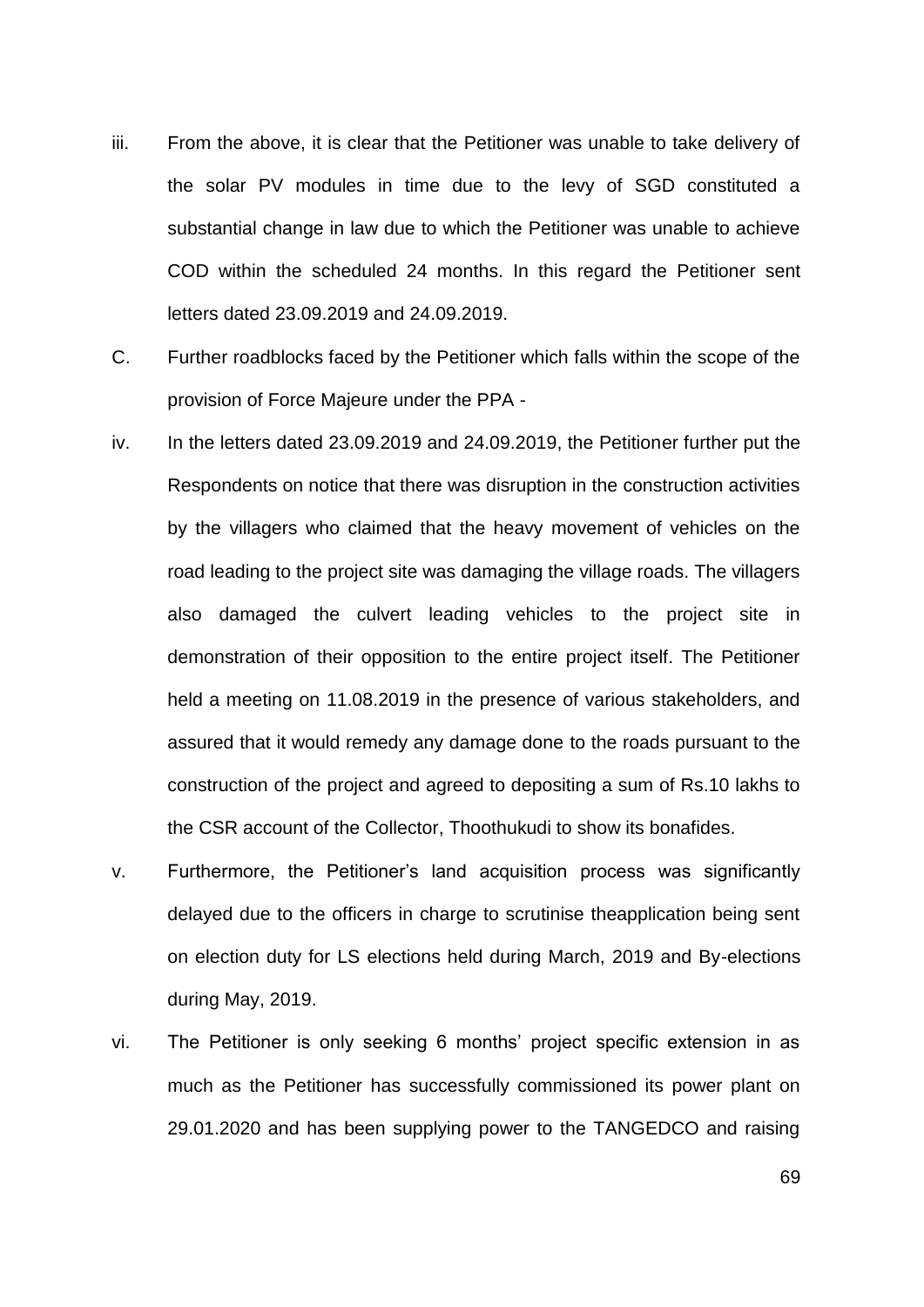invoices for the same. Therefore, extension of COD in certain specific circumstances is not unknown and can certainly be permitted if the reasons are bone fide.

- D. TANGEDCO"s precarious financial position has detrimentally affected the Petitioner"s project viability -
- i. The Petitionerfaced stiff resistance from its lenders and financial consultants during the course of the project completion due to the poor financial status of the TANGEDCO and its defaults in payments to generators, especially RE generators, which was given wide publicity in various media as well as announcements and websites of the Central Government"s power ministries.
- ii. With great difficulty, the Petitioner was able to obtain the necessary funds and has even successfully commissioned its power plant. While the Petitioner is supplying electricity since January, 2020, it has received no payment from the TANGEDCO thus far.
- iii. Such an act of the TANGEDCO is threatening the viability of the Petitioner since the Petitioner is unable to finance its debts and is risking being declared as an NPA with every day"s delay of TANGEDCO in clearing the Petitioner"s invoices.
- E. The TANGEDCO"s lackadaisical approach in obtaining necessary permissions and approvals has contributed to the delay:
- i. The TANGEDCO and TANTRANSCO have acted in a lackadaisical manner with respect to obtaining permissions and approvals that are solely within their purview. It is submitted that the Petitioner wasunable to energise its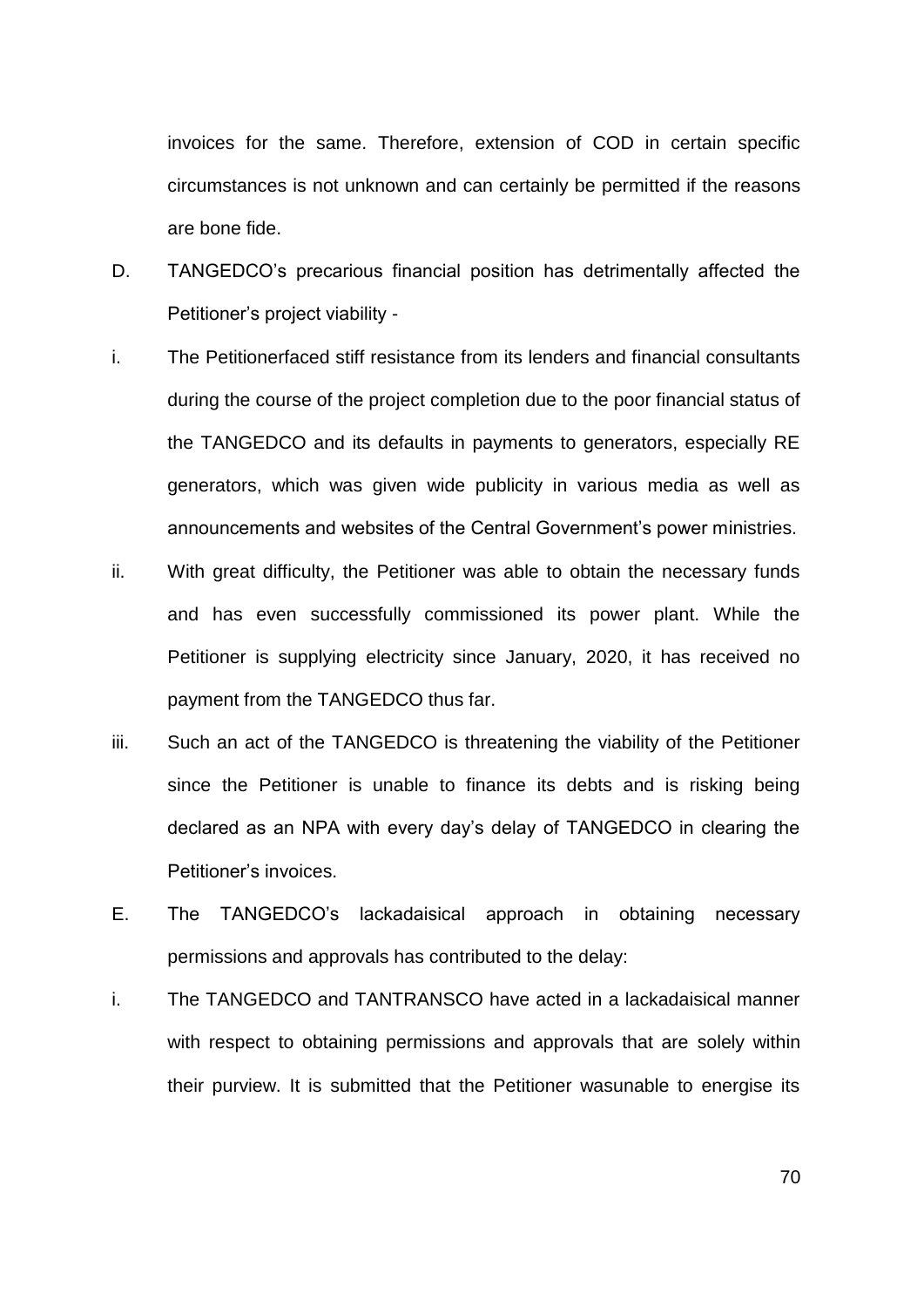solar power plant as the Respondents did not obtain the necessary permissions on time, thereby prejudicing the case of the Petitioner.

- ii. Specifically, TANGEDCO has delayed the obtaining railway approval for line crossing as well as route approval.
- iii. Delay in route approval and railway lines approval by the TANGEDCO and other Government authorities:
	- The Petitioner company applied for its route approval from the TANTRANSCO as early as 15.06.2019. During the inspection conducted by the TANTRANSCO, it was found that the Petitioner"s 110KV line can be linked to the existing 400/230-110 kv sub station at Thennampatty by stringing the Petitioner"s line to the existing free arm of the 230kv SC line on the DC tower constructed by NLC Power Corporation Ltd, which also owns and operates a 100MW solar power plant adjacent to the Petitioner"s power plant.
	- Necessary 'No Objection Certificate' was sought from NLC Power Corporation by the TANTRANSCO on 19.06.2019 and the same was granted by NLC Power Corporation on 09.07.2019.
	- Thereafter, the Superintending Engineer, General Construction set out it route map and sent it for the approval of the TANGEDCO and the TANTRANSCO on 31.08.2019 and the same was approved only on 25.09.2019 and 26.09.2019 respectively. Only after such approval could the construction of the said 110kv line commence.
	- This approval was itself obtained very belatedly as the date of commissioning of the Petitioner"s plant was 25.09.2019. Therefore,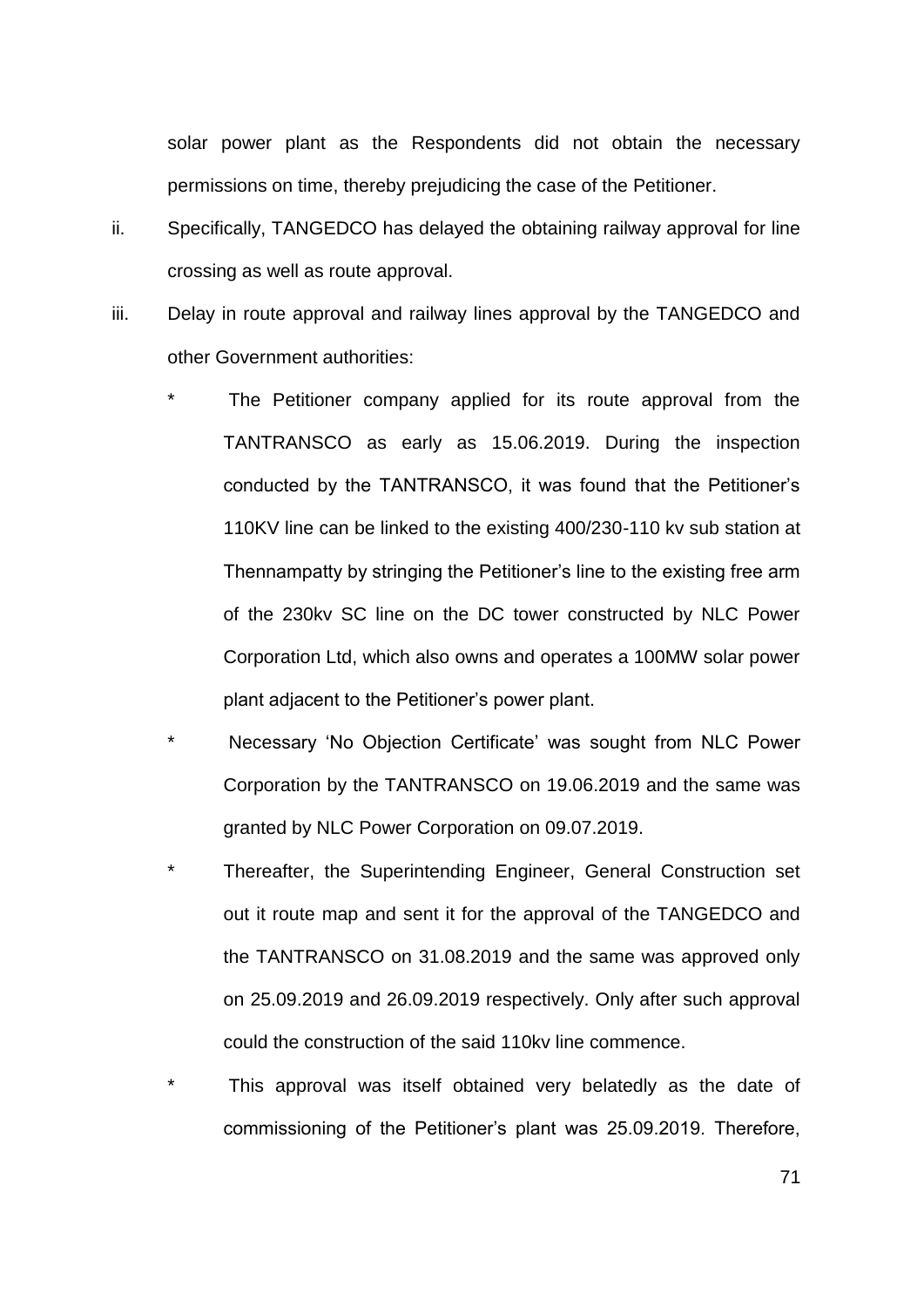for no fault of the Petitioner company, the Petitioner was unable to commission its power plant since route approval for an existing tower and sub station was delayed by the TANTRANSCO.

- It is pertinent to note that the entire process of obtaining route plan approval falls with the domain of the TANTRANSCO only and the Petitioner cannot hasten the process in any manner.
- This shows that the TANTRANSCO's lackadaisical approach has affected the case of the Petitioner prejudicially, i.e. Petitioner was unable to commission its plant by 25.09.2019 as the route approval was obtained by TANTRANSCO only on 25.09.2019 and 26.09.2019, thereby forcing the Petitioner to approach the Commission, for not fault of theirs.

iv. Delay in obtaining railway approval for line crossing:

- While obtaining the route approval, it was noticed by the TANTRANSCO that necessary railway line crossing approval must also be obtained since the Petitioner"s 110kv line, when erected, crosses railway lines. Obtaining such approvals squarely falls within the domain of the TANTRANSCO and not the Petitioner.
- To the Petitioner's utter shock and dismay, the railway line crossing approval was made to the office of the Southern Railways only on 30.10.2019 by the Superintending Engineer, General Construction i.e., more than one month after the Petitioner"s scheduled date of commissioning.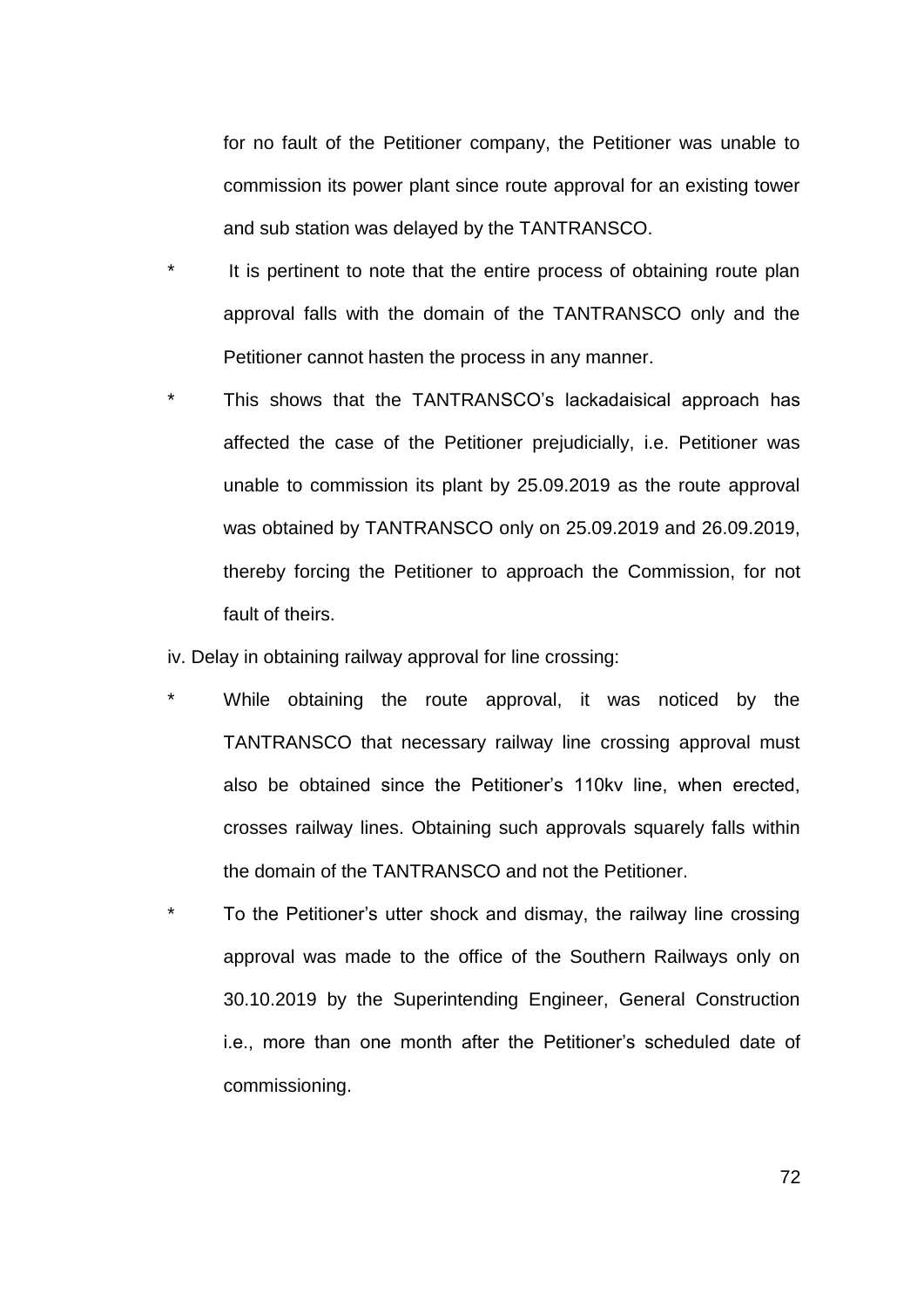- The Southern Railways returned the TANTRANSCO's application on 09.12.2019. Thereafter, the Southern Railways accorded their approval for railway crossing only on 27.12.2019 subject to certain conditions set out in their approval letter itself (more than 3 months after the scheduled date of commissioning).
- It is only after the said railway crossing approval and route approval, could the TANTRANSCO even begin their construction activities and erection of lines. Therefore, is abundantly clear that the Petitioner was made to wait for several months post its scheduled date of commissioning due to the delay caused by the TANTRANSCO.
- It is pertinent to note that, in spite of such delays, the Petitioner was always ready and willing to commission its power plant. The Petitioner"s power plant was fully commissioned on 29.01.2020 and the Petitioner has been generating electricity and supplying the same to the TANGEDCO ever since. A copy of the Petitioner"s generation details since January,2020 has been filed along in its additional typed set of papers dated 10.10.2020. In fact, Petitioner has not been paid its dues for the power injected into the grid in spite of several letters issued seeking payment.
- It is now settled law that a generator cannot be held liable for delays caused on the part of the TANGEDCO/TANTRANSCO. The same has been upheld by the Hon"ble Maharashtra Electricity Regulatory Commission in Case No. 286 of 2019 Clean Wind Power Bhavnagar P Ltd v MSEDC.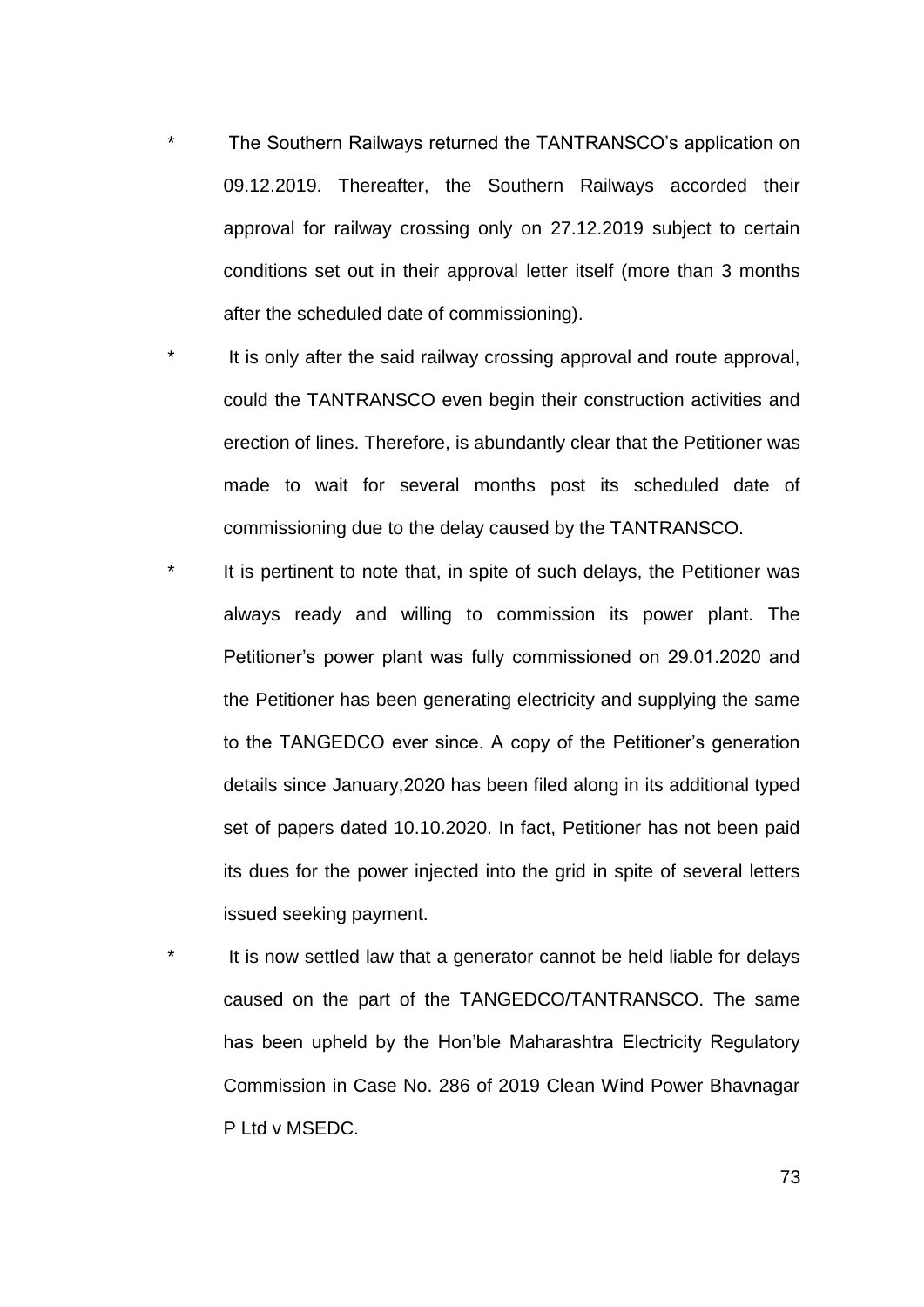v. The above position of law has been reiterated by the Hon"ble Appellate Tribunal for Electricity in Appeal No.67 of 2021 dated 29.06.2021 M/s Solitaire BTN Solar Private Limited v TNERC & Ors ("BTN Solitaire"). The Appellant in Appeal No. 57 of 2021 is an entity similarly situated as the Petitioner herein. While considering the delays caused by Respondent TANGEDCO and the TANTRANSCO in effecting proper connectivity for transmission of power, thereby preventing the Petitioner from commissioning within the stipulated time period, the APTEL held as follows:

> "195. We note from the above letter that existing system is constrained and under scenario of solar generation at full load rated capacity of 100 MW and minimum load of less than 12 MW say 8-10 MW at Batlagundu SS, the flow of current through the 110 kV Theini – Sembatti – I feeder would be much higher than the maximum current carrying capacity of the old Wolf conductor. Under these conditions the generation of solar plants would have to be reduced/ restricted. Though the Respondents have denied that the curtailments/ restrictions are not on account of inadequacy of thetransmission system but this submission has not been proved / substantiated by them.

> 196. In view of the above we are not impressed by the submissions made by the Respondents TANGEDCO and TANTRANSCO that the existing system without completing all the works identified in the letter dated 06.01.2018 is adequate.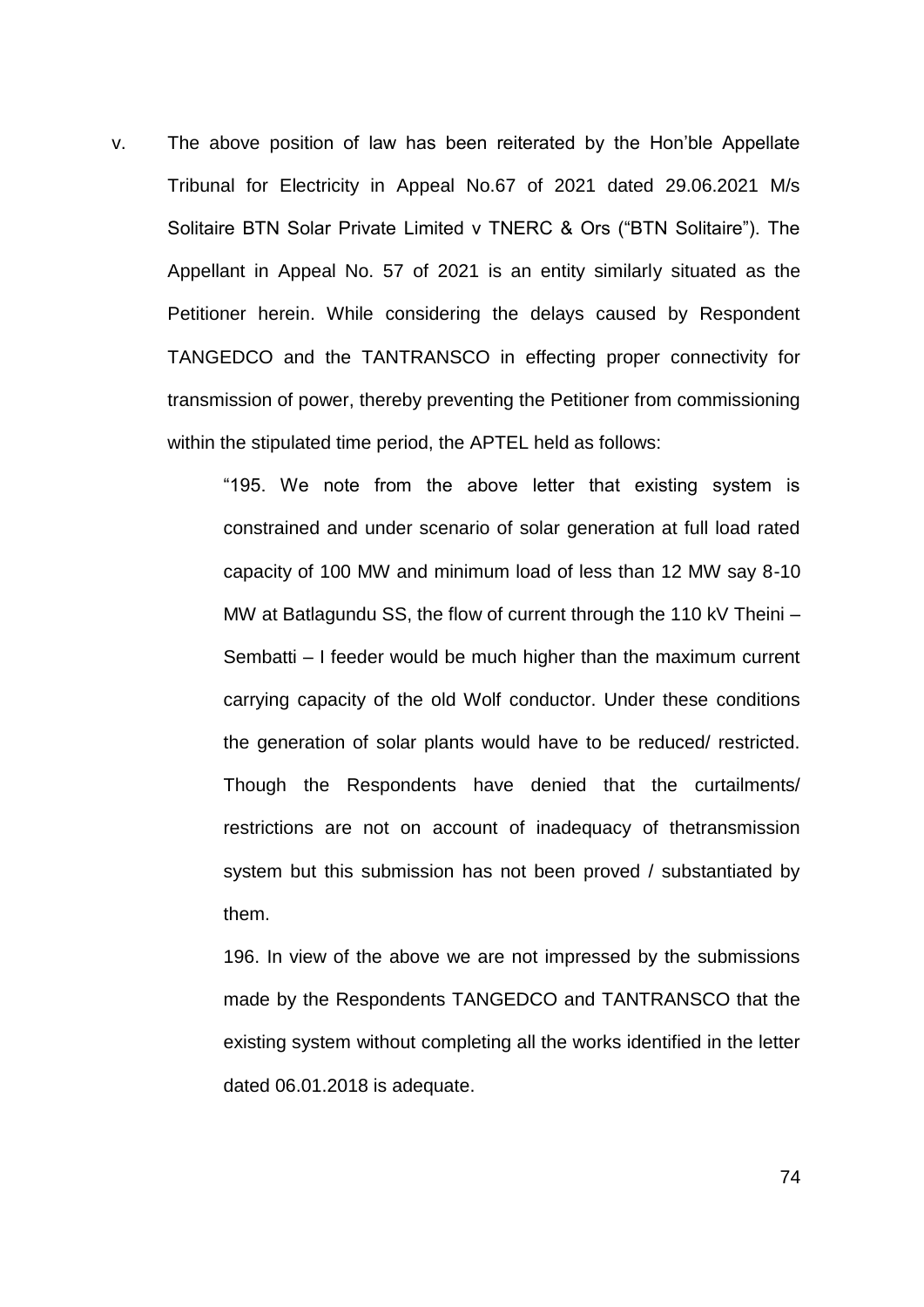197. In view of the above we are of the considered opinion that the Respondents have not completed all the works identified in the conditional connectivity approval communicated by the Respondent TANGEDCO vide their letter dated 06.01.2018. The Respondent has failed to fulfil its obligation in terms of RfS, LoI, PPA and the Electricity Act, 2003, to provide adequate transmission system to Appellant to evacuate the entire output of its 100 MW of the solar PV plant of the Appellant."

- vi. It is an undisputed fact and a settled position in law that the onus to provide connectivity to Petitioner"s solar power plant for evacuation of power falls on the Respondent TANGEDCO and the TANTRANSCO. As per the terms of the PPA, the Project was embedded in the distribution utilities network with the delivery point being at the substation owned and operated by TANGEDCO/TANTRANSCO to be indicated by STU based on load flow studies to be carried out by them.
- F. Delays caused by Respondent TANGEDCO and the outbreak of COVID 19 entitle the Petitioner to an extension of COD:
- i. At the outset, Petitioner submits that it has fully commissioned its solar power plant on 29.01.2020 and has been injecting power into the grid from that date. Petitioner has also raised invoices for the sale of such power and has received no payment from TANGEDCO as on date.
- ii. It is pertinent to note that in the case of BTN Solitaire Supra, the Hon'ble APTEL has held that for delays caused by the Respondent TANGEDCO/TANTRANSCO in respect of obligations mandated as per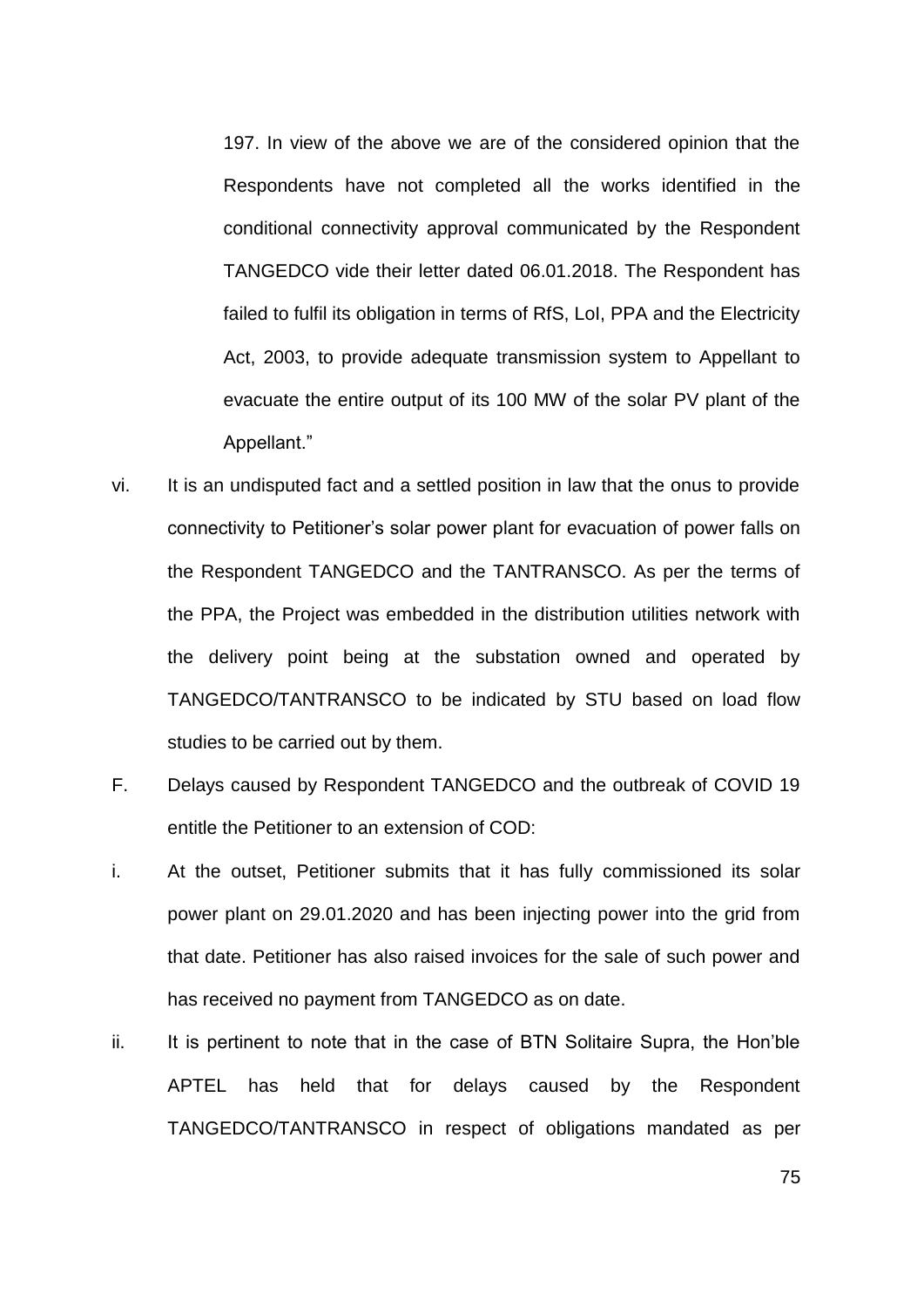theterms of the Letter of Intent and the Electricity Act, 2003 a project specific extension can be granted. The relevant extract is reproduced hereunder: "204. In terms of Rfs, LoI, PPA and Electricity Act, 2003, the Respondents

TANTRANSCO/ TANGEDCO were obligated to provide evacuation of entire output of 100 MW (full rated capacity) of the solar PV plant of the Appellant but the Respondents have not fulfilled the obligation. We have noted that the Appellant regularly followed up the matter regarding the completion of works identified in the conditional evacuation granted by the Respondent TANTRANSCO vide its letter dated 06.01.2018 but the works have still not been completed. The Appellant apprised the Respondents repeatedly that unconditional evacuation approval is a prerequisite for disbursal of fund by the financer (REC). We are of the opinion that the delay caused in the implementation of the Project due to unavailability of the transmission system is for reasons beyond the control of Appellant. In terms of the provisions 16 – "Force Majeure" of the PPA, the event of delay in granting the connectivity approval by the Respondents TANGEDCO/TANTRANSCO to the Appellant is a Force Majeure event and the Appellant is entitled for the extension of Scheduled Commission Date in terms of provision of PPA.

206. In view of the above we are of the considered opinion that Appellant can be allowed extension of ten months' time on account of Force Majeure event of unavailability of transmission system and further five months extension of time on account of Force Majeure event of lockdown due to corona pandemic.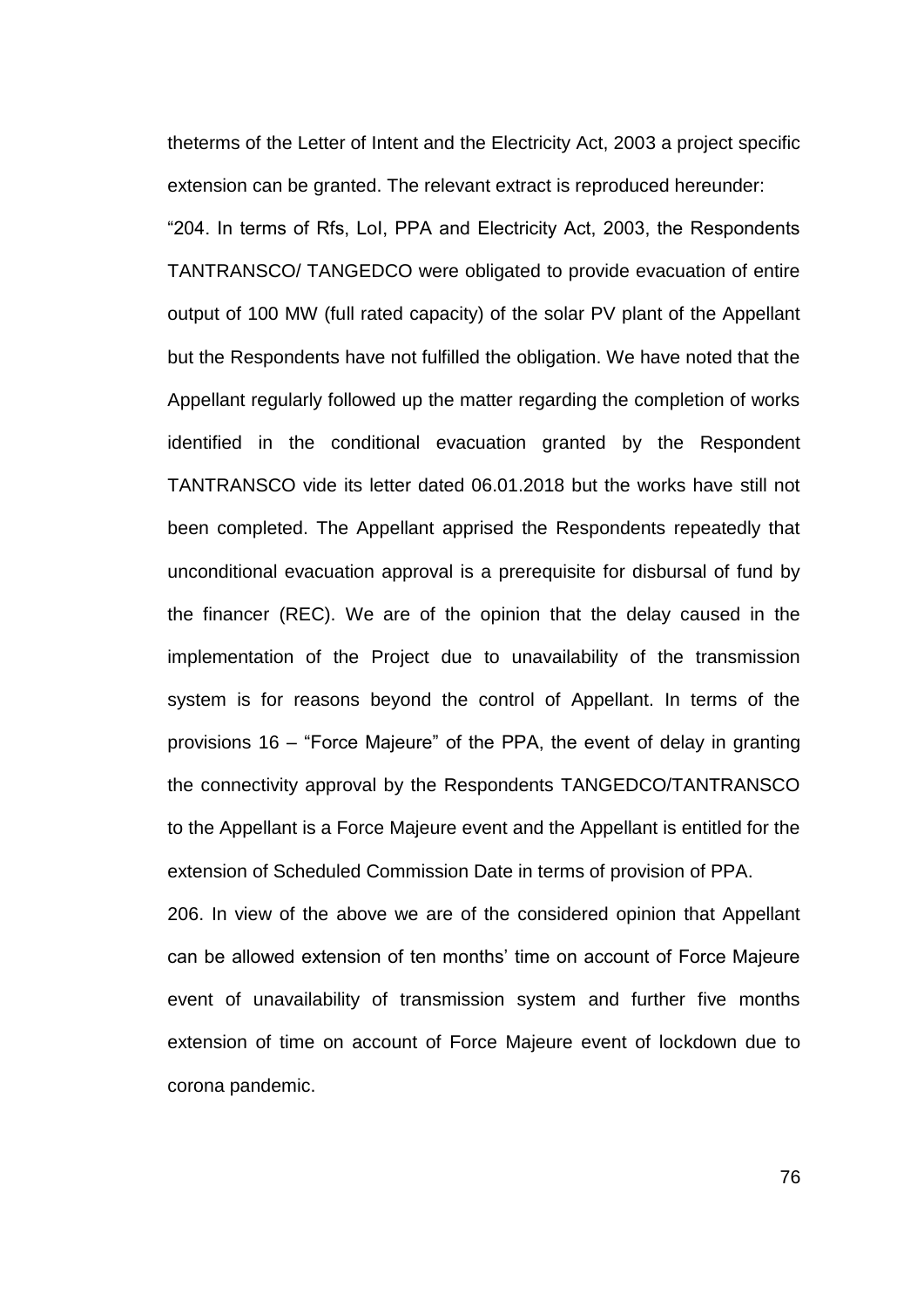207 Accordingly the scheduled commissioning date is hereby extended from 27.09.2019 to 27.12.2020 without the encashment of Performance Bank Guarantee and payment of Liquidated Damages."

- iii. In view of the above judgement of APTEL, this Commission passed an order dated 28.09.2021 giving effect to the above judgement and directing the Respondent TANGEDCO to return the bank guarantees.
- iv. In the instant case, Respondent TANGEDCO and TANTRANSCO obtained route approval and railway line crossing approval only on25.09.2019 and 27.12.2019, exceeding the scheduled date of commissioning as set out in the PPA.
- v. In spite of the above delays, Petitioner has successfully commissioned it power plant on 29.01.2020 and has been injecting power into the grid as on date.
- G. Issuance of notice invoking force majeure within time to the TANGEDCO is not an absolute term of the PPA in as much as the TANGEDCO was part of all the correspondences
- i. It is relevant to state herein that the Respondent, during the arguments conceded that the force majeure event may have occurred, however, raised a technical argument that the force majeure clause was not invoked in time and that no notice was given to TANGEDCO within the period mentioned in the PPA. In this regard, the force majeure clause may be reproduced for ready reference:

"16. Force Majeure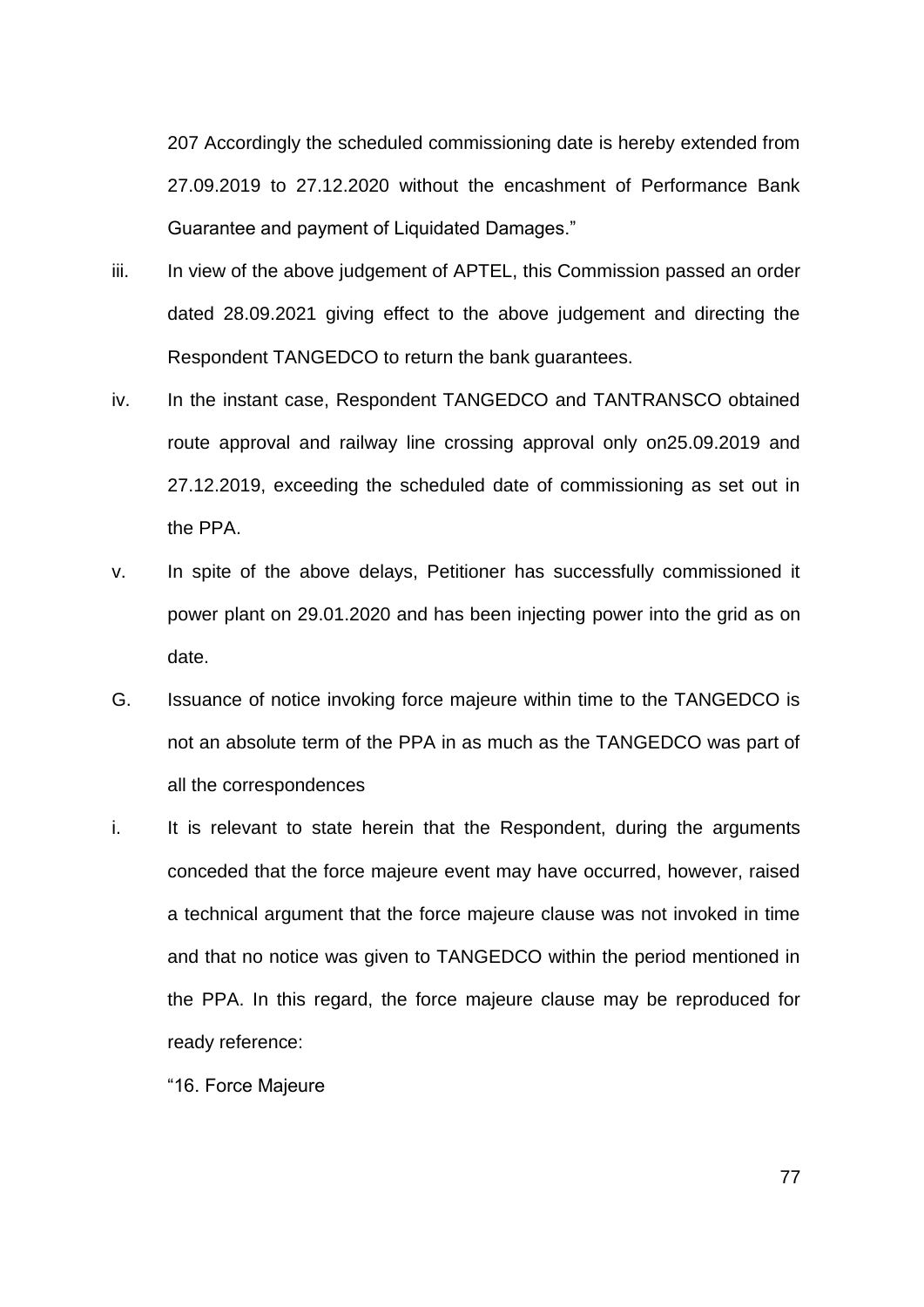Both the parties shall ensure compliance of the terms of this agreement. However, no party shall be liable for any claim for any loss or damage whatsoever arising out of failure to carry out the terms of this agreement to the extent that such failure is due to force majeure events as defined hereunder. Any party claiming the benefit of this clause shall satisfy the other party of the existence of such event(s) by giving notice to the other party in writing within 15 days from occurrence of such Force Majeure.

"Force Majeure" events mean any event which is beyond the control of the parties involved which they could not foresee or with a reasonable amount of diligence could not have been foreseen or which could not be prevented and which substantially affects the performance by either party such as but not limited to:

(i) Acts of natural phenomena, including but not limited to the floods, droughts, earthquakes, lightning and epidemics;

(ii) Acts of any Government domestic or foreign, including but not limited to war declared or undeclared, hostilities, priorities, quarantines, embargoes;

(iii) Riot or civil commotion; and

(iv) Grid/Distribution System"s failure not attributable to parties to this agreement."

ii. The Respondents have sought to rely on such technicality by submitting that this part of the force majeure clause is an absolute term of the PPA. However, the same is denied and it is submitted that the aforesaid clause does not state that no claims are available to parties if notice is not issued within 15 days' time as stipulated in the PPA. Further, it must be pointed out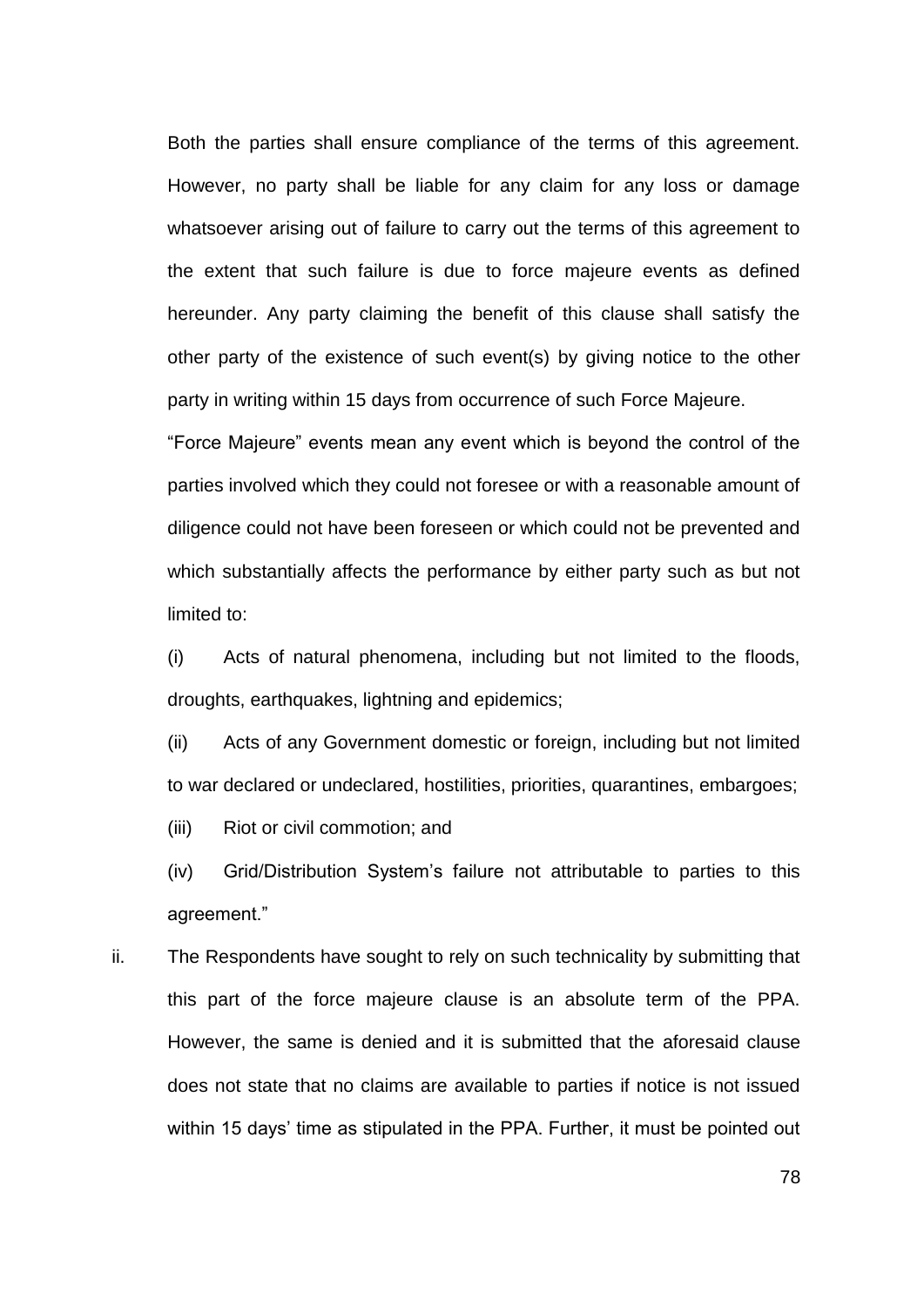that the TANGEDCO has till date not made any contention to state that the prejudice was caused to them due to the Petitioner not issuing issue within 15 days. The TANGEDCO was well aware of the issue faced by the Petitioner in respect of the change in law, local elections which was communicated vide letters dated 23.09.2019 and 24.09.2019, as well as all the correspondences with respect to the railway approvals that were sent to TANGEDCO. As stated above, the Petitioner had in fact, put TANGEDCO on notice of the issues faced by it and it is not as though TANGEDCO was completely unaware of these.

- iii. The notice to TANGEDCO invoking force majeure clause within time is only mandatory if the TANGEDCO was unaware of such force majeure events. However, as explained hereinabove, it is evident that the TANGEDCO was well aware of the circumstances faced by the Petitioner during the contemporaneous point in time and TANGEDCO was in fact marked on all the correspondence in respect of the same.
- iv. The Commission has inherent powers under Clause 48(1) of the TNERC (Conduct of Business) Regulations, 2014 which provides that "Nothing in these Regulations shall bedeemed to limit or affect the inherent power of the Commission to make such orders as may be necessary for ends of justice or to prevent the abuse of the process of the Commission." and as such the Commission is not restrained by lack or delay in issuing notice, from issuing appropriate orders in the interest of justice, especially since the Petitioner has successfully commissioned its power plant on 29.01.2020 and has been supplying electricity since January, 2020. It is however, unfortunate that the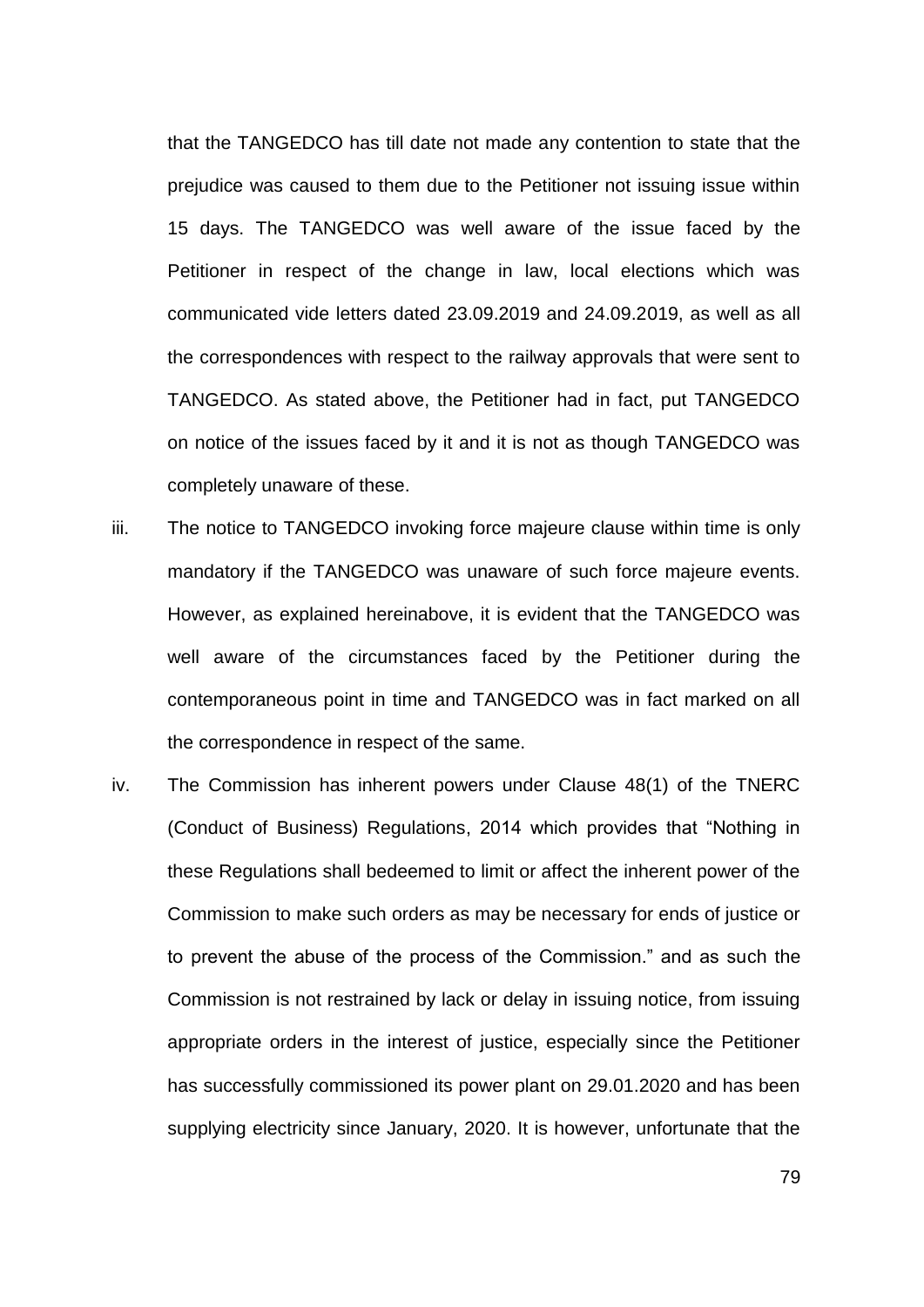Petitioner has received no payment from the TANGEDCO thus far for the electricity supplied by it.

- H. No losses would be caused to TANGEDCO if the Petitioner"s prayer for extension is allowed -
- i. As per the terms of the PPA, the Respondent TANGEDCO is the sole purchaser of power of the Petitioner.
- ii. If the Petitioner is granted a project specific extension, no prejudice or hardship will be caused to TANGEDCO in as much as TANGEDCO will be given the benefit of continuous power supply from the Petitioner"s solar power plant.
- iii. Furthermore, by purchasing power from the Petitioner, TANGEDCO will remain compliant with the extant RPO regulations which mandate obligated entities such as the Respondent to purchase power from renewable energy generators such as the Petitioner.

## **10. Findings of the Commission:-**

10.1. We have heard the parties at length and perused the material records adduced as evidences before us.

10.2 The prayer of the petitioner in this D.R.P.No.9 of 2020 is to grant the petitioner an extension of the commercial operation date from 26-09-2017 till 30-01-2019 in as much as the actual commissioning of the petitioner"s solar power plant was delayed due to justifiable reasons and commissioned on 29-01-2020 and consequently direct the respondents not to take precipitative action including not enforcing any security for the delay in CoD.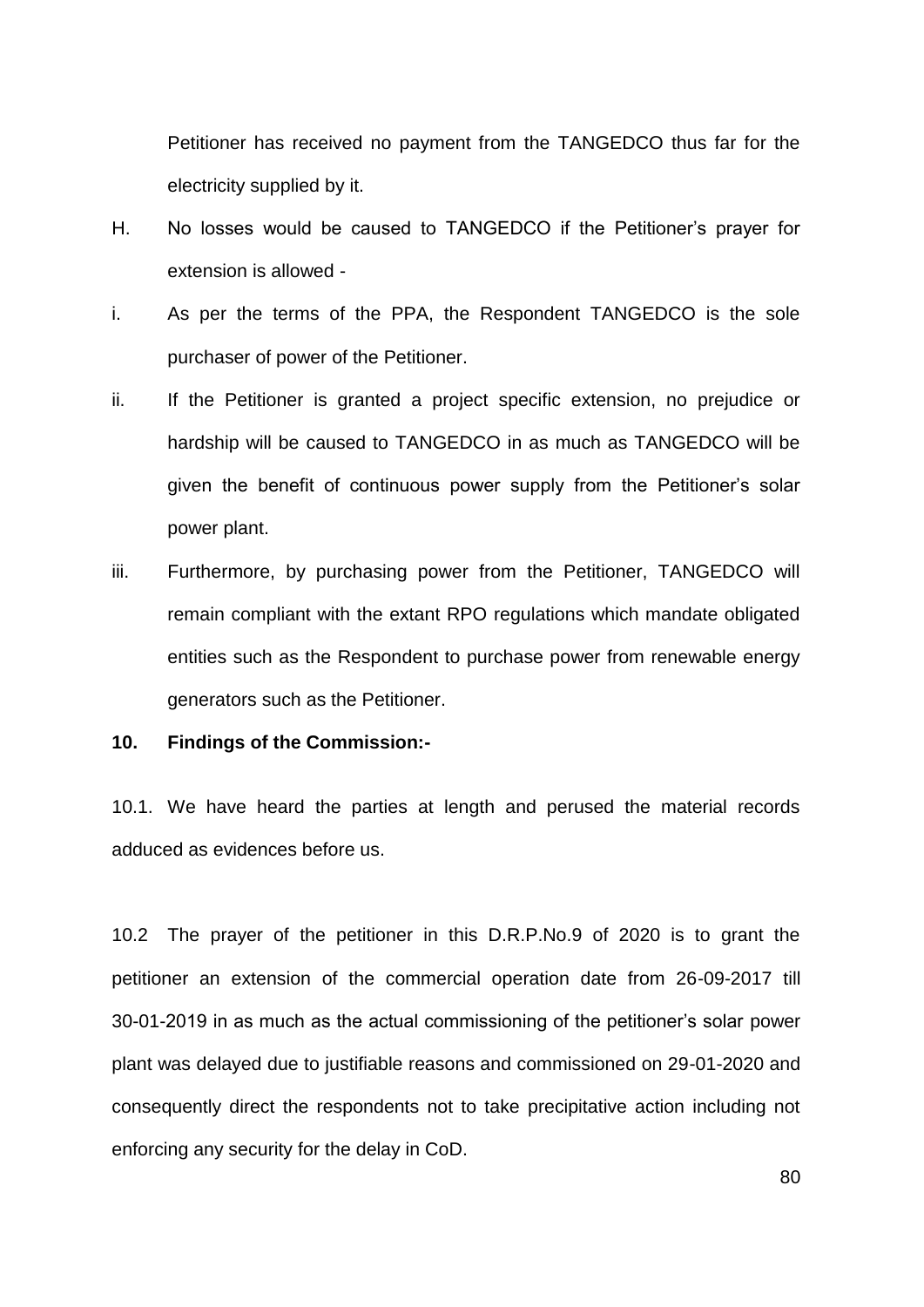10.3. It is seen from the petition that the petitioner relies upon two grounds for the relief namely (a) the change in law arising out of levy of Safe Guard Duty and (b) delay attributable to TANTRANSCO & TANGEDCO in energising the Plant and delay in seeking approved from other authorities such as Railways. We are not inclined to entertain the plea for ordering the relief sought for on account of "Change in Law" arising out of levy of Safe Guard Duty as there is a failure to issue notice to the opposite side as required under the PPA. However, the question as to whether delay on the part of the licensee in energising a generating plant resulting in disabling the licensee from encashing the Bank Guarantee and levy of Liquidated Damages is no longer *res integra* and has been well settled by the Hon"ble APTEL in Appeal No. 67 of 2021 which will be discussed in the later part of this order.

10.4. In order to first to ensure whether there is any delay attributable to the respondent in energising the plant, it is necessary to reproduce the averments made by the petitioner in the written submissions. The following portionsof the written submissions of the petitioner clearly reveals the fact that there is a delay in energising the plant of the petition which falls within the PPA Period.

*Delay in route approval and railway lines approval by the TANGEDCO and other Government authorities:*

The Petitioner company applied for its route approval from the *TANTRANSCO as early as 15.06.2019. During the inspection conducted by the TANTRANSCO, it was found that the Petitioner"s 110KV line can be linked to the existing 400/230-110 kv sub station at*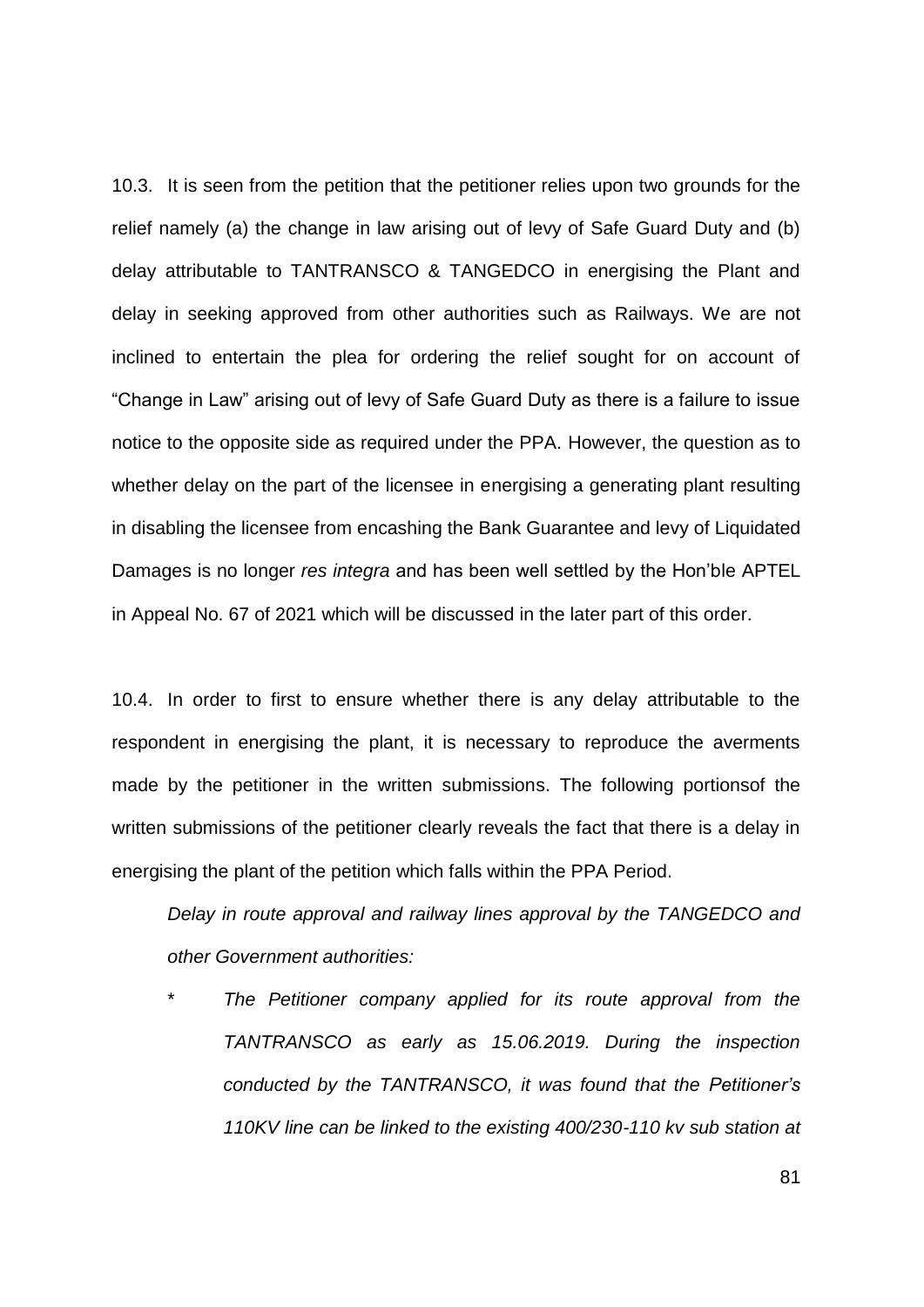*Thennampatty by stringing the Petitioner"s line to the existing free arm of the 230kv SC line on the DC tower constructed by NLC Power Corporation Ltd, which also owns and operates a 100MW solar power plant adjacent to the Petitioner"s power plant.*

- *\* Necessary "No Objection Certificate" was sought from NLC Power Corporation by the TANTRANSCO on 19.06.2019 and the same was granted by NLC Power Corporation on 09.07.2019.*
- *\* Thereafter, the Superintending Engineer, General Construction set out the route map and sent it for the approval of the TANGEDCO and the TANTRANSCO on 31.08.2019 and the same was approved only on 25.09.2019 and 26.09.2019 respectively. Only after such approval could the construction of the said 110kv line commence.*
- *\* This approval was itself obtained very belatedly as the date of commissioning of the Petitioner"s plant was 25.09.2019. Therefore, for no fault of the Petitioner company, the Petitioner was unable to commission its power plant since route approval for an existing tower and sub station was delayed by the TANTRANSCO.*
- *\* It is pertinent to note that the entire process of obtaining route plan approval falls with the domain of the TANTRANSCO only and the Petitioner cannot hasten the process in any manner.*
- *\* This shows that the TANTRANSCO"s lackadaisical approach has affected the case of the Petitioner prejudicially, i.e. Petitioner was unable to commission its plant by 25.09.2019 as the route approval was obtained by TANTRANSCO only on 25.09.2019 and 26.09.2019,*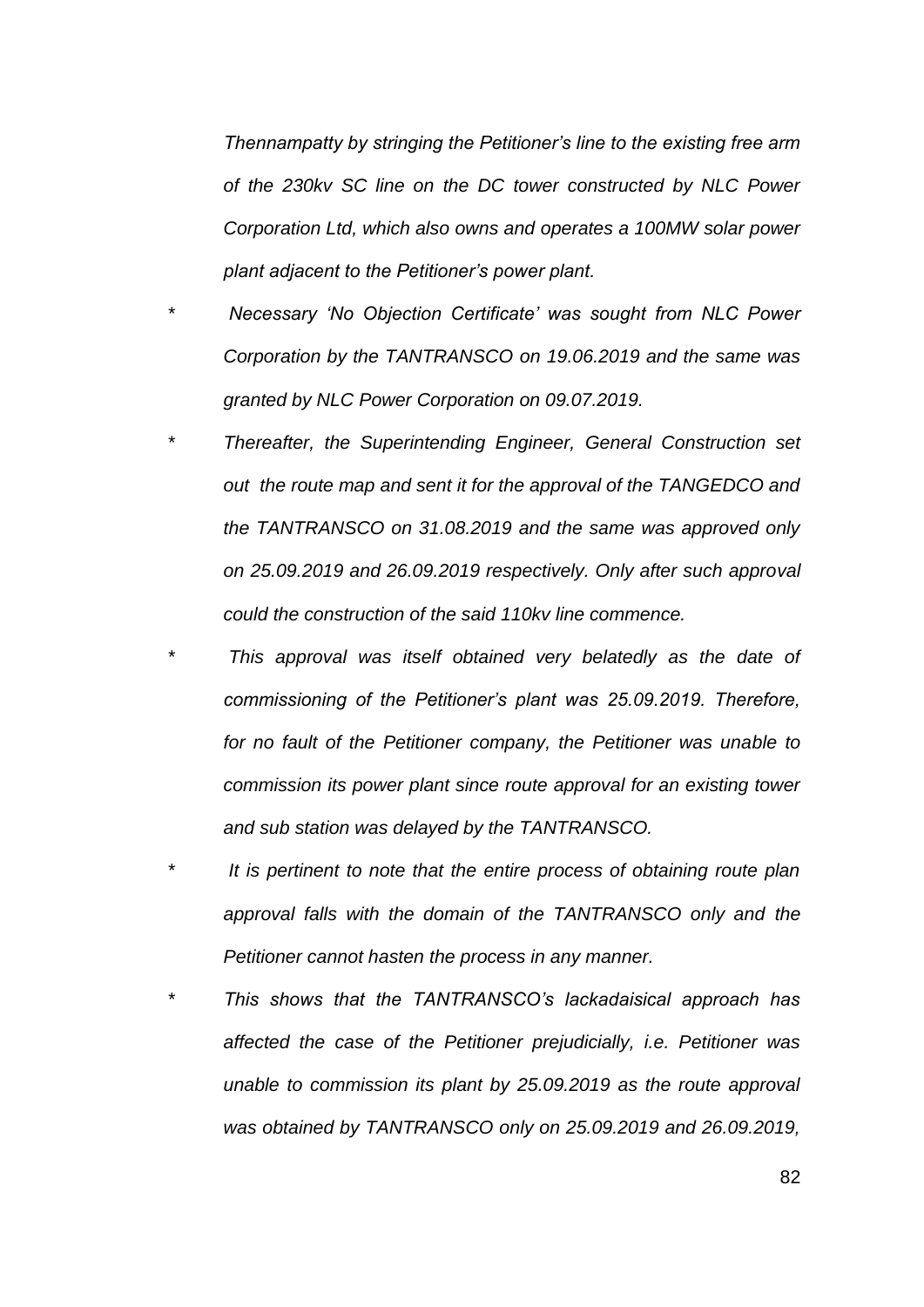*thereby forcing the Petitioner to approach the Commission, for not fault of theirs.*

*iv. Delay in obtaining railway approval for line crossing:*

- *While obtaining the route approval, it was noticed by the TANTRANSCO that necessary railway line crossing approval must also be obtained since the Petitioner"s 110kv line, when erected, crosses railway lines. Obtaining such approvals squarely falls within the domain of the TANTRANSCO and not the Petitioner.*
- *\* To the Petitioner"s utter shock and dismay, the railway line crossing approval was made to the office of the Southern Railways only on 30.10.2019 by the Superintending Engineer, General Construction i.e., more than one month after the Petitioner's scheduled date of commissioning.*
- *\* The Southern Railways returned the TANTRANSCO"s application on 09.12.2019. Thereafter, the Southern Railways accorded their approval for railway crossing only on 27.12.2019 subject to certain conditions set out in their approval letter itself (more than 3 months after the scheduled date of commissioning).*
- *\* It is only after the said railway crossing approval and route approval, could the TANTRANSCO even begin their construction activities and erection of lines. Therefore, is abundantly clear that the Petitioner was made to wait for several months post its scheduled date of commissioning due to the delay caused by the TANTRANSCO.*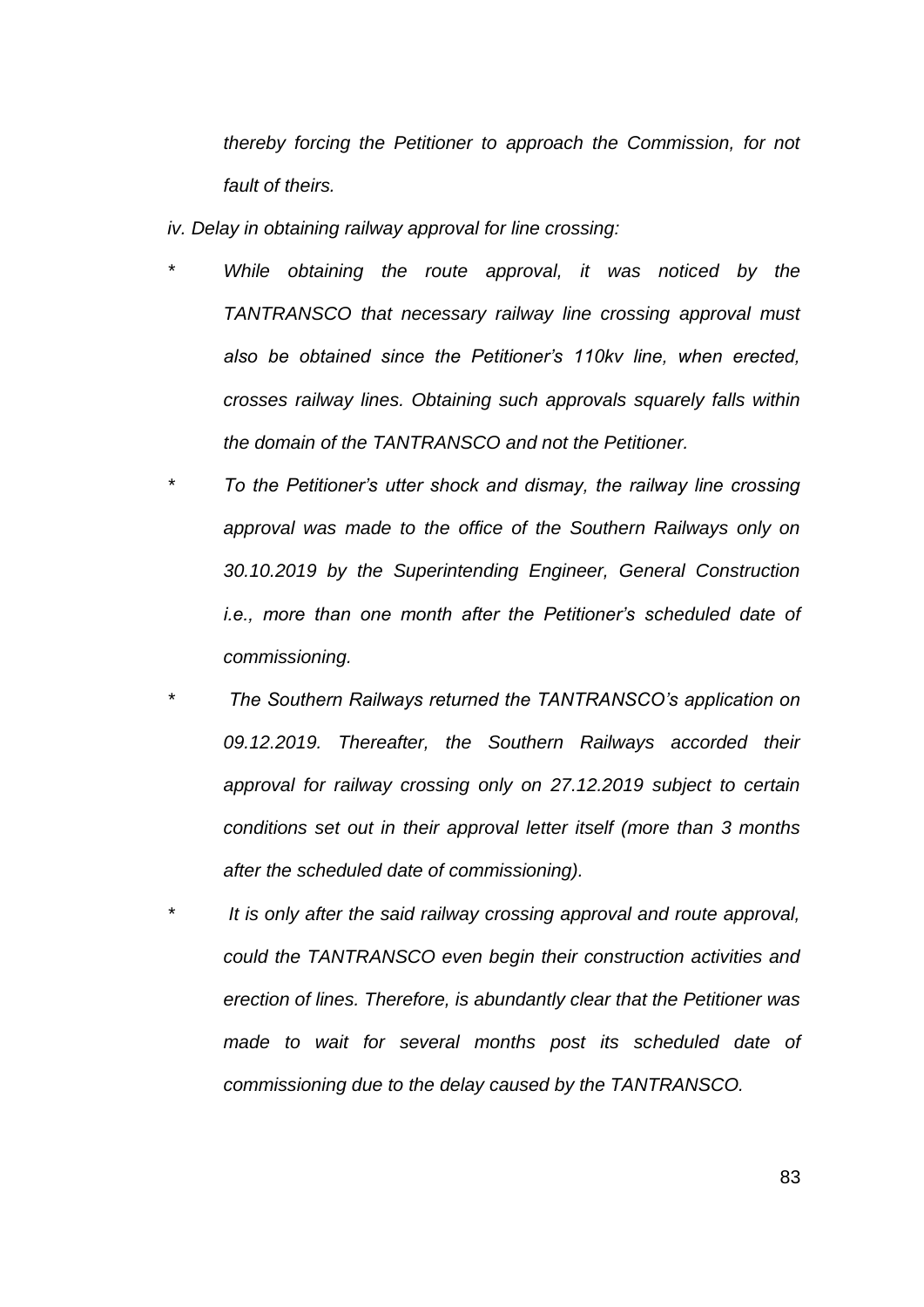- *\* It is pertinent to note that, in spite of such delays, the Petitioner was always ready and willing to commission its power plant. The Petitioner"s power plant was fully commissioned on 29.01.2020 and the Petitioner has been generating electricity and supplying the same to the TANGEDCO ever since. A copy of the Petitioner"s generation details since January,2020 has been filed along in its additional typed set of papers dated 10.10.2020. In fact, Petitioner has not been paid its dues for the power injected into the grid in spite of several letters issued seeking payment.*
	- *\* It is now settled law that a generator cannot be held liable for delays caused on the part of the TANGEDCO/TANTRANSCO. The same has been upheld by the Hon"ble Maharashtra Electricity Regulatory Commission in Case No. 286 of 2019 Clean Wind Power Bhavnagar P Ltd v MSEDC.*
- *v. The above position of law has been reiterated by the Hon"ble Appellate Tribunal for Electricity in Appeal No.67 of 2019 dated 29.06.2021 M/s Solitaire BTN Solar Private Limited v TNERC & Ors ("BTN Solitaire"). The Appellant in Appeal No. 57 of 2021 is an entity similarly situated as the Petitioner herein. While considering the delays caused by Respondent TANGEDCO and the TANTRANSCO in effecting proper connectivity for transmission of power, thereby preventing the Petitioner from commissioning within the stipulated time period, the APTEL held as follows:*

*"195. We note from the above letter that existing system is constrained and under scenario of solar generation at full load rated*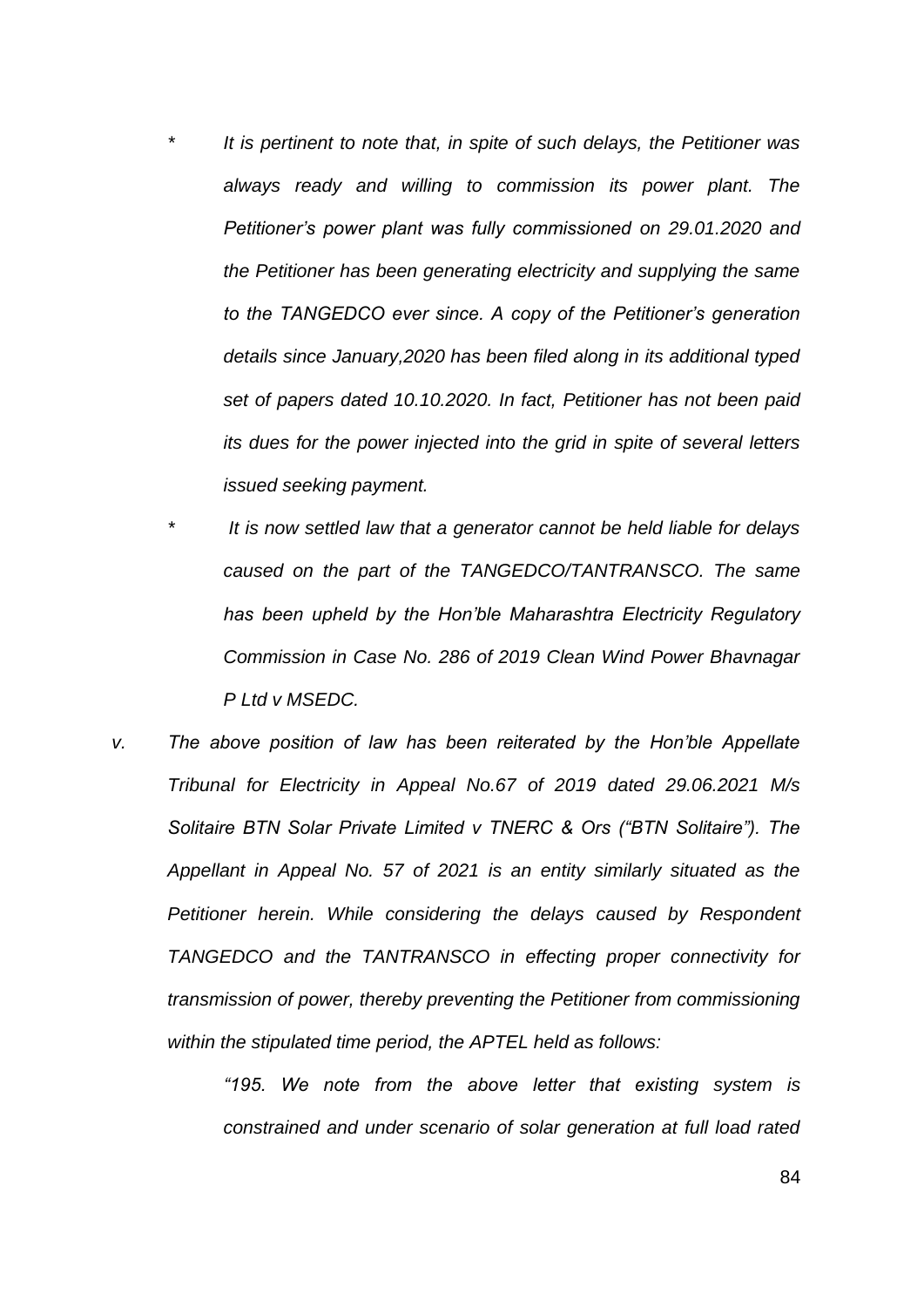*capacity of 100 MW and minimum load of less than 12 MW say 8-10 MW at Batlagundu SS, the flow of current through the 110 kV Theni – Sembatti – I feeder would be much higher than the maximum current carrying capacity of the old Wolf conductor. Under these conditions the generation of solar plants would have to be reduced/ restricted. Though the Respondents have denied that the curtailments/ restrictions are not on account of inadequacy of the transmission system but this submission has not been proved / substantiated by them.*

*196. In view of the above we are not impressed by the submissions made by the Respondents TANGEDCO and TANTRANSCO that the existing system without completing all the works identified in the letter dated 06.01.2018 is adequate.*

*197. In view of the above we are of the considered opinion that the Respondents have not completed all the works identified in the conditional connectivity approval communicated by the Respondent TANGEDCO vide their letter dated 06.01.2018. The Respondent has failed to fulfil its obligation in terms of RfS, LoI, PPA and the Electricity Act, 2003, to provide adequate transmission system to Appellant to evacuate the entire output of its 100 MW of the solar PV plant of the Appellant."*

*vi. It is an undisputed fact and a settled position in law that the onus to provide connectivity to Petitioner"s solar power plant for evacuation of power falls on the Respondent TANGEDCO and the TANTRANSCO. As per the terms of*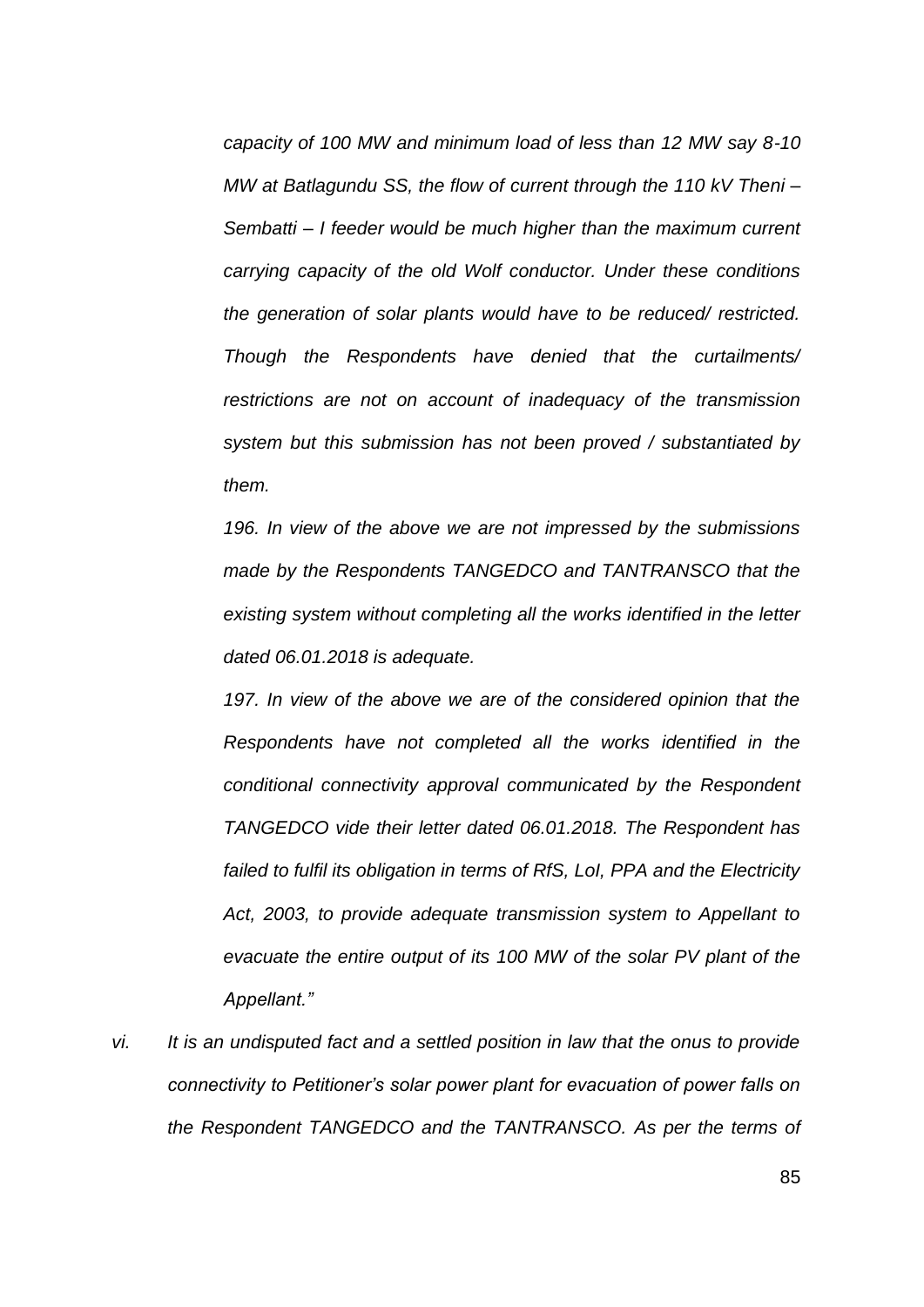*the PPA, the Project was embedded in the distribution utilities network with the delivery point being at the substation owned and operated by TANGEDCO/TANTRANSCO to be indicated by STU based on load flow studies to be carried out by them.*

10.5. The Hon"ble APTEL in its judgement 05.07.2021 in Appeal No.67 of 2021 has held as follows.

*205. We have also noted the submission of the Appellant that even beyond the allowed MNRE period, the project suffered to face the continued impact of Covid – 19, since the State Government extended the Lockdown in the State till 31.08.2020. Therefore, the period of Lockdown to be considered for Appellant will be from 25.03.2020 till 31.08.2020. However, subsequent to 31.08.2020, Appellant continued to face difficulties in operating at its desired efficiency, and the same impacted the progress of balance 25 MW of the Project. It has been clarified that the 16 MW+09 MW (25 MW) out of the balance 50 MW capacity, achieved readiness within the MNRE timeline. This capacity awaited synchronization approval from TANGEDCO, which was not given. The fact that theready capacity of 16 MW + 09 MW was not given synchronization and commissioning approval, Appellant faced difficulty in draw – down of funds for completing the last 25 MW capacity.*

*206. In view of the above we are of the considered opinion that Appellant can be allowed extension of ten months" time on account of Force Majeure event of unavailability of transmission system and further five months extension of time on account of Force Majeure event of lockdown due to corona pandemic.*

*207 Accordingly the scheduled commissioning date is hereby extended from 27.09.2019 to 27.12.2020 without the encashment of Performance Bank Guarantee and payment of Liquidated Damages.*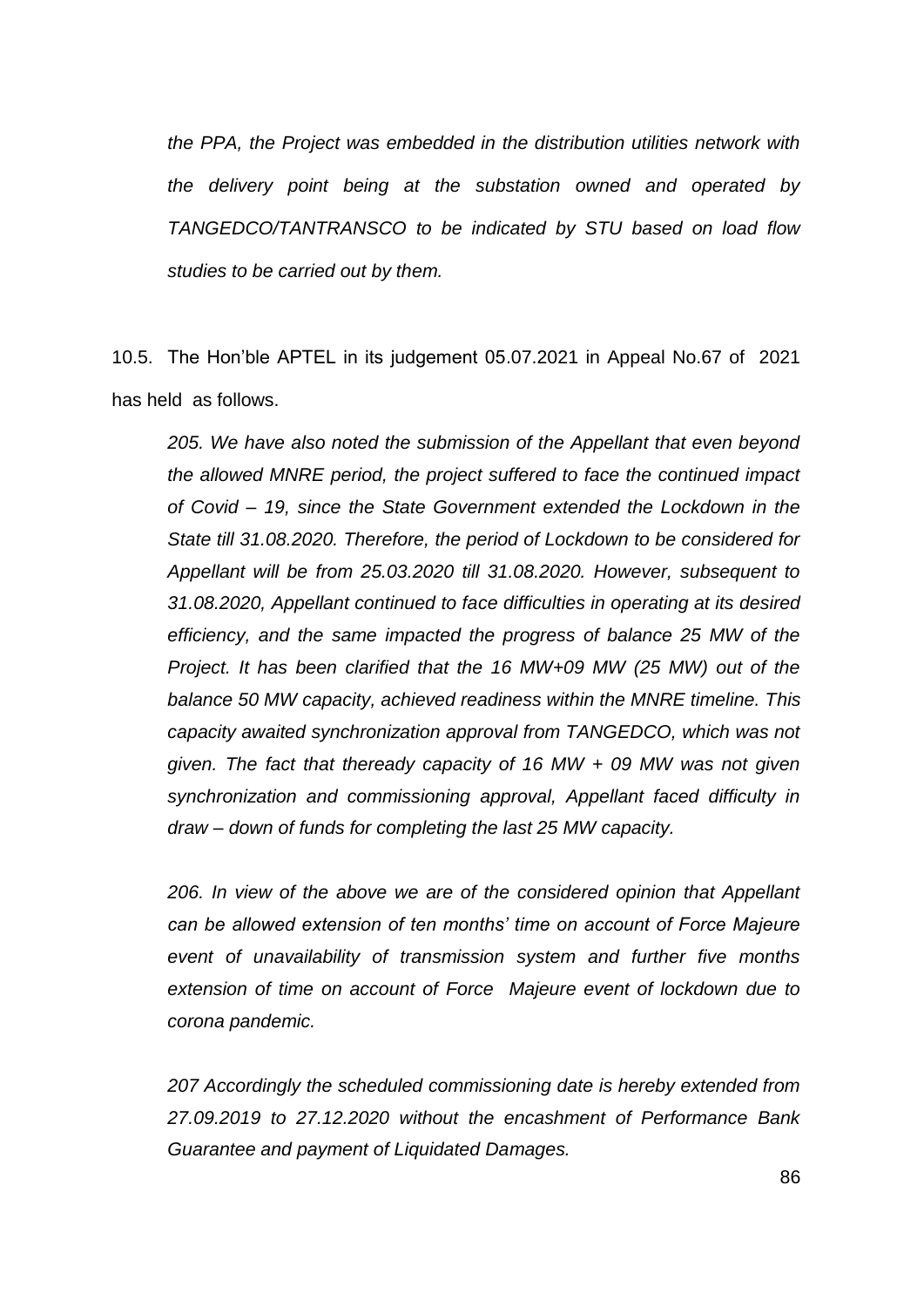*208 We also note that the entire capacity of 100 MW achieved readiness on 29.10.2020 and received CEIG certificate for the same on 19.11.2020 but was not synchronised with the grid for reasons beyond the control of the Appellant. The fact that the balance capacity of 50 MW was declared ready for commissioning on 29.10.2020/19.11.2020, we are of the opinion that as per PPA, the Appellant made available the entire capacity of 100 MW of the solar PV plant by the extended Scheduled Commissioning Date of 27.12.2020. In view of this the Respondent TANGEDCO cannot encash the Performance Bank Guarantee or ask the Appellant for payment of Liquidated Damages.*

*209 We hereby order the Respondent TANGEDCO to forthwith return the Performance Bank Guarantee of Rs.20 Crores and Additional Performance Bank Guarantee of Rs.7.6 Crores to the Appellant without any delay along with the cost of renewing such bank Guarantee.*

10.6. In this connection, we are to observe that there are two principal contentions advanced for relief for extension of time namely, a) the difficulties experienced by the petitioner on various counts and b) the delay caused by the respondent. While the former is not acceptable, the latter is acceptable in view of the ratio laid down in Appeal No. 67 of 2021. This is all the more important in view of the fact that no minimal defence much less solid defence has been put up by the respondent to explain the delay even while there was all round attack on the petitioner on the merits of the claim. This main issue, namely, the delay in energising the plant, it is seen, has been left totally undefended by the respondent and hence in the absence of any defence on the part of the respondent, we are constrained to decide the issue against the respondent. In view of the same, we find that the petitioner has a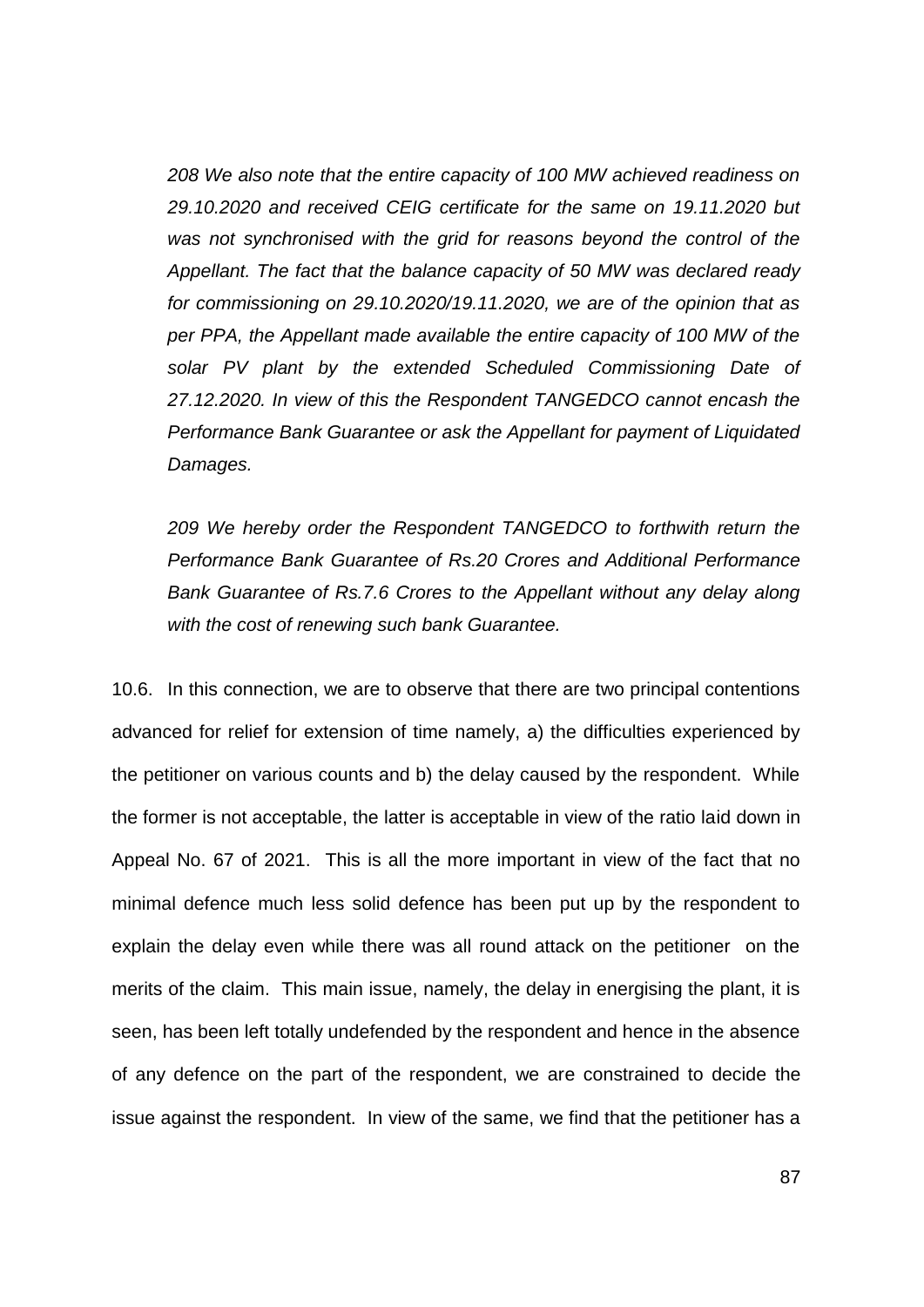case for relief in view of the inexplicable delay in energising the plant of the petitioner. The following discussions would clearly establish the same.

10.7. It is seen that the crucial date for commissioning of the plant as contemplated in the PPA is 25-09-2019 i.e. 24 months from the date of signing of the PPA in the normal circumstances. However, there is a provision for extension of the time limit for commissioning of plant upto 34 months in the PPA. It is seen that the petitioner applied for its route approval from TANTRANSCO on 15-06-2019 itself. However, there was delay in getting the No Objection Certificate from the M/s.NLC Power Corporation Ltd. and further there was delay in obtaining the Railway"s approval for line crossing. It is the case of the petitioner that application for route approval was submitted in time and but for the delay on the part of the licensee in obtaining the necessary approvals from the other authorities such as M/s. NLC Power Corporation Ltd. and Railways, the plant would have been commissioned well within the time limit of 24 months. Ongoing through the written submission, it is seen there has been delay on the part of TANGEDCO and TANTRANSCO in getting the necessary approval and hence we are of the considered view the petitioner cannot be faulted for delay in commissioning of the plant beyond the normal period of 24 months and the licensees have a share of blame on delay in commissioning the plants.

10.8. In view of the same, it is observed that the petitioner cannot be penalized with invocation of Bank Guarantee and levy of Liquidated Damages for the delay in commissioning of the plant beyond 24 months.